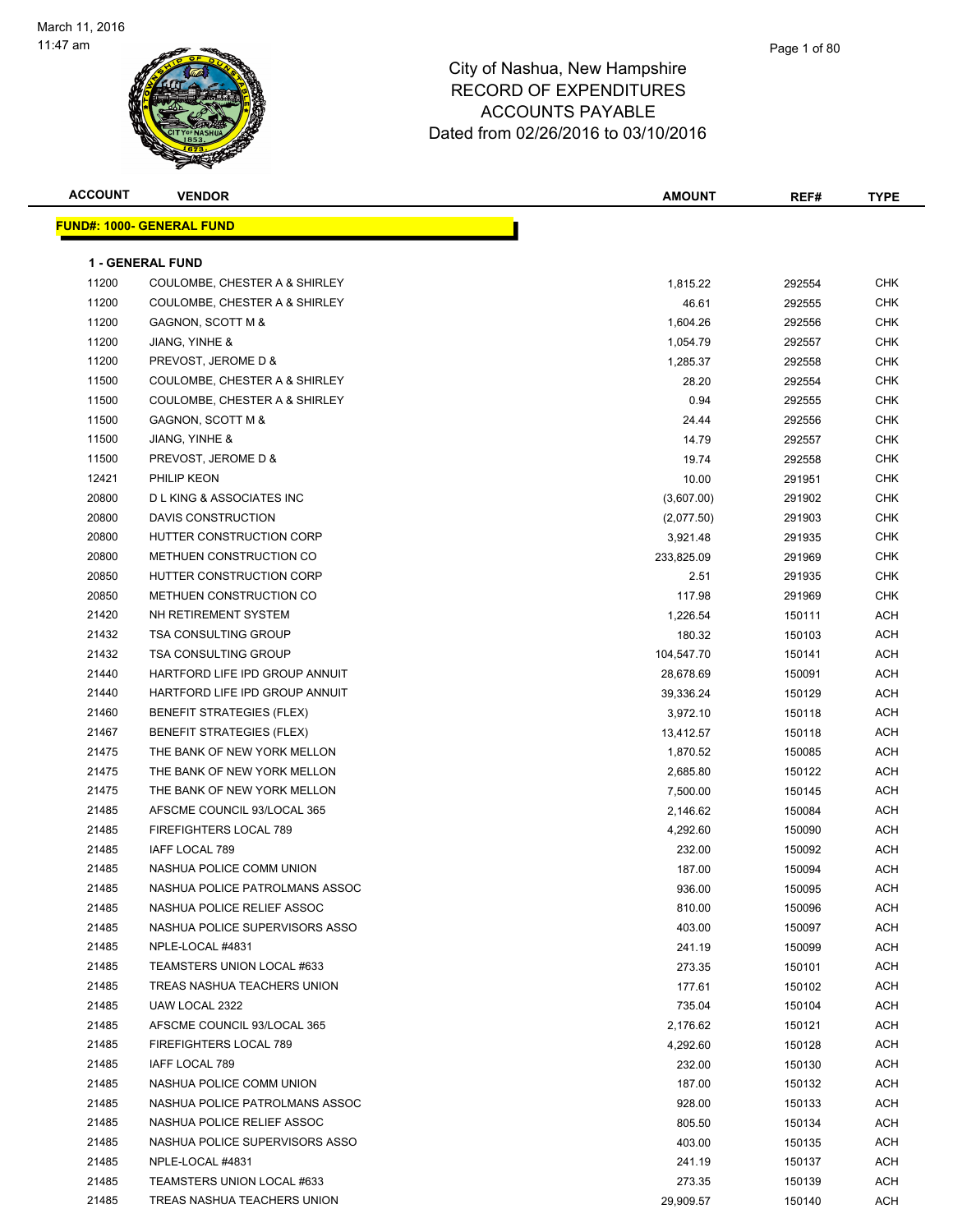

| <b>ACCOUNT</b> | <b>VENDOR</b>                    | <b>AMOUNT</b> | REF#   | <b>TYPE</b> |
|----------------|----------------------------------|---------------|--------|-------------|
|                | <b>FUND#: 1000- GENERAL FUND</b> |               |        |             |
|                |                                  |               |        |             |
|                | <b>1 - GENERAL FUND</b>          |               |        |             |
| 21485          | UAW LOCAL 2322                   | 721.60        | 150142 | <b>ACH</b>  |
| 21485          | AMERICAN FEDERATION OF TEACHER   | 193.00        | 292174 | <b>CHK</b>  |
| 21490          | UNITED WAY OF GREATER NASHUA     | 151.00        | 291808 | <b>CHK</b>  |
| 21490          | UNITED WAY OF GREATER NASHUA     | 657.00        | 292188 | <b>CHK</b>  |
| 21495          | <b>WAGE ASSIGNMENT</b>           | 150.00        | 150086 | <b>ACH</b>  |
| 21495          | <b>WAGE ASSIGNMENT</b>           | 175.00        | 150088 | <b>ACH</b>  |
| 21495          | <b>WAGE ASSIGNMENT</b>           | 188.00        | 150089 | ACH         |
| 21495          | <b>WAGE ASSIGNMENT</b>           | 300.00        | 150093 | <b>ACH</b>  |
| 21495          | <b>WAGE ASSIGNMENT</b>           | 259.00        | 150100 | <b>ACH</b>  |
| 21495          | <b>WAGE ASSIGNMENT</b>           | 150.00        | 150123 | <b>ACH</b>  |
| 21495          | <b>WAGE ASSIGNMENT</b>           | 594.00        | 150125 | ACH         |
| 21495          | <b>WAGE ASSIGNMENT</b>           | 175.00        | 150126 | <b>ACH</b>  |
| 21495          | <b>WAGE ASSIGNMENT</b>           | 188.00        | 150127 | ACH         |
| 21495          | <b>WAGE ASSIGNMENT</b>           | 300.00        | 150131 | <b>ACH</b>  |
| 21495          | <b>WAGE ASSIGNMENT</b>           | 259.00        | 150138 | <b>ACH</b>  |
| 21495          | <b>WAGE ASSIGNMENT</b>           | 1,178.00      | 291798 | <b>CHK</b>  |
| 21495          | <b>WAGE ASSIGNMENT</b>           | 56.25         | 291799 | <b>CHK</b>  |
| 21495          | <b>WAGE ASSIGNMENT</b>           | 87.83         | 291800 | <b>CHK</b>  |
| 21495          | <b>WAGE ASSIGNMENT</b>           | 103.85        | 291801 | <b>CHK</b>  |
| 21495          | <b>WAGE ASSIGNMENT</b>           | 104.00        | 291802 | <b>CHK</b>  |
| 21495          | <b>WAGE ASSIGNMENT</b>           | 1,343.39      | 291803 | <b>CHK</b>  |
| 21495          | <b>WAGE ASSIGNMENT</b>           | 11.54         | 291804 | <b>CHK</b>  |
| 21495          | <b>WAGE ASSIGNMENT</b>           | 311.88        | 291805 | <b>CHK</b>  |
| 21495          | <b>WAGE ASSIGNMENT</b>           | 237.00        | 291806 | <b>CHK</b>  |
| 21495          | <b>WAGE ASSIGNMENT</b>           | 25.00         | 291807 | <b>CHK</b>  |
| 21495          | <b>WAGE ASSIGNMENT</b>           | 229.12        | 291809 | <b>CHK</b>  |
| 21495          | <b>WAGE ASSIGNMENT</b>           | 1,400.13      | 292175 | <b>CHK</b>  |
| 21495          | <b>WAGE ASSIGNMENT</b>           | 1.15          | 292176 | <b>CHK</b>  |
| 21495          | <b>WAGE ASSIGNMENT</b>           | 56.25         | 292177 | <b>CHK</b>  |
| 21495          | <b>WAGE ASSIGNMENT</b>           | 53.45         | 292178 | <b>CHK</b>  |
| 21495          | <b>WAGE ASSIGNMENT</b>           | 87.83         | 292179 | <b>CHK</b>  |
| 21495          | <b>WAGE ASSIGNMENT</b>           | 149.76        | 292180 | ${\sf CHK}$ |
| 21495          | <b>WAGE ASSIGNMENT</b>           | 103.85        | 292181 | <b>CHK</b>  |
| 21495          | <b>WAGE ASSIGNMENT</b>           | 104.00        | 292182 | <b>CHK</b>  |
| 21495          | <b>WAGE ASSIGNMENT</b>           | 1,644.89      | 292183 | <b>CHK</b>  |
| 21495          | <b>WAGE ASSIGNMENT</b>           | 11.54         | 292184 | <b>CHK</b>  |
| 21495          | <b>WAGE ASSIGNMENT</b>           | 311.88        | 292185 | CHK         |
| 21495          | <b>WAGE ASSIGNMENT</b>           | 237.00        | 292186 | <b>CHK</b>  |
| 21495          | <b>WAGE ASSIGNMENT</b>           | 75.00         | 292187 | <b>CHK</b>  |
| 21495          | <b>WAGE ASSIGNMENT</b>           | 602.59        | 292189 | <b>CHK</b>  |
| 21495          | <b>WAGE ASSIGNMENT</b>           | 167.91        | 292190 | <b>CHK</b>  |
| 21538          | NASHUA TEACHERS UNION            | 44.27         | 150098 | <b>ACH</b>  |
| 21538          | NASHUA TEACHERS UNION            | 3,959.96      | 150136 | <b>ACH</b>  |
| 21921          | STATE OF NH-MV                   | 20,155.02     | 150080 | <b>ACH</b>  |
| 21921          | STATE OF NH -MV                  | 20,768.01     | 150081 | ACH         |
| 21921          | STATE OF NH-MV                   | 26,074.16     | 150083 | ACH         |
| 21921          | STATE OF NH-MV                   | 19,128.63     | 150105 | ACH         |
| 21921          | STATE OF NH-MV                   | 15,690.32     | 150106 | <b>ACH</b>  |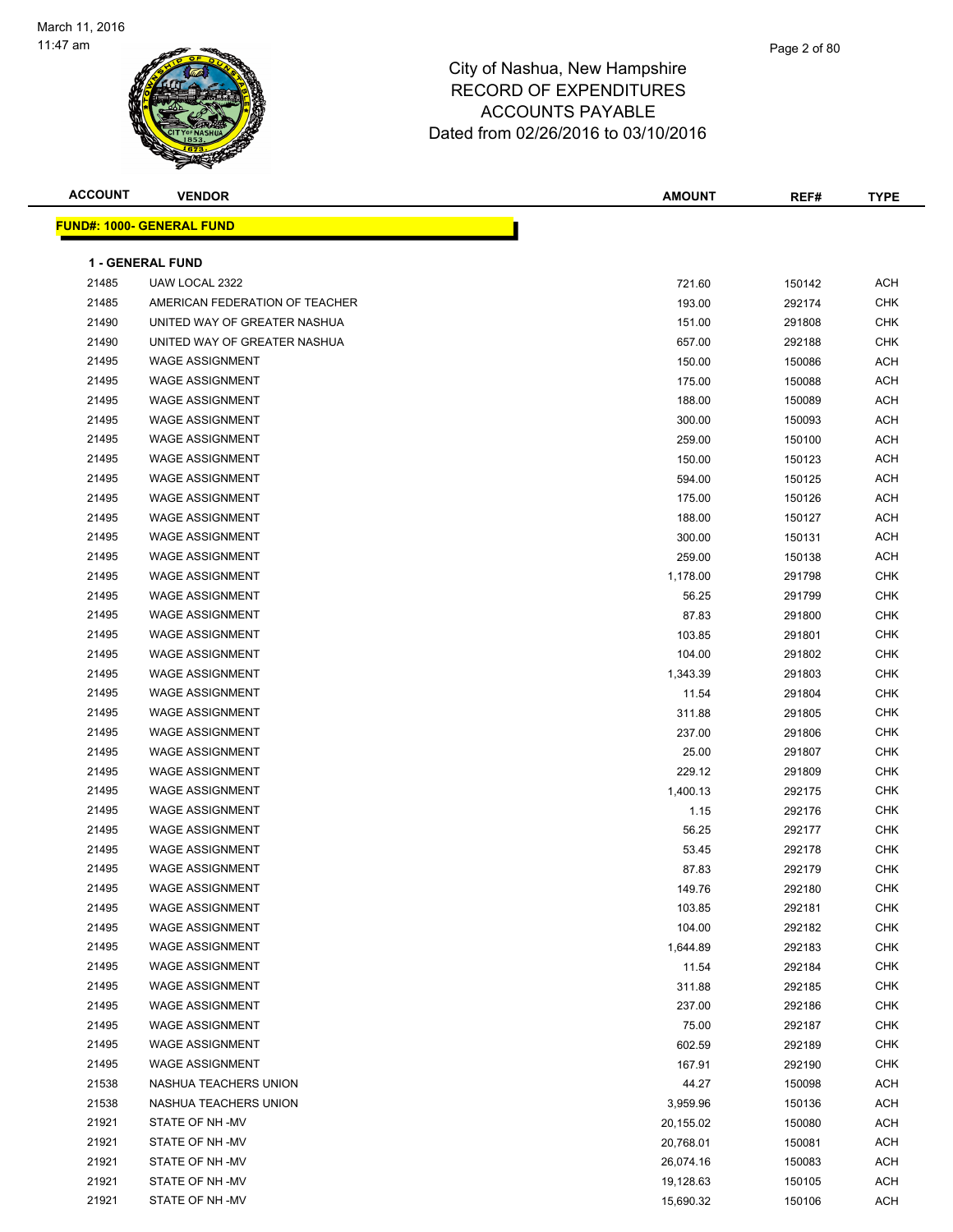# Page 3 of 80

| <b>ACCOUNT</b>     | <b>VENDOR</b>                                       |                               | <b>AMOUNT</b> | REF#    | <b>TYPE</b> |
|--------------------|-----------------------------------------------------|-------------------------------|---------------|---------|-------------|
|                    | FUND#: 1000- GENERAL FUND                           |                               |               |         |             |
|                    | 1 - GENERAL FUND                                    |                               |               |         |             |
| 21921              | STATE OF NH -MV                                     |                               | 15,390.99     | 150109  | <b>ACH</b>  |
| 21921              | STATE OF NH-MV                                      |                               | 16,237.23     | 150114  | <b>ACH</b>  |
| 21921              | STATE OF NH -MV                                     |                               | 15,696.60     | 150115  | <b>ACH</b>  |
| 21921              | STATE OF NH -MV                                     |                               | 22,618.04     | 150143  | <b>ACH</b>  |
| 21921              | STATE OF NH-MV                                      |                               | 8,502.56      | 150146  | ACH         |
| 21922              | STATE OF NH DEPT OF SAFETY                          |                               | 29.50         | 291859  | <b>CHK</b>  |
| 21922              | STATE OF NH DEPT OF SAFETY                          |                               | 14.75         | 292237  | <b>CHK</b>  |
|                    | TOTAL 1 - GENERAL FUND                              |                               | \$688,846.38  |         |             |
| <b>101 - MAYOR</b> |                                                     |                               |               |         |             |
| 54828              | US BANK EQUIPMENT FINANCE                           |                               | 85.24         | 292242  | <b>CHK</b>  |
| 61100              | WB MASON CO INC                                     |                               | 65.10         | 292028  | <b>CHK</b>  |
|                    | .<br>TOTAL 101 - MAYOR                              |                               | \$150.34      |         |             |
|                    | <b>102 - BOARD OF ALDERMEN</b>                      |                               |               |         |             |
| 61100              | ANCO SIGNS & STAMPS INC                             |                               | 74.30         | 292258  | <b>CHK</b>  |
|                    | TOTAL 102 - BOARD OF ALDERMEN                       |                               | \$74.30       |         |             |
| <b>103 - LEGAL</b> |                                                     |                               |               |         |             |
| 54828              | US BANK EQUIPMENT FINANCE                           |                               | 125.50        | 292173  | <b>CHK</b>  |
| 55421              | CITIZENS BANK CREDIT CARD                           | Austin Hilton, Austin, TX     | 526.70        | 9201610 | <b>ACH</b>  |
| 55495              | CITIZENS BANK CREDIT CARD                           | NH Circuit Court 9th District | 90.00         | 9201610 | <b>ACH</b>  |
| 61100              | WB MASON CO INC                                     |                               | 101.84        | 292028  | CHK         |
|                    | TOTAL 103 - LEGAL                                   |                               | \$844.04      |         |             |
|                    | <b>107 - CITY CLERK</b>                             |                               |               |         |             |
| 61650              | WB MASON CO INC                                     |                               | 315.50        | 292378  | <b>CHK</b>  |
|                    | <b>TOTAL 107 - CITY CLERK</b>                       |                               | \$315.50      |         |             |
|                    | <b>109 - CIVIC &amp; COMMUNITY ACTIVITIES</b>       |                               |               |         |             |
| 56214              | HUMANE SOCIETY FOR GREATER                          |                               | 8,256.75      | 292306  | <b>CHK</b>  |
| 56228              | NASHUA SENIORS MEAL PROGRAM                         |                               | 2,360.23      | 292331  | <b>CHK</b>  |
|                    | <b>TOTAL 109 - CIVIC &amp; COMMUNITY ACTIVITIES</b> |                               | \$10,616.98   |         |             |
|                    | <b>111 - HUMAN RESOURCES</b>                        |                               |               |         |             |
| 53452              | CAREER CONNECTIONS                                  |                               | 816.00        | 291889  | <b>CHK</b>  |
| 53452              | CAREER CONNECTIONS                                  |                               | 1,020.00      | 292275  | <b>CHK</b>  |
| 55699              | SHRED-IT USA-NEW YORK                               |                               | 23.15         | 292351  | <b>CHK</b>  |
| 61100              | WB MASON CO INC                                     |                               | 24.72         | 292028  | <b>CHK</b>  |
| 61100              | CARD TECH ID                                        |                               | 272.03        | 292274  | <b>CHK</b>  |
| 61100              | WB MASON CO INC                                     |                               | 116.12        | 292378  | <b>CHK</b>  |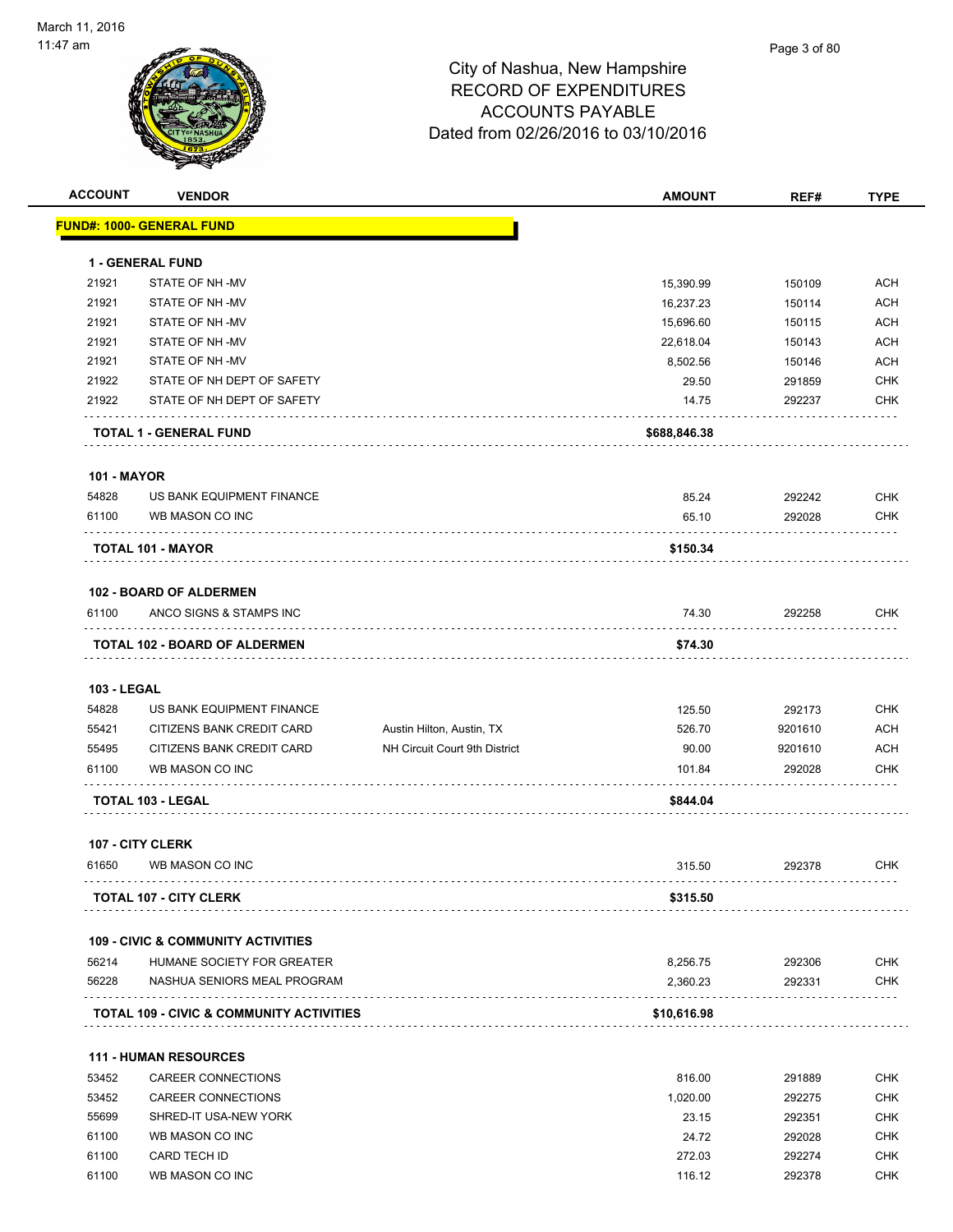| <b>ACCOUNT</b> | <b>VENDOR</b>                                                   |                         | <b>AMOUNT</b>      | REF#             | <b>TYPE</b>              |
|----------------|-----------------------------------------------------------------|-------------------------|--------------------|------------------|--------------------------|
|                | <u> FUND#: 1000- GENERAL FUND</u>                               |                         |                    |                  |                          |
|                | <b>TOTAL 111 - HUMAN RESOURCES</b>                              |                         | \$2,272.02         |                  |                          |
| 113 - BENEFITS |                                                                 |                         |                    |                  |                          |
| 59580          | STATE OF NH UC                                                  |                         | 11,567.88          | 291860           | CHK                      |
|                | <b>TOTAL 113 - BENEFITS</b>                                     |                         | \$11,567.88        |                  |                          |
|                | <b>120 - TELECOMMUNICATIONS</b>                                 |                         |                    |                  |                          |
| 55109          | <b>SUSAN LOVERING</b>                                           |                         | 37.00              | 291819           | <b>CHK</b>               |
| 55109          | <b>FAIRPOINT COMMUNICATIONS</b>                                 |                         | 825.89             | 291840           | CHK                      |
| 55109          | PACIFIC TELEMANAGEMENT SERVICE                                  |                         | 75.00              | 291987           | <b>CHK</b>               |
| 55109          | BAYRING COMMUNICATIONS                                          |                         | 2,170.78           | 292219           | CHK                      |
| 55109          | <b>FAIRPOINT COMMUNICATIONS</b>                                 |                         | 1,593.00           | 292226           | <b>CHK</b>               |
| 55118          | VERIZON WIRELESS-342053899-000                                  |                         | 760.21             | 292248           | <b>CHK</b>               |
|                | <b>TOTAL 120 - TELECOMMUNICATIONS</b>                           |                         | \$5,461.88         |                  |                          |
|                |                                                                 |                         |                    |                  |                          |
|                | <b>122 - INFORMATION TECH</b>                                   |                         |                    |                  |                          |
| 54407          | <b>HYLAND SOFTWARE INC</b>                                      |                         | 750.00             | 291936           | <b>CHK</b>               |
| 54407          | SHI INTERNATIONAL CORP                                          |                         | 183.50             | 292003           | <b>CHK</b>               |
| 54407          | LYNDA.COM INC                                                   |                         | 1,750.00           | 292316           | <b>CHK</b>               |
| 54407          | CITIZENS BANK CREDIT CARD                                       | CTO*CITRIX ONLINE.COM   | 55.00<br>69.95     | 9201610          | <b>ACH</b><br><b>ACH</b> |
| 54407          | CITIZENS BANK CREDIT CARD                                       | NLI*SHAREFILE           |                    | 9201610          | <b>CHK</b>               |
| 54487<br>54487 | <b>ANN SURWELL</b><br>HUFF & GAUTHIER INC                       |                         | 99.00              | 291829           |                          |
| 54487          | <b>ANN SURWELL</b>                                              |                         | 560.00             | 291934           | <b>CHK</b><br><b>CHK</b> |
| 54487          | STANLEY CONVERGENT SECURITY                                     |                         | 79.00              | 292216           |                          |
|                |                                                                 |                         | 7,627.23           | 292356           | <b>CHK</b>               |
| 55118          | AT & T MOBILITY<br>AT & T MOBILITY                              |                         | 32.42              | 291834           | <b>CHK</b>               |
| 55118          |                                                                 |                         | 76.22              | 291835           | <b>CHK</b>               |
| 55118<br>55400 | VERIZON WIRELESS-985557535<br>CITIZENS BANK CREDIT CARD         | <b>INFOR</b>            | 40.01<br>1.095.00  | 291865           | <b>CHK</b><br><b>ACH</b> |
|                |                                                                 |                         |                    | 9201610          |                          |
| 61100          | AMAZON                                                          |                         | 73.24              | 291833           | <b>CHK</b><br><b>CHK</b> |
| 61807<br>71221 | AMAZON<br>AMAZON                                                |                         | 31.48              | 291833<br>291833 |                          |
| 71221          | CITIZENS BANK CREDIT CARD                                       | <b>B&amp;H PHOTO</b>    | 1,122.45<br>899.90 | 9201610          | <b>CHK</b><br><b>ACH</b> |
| 71221          | CITIZENS BANK CREDIT CARD                                       | APL APPPLEONLINESTOREUS | 99.00              | 9201610          | <b>ACH</b>               |
| 71221          | CITIZENS BANK CREDIT CARD                                       | <b>B&amp;H PHOTO</b>    | 489.93             | 9201610          | <b>ACH</b>               |
| 71221          | CITIZENS BANK CREDIT CARD                                       | PAYPAL*RACHSEPTIMU      | 117.00             | 9201610          | <b>ACH</b>               |
| 71228          | CARD TECH ID                                                    |                         | 1,307.29           | 292274           | <b>CHK</b>               |
| 71228          | CITIZENS BANK CREDIT CARD                                       | AVANGATE*ULTRAEDIT.COM  | 39.95              | 9201610          | ACH                      |
|                | .<br>TOTAL 122 - INFORMATION TECH                               |                         | \$16,597.57        |                  |                          |
|                |                                                                 |                         |                    |                  |                          |
| 41307          | <b>126 - FINANCIAL SERVICES</b><br>HILLSBOROUGH COUNTY REGISTRY |                         | 71.43              | 292298           | <b>CHK</b>               |
| 42200          | MAHENDER REDDY ANNOLA                                           |                         | 253.20             | 291876           | <b>CHK</b>               |

 42200 CCS PRESENTATION SYSTEMS 556.64 291891 CHK 42200 MARC PAUL DUBE 25.00 291960 CHK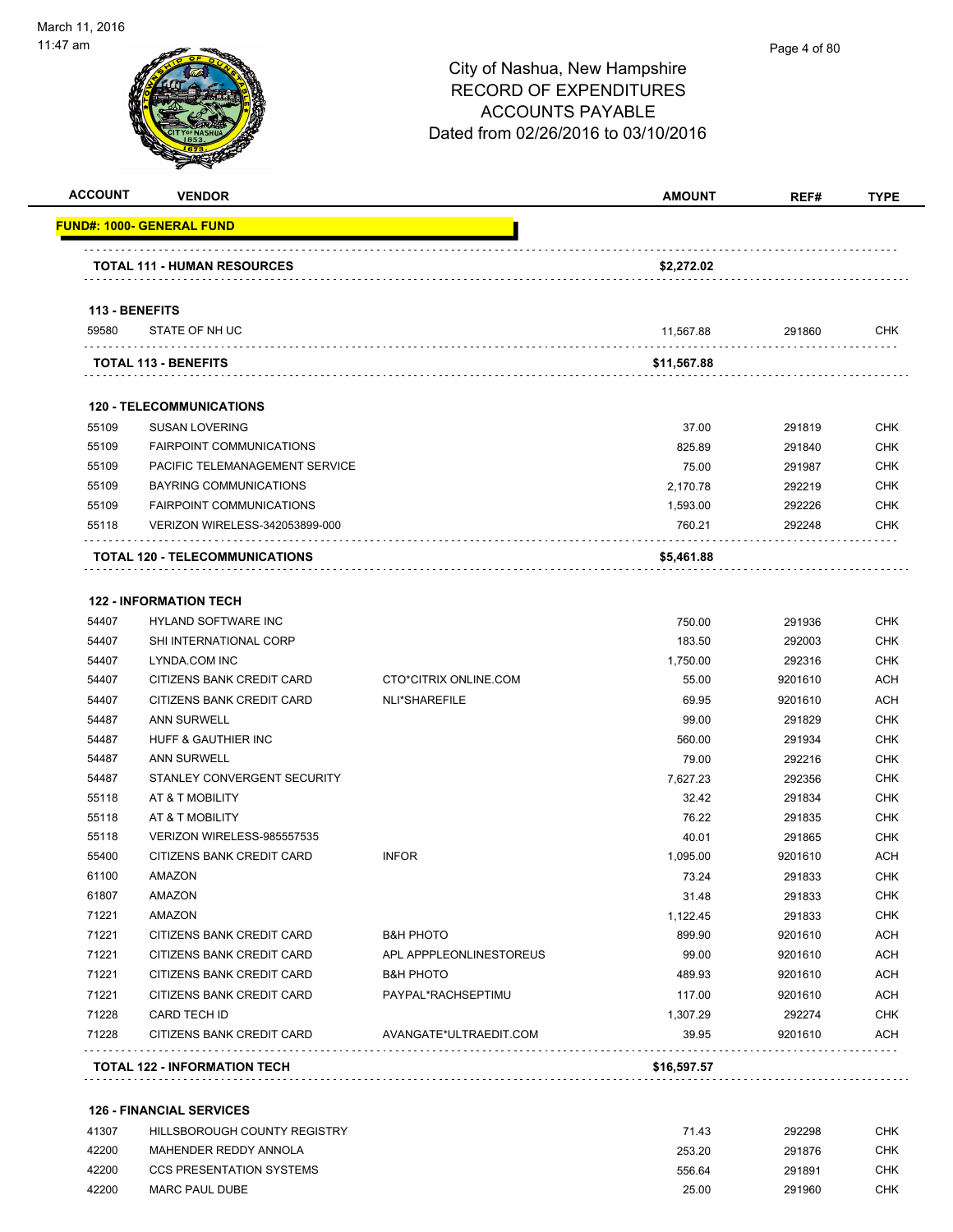

| <u> FUND#: 1000- GENERAL FUND</u> |                                                                     |                                |                          |            |
|-----------------------------------|---------------------------------------------------------------------|--------------------------------|--------------------------|------------|
|                                   |                                                                     |                                |                          |            |
| <b>126 - FINANCIAL SERVICES</b>   |                                                                     |                                |                          |            |
| <b>JEFFERY STAPLES</b>            |                                                                     | 6.00                           | 292008                   | <b>CHK</b> |
| <b>CZESLAW SZYMANSKI</b>          |                                                                     | 156.20                         | 292010                   | <b>CHK</b> |
| <b>MAILINGS UNLIMITED</b>         |                                                                     | 785.64                         | 291959                   | <b>CHK</b> |
| US BANK EQUIPMENT FINANCE         |                                                                     | 28.14                          | 292243                   | <b>CHK</b> |
| <b>DAVID FREDETTE</b>             |                                                                     | 254.08                         | 291797                   | <b>CHK</b> |
| <b>JOHN GRIFFIN</b>               |                                                                     | 42.88                          | 291818                   | <b>CHK</b> |
| MAILINGS UNLIMITED - MVR          |                                                                     | 1,470.00                       | 150107                   | <b>ACH</b> |
| <b>MAILINGS UNLIMITED</b>         |                                                                     | (119.87)                       | 291959                   | <b>CHK</b> |
| SHRED-IT USA-NEW YORK             |                                                                     | 46.31                          | 292351                   | <b>CHK</b> |
| CITIZENS BANK CREDIT CARD         | <b>TINCheck Payee Verification</b>                                  | 100.00                         | 9201610                  | <b>ACH</b> |
| WB MASON CO INC                   |                                                                     | 449.19                         | 292028                   | <b>CHK</b> |
| WB MASON CO INC                   |                                                                     | 105.18                         | 292378                   | <b>CHK</b> |
| CITIZENS BANK CREDIT CARD         | <b>Wall Street Journal</b>                                          | 125.45                         | 9201610                  | <b>ACH</b> |
|                                   |                                                                     |                                |                          |            |
|                                   |                                                                     |                                |                          |            |
| <b>129 - CITY BUILDINGS</b>       |                                                                     |                                |                          |            |
| <b>LIBERTY UTILITIES - NH</b>     |                                                                     | 900.74                         | 291845                   | <b>CHK</b> |
| <b>DIRECT ENERGY BUSINESS</b>     |                                                                     | 1,425.04                       | 292283                   | <b>CHK</b> |
| TOTAL AIR SUPPLY INC              |                                                                     | 267.15                         | 292366                   | <b>CHK</b> |
| <b>B &amp; S LOCKSMITHS INC</b>   |                                                                     | 317.50                         | 291879                   | <b>CHK</b> |
| NASHUA WALLPAPER & PAINT CO       |                                                                     | 227.93                         | 291980                   | <b>CHK</b> |
| STANLEY ELEVATOR CO INC           |                                                                     | 291.00                         | 292007                   | <b>CHK</b> |
| NASHUA LUMBER CO INC              |                                                                     | 69.55                          | 292329                   | <b>CHK</b> |
|                                   |                                                                     | 368.00                         | 292344                   | <b>CHK</b> |
| <b>REXEL</b>                      |                                                                     | 92.26                          | 292350                   | <b>CHK</b> |
| MACMULKIN CHEVROLET INC           |                                                                     | 111.22                         | 291958                   | <b>CHK</b> |
| AT & T MOBILITY                   |                                                                     | 126.10                         | 291834                   | <b>CHK</b> |
| SCOTT WOODBURY CONTRACTOR         |                                                                     | 200.00                         |                          | <b>CHK</b> |
| HILLYARD/MANCHESTER               |                                                                     | 37.92                          | 292299                   | <b>CHK</b> |
| <b>JOE GRAFIX LLC</b>             |                                                                     | 60.00                          | 291945                   | <b>CHK</b> |
| WB MASON CO INC                   |                                                                     | 73.93                          | 292028                   | <b>CHK</b> |
|                                   |                                                                     |                                |                          |            |
|                                   | TOTAL 126 - FINANCIAL SERVICES<br><b>TOTAL 129 - CITY BUILDINGS</b> | PROTECTION ONE ALARM MONTORING | \$4,355.47<br>\$4,568.34 | 292002     |

**130 - PURCHASING**

| 54828 | US BANK EQUIPMENT FINANCE |             | 121.65   | 292171  | <b>CHK</b> |
|-------|---------------------------|-------------|----------|---------|------------|
| 54828 | US BANK EQUIPMENT FINANCE |             | 361.36   | 292244  | <b>CHK</b> |
| 55500 | NH SECTION ASCE           |             | 30.00    | 291854  | <b>CHK</b> |
| 55500 | <b>CONCORD MONITOR</b>    |             | 512.00   | 292221  | <b>CHK</b> |
| 55500 | THE TELEGRAPH             |             | 1.527.15 | 292238  | <b>CHK</b> |
| 55500 | YOUMEMBERSHIP.COM INC     |             | 199.00   | 292380  | <b>CHK</b> |
| 55500 | CITIZENS BANK CREDIT CARD | <b>APWA</b> | 295.00   | 9201610 | <b>ACH</b> |
| 61242 | PRINT FACTORY             |             | 160.24   | 291992  | <b>CHK</b> |
| 61242 | LINDENMEYR MUNROE         |             | 771.79   | 292314  | <b>CHK</b> |
| 61242 | PRINT FACTORY             |             | 336.01   | 292343  | <b>CHK</b> |
| 61242 | WB MASON CO INC           |             | 378.66   | 292378  | <b>CHK</b> |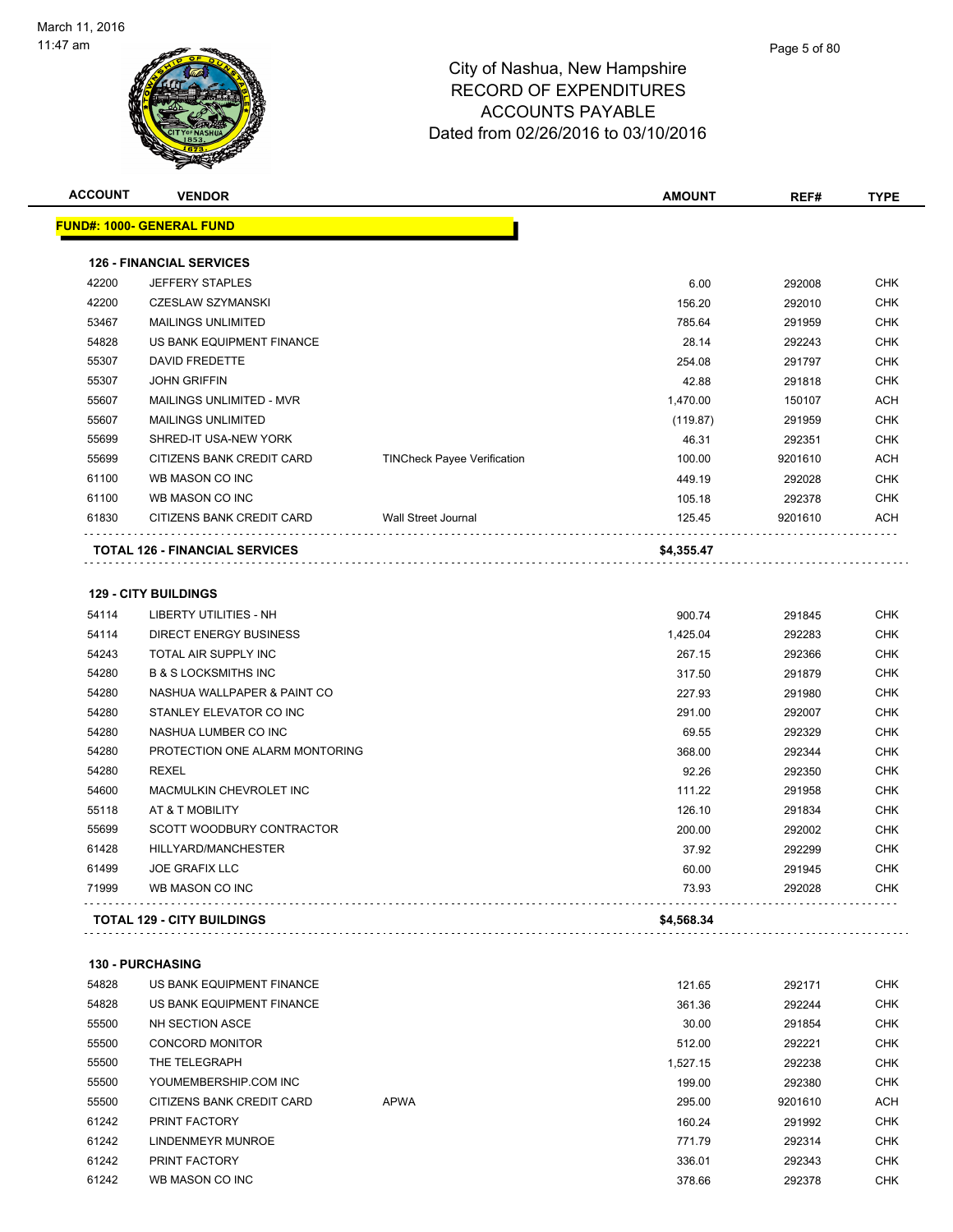

| <b>ACCOUNT</b> | <b>VENDOR</b>                                            | <b>AMOUNT</b>   | REF#             | <b>TYPE</b>              |
|----------------|----------------------------------------------------------|-----------------|------------------|--------------------------|
|                | FUND#: 1000- GENERAL FUND                                |                 |                  |                          |
|                | <b>TOTAL 130 - PURCHASING</b>                            | \$4,692.86      |                  |                          |
|                | 132 - ASSESSING                                          |                 |                  |                          |
| 55200          | NH ASSC OF ASSESSING OFFICIALS                           | 40.00           | 291852           | <b>CHK</b>               |
| 55307          | <b>LOUISE BROWN</b>                                      | 10.21           | 291812           | <b>CHK</b>               |
| 55307          | DOUGLAS DAME                                             | 36.18           | 291816           | <b>CHK</b>               |
| 55307          | <b>GARY TURGISS</b>                                      | 181.98          | 292019           | <b>CHK</b>               |
| 55307          | <b>LOUISE BROWN</b>                                      | 45.39           | 292192           | <b>CHK</b>               |
| 55307          | <b>GREG TURGISS</b>                                      | 97.74           | 292217           | <b>CHK</b>               |
| 55421          | ANGELO MARINO                                            | 771.96          | 291821           | <b>CHK</b>               |
| 55421          | SAN DIEGO MARRTIOTT MARQUIS                              | 1,852.80        | 292235           | CHK                      |
|                | <b>TOTAL 132 - ASSESSING</b>                             | \$3,036.26      |                  |                          |
|                | <b>142 - WOODLAWN CEMETERY</b>                           |                 |                  |                          |
| 54107          | MCLAUGHLIN OIL CO                                        | 277.97          | 291965           | <b>CHK</b>               |
| 55400          | UNIVERSITY OF NEW HAMPSHIRE                              | 50.00           | 291831           | <b>CHK</b>               |
| 55400          | <b>NHCA</b>                                              | 90.00           | 292233           | <b>CHK</b>               |
| 61549          | <b>GRIFFIN GREENHOUSE SUPPLIES</b>                       | 528.89          | 292296           | <b>CHK</b>               |
| 61560          | <b>BELLETETES INC</b>                                    | 18.37           | 292266           | <b>CHK</b>               |
|                | TOTAL 142 - WOODLAWN CEMETERY                            | \$965.23        |                  |                          |
|                |                                                          |                 |                  |                          |
| 54107          | <b>144 - EDGEWOOD CEMETERY</b><br>SHATTUCK MALONE OIL CO | 505.28          | 292236           | <b>CHK</b>               |
| 54141          | PENNICHUCK WATER WORKS INC                               | 227.96          | 292234           | <b>CHK</b>               |
| 54280          | <b>FIMBEL GARAGE DOORS</b>                               |                 |                  |                          |
| 54280          | HOME DEPOT CREDIT SERVICE 3065                           | 346.00          | 292287           | <b>CHK</b><br><b>CHK</b> |
|                |                                                          | 84.30           | 292302           |                          |
| 54487          | AMAZON                                                   | 93.93           | 291833           | <b>CHK</b>               |
| 61307<br>61799 | SHATTUCK MALONE OIL CO<br><b>CARPARTS OF NASHUA</b>      | 168.62<br>39.75 | 291857<br>291890 | CHK<br>CHK               |
|                | <b>TOTAL 144 - EDGEWOOD CEMETERY</b>                     | \$1,465.84      |                  |                          |
|                |                                                          |                 |                  |                          |
| 150 - POLICE   |                                                          |                 |                  |                          |
| 52809          | <b>GALEN DOUD</b>                                        | 200.00          | 292200           | <b>CHK</b>               |
| 52809          | <b>BRIAN MOORES</b>                                      | 200.00          | 292205           | <b>CHK</b>               |
| 53135          | ST JOSEPHS HOSPITAL                                      | 897.40          | 292355           | <b>CHK</b>               |
| 53135          | WARREN D FITZGERALD PHD                                  | 900.00          | 292377           | <b>CHK</b>               |
| 53999          | AAA CREDIT SCREENING SERV LLC                            | 25.00           | 292249           | <b>CHK</b>               |
| 54100          | <b>EVERSOURCE</b>                                        | 14,023.84       | 291839           | <b>CHK</b>               |
| 54107          | SHATTUCK MALONE OIL CO                                   | 105.88          | 291857           | <b>CHK</b>               |
| 54107          | SHATTUCK MALONE OIL CO                                   | 181.93          | 292236           | <b>CHK</b>               |
| 54141          | PENNICHUCK WATER WORKS INC                               | 530.93          | 291856           | <b>CHK</b>               |
| 54141          | PENNICHUCK WATER WORKS INC                               | 24.07           | 292234           | <b>CHK</b>               |
| 54280          | <b>B &amp; S LOCKSMITHS INC</b>                          | 30.50           | 291879           | <b>CHK</b>               |
| 54280          | HOME DEPOT CREDIT SERVICE 3073                           | 77.89           | 291931           | <b>CHK</b>               |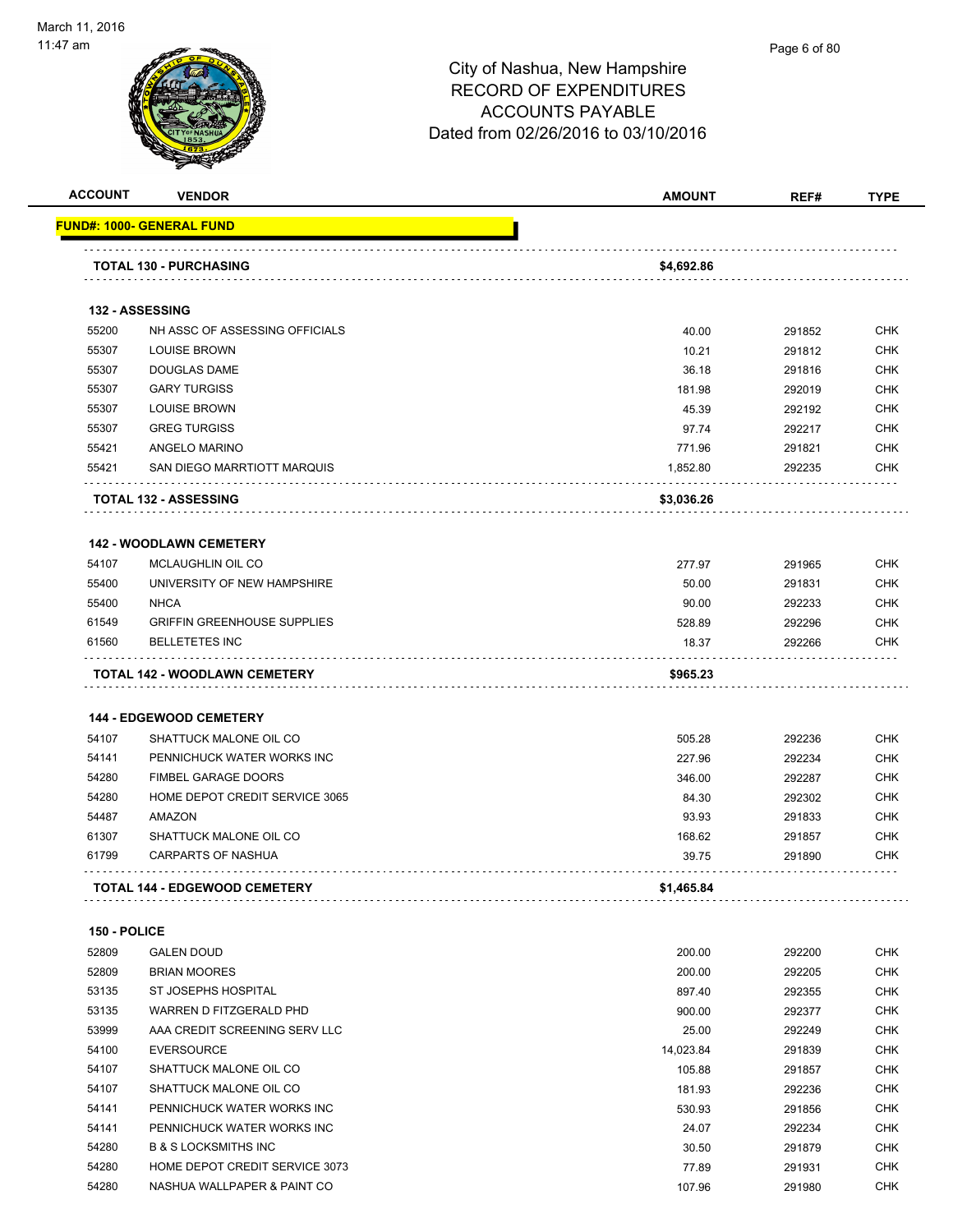

| <b>ACCOUNT</b> | <b>VENDOR</b>                     |                      | <b>AMOUNT</b> | REF#    | <b>TYPE</b> |
|----------------|-----------------------------------|----------------------|---------------|---------|-------------|
|                | <u> FUND#: 1000- GENERAL FUND</u> |                      |               |         |             |
|                |                                   |                      |               |         |             |
| 150 - POLICE   |                                   |                      |               |         |             |
| 54280          | <b>B &amp; S LOCKSMITHS INC</b>   |                      | 474.94        | 292261  | <b>CHK</b>  |
| 54280          | <b>FIMBEL GARAGE DOORS</b>        |                      | 255.00        | 292287  | <b>CHK</b>  |
| 54280          | HOME DEPOT CREDIT SERVICE 3073    |                      | 35.52         | 292303  | <b>CHK</b>  |
| 54280          | <b>METRO GROUP INC</b>            |                      | 211.00        | 292323  | <b>CHK</b>  |
| 54407          | CITIZENS BANK CREDIT CARD         | BLS*Kbpublisher      | 199.00        | 9201610 | ACH         |
| 54407          | CITIZENS BANK CREDIT CARD         | BLS*Kbpublisher      | 5.58          | 9201610 | <b>ACH</b>  |
| 54487          | TMDE CALIBRATION LABS INC         |                      | 100.00        | 292013  | <b>CHK</b>  |
| 54487          | <b>DIRECTV INC</b>                |                      | 84.70         | 292223  | <b>CHK</b>  |
| 54487          | AMERICAN TANK MANAGEMENT INC      |                      | 445.00        | 292257  | <b>CHK</b>  |
| 54487          | <b>STRIVEN INDUSTRIES</b>         |                      | 2,362.60      | 292360  | <b>CHK</b>  |
| 54600          | CARPARTS OF NASHUA                |                      | 420.50        | 292276  | <b>CHK</b>  |
| 54600          | SULLIVAN TIRE COMPANY             |                      | 84.00         | 292361  | <b>CHK</b>  |
| 54828          | US BANK EQUIPMENT FINANCE         |                      | 1,349.31      | 291863  | <b>CHK</b>  |
| 54849          | COMCAST CABLE COMMUNICATIONS I    |                      | 144.85        | 291838  | <b>CHK</b>  |
| 54849          | PETER CINFO                       |                      | 45.96         | 292195  | <b>CHK</b>  |
| 54849          | <b>JOSHUA ST ONGE</b>             |                      | 45.96         | 292214  | <b>CHK</b>  |
| 54849          | COMCAST CABLE COMMUNICATIONS I    |                      | 219.85        | 292220  | <b>CHK</b>  |
| 54849          | DIRECTV INC                       |                      | 7.10          | 292223  | <b>CHK</b>  |
| 54849          | <b>FAIRPOINT COMMUNICATIONS</b>   |                      | 35.40         | 292226  | <b>CHK</b>  |
| 54849          | VERIZON WIRELESS-286546928        |                      | 1,253.73      | 292246  | <b>CHK</b>  |
| 55118          | VERIZON WIRELESS-581499451        |                      | 501.15        | 291866  | <b>CHK</b>  |
| 55200          | NH ASSOC OF CHIEFS OF POLICE      |                      | 150.00        | 291853  | <b>CHK</b>  |
| 55307          | PETTY CASH                        |                      | 18.25         | 292209  | <b>CHK</b>  |
| 55307          | <b>JAMES P QUINLAN III</b>        |                      | 43.20         | 292211  | <b>CHK</b>  |
| 55307          | CITIZENS BANK CREDIT CARD         | NH Turnpike E-Z Pass | 760.00        | 9201610 | ACH         |
| 55400          | JOHN M CALLAHAN JR                |                      | 150.00        | 291836  | <b>CHK</b>  |
| 55400          | <b>CITY OF BOSTON</b>             |                      | 1,000.00      | 291837  | <b>CHK</b>  |
| 55400          | CITIZENS BANK CREDIT CARD         | Goodale's Bike Shop  | 219.99        | 9201610 | <b>ACH</b>  |
| 55421          | MICHAEL CARIGNAN                  |                      | 315.00        | 292193  | <b>CHK</b>  |
| 55421          | CARLOS CAMACHO                    |                      | 175.00        | 292194  | <b>CHK</b>  |
| 55421          | <b>ANDREW LAVOIE</b>              |                      | 140.00        | 292203  | <b>CHK</b>  |
| 55421          | JAMES MALONEY                     |                      | 140.00        | 292204  | <b>CHK</b>  |
| 55421          | <b>WILLIAM PEASE</b>              |                      | 175.00        | 292207  | <b>CHK</b>  |
| 55421          | CITIZENS BANK CREDIT CARD         | CALEA Inc.           | 1,890.00      | 9201610 | <b>ACH</b>  |
| 55421          | CITIZENS BANK CREDIT CARD         | Southwest            | 779.92        | 9201610 | ACH         |
| 55421          | CITIZENS BANK CREDIT CARD         | Southwest            | 1,349.88      | 9201610 | ACH         |
| 55607          | UNITED PARCEL SERVICE             |                      | 10.17         | 291862  | <b>CHK</b>  |
| 55607          | PETTY CASH                        |                      | 20.00         | 292209  | <b>CHK</b>  |
| 55699          | NASHUA MILLYARD ASSOC INC         |                      | 703.46        | 292330  | <b>CHK</b>  |
| 55699          | SHRED-IT USA-NEW YORK             |                      | 102.11        | 292351  | <b>CHK</b>  |
| 55699          | STANLEY ELEVATOR CO INC           |                      | 291.00        | 292357  | <b>CHK</b>  |
| 61100          | WB MASON CO INC                   |                      | 458.71        | 292028  | <b>CHK</b>  |
| 61100          | ALPHAGRAPHICS #219                |                      | 680.96        | 292255  | <b>CHK</b>  |
| 61107          | <b>BEN'S UNIFORMS</b>             |                      | 1,960.96      | 291884  | <b>CHK</b>  |
| 61107          | ALECS SHOE STORE INC              |                      | 179.85        | 292252  | CHK         |
| 61107          | <b>BEN'S UNIFORMS</b>             |                      | 734.00        | 292267  | CHK         |
| 61110          | <b>BEN'S UNIFORMS</b>             |                      | 556.00        | 291884  | <b>CHK</b>  |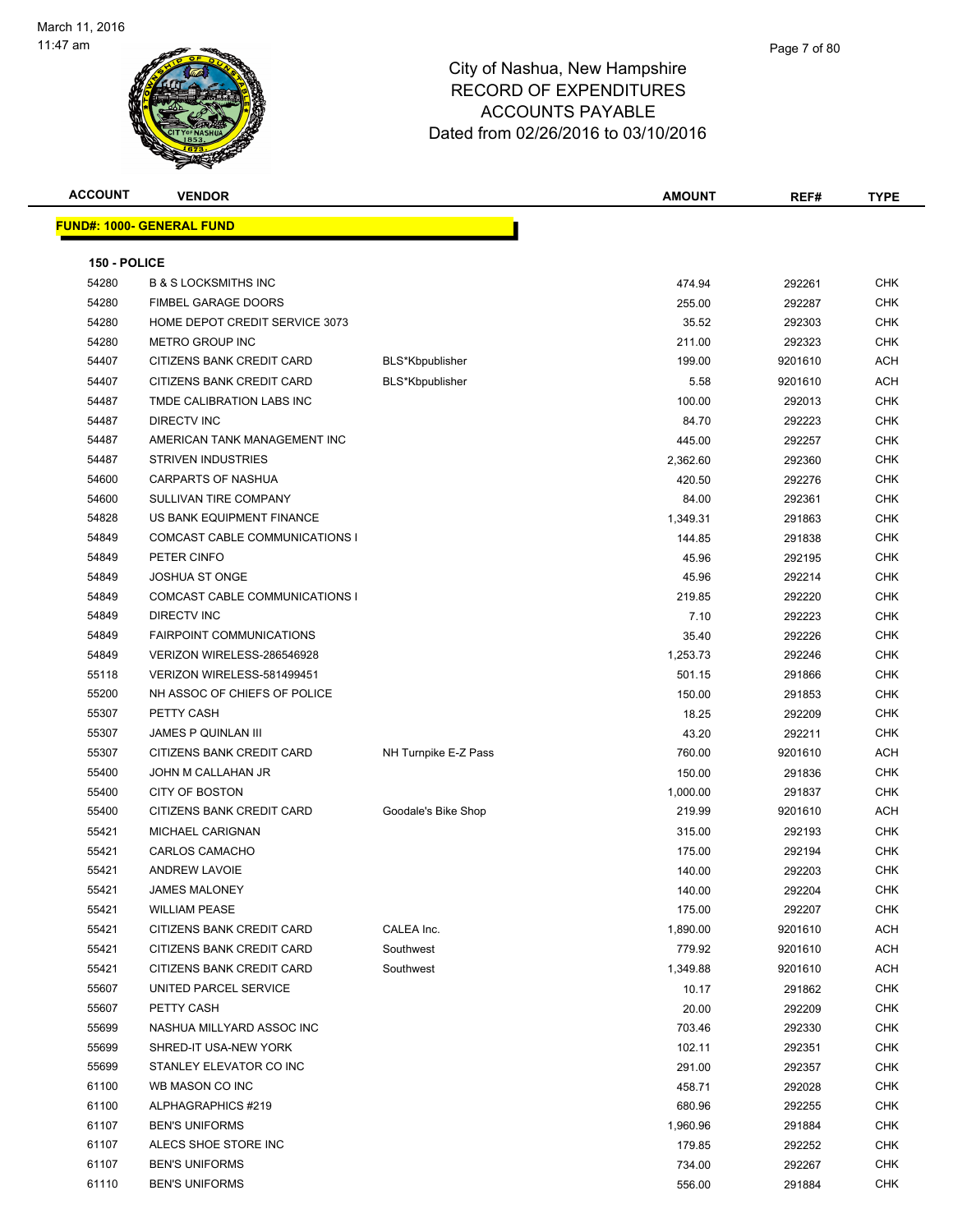

| <b>ACCOUNT</b> | <b>VENDOR</b>                    |                             | <b>AMOUNT</b> | REF#    | <b>TYPE</b> |
|----------------|----------------------------------|-----------------------------|---------------|---------|-------------|
|                | <b>FUND#: 1000- GENERAL FUND</b> |                             |               |         |             |
| 150 - POLICE   |                                  |                             |               |         |             |
| 61110          | PETTY CASH                       |                             | 35.00         | 292209  | <b>CHK</b>  |
| 61110          | ATLANTIC TACTICAL INC            |                             | 4,465.00      | 292260  | <b>CHK</b>  |
| 61110          | <b>BEN'S UNIFORMS</b>            |                             | 497.91        | 292267  | <b>CHK</b>  |
| 61121          | ATLANTIC TACTICAL INC            |                             | 3,489.00      | 291878  | <b>CHK</b>  |
| 61121          | <b>GALLS LLC</b>                 |                             | 872.55        | 292292  | <b>CHK</b>  |
| 61121          | CITIZENS BANK CREDIT CARD        | <b>Dicks Sporting Goods</b> | 79.96         | 9201610 | <b>ACH</b>  |
| 61142          | SAM'S CLUB DIRECT-0860           |                             | 19.98         | 291998  | <b>CHK</b>  |
| 61142          | <b>BOND AUTO PARTS INC</b>       |                             | 347.40        | 292270  | <b>CHK</b>  |
| 61142          | TACTICAL MEDICAL SOLUTIONS INC   |                             | 999.23        | 292362  | <b>CHK</b>  |
| 61185          | ARROWHEAD FORENSICS              |                             | 187.41        | 291877  | <b>CHK</b>  |
| 61299          | <b>FIVE STAR FURNITURE</b>       |                             | 275.00        | 291810  | <b>CHK</b>  |
| 61300          | <b>WEX BANK</b>                  |                             | 1,347.85      | 291869  | <b>CHK</b>  |
| 61428          | THE DURKIN CO INC                |                             | 23.11         | 291910  | <b>CHK</b>  |
| 61428          | <b>BELLETETES INC</b>            |                             | 1.80          | 292266  | <b>CHK</b>  |
| 61650          | WB MASON CO INC                  |                             | 417.63        | 292028  | <b>CHK</b>  |
| 61799          | <b>BEST FORD</b>                 |                             | 11.20         | 291885  | <b>CHK</b>  |
| 61799          | <b>CARPARTS OF NASHUA</b>        |                             | 32.68         | 291890  | <b>CHK</b>  |
| 61799          | HOME DEPOT CREDIT SERVICE 3073   |                             | 15.94         | 291931  | <b>CHK</b>  |
| 61799          | MHQ MUNICIPAL VEHICLES           |                             | 61.65         | 291970  | <b>CHK</b>  |
| 61799          | NEW ENGLAND PARTS WAREHOUSE      |                             | 215.56        | 291983  | <b>CHK</b>  |
| 61799          | WHELEN ENGINEERING CO, INC       |                             | 9.77          | 292029  | <b>CHK</b>  |
| 61799          | <b>BOND AUTO PARTS INC</b>       |                             | 19.30         | 292270  | <b>CHK</b>  |
| 61799          | <b>CARPARTS OF NASHUA</b>        |                             | 306.59        | 292276  | <b>CHK</b>  |
| 61799          | MACMULKIN CHEVROLET INC          |                             | 66.80         | 292317  | <b>CHK</b>  |
| 61799          | <b>QUIRK GM PARTS DEPOT</b>      |                             | 616.38        | 292345  | <b>CHK</b>  |
| 61907          | SAM'S CLUB DIRECT-0860           |                             | 265.50        | 291998  | <b>CHK</b>  |
| 61910          | PETTY CASH                       |                             | 38.75         | 292208  | <b>CHK</b>  |
| 71221          | <b>CDW GOVERNMENT</b>            |                             | 417.04        | 291892  | <b>CHK</b>  |
| 71221          | <b>GOVCONNECTION INC</b>         |                             | 132.00        | 291924  | <b>CHK</b>  |
| 71221          | <b>DELL MARKETING LP</b>         |                             | 1,142.31      | 292281  | <b>CHK</b>  |
| 71221          | PC MALL GOV                      |                             | 599.00        | 292338  | <b>CHK</b>  |
| 71221          | <b>TESSCO INC</b>                |                             | 125.83        | 292364  | <b>CHK</b>  |
| 71400          | ATLANTIC TACTICAL INC            |                             | 44.70         | 292260  | <b>CHK</b>  |

**152 - FIRE**

| 54100 | <b>EVERSOURCE</b>             | 639.96   | 291839 | <b>CHK</b> |
|-------|-------------------------------|----------|--------|------------|
| 54114 | LIBERTY UTILITIES - NH        | 630.50   | 291847 | <b>CHK</b> |
| 54114 | LIBERTY UTILITIES - NH        | 415.35   | 291849 | <b>CHK</b> |
| 54114 | DIRECT ENERGY BUSINESS        | 2.907.07 | 291906 | <b>CHK</b> |
| 54114 | <b>DIRECT ENERGY BUSINESS</b> | 827.72   | 292283 | <b>CHK</b> |
| 54141 | PENNICHUCK WATER WORKS INC    | 277.27   | 291856 | <b>CHK</b> |
| 54141 | PENNICHUCK WATER WORKS INC    | 437.82   | 292234 | <b>CHK</b> |
| 54228 | <b>JP PEST SERVICES</b>       | 89.00    | 291943 | <b>CHK</b> |
| 54228 | <b>JP PEST SERVICES</b>       | 178.00   | 292310 | <b>CHK</b> |
| 54280 | NASH CONSTRUCTION LLC         | 1.864.38 | 291979 | <b>CHK</b> |
| 54280 | AE MECHANICAL INC             | 1.762.15 | 292250 | <b>CHK</b> |
|       |                               |          |        |            |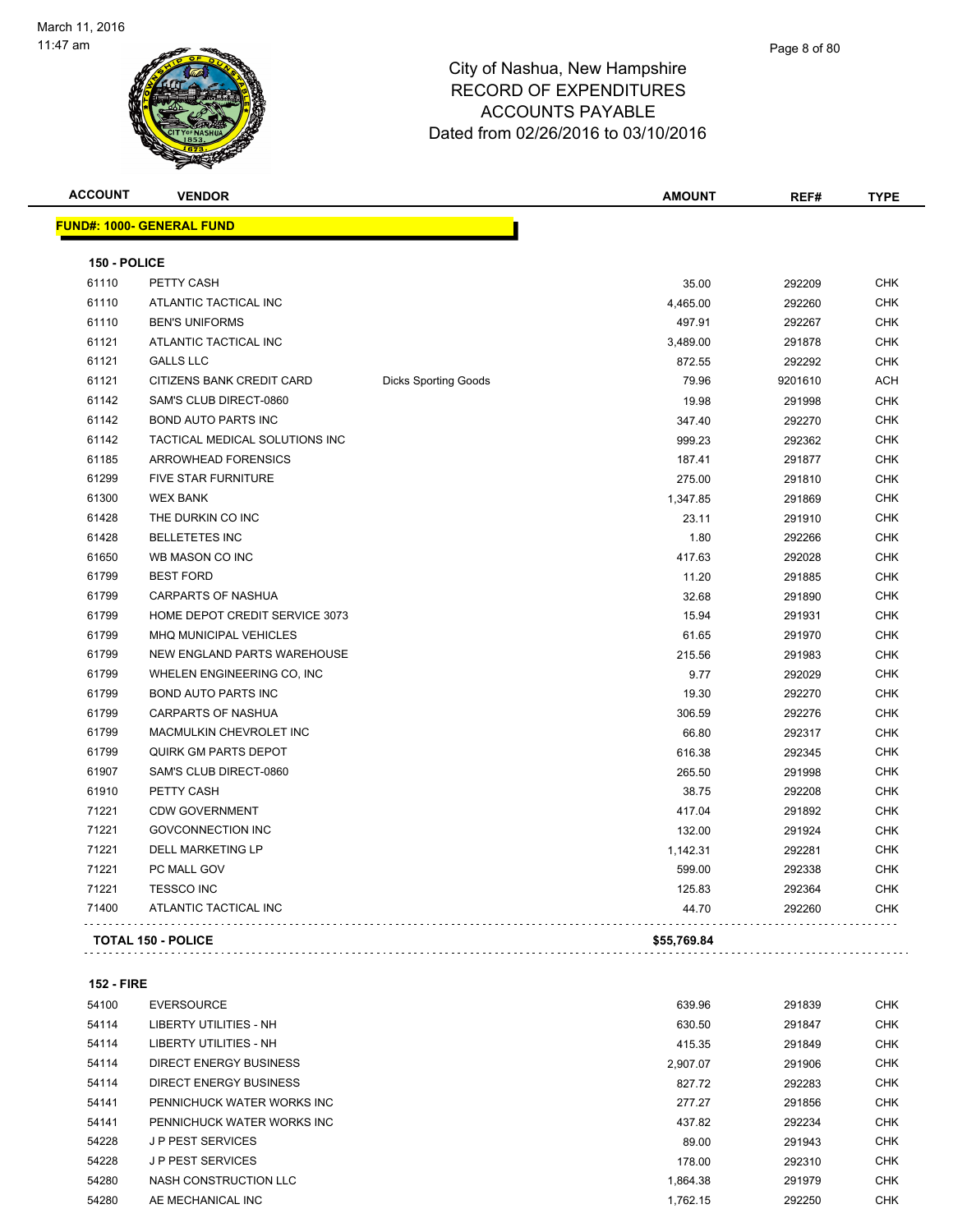

| <b>ACCOUNT</b>    | <b>VENDOR</b>                       |                            | AMOUNT      | REF#    | <b>TYPE</b> |
|-------------------|-------------------------------------|----------------------------|-------------|---------|-------------|
|                   | <b>FUND#: 1000- GENERAL FUND</b>    |                            |             |         |             |
|                   |                                     |                            |             |         |             |
| <b>152 - FIRE</b> |                                     |                            |             |         |             |
| 54280             | <b>FIMBEL GARAGE DOORS</b>          |                            | 60.00       | 292287  | <b>CHK</b>  |
| 54487             | SNAP ON TOOLS                       |                            | 274.99      | 292005  | <b>CHK</b>  |
| 54600             | SANEL AUTO PARTS CO                 |                            | 379.55      | 291999  | <b>CHK</b>  |
| 54600             | NEW ENGLAND KENWORTH                |                            | 288.96      | 292333  | CHK         |
| 54828             | US BANK EQUIPMENT FINANCE           |                            | 223.26      | 292172  | CHK         |
| 55118             | AT & T MOBILITY                     |                            | 171.56      | 291834  | <b>CHK</b>  |
| 55421             | CITIZENS BANK CREDIT CARD           | National Registry Of EMT's | 980.00      | 9201610 | <b>ACH</b>  |
| 55699             | TRUE BLUE CLEANERS                  |                            | 37.70       | 292015  | <b>CHK</b>  |
| 55699             | TRUE BLUE CLEANERS                  |                            | 34.36       | 292016  | <b>CHK</b>  |
| 55699             | TRUE BLUE CLEANERS                  |                            | 62.24       | 292017  | <b>CHK</b>  |
| 61110             | ALECS SHOE STORE INC                |                            | 240.00      | 291874  | <b>CHK</b>  |
| 61110             | ALECS SHOE STORE INC                |                            | 149.95      | 292252  | CHK         |
| 61142             | <b>BATTERIES PLUS</b>               |                            | 5.55        | 291881  | <b>CHK</b>  |
| 61299             | AMAZON                              |                            | 29.99       | 291833  | CHK         |
| 61299             | <b>BATTERIES PLUS</b>               |                            | 6.90        | 291881  | CHK         |
| 61299             | <b>BELLETETES INC</b>               |                            | 0.92        | 292266  | CHK         |
| 61307             | NEW ENGLAND KENWORTH                |                            | 61.80       | 292333  | <b>CHK</b>  |
| 61428             | PETTY CASH                          |                            | 36.31       | 291824  | <b>CHK</b>  |
| 61428             | NEW ENGLAND PAPER & SUPPLY          |                            | 209.18      | 291982  | <b>CHK</b>  |
| 61428             | NEW ENGLAND PAPER & SUPPLY          |                            | 396.70      | 292334  | <b>CHK</b>  |
| 61699             | <b>AMAZON</b>                       |                            | 179.99      | 291833  | <b>CHK</b>  |
| 61699             | <b>GRANITE CITY ELECTRIC SUPPLY</b> |                            | 137.86      | 292295  | <b>CHK</b>  |
| 61799             | DONOVAN SPRING CO INC               |                            | 2,248.39    | 291908  | <b>CHK</b>  |
| 61900             | PETTY CASH                          |                            | 50.58       | 291824  | <b>CHK</b>  |
| 71025             | SNAP ON TOOLS                       |                            | 99.90       | 292005  | CHK         |
| 71400             | PETTY CASH                          |                            | 47.72       | 291824  | CHK         |
| 71400             | <b>BATTERIES PLUS</b>               |                            | 146.88      | 292264  | CHK         |
|                   | <b>TOTAL 152 - FIRE</b>             |                            | \$16,590.46 |         |             |
|                   |                                     |                            |             |         |             |
|                   | <b>153 - BUILDING INSPECTION</b>    |                            |             |         |             |
| 55118             | VERIZON WIRELESS-642044677          |                            | 80.02       | 292247  | <b>CHK</b>  |
| 55307             | <b>WILLIAM CONDRA</b>               |                            | 200.88      | 291813  | <b>CHK</b>  |
| 55307             | <b>TIMOTHY DUPONT</b>               |                            | 254.88      | 291817  | <b>CHK</b>  |
| 55307             | <b>RUSS MARCUM</b>                  |                            | 205.58      | 291820  | <b>CHK</b>  |
| 55307             | <b>MARK COLLINS</b>                 |                            | 84.24       | 292196  | <b>CHK</b>  |
| 55307             | <b>JEFFREY RICHARD</b>              |                            | 337.50      | 292213  | <b>CHK</b>  |
| 55307             | <b>WILLIAM MCKINNEY</b>             |                            | 267.35      | 292218  | CHK         |
| 55421             | <b>EASTERN STATES BUILDING</b>      |                            | 275.00      | 292224  | <b>CHK</b>  |

**TOTAL 153 - BUILDING INSPECTION \$1,730.45**

#### **155 - CODE ENFORCEMENT**

. . . . . . . . . . . . . . . . . .

. . . . . .

| 55118 | AT & T MOBILITY     | 97.51    | 291834 | CHK        |
|-------|---------------------|----------|--------|------------|
| 55307 | <b>KYLE METCALF</b> | 345.60   | 291822 | СНК        |
| 55307 | ROBERT SOUSA        | 321.30   | 291827 | <b>CHK</b> |
| 61299 | <b>GALLS LLC</b>    | (120.00) | 292292 | <b>CHK</b> |

NH BUILDING OFFICIALS SUPPORT 25.00 292231 CHK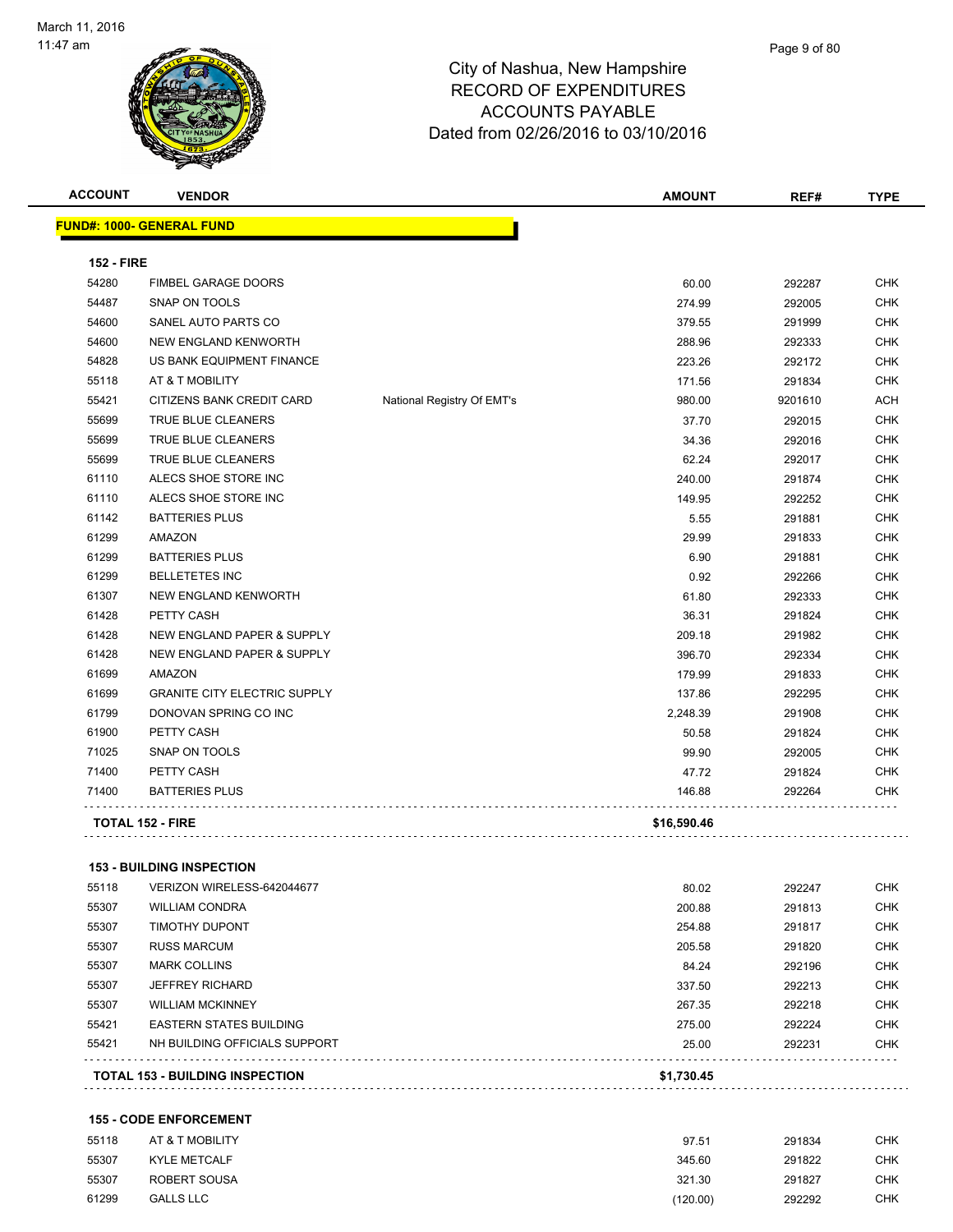|                | <b>VENDOR</b>                                                  |           | <b>AMOUNT</b>     | REF#             | <b>TYPE</b>                                                                                                                                                                                                                         |
|----------------|----------------------------------------------------------------|-----------|-------------------|------------------|-------------------------------------------------------------------------------------------------------------------------------------------------------------------------------------------------------------------------------------|
|                | <u> FUND#: 1000- GENERAL FUND</u>                              |           |                   |                  |                                                                                                                                                                                                                                     |
|                | <b>TOTAL 155 - CODE ENFORCEMENT</b>                            |           | \$644.41          |                  |                                                                                                                                                                                                                                     |
|                | <b>156 - EMERGENCY MANAGEMENT</b>                              |           |                   |                  |                                                                                                                                                                                                                                     |
| 55118          | <b>JUSTIN KATES</b>                                            |           | 69.00             | 292202           | <b>CHK</b>                                                                                                                                                                                                                          |
| 61100          | <b>JUSTIN KATES</b>                                            |           | 189.96            | 292202           | <b>CHK</b>                                                                                                                                                                                                                          |
|                | TOTAL 156 - EMERGENCY MANAGEMENT                               |           | \$258.96          |                  |                                                                                                                                                                                                                                     |
|                | <b>157 - CITYWIDE COMMUNICATIONS</b>                           |           |                   |                  |                                                                                                                                                                                                                                     |
| 54100          | <b>EVERSOURCE</b>                                              |           | 439.88            | 291839           | <b>CHK</b>                                                                                                                                                                                                                          |
| 54487          | SUNNY COMMUNICATIONS INC                                       |           | 287.00            | 292009           | <b>CHK</b>                                                                                                                                                                                                                          |
| 54487          | MOTOROLA SOLUTIONS INC                                         |           | 982.50            | 292229           | <b>CHK</b>                                                                                                                                                                                                                          |
| 55118          | VERIZON WIRELESS-581499451                                     |           | 184.57            | 291866           | <b>CHK</b>                                                                                                                                                                                                                          |
| 55421          | CITIZENS BANK CREDIT CARD                                      | Southwest | 535.95            | 9201610          | <b>ACH</b>                                                                                                                                                                                                                          |
| 55421          | CITIZENS BANK CREDIT CARD                                      | Southwest | 25.00             | 9201610          | <b>ACH</b>                                                                                                                                                                                                                          |
|                | CITIZENS BANK CREDIT CARD                                      | Southwest |                   | 9201610          |                                                                                                                                                                                                                                     |
| 55421          |                                                                |           | 501.96            |                  | <b>ACH</b>                                                                                                                                                                                                                          |
| 55421          | CITIZENS BANK CREDIT CARD                                      | Southwest | 25.00             | 9201610          | <b>ACH</b>                                                                                                                                                                                                                          |
| 71207          | <b>DELL MARKETING LP</b>                                       |           | 112.49            | 292281           | <b>CHK</b>                                                                                                                                                                                                                          |
|                | <b>TOTAL 157 - CITYWIDE COMMUNICATIONS</b>                     |           | \$3,094.35        |                  |                                                                                                                                                                                                                                     |
|                |                                                                |           |                   |                  |                                                                                                                                                                                                                                     |
| 54141          | <b>159 - OTHER PUBLIC SAFETY</b><br>PENNICHUCK WATER WORKS INC |           | 220,085.42        | 291856           |                                                                                                                                                                                                                                     |
|                | <b>TOTAL 159 - OTHER PUBLIC SAFETY</b>                         |           | \$220,085.42      |                  |                                                                                                                                                                                                                                     |
|                |                                                                |           |                   |                  |                                                                                                                                                                                                                                     |
|                | <b>160 - PW-ADMIN &amp; ENGINEERING</b>                        |           |                   |                  |                                                                                                                                                                                                                                     |
| 54141          | PENNICHUCK WATER WORKS INC                                     |           | 74.96             | 291856           |                                                                                                                                                                                                                                     |
| 55118          | AT & T MOBILITY                                                |           | 183.78            | 291834           |                                                                                                                                                                                                                                     |
| 55307          | <b>ROBERT MEUNIER</b>                                          |           | 50.76             | 291823           |                                                                                                                                                                                                                                     |
| 55307          | <b>TODD WELCH</b>                                              |           | 23.22             | 291832           |                                                                                                                                                                                                                                     |
| 55699          | JAN PRO CLEANING SYSTEMS NE                                    |           | 665.00            | 292311           |                                                                                                                                                                                                                                     |
| 61100          | WB MASON CO INC                                                |           | 157.66            | 292028           |                                                                                                                                                                                                                                     |
|                | TOTAL 160 - PW-ADMIN & ENGINEERING                             |           | \$1,155.38        |                  |                                                                                                                                                                                                                                     |
| 161 - STREETS  |                                                                |           |                   |                  |                                                                                                                                                                                                                                     |
| 54100          | <b>EVERSOURCE</b>                                              |           | 3,489.59          | 291839           |                                                                                                                                                                                                                                     |
| 54100          | <b>EVERSOURCE</b>                                              |           | 277.55            | 292170           |                                                                                                                                                                                                                                     |
| 54100          | <b>EVERSOURCE</b>                                              |           | 280.99            | 292225           |                                                                                                                                                                                                                                     |
| 54141          | PENNICHUCK WATER WORKS INC                                     |           | 553.92            | 291856           |                                                                                                                                                                                                                                     |
| 54200          | JAN PRO CLEANING SYSTEMS NE                                    |           | 855.00            | 292311           |                                                                                                                                                                                                                                     |
| 54207          | <b>WILLIAM LAMBERT</b>                                         |           | 130.50            |                  |                                                                                                                                                                                                                                     |
|                |                                                                |           |                   | 291842           |                                                                                                                                                                                                                                     |
| 54228          | <b>JP PEST SERVICES</b>                                        |           | 68.00             | 292310           |                                                                                                                                                                                                                                     |
| 54243          | <b>BLAKE GROUP</b>                                             |           | 1,312.00          | 292269           |                                                                                                                                                                                                                                     |
| 54280<br>54280 | <b>NAPA AUTO PARTS</b><br>STEVE SHUMSKY UNLIMITED DOOR         |           | 73.23<br>1,125.00 | 291975<br>292359 | <b>CHK</b><br><b>CHK</b><br><b>CHK</b><br><b>CHK</b><br><b>CHK</b><br>CHK<br><b>CHK</b><br><b>CHK</b><br><b>CHK</b><br><b>CHK</b><br><b>CHK</b><br><b>CHK</b><br><b>CHK</b><br><b>CHK</b><br><b>CHK</b><br><b>CHK</b><br><b>CHK</b> |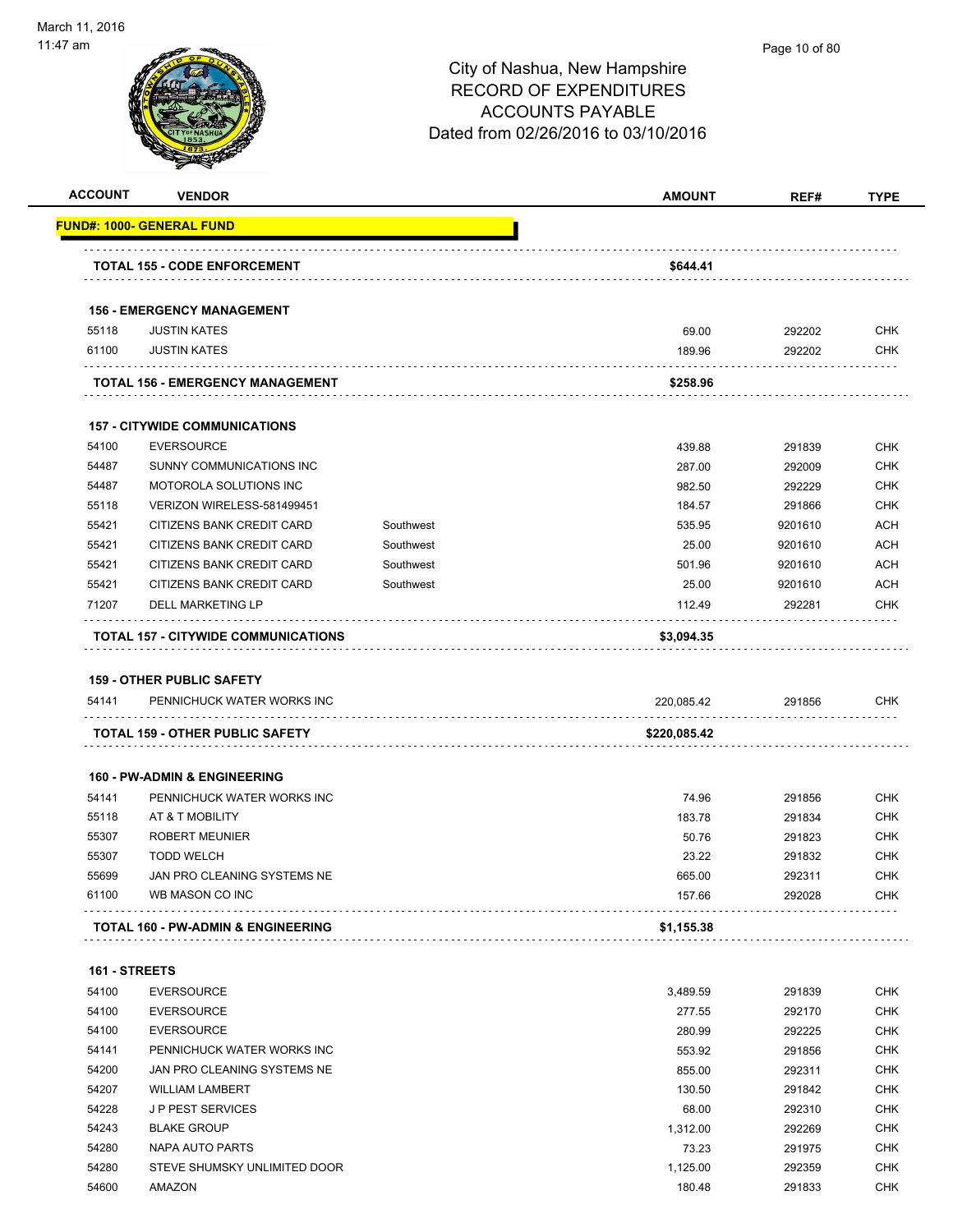

| <b>ACCOUNT</b> | <b>VENDOR</b>                                 | <b>AMOUNT</b> | REF#             | <b>TYPE</b>              |
|----------------|-----------------------------------------------|---------------|------------------|--------------------------|
|                | <u> FUND#: 1000- GENERAL FUND</u>             |               |                  |                          |
|                |                                               |               |                  |                          |
| 161 - STREETS  |                                               |               |                  |                          |
| 54600          | <b>CARPARTS OF NASHUA</b>                     | 324.48        | 291890           | <b>CHK</b>               |
| 54600          | <b>CHADWICK BAROSS INC</b>                    | 110.00        | 291894           | <b>CHK</b>               |
| 54600          | CHAPPELL TRACTOR SALES INC                    | 343.00        | 291895           | CHK                      |
| 54600          | EASTERN NE HYDRAULICS INC                     | 1,941.00      | 291911           | <b>CHK</b>               |
| 54600          | <b>FASTENAL CO</b>                            | 177.07        | 291917           | CHK                      |
| 54600          | <b>JOE GRAFIX LLC</b>                         | 155.00        | 291945           | CHK                      |
| 54600          | JOHNSON SUPPLY CO INC                         | 89.56         | 291946           | <b>CHK</b>               |
| 54600          | <b>JORDAN EQUIPMENT CO</b>                    | 604.18        | 291948           | <b>CHK</b>               |
| 54600          | LIBERTY INTNL TRUCKS OF NH LLC                | 481.82        | 291955           | CHK                      |
| 54600          | MACMULKIN CHEVROLET INC                       | 124.82        | 291958           | <b>CHK</b>               |
| 54600          | NAPA AUTO PARTS                               | 572.91        | 291975           | CHK                      |
| 54600          | SANEL AUTO PARTS CO                           | 421.19        | 292001           | <b>CHK</b>               |
| 54600          | SOUTHWORTH-MILTON INC                         | 928.58        | 292006           | <b>CHK</b>               |
| 54600          | TENNANT SALES & SERVICE CO                    | 252.35        | 292011           | CHK                      |
| 54600          | TST HYDRAULICS INC                            | 187.97        | 292018           | CHK                      |
| 54600          | BEARINGS SPECIALTY CO INC                     | 14.00         | 292265           | CHK                      |
| 54600          | DONOVAN EQUIPMENT CO INC                      | 1,725.94      | 292284           | CHK                      |
| 54600          | HOWARD P FAIRFIELD LLC                        | 857.35        | 292304           | <b>CHK</b>               |
| 54600          | <b>MB TRACTOR &amp; EQUIPMENT</b>             | 8,325.80      | 292320           | CHK                      |
| 54600          | NEW ENGLAND KENWORTH                          | 86.14         | 292332           | CHK                      |
| 54600          | RAY-TECH INFRARED CORP                        | 1,810.31      | 292348           | <b>CHK</b>               |
| 54600          | SOUTHWORTH-MILTON INC                         | 1,183.04      | 292354           | CHK                      |
| 54600          | TENNANT SALES & SERVICE CO                    |               |                  | <b>CHK</b>               |
| 54600          | USP OF NEW ENGLAND                            | 115.40        | 292363           | <b>CHK</b>               |
| 55118          | AT & T MOBILITY                               | 1,365.85      | 292375           | <b>CHK</b>               |
| 55118          | CRITICAL ALERT SYSTEMS, LLC                   | 225.25        | 291834           | <b>CHK</b>               |
|                | PETTY CASH                                    | 338.40        | 292222           |                          |
| 61100<br>61107 | ALECS SHOE STORE INC                          | 30.99         | 292210           | CHK<br>CHK               |
|                | UNIFIRST CORPORATION                          | 440.00        | 291874           | <b>CHK</b>               |
| 61107<br>61107 | UNIFIRST CORPORATION                          | 403.43        | 292020           | CHK                      |
|                | <b>BELLETETES INC</b>                         | 469.10        | 292370<br>291883 |                          |
| 61166          | <b>BOT L GAS INC</b>                          | 10.24         |                  | <b>CHK</b>               |
| 61166          | <b>BELLETETES INC</b>                         | 468.35        | 292271           | CHK                      |
| 61299<br>61299 |                                               | 41.15         | 291883           | <b>CHK</b><br><b>CHK</b> |
| 61299          | <b>FASTENAL CO</b><br><b>FUTURE SUPPLY CO</b> | 158.78        | 291917           |                          |
|                |                                               | 259.52        | 291920           | <b>CHK</b>               |
| 61299<br>61300 | PETTY CASH<br>DENNIS K BURKE INC              | 16.00         | 292210           | <b>CHK</b>               |
| 61307          | SHATTUCK MALONE OIL CO                        | 8,387.76      | 292282           | <b>CHK</b><br><b>CHK</b> |
|                | SHATTUCK MALONE OIL CO                        | 5,620.38      | 291857           |                          |
| 61307          | <b>BROX INDUSTRIES INC</b>                    | 13,488.90     | 292236           | <b>CHK</b>               |
| 61507          |                                               | 454.65        | 291888           | <b>CHK</b>               |
| 61507          | <b>BROX INDUSTRIES INC</b>                    | 955.50        | 292272           | <b>CHK</b>               |
| 61514          | <b>EASTERN MINERALS INC</b>                   | 10,393.79     | 292286           | <b>CHK</b>               |
| 61542          | PERMA LINE CORP OF NEW ENGLAND                | 130.50        | 291988           | <b>CHK</b>               |
| 61542          | PERMA LINE CORP OF NEW ENGLAND                | 652.50        | 292339           | <b>CHK</b>               |
| 61556          | OCEAN STATE SIGNAL CO                         | 4,555.00      | 291986           | <b>CHK</b>               |
| 61560          | HOME DEPOT CREDIT SERVICE 3065                | 73.67         | 291930           | <b>CHK</b>               |
| 61705          | MAYNARD & LESIEUR INC                         | 173.00        | 291964           | <b>CHK</b>               |
| 61709          | <b>FASTENAL CO</b>                            | 125.98        | 291917           | <b>CHK</b>               |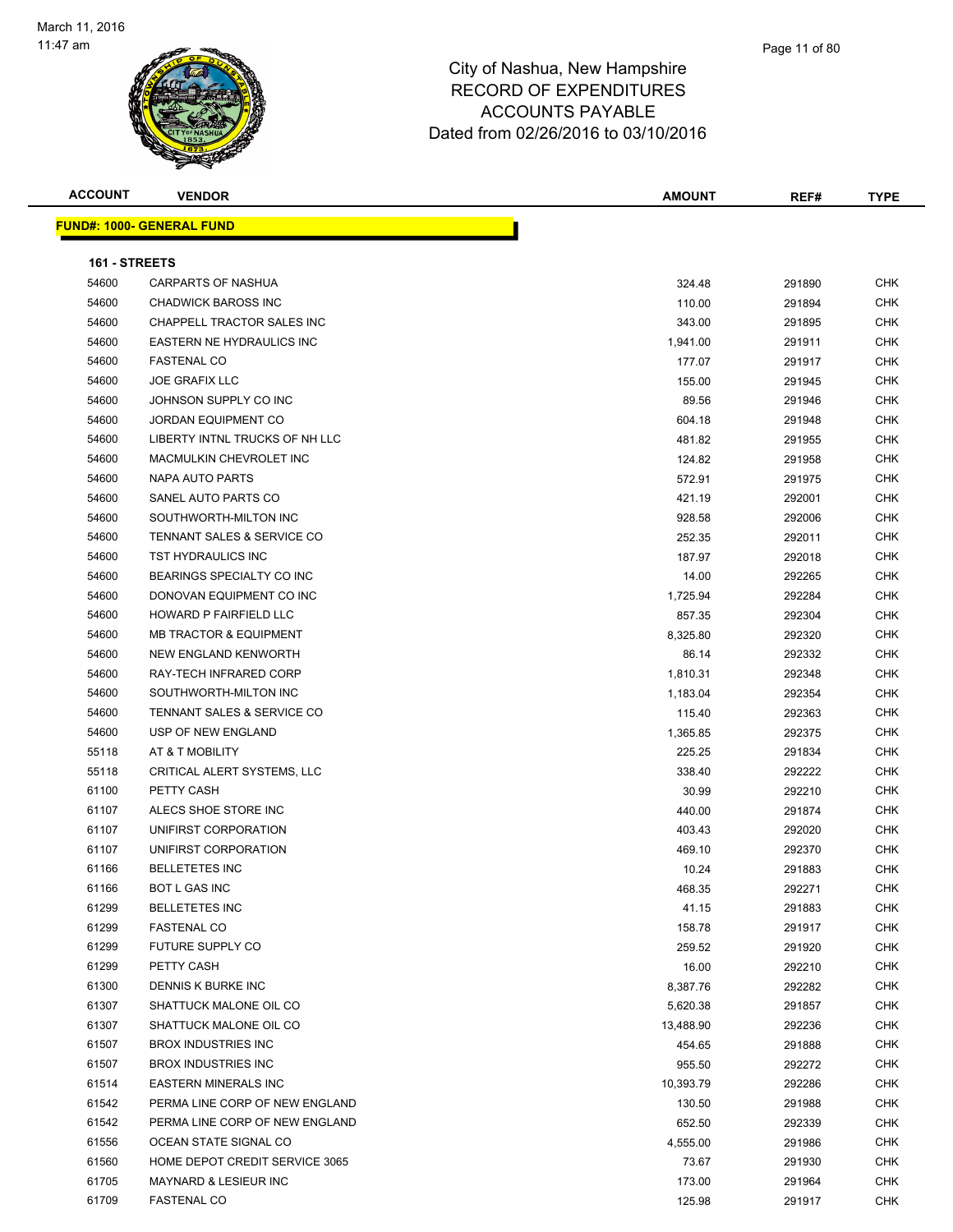

| <b>ACCOUNT</b> | <b>VENDOR</b>                         |                    | <b>AMOUNT</b> | REF#    | <b>TYPE</b>              |
|----------------|---------------------------------------|--------------------|---------------|---------|--------------------------|
|                | <u> FUND#: 1000- GENERAL FUND</u>     |                    |               |         |                          |
| 161 - STREETS  |                                       |                    |               |         |                          |
| 61799          | <b>ADVERTEASERS</b>                   |                    | 195.00        | 291871  | <b>CHK</b>               |
| 61799          | JOHNSON SUPPLY CO INC                 |                    | 220.40        | 291946  | <b>CHK</b>               |
| 61799          | USP OF NEW ENGLAND                    |                    | 898.37        | 292023  | <b>CHK</b>               |
| 61799          | USP OF NEW ENGLAND                    |                    | 932.22        | 292375  | <b>CHK</b>               |
| 71025          | AMAZON                                |                    | 68.96         | 291833  | <b>CHK</b>               |
| 71025          | <b>GMS HYDRAULICS INC</b>             |                    | 631.34        | 291923  | <b>CHK</b>               |
| 71999          | AMAZON                                |                    | 42.99         | 291833  | <b>CHK</b>               |
|                | <b>TOTAL 161 - STREETS</b>            |                    | \$81,406.14   |         |                          |
|                | <b>162 - STREET LIGHTING</b>          |                    |               |         |                          |
| 54100          | <b>EVERSOURCE</b>                     |                    | 69,520.72     | 292225  | CHK                      |
|                | <b>TOTAL 162 - STREET LIGHTING</b>    |                    | \$69,520.72   |         |                          |
|                | <b>166 - PARKING LOTS</b>             |                    |               |         |                          |
| 55307          | <b>JILL STANSFIELD</b>                |                    | 19.09         | 291828  | <b>CHK</b>               |
| 55307          | <b>JILL STANSFIELD</b>                |                    | 24.30         | 292215  | <b>CHK</b>               |
| 55421          | CITIZENS BANK CREDIT CARD             | <b>NEPARKINGCO</b> | 100.00        | 9201610 | <b>ACH</b>               |
| 55421          | CITIZENS BANK CREDIT CARD             | <b>NEPARKINGCO</b> | 300.00        | 9201610 | <b>ACH</b>               |
| 55607          | MUNICIPAL SUPPLY SALES CO             |                    | 20.00         | 291974  | <b>CHK</b>               |
| 55607          | MUNICIPAL SUPPLY SALES CO             |                    | 10.00         | 292326  | <b>CHK</b>               |
| 71600          | MUNICIPAL SUPPLY SALES CO             |                    | 385.00        | 291974  | <b>CHK</b>               |
| 71600          | MUNICIPAL SUPPLY SALES CO             |                    | 50.00         | 292326  | <b>CHK</b>               |
|                | <b>TOTAL 166 - PARKING LOTS</b>       |                    | \$908.39      |         |                          |
|                | <b>171 - COMMUNITY SERVICES</b>       |                    |               |         |                          |
| 54107          | SHATTUCK MALONE OIL CO                |                    | 451.20        | 291857  | <b>CHK</b>               |
| 61100          | WB MASON CO INC                       |                    | 102.66        | 292028  | <b>CHK</b>               |
| 61100          | WB MASON CO INC                       |                    | 73.12         | 292378  | <b>CHK</b>               |
| 68318          | UNIVERSITY OF NEW HAMPSHIRE           |                    | 120.00        | 292373  | <b>CHK</b>               |
|                | <b>TOTAL 171 - COMMUNITY SERVICES</b> |                    | \$746.98      |         |                          |
|                | <b>172 - COMMUNITY HEALTH</b>         |                    |               |         |                          |
| 55307          | <b>JACQUELINE AGUILAR</b>             |                    | 89.82         | 292191  | <b>CHK</b>               |
| 55421          | PICC RESOURCE ASSOCIATES LLC          |                    | 1,100.00      | 291990  | <b>CHK</b>               |
| 55421          | JSI RESEARCH & TRAINING /             |                    | 350.00        | 292228  | <b>CHK</b>               |
|                | <b>TOTAL 172 - COMMUNITY HEALTH</b>   |                    | \$1,539.82    |         |                          |
|                |                                       |                    |               |         |                          |
|                | <b>173 - ENVIRONMENTAL HEALTH</b>     |                    |               |         |                          |
| 55307          | <b>APRIL TORHAN</b>                   |                    | 4.03          | 291830  |                          |
| 55307          | MEREDITH LOCKWOOD                     |                    | 59.83         | 291956  | <b>CHK</b><br><b>CHK</b> |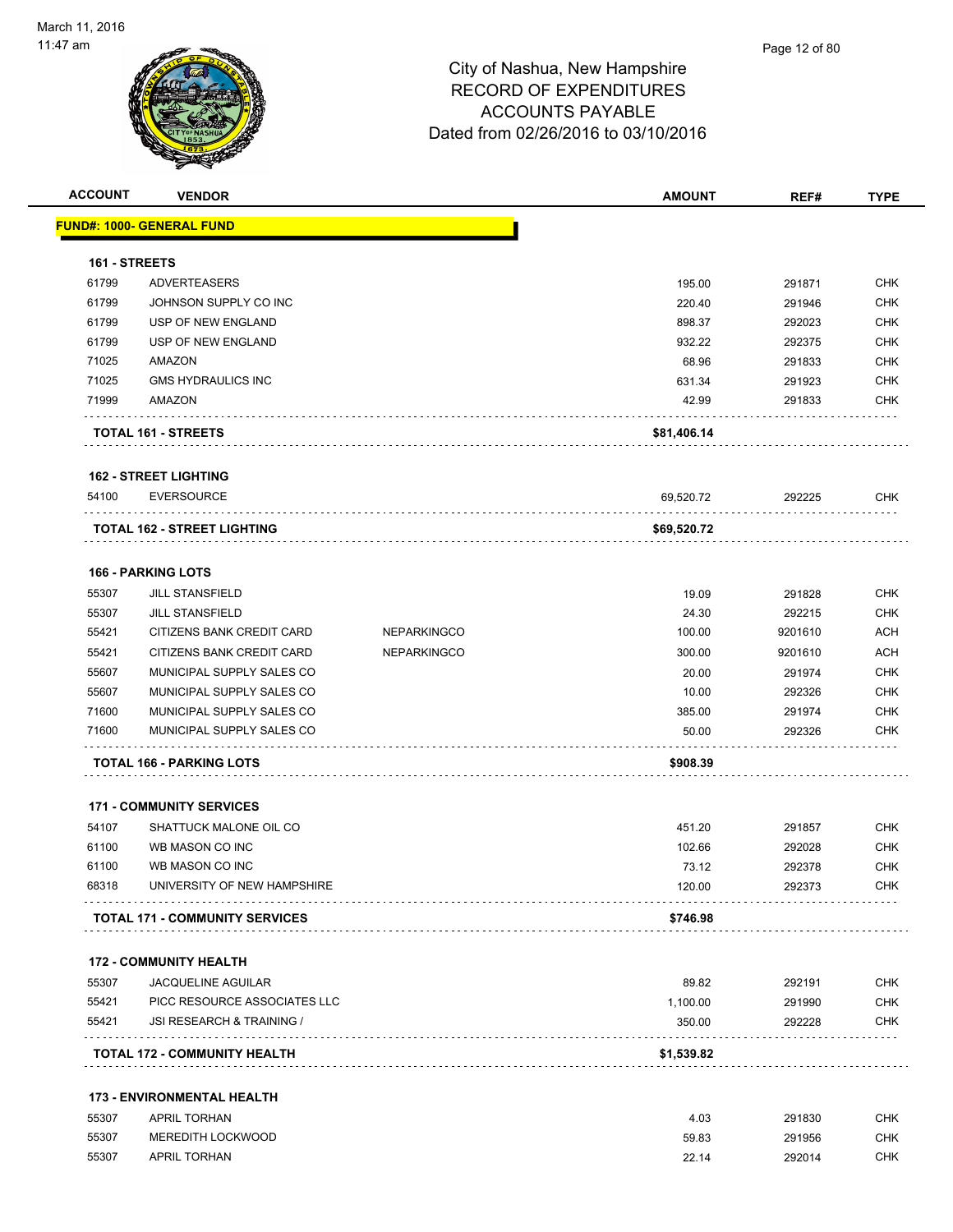

#### Page 13 of 80

| <b>ACCOUNT</b> | <b>VENDOR</b>                         | <b>AMOUNT</b> | REF#   | <b>TYPE</b> |  |
|----------------|---------------------------------------|---------------|--------|-------------|--|
|                | FUND#: 1000- GENERAL FUND             |               |        |             |  |
|                | TOTAL 173 - ENVIRONMENTAL HEALTH      | \$86.00       |        |             |  |
|                |                                       |               |        |             |  |
|                | <b>175 - WELFARE ASSISTANCE</b>       |               |        |             |  |
| 55810          | 11 ATHERTON AVE NOMINEE TRUST         | 900.00        | 292143 | CHK         |  |
| 55810          | 188 CONCORD ST LLC                    | 1,387.49      | 292144 | <b>CHK</b>  |  |
| 55810          | 23-25 TEMPLE ST REALTY LLC            | 540.00        | 292145 | <b>CHK</b>  |  |
| 55810          | AMHERST PARK APARTMENTS LLC           | 891.00        | 292146 | <b>CHK</b>  |  |
| 55810          | CANTERBURY APARTMENTS                 | 512.00        | 292147 | <b>CHK</b>  |  |
| 55810          | CENTRAL REALTY INC                    | 500.00        | 292148 | <b>CHK</b>  |  |
| 55810          | <b>COUNTRY BARN MOTEL</b>             | 969.73        | 292149 | <b>CHK</b>  |  |
| 55810          | JKL REALTY INVEST LLC                 | 78.84         | 292150 | <b>CHK</b>  |  |
| 55810          | PATTERSON-DUHAMEL                     | 412.00        | 292151 | <b>CHK</b>  |  |
| 55810          | ANDRE J QUIRION                       | 860.00        | 292152 | <b>CHK</b>  |  |
| 55810          | <b>REGENT PARK ASSOCIATES</b>         | 863.59        | 292153 | <b>CHK</b>  |  |
| 55810          | THE FRONT DOOR AGENCY INC             | 360.00        | 292154 | <b>CHK</b>  |  |
| 55810          | 12-18 HIGHLAND STREET LLC             | 1,145.00      | 292561 | <b>CHK</b>  |  |
| 55810          | 23-25 TEMPLE ST REALTY LLC            | 650.00        | 292562 | <b>CHK</b>  |  |
| 55810          | <b>JOSEPH BIANCHINI</b>               | 137.04        | 292564 | <b>CHK</b>  |  |
| 55810          | <b>CHANDLER COURT LLC</b>             | 925.00        | 292565 | <b>CHK</b>  |  |
| 55810          | <b>BRIAN HEFFRON JR</b>               | 525.96        | 292566 | <b>CHK</b>  |  |
| 55810          | <b>JOSE L INFANTE</b>                 | 245.49        | 292567 | <b>CHK</b>  |  |
| 55810          | JENPAQ VENTURES LLC                   | 1,147.97      | 292568 | <b>CHK</b>  |  |
| 55810          | <b>JENSEN'S INC</b>                   | 403.00        | 292569 | <b>CHK</b>  |  |
| 55810          | LOPUS LAKE LLC                        | 785.87        | 292570 | <b>CHK</b>  |  |
| 55810          | <b>LSB LIMITED PARTNERSHIP</b>        | 1,145.00      | 292571 | <b>CHK</b>  |  |
| 55810          | <b>MARYANN PAQUIN</b>                 | 1,300.00      | 292572 | <b>CHK</b>  |  |
| 55810          | ANDRE J QUIRION                       | 860.00        | 292573 | <b>CHK</b>  |  |
| 55810          | <b>JEAN G TREMBLAY</b>                | 90.00         | 292574 | <b>CHK</b>  |  |
| 55814          | <b>EVERSOURCE</b>                     | 454.08        | 292559 | <b>CHK</b>  |  |
| 55814          | PENNICHUCK WATER WORKS INC            | 89.95         | 292560 | <b>CHK</b>  |  |
| 55820          | ANCTIL ROCHETTE FUNERAL HOME          | 750.00        | 292563 | <b>CHK</b>  |  |
|                | <b>TOTAL 175 - WELFARE ASSISTANCE</b> | \$18,929.01   |        |             |  |
|                | <b>177 - PARKS &amp; RECREATION</b>   |               |        |             |  |
| 54100          | <b>EVERSOURCE</b>                     | 7,097.78      | 292225 | <b>CHK</b>  |  |

| ----  | -----------                    | .        | - - - - - - - | ິ          |
|-------|--------------------------------|----------|---------------|------------|
| 54114 | LIBERTY UTILITIES - NH         | 66.09    | 291844        | <b>CHK</b> |
| 54114 | LIBERTY UTILITIES - NH         | 605.45   | 291848        | <b>CHK</b> |
| 54114 | DIRECT ENERGY BUSINESS         | 1.141.68 | 292283        | <b>CHK</b> |
| 54141 | PENNICHUCK WATER WORKS INC     | 340.36   | 291856        | <b>CHK</b> |
| 54141 | PENNICHUCK WATER WORKS INC     | 539.12   | 292234        | <b>CHK</b> |
| 54253 | PIONEER TREE SERVICE LLC       | 2.800.00 | 292341        | <b>CHK</b> |
| 54280 | AFFILIATED HVAC SERVICES LLC   | 489.00   | 291872        | <b>CHK</b> |
| 54280 | <b>FASTENAL CO</b>             | 4.99     | 291917        | <b>CHK</b> |
| 54280 | HOME DEPOT CREDIT SERVICE 3065 | 122.95   | 291930        | <b>CHK</b> |
| 54280 | JOHNSONS ELECTRIC INC.         | 1.600.00 | 291947        | <b>CHK</b> |
| 54280 | M & M ELECTRICAL SUPPLY CO INC | 32.26    | 291957        | <b>CHK</b> |
| 54280 | JAN PRO CLEANING SYSTEMS NE    | 300.00   | 292311        | <b>CHK</b> |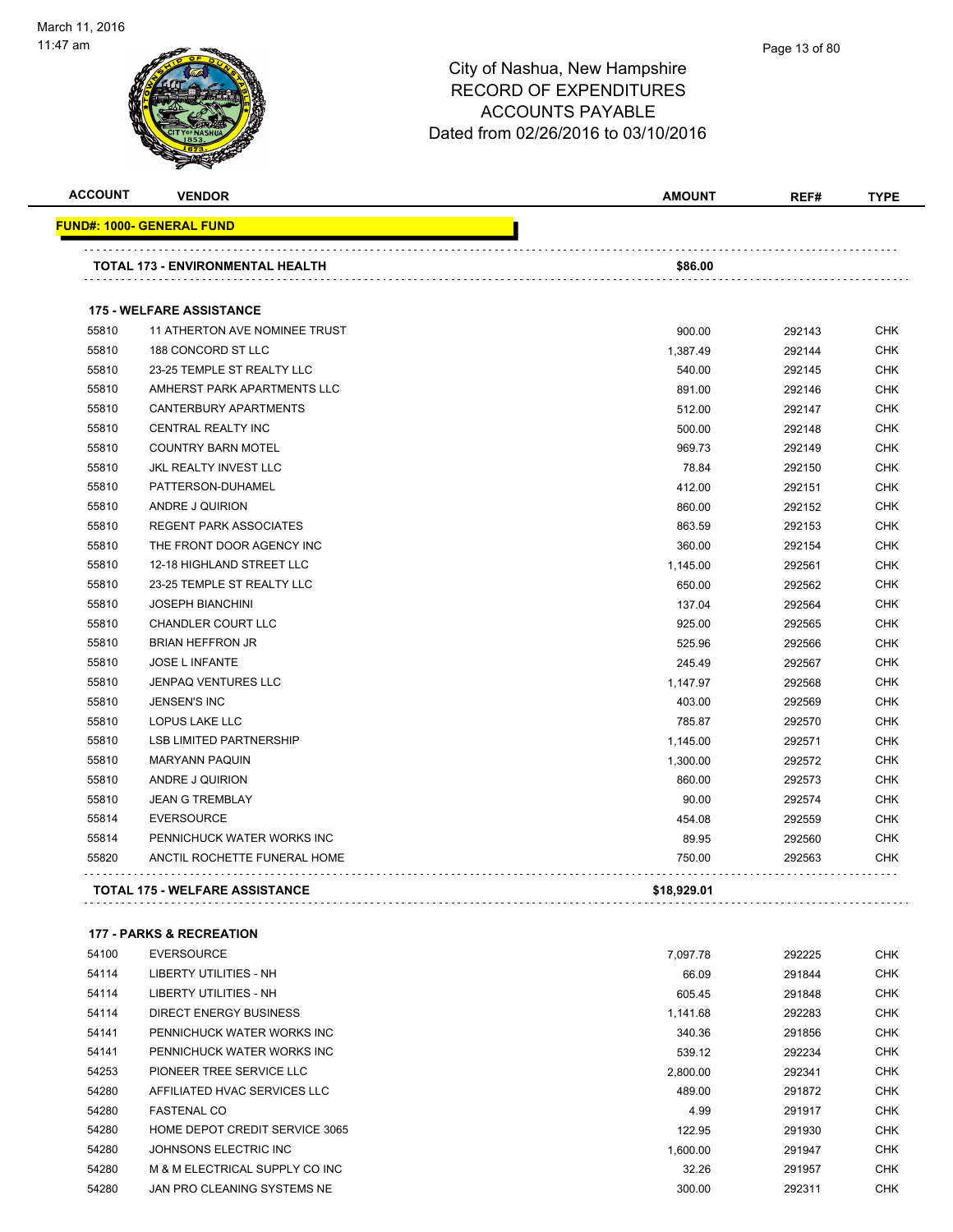

| <b>ACCOUNT</b> | <b>VENDOR</b>                             | <b>AMOUNT</b> | REF#   | <b>TYPE</b> |
|----------------|-------------------------------------------|---------------|--------|-------------|
|                | <b>FUND#: 1000- GENERAL FUND</b>          |               |        |             |
|                | <b>177 - PARKS &amp; RECREATION</b>       |               |        |             |
| 54487          | <b>MHQ MUNICIPAL VEHICLES</b>             | 332.84        | 291970 | <b>CHK</b>  |
| 54600          | NUERA TRANSPORT INC                       | 324.51        | 292335 | <b>CHK</b>  |
| 55118          | AT & T MOBILITY                           | 202.37        | 291834 | <b>CHK</b>  |
| 55400          | UNIVERSITY OF NEW HAMPSHIRE               | 140.00        | 292374 | <b>CHK</b>  |
| 55642          | <b>JOYCE DROWN</b>                        | 180.00        | 292142 | <b>CHK</b>  |
| 55642          | <b>GERALD GADBOIS</b>                     | 700.00        | 292548 | <b>CHK</b>  |
| 55642          | <b>JAMES BELANGER</b>                     | 176.00        | 292549 | <b>CHK</b>  |
| 55642          | <b>TIMOTHY KLEIN</b>                      | 70.00         | 292550 | <b>CHK</b>  |
| 55642          | <b>SEAN-MICHAEL LANG</b>                  | 210.00        | 292551 | <b>CHK</b>  |
| 55642          | <b>KENNETH W SINCLAIR</b>                 | 484.00        | 292552 | <b>CHK</b>  |
| 55642          | <b>JOHN SOUBOSKY</b>                      | 1,584.00      | 292553 | <b>CHK</b>  |
| 61107          | ALECS SHOE STORE INC                      | 104.95        | 291874 | <b>CHK</b>  |
| 61299          | HOME DEPOT CREDIT SERVICE 3065            | 176.66        | 291930 | <b>CHK</b>  |
| 61300          | DENNIS K BURKE INC                        | 1,204.21      | 291904 | <b>CHK</b>  |
| 61705          | <b>MAYNARD &amp; LESIEUR INC</b>          | 193.00        | 291963 | <b>CHK</b>  |
| 61799          | NAPA AUTO PARTS                           | 15.08         | 291975 | <b>CHK</b>  |
| 61799          | NAPA AUTO PARTS                           | 289.54        | 291978 | <b>CHK</b>  |
| 61799          | SANEL AUTO PARTS CO                       | 150.82        | 292000 | <b>CHK</b>  |
| 71025          | HOME DEPOT CREDIT SERVICE 3065            | 771.81        | 291930 | <b>CHK</b>  |
|                | <b>TOTAL 177 - PARKS &amp; RECREATION</b> | \$22,449.47   |        |             |

| 54100 | <b>EVERSOURCE</b>                       | 6,494.08 | 291839 | <b>CHK</b> |
|-------|-----------------------------------------|----------|--------|------------|
| 54280 | <b>CINTAS FIRE PROTECTION</b>           | 826.00   | 291898 | <b>CHK</b> |
| 54280 | <b>HUFF &amp; GAUTHIER INC</b>          | 334.95   | 291934 | <b>CHK</b> |
| 54428 | <b>COMCAST CABLE COMMUNICATIONS I</b>   | 238.12   | 291838 | <b>CHK</b> |
| 54828 | US BANK EQUIPMENT FINANCE               | 133.06   | 292245 | <b>CHK</b> |
| 55109 | AT & T MOBILITY                         | 32.42    | 291834 | <b>CHK</b> |
| 55300 | UNITED WAY OF GREATER NASHUA            | 256.66   | 292371 | <b>CHK</b> |
| 55400 | NHLA-CHILIS                             | 145.00   | 291855 | <b>CHK</b> |
| 55400 | <b>MARITA KLEMENTS</b>                  | 150.00   | 291953 | <b>CHK</b> |
| 55400 | UNITED WAY OF GREATER NASHUA            | 160.00   | 292371 | <b>CHK</b> |
| 61100 | WB MASON CO INC                         | 87.46    | 292378 | <b>CHK</b> |
| 61299 | <b>HIPPO PRINTS</b>                     | 250.00   | 292300 | <b>CHK</b> |
| 61299 | LOWE'S - 3502                           | 35.72    | 292315 | <b>CHK</b> |
| 61807 | AMAZON                                  | 279.37   | 291833 | <b>CHK</b> |
| 61807 | <b>BAKER &amp; TAYLOR</b>               | 531.30   | 291880 | <b>CHK</b> |
| 61807 | <b>INGRAM LIBRARY SERVICES</b>          | 222.51   | 291940 | <b>CHK</b> |
| 61807 | <b>BAKER &amp; TAYLOR</b>               | 1,015.70 | 292263 | <b>CHK</b> |
| 61807 | <b>INGRAM LIBRARY SERVICES</b>          | 236.18   | 292309 | <b>CHK</b> |
| 61807 | <b>SIMON &amp; SCHUSTER</b>             | 26.88    | 292352 | <b>CHK</b> |
| 61814 | BLACKSTONE AUDIO INC                    | 35.00    | 291887 | <b>CHK</b> |
| 61814 | MICROMARKETING, LLC                     | 39.99    | 291971 | <b>CHK</b> |
| 61814 | <b>MIDWEST TAPE</b>                     | 566.55   | 291972 | <b>CHK</b> |
| 61814 | <b>MULTICULTURAL BOOKS &amp; VIDEOS</b> | 67.83    | 291973 | <b>CHK</b> |
| 61814 | RANDOM HOUSE LLC                        | 82.50    | 291994 | <b>CHK</b> |
| 61814 | <b>BAKER &amp; TAYLOR</b>               | 13.73    | 292263 | <b>CHK</b> |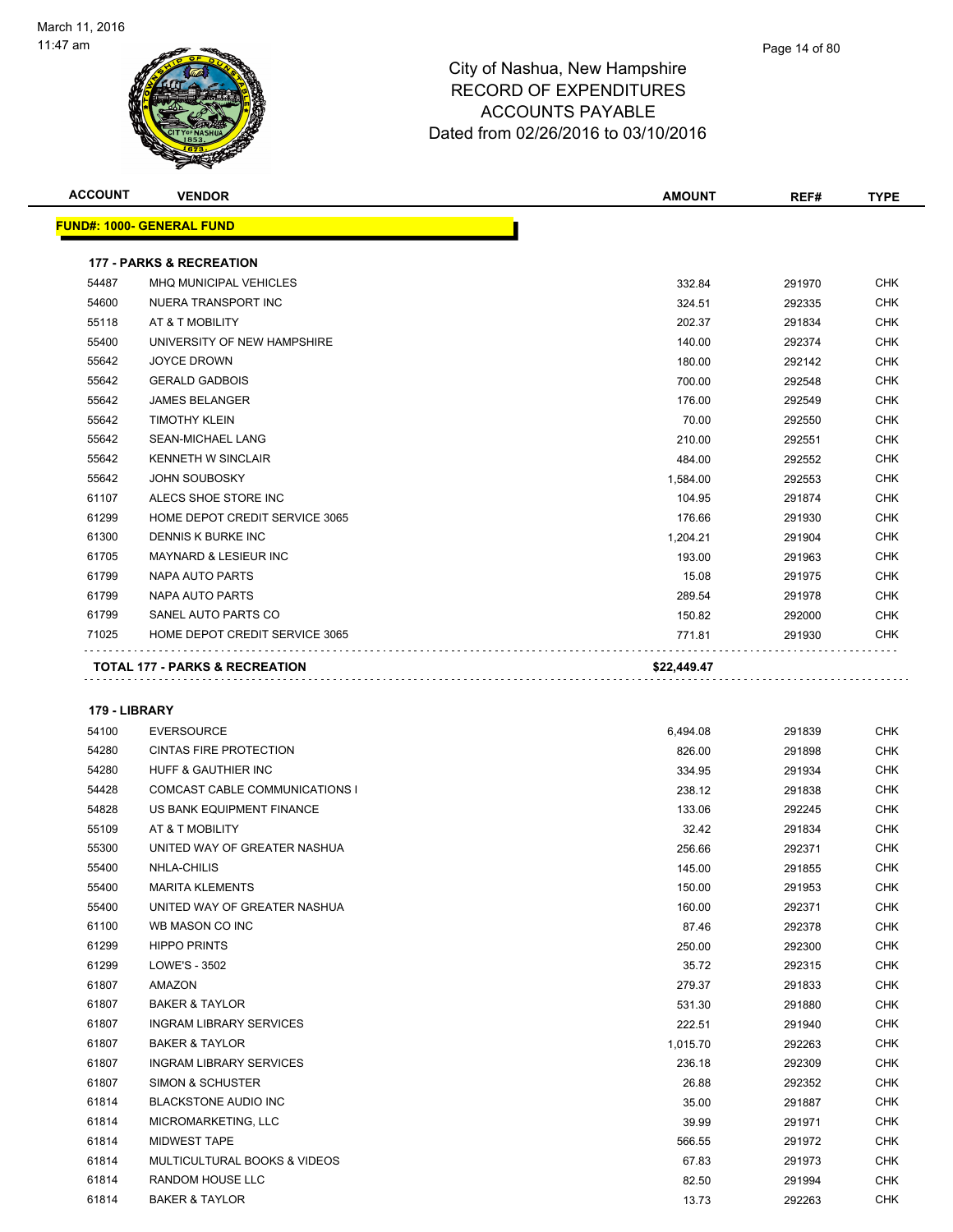

|                     | <b>VENDOR</b>                            |                               | <b>AMOUNT</b> | REF#    | <b>TYPE</b> |
|---------------------|------------------------------------------|-------------------------------|---------------|---------|-------------|
|                     | <u> FUND#: 1000- GENERAL FUND</u>        |                               |               |         |             |
| 179 - LIBRARY       |                                          |                               |               |         |             |
| 61814               | <b>BLACKSTONE AUDIO INC</b>              |                               | 65.24         | 292268  | CHK         |
| 61814               | <b>MIDWEST TAPE</b>                      |                               | 354.79        | 292324  | CHK         |
| 61816               | <b>INGRAM LIBRARY SERVICES</b>           |                               | 19.25         | 292309  | CHK         |
| 68322               | RICHARD ADAMS CAREY                      |                               | 325.00        | 291826  | CHK         |
| 68322               | AC MOORE INC                             |                               | 12.74         | 291870  | CHK         |
| 68322               | <b>UPSTART</b>                           |                               | 255.51        | 292022  | CHK         |
| 68322               | <b>LARRY CULTRERA</b>                    |                               | 150.00        | 292198  | <b>CHK</b>  |
| 71221               | AMAZON                                   |                               | 284.03        | 291833  | <b>CHK</b>  |
|                     | TOTAL 179 - LIBRARY                      |                               | \$13,727.57   |         |             |
|                     | <b>181 - COMMUNITY DEVELOPMENT</b>       |                               |               |         |             |
| 61100               | AMAZON                                   |                               | 202.95        | 291833  | CHK         |
| 61100               | WB MASON CO INC                          |                               | 112.40        | 292378  | CHK         |
| 61650               | WB MASON CO INC                          |                               | 58.06         | 292378  | CHK         |
|                     | <b>TOTAL 181 - COMMUNITY DEVELOPMENT</b> |                               | \$373.41      |         |             |
|                     | <b>182 - PLANNING AND ZONING</b>         |                               |               |         |             |
|                     |                                          |                               | 80.46         | 292206  | <b>CHK</b>  |
| 55307               | <b>LINDA PANNY</b>                       |                               |               |         |             |
| 55500               | CITIZENS BANK CREDIT CARD                | American Planning Association | 200.00        | 9201610 | <b>ACH</b>  |
|                     |                                          |                               |               |         |             |
|                     | TOTAL 182 - PLANNING AND ZONING          |                               | \$280.46      |         |             |
|                     | <b>183 - ECONOMIC DEVELOPMENT</b>        |                               |               |         |             |
| 54828               | US BANK EQUIPMENT FINANCE                |                               | 85.24         | 292242  | CHK         |
|                     | <b>TOTAL 183 - ECONOMIC DEVELOPMENT</b>  |                               | \$85.24       |         |             |
| <b>191 - SCHOOL</b> |                                          |                               |               |         |             |
| 52800               | DEBORAH A MURRAY                         |                               | 2,750.00      | 292107  | <b>CHK</b>  |
| 52800               | <b>ALEXIS BAKER</b>                      |                               | 540.00        | 292400  | CHK         |
| 52800               | NANCY BURNETT                            |                               | 5,250.00      | 292412  | <b>CHK</b>  |
| 52800               | RACHEL CASASANTA                         |                               | 1,440.00      | 292414  | <b>CHK</b>  |
| 52800               | <b>MARIE COLEMAN</b>                     |                               | 600.00        | 292420  | CHK         |
| 53128               | <b>JACKSON LEWIS LLP</b>                 |                               | 5,375.00      | 292090  | CHK         |
| 53128               | ARNOLD M MARROW ESQ                      |                               | 923.40        | 292101  | CHK         |
| 53600               | EDUCATION INC                            |                               | 46.55         | 292067  | CHK         |
| 53600               | NASHUA YOUTH COUNCIL                     |                               | 6,132.50      | 292141  | CHK         |
| 53600               | ADULT LEARNING CENTER                    |                               | 29,217.10     | 292394  | CHK         |
| 53607               | YCD HOLISTIC HEALING                     |                               | 300.00        | 292140  | <b>CHK</b>  |
| 53614               | <b>JANICE ARCARO</b>                     |                               | 225.00        | 292041  | <b>CHK</b>  |
| 53614               | <b>CLARK ASSOC</b>                       |                               | 17,711.50     | 292060  | CHK         |
| 53614               | SOLIANT HEALTH                           |                               | 1,413.75      | 292131  | <b>CHK</b>  |
| 53614               | AMY MCCARTNEY                            |                               | 4,462.20      | 292485  | <b>CHK</b>  |
| 53614               | MICROSOCIETY ACADEMY                     |                               | 2,179.01      | 292490  | CHK         |
| 53628               | STATE OF NH CRIMINAL RECORDS             |                               | 322.00        | 292032  | CHK         |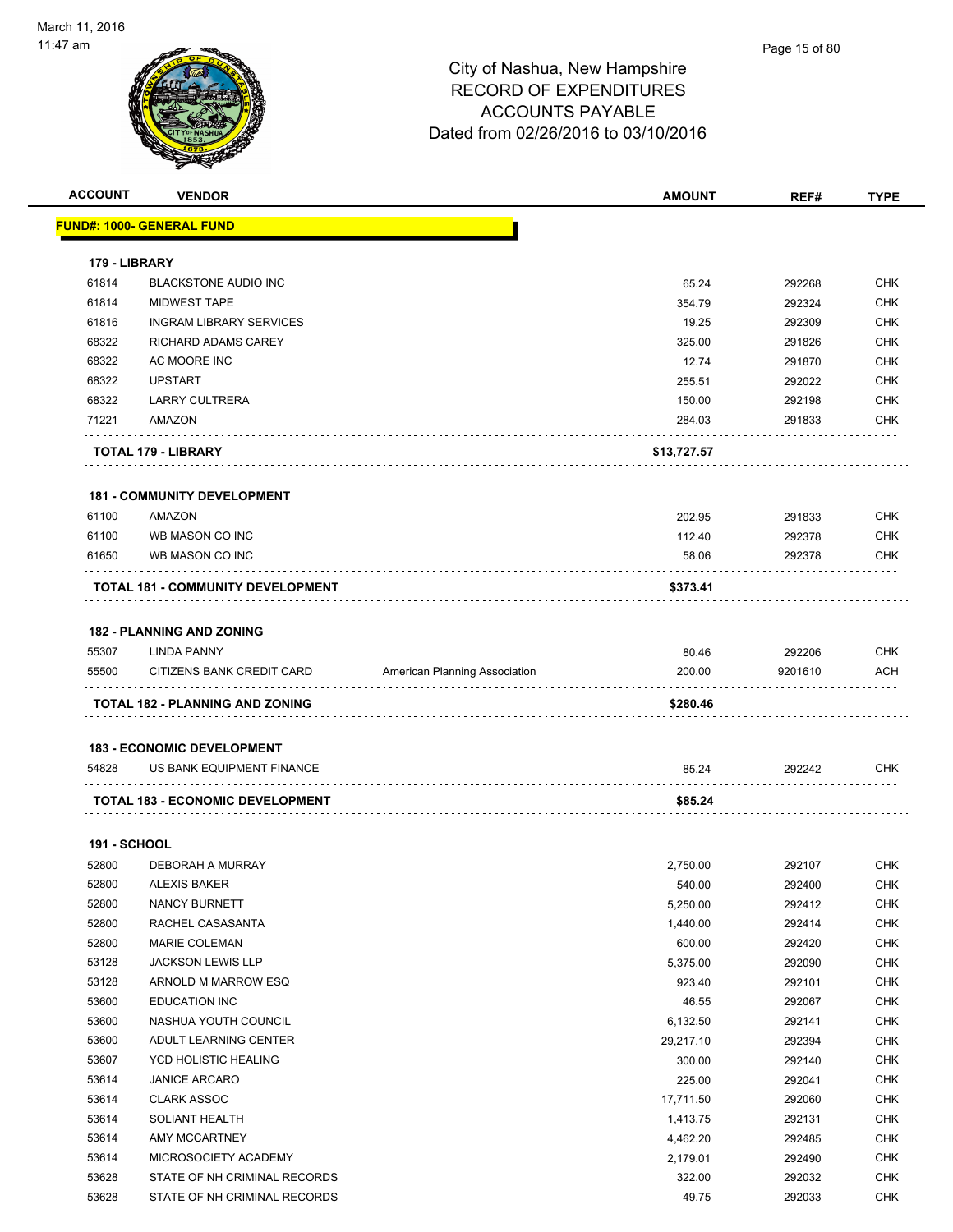

| <b>ACCOUNT</b>      | <b>VENDOR</b>                         |                       | <b>AMOUNT</b> | REF#    | <b>TYPE</b> |
|---------------------|---------------------------------------|-----------------------|---------------|---------|-------------|
|                     | <b>FUND#: 1000- GENERAL FUND</b>      |                       |               |         |             |
|                     |                                       |                       |               |         |             |
| <b>191 - SCHOOL</b> |                                       |                       |               |         |             |
| 53628               | HEWLETT PACKARD ENTERPRISE CO         |                       | 2,425.56      | 292085  | <b>CHK</b>  |
| 53628               | <b>MULTI STATE BILLING SERVICES L</b> |                       | 4,271.36      | 292106  | <b>CHK</b>  |
| 53628               | TRI STATE FIRE PROTECTION LLC         |                       | 60.00         | 292135  | CHK         |
| 53628               | STATE OF NH CRIMINAL RECORDS          |                       | 295.75        | 292389  | CHK         |
| 53628               | <b>BRENDEN KEHREN DEVELOPMENT</b>     |                       | 1,572.50      | 292410  | <b>CHK</b>  |
| 53628               | LEONARDS MUSIC LLC                    |                       | 185.00        | 292474  | <b>CHK</b>  |
| 53628               | KATHLEEN MACINTYRE                    |                       | 75.00         | 292478  | CHK         |
| 53628               | METRO GROUP INC                       |                       | 1,196.42      | 292488  | <b>CHK</b>  |
| 53628               | MICROSOCIETY ACADEMY                  |                       | 907.16        | 292490  | <b>CHK</b>  |
| 53628               | PERFORMANCE REHAB INC                 |                       | 5,424.40      | 292506  | <b>CHK</b>  |
| 53628               | <b>SECURADYNE SYSTEMS</b>             |                       | 648.00        | 292530  | <b>CHK</b>  |
| 54100               | <b>EVERSOURCE</b>                     |                       | 41,031.24     | 292381  | <b>CHK</b>  |
| 54114               | LIBERTY UTILITIES                     |                       | 28,326.38     | 292031  | <b>CHK</b>  |
| 54114               | LIBERTY UTILITIES                     |                       | 23,160.83     | 292382  | <b>CHK</b>  |
| 54114               | DIRECT ENERGY BUSINESS                |                       | 36,620.44     | 292384  | CHK         |
| 54114               | <b>ENERGYNORTH PROPANE</b>            |                       | 365.64        | 292434  | <b>CHK</b>  |
| 54141               | PENNICHUCK WATER WORKS INC            |                       | 6,904.40      | 292383  | <b>CHK</b>  |
| 54243               | <b>CONTROL TECHNOLOGIES INC</b>       |                       | 20,346.31     | 292423  | CHK         |
| 54280               | STANLEY ELEVATOR CO INC               |                       | 558.00        | 292133  | <b>CHK</b>  |
| 54280               | <b>VIKING ROOFING INC</b>             |                       | 1,206.29      | 292136  | <b>CHK</b>  |
| 54280               | <b>B &amp; S LOCKSMITHS INC</b>       |                       | 169.67        | 292399  | <b>CHK</b>  |
| 54280               | STANLEY ELEVATOR CO INC               |                       | 558.00        | 292533  | <b>CHK</b>  |
| 54280               | WINDOW REPAIR SYSTEMS, INC            |                       | 1,030.53      | 292543  | CHK         |
| 54280               | CITIZENS BANK CREDIT CARD             | LAN-AIR EXPRESS OF NE | 214.30        | 9201610 | ACH         |
| 54487               | HILLYARD/MANCHESTER                   |                       | 75.21         | 292086  | CHK         |
| 54487               | HILLYARD/MANCHESTER                   |                       | 428.06        | 292456  | CHK         |
| 54487               | SAFETY KLEEN SYSTEMS INC              |                       | 713.68        | 292521  | <b>CHK</b>  |
| 54600               | <b>CARPARTS OF NASHUA</b>             |                       | (92.18)       | 292056  | <b>CHK</b>  |
| 54600               | CHAPPELL TRACTOR SALES INC            |                       | 1,577.78      | 292059  | <b>CHK</b>  |
| 54600               | DONOVAN EQUIPMENT CO INC              |                       | 561.61        | 292066  | <b>CHK</b>  |
| 54600               | <b>GRANITE STATE GLASS</b>            |                       | 233.12        | 292080  | <b>CHK</b>  |
| 54600               | SANEL AUTO PARTS CO                   |                       | 200.92        | 292123  | <b>CHK</b>  |
| 54600               | MAYNARD & LESIEUR INC                 |                       | 431.48        | 292482  | CHK         |
| 54600               | <b>MB TRACTOR &amp; EQUIPMENT</b>     |                       | 50.70         | 292484  | <b>CHK</b>  |
| 54600               | SANEL AUTO PARTS CO                   |                       | 3.40          | 292523  | CHK         |
| 54899               | ABSOLUTE GYMNASTICS                   |                       | 1,125.00      | 292035  | <b>CHK</b>  |
| 55109               | <b>BAYRING COMMUNICATIONS</b>         |                       | 2,261.48      | 292385  | <b>CHK</b>  |
| 55109               | FAIRPOINT COMMUNICATIONS              |                       | 5,250.98      | 292387  | <b>CHK</b>  |
| 55200               | <b>NHASP</b>                          |                       | 765.00        | 292116  | <b>CHK</b>  |
| 55300               | NASHUA SCHOOL DISTRICT 42             |                       | 380.00        | 150108  | ACH         |
| 55300               | <b>KEITH RICHARD</b>                  |                       | 117.14        | 292122  | <b>CHK</b>  |
| 55307               | LEE ALVES                             |                       | 90.94         | 292038  | CHK         |
| 55307               | CLAUDIA CASTANO-VELEZ                 |                       | 19.44         | 292057  | CHK         |
| 55307               | KIMBERLY CRAFFEY                      |                       | 184.82        | 292063  | <b>CHK</b>  |
| 55307               | LISA GINGRAS                          |                       | 355.47        | 292077  | <b>CHK</b>  |
| 55307               | LISA JANOSIK                          |                       | 24.70         | 292091  | CHK         |
| 55307               | DONNA LATINA                          |                       | 36.72         | 292093  | <b>CHK</b>  |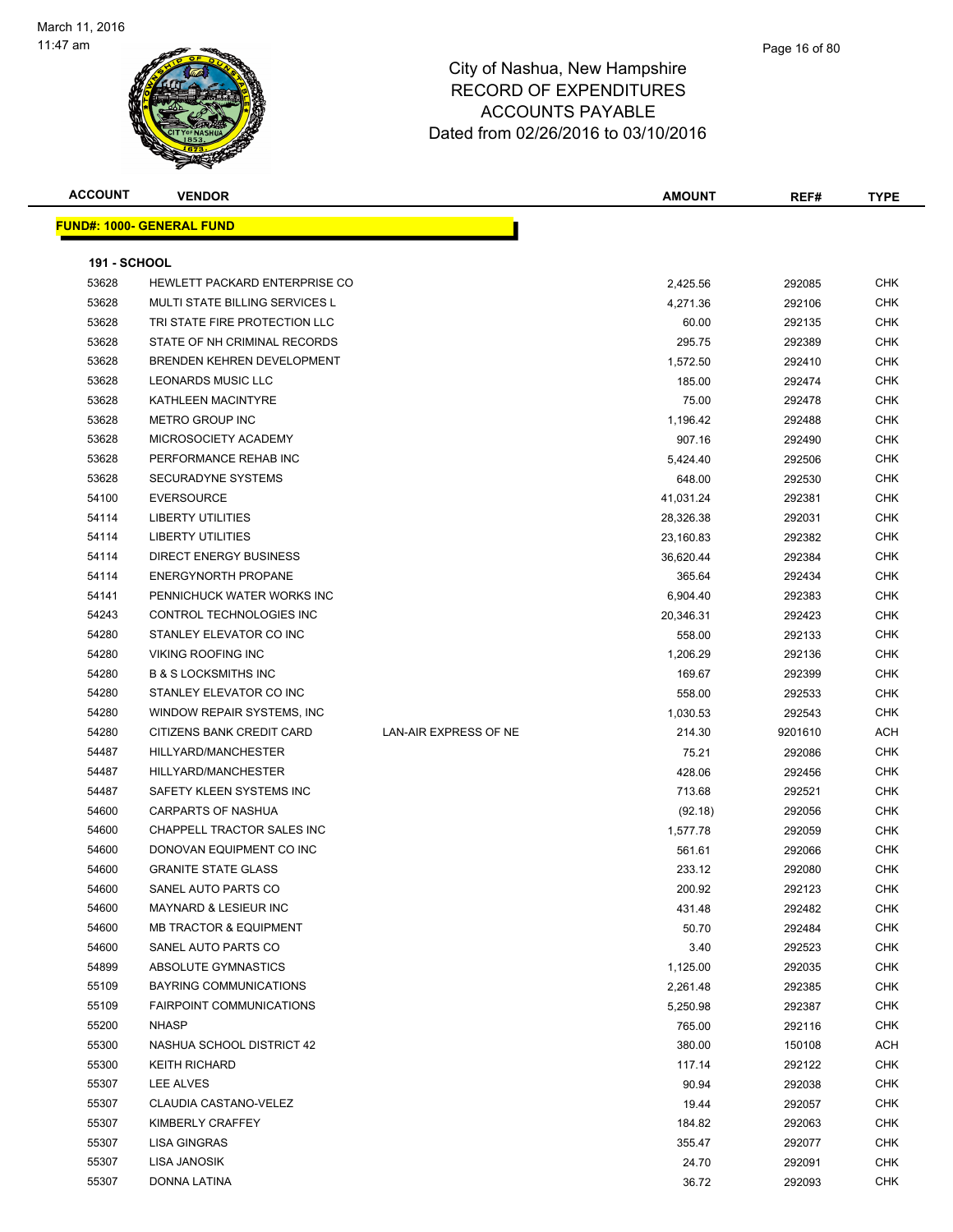

| <b>ACCOUNT</b>      | <b>VENDOR</b>                     |                               | <b>AMOUNT</b> | REF#    | <b>TYPE</b> |
|---------------------|-----------------------------------|-------------------------------|---------------|---------|-------------|
|                     | <u> FUND#: 1000- GENERAL FUND</u> |                               |               |         |             |
|                     |                                   |                               |               |         |             |
| <b>191 - SCHOOL</b> |                                   |                               |               |         |             |
| 55307               | <b>MARK LUCAS</b>                 |                               | 21.33         | 292095  | CHK         |
| 55307               | ROBERT ANASTAS                    |                               | 19.31         | 292396  | CHK         |
| 55307               | <b>CHRISTINE BREEN</b>            |                               | 149.47        | 292409  | <b>CHK</b>  |
| 55307               | <b>JANET CLINE</b>                |                               | 41.80         | 292418  | CHK         |
| 55307               | <b>KAREN CREBASE</b>              |                               | 21.06         | 292425  | <b>CHK</b>  |
| 55307               | DANIEL DONOVAN                    |                               | 16.52         | 292429  | <b>CHK</b>  |
| 55307               | <b>MARIANNE DUSTIN</b>            |                               | 56.58         | 292431  | CHK         |
| 55307               | NATHAN MAZEROLLE                  |                               | 66.85         | 292483  | <b>CHK</b>  |
| 55307               | PAULA PAPANICOLAOU                |                               | 52.25         | 292503  | <b>CHK</b>  |
| 55307               | <b>CARRIE RAK</b>                 |                               | 19.44         | 292516  | <b>CHK</b>  |
| 55307               | <b>DEBRA ST LAWRENCE</b>          |                               | 34.02         | 292532  | <b>CHK</b>  |
| 55400               | <b>NELMS</b>                      |                               | 690.00        | 292113  | CHK         |
| 55400               | <b>NERA</b>                       |                               | 175.00        | 292114  | CHK         |
| 55400               | <b>SOCIAL THINKING</b>            |                               | 905.90        | 292130  | <b>CHK</b>  |
| 55400               | UNH PROF DEV & TRAINING           |                               | 149.00        | 292537  | CHK         |
| 55500               | <b>MONSTER</b>                    |                               | 456.00        | 292104  | CHK         |
| 55500               | CITIZENS BANK CREDIT CARD         | <b>EDUCATION WEEK TEACHER</b> | 790.00        | 9201610 | ACH         |
| 55500               | CITIZENS BANK CREDIT CARD         | <b>IHR*IHIRE.COM</b>          | 398.00        | 9201610 | <b>ACH</b>  |
| 55500               | CITIZENS BANK CREDIT CARD         | <b>INDEED</b>                 | 506.68        | 9201610 | ACH         |
| 55607               | LEDGE ST SCH PETTY CASH           |                               | 11.15         | 292388  | <b>CHK</b>  |
| 55607               | SUNSET HEIGHTS SCH PETTY CASH     |                               | 21.94         | 292390  | <b>CHK</b>  |
| 55607               | UNITED PARCEL SERVICE             |                               | 12.13         | 292391  | <b>CHK</b>  |
| 55607               | <b>USPS HASLER</b>                |                               | 2,000.00      | 292538  | <b>CHK</b>  |
| 55635               | NASHUA SCHOOL DISTRICT 42         |                               | 395.00        | 150108  | ACH         |
| 55642               | ANDREW STERLING                   |                               | 86.00         | 292398  | <b>CHK</b>  |
| 55642               | <b>KELLI BOOTH</b>                |                               | 86.00         | 292406  | CHK         |
| 55642               | MICHAEL CROSBY                    |                               | 86.00         | 292426  | CHK         |
| 55642               | RICHARD DICHARD                   |                               | 86.00         | 292428  | <b>CHK</b>  |
| 55642               | ROBERT DUBE                       |                               | 66.00         | 292430  | <b>CHK</b>  |
| 55642               | <b>SEAN EDWARDS</b>               |                               | 86.00         | 292433  | <b>CHK</b>  |
| 55642               | <b>DON FERNANDES</b>              |                               | 66.00         | 292437  | <b>CHK</b>  |
| 55642               | <b>KEITH FRONK</b>                |                               | 86.00         | 292442  | <b>CHK</b>  |
| 55642               | <b>KEITH FROST</b>                |                               | 86.00         | 292443  | <b>CHK</b>  |
| 55642               | <b>BRIAN HARRINGTON</b>           |                               | 66.00         | 292451  | <b>CHK</b>  |
| 55642               | <b>KENNETH HARRINGTON</b>         |                               | 86.00         | 292452  | <b>CHK</b>  |
| 55642               | <b>ADAM HICKS</b>                 |                               | 86.00         | 292455  | CHK         |
| 55642               | DANIEL HURLEY JR                  |                               | 86.00         | 292459  | <b>CHK</b>  |
| 55642               | <b>CHARLES KAJEN</b>              |                               | 132.00        | 292463  | CHK         |
| 55642               | <b>BRIAN J KENNEDY</b>            |                               | 66.00         | 292465  | CHK         |
| 55642               | DAVID KUZMICK                     |                               | 86.00         | 292468  | <b>CHK</b>  |
| 55642               | PETER W LAMBERT                   |                               | 66.00         | 292471  | CHK         |
| 55642               | <b>SHAWN LOUGHRAN</b>             |                               | 152.00        | 292475  | <b>CHK</b>  |
| 55642               | PAUL MARTINEAU                    |                               | 66.00         | 292481  | <b>CHK</b>  |
| 55642               | <b>BARBARA MICHAEL</b>            |                               | 66.00         | 292489  | CHK         |
| 55642               | DANIEL MOYLAN                     |                               | 86.00         | 292493  | <b>CHK</b>  |
| 55642               | JEFFREY O'DONNELL                 |                               | 66.00         | 292500  | <b>CHK</b>  |
| 55642               | <b>KEVIN PALANSKI</b>             |                               | 172.00        | 292502  | <b>CHK</b>  |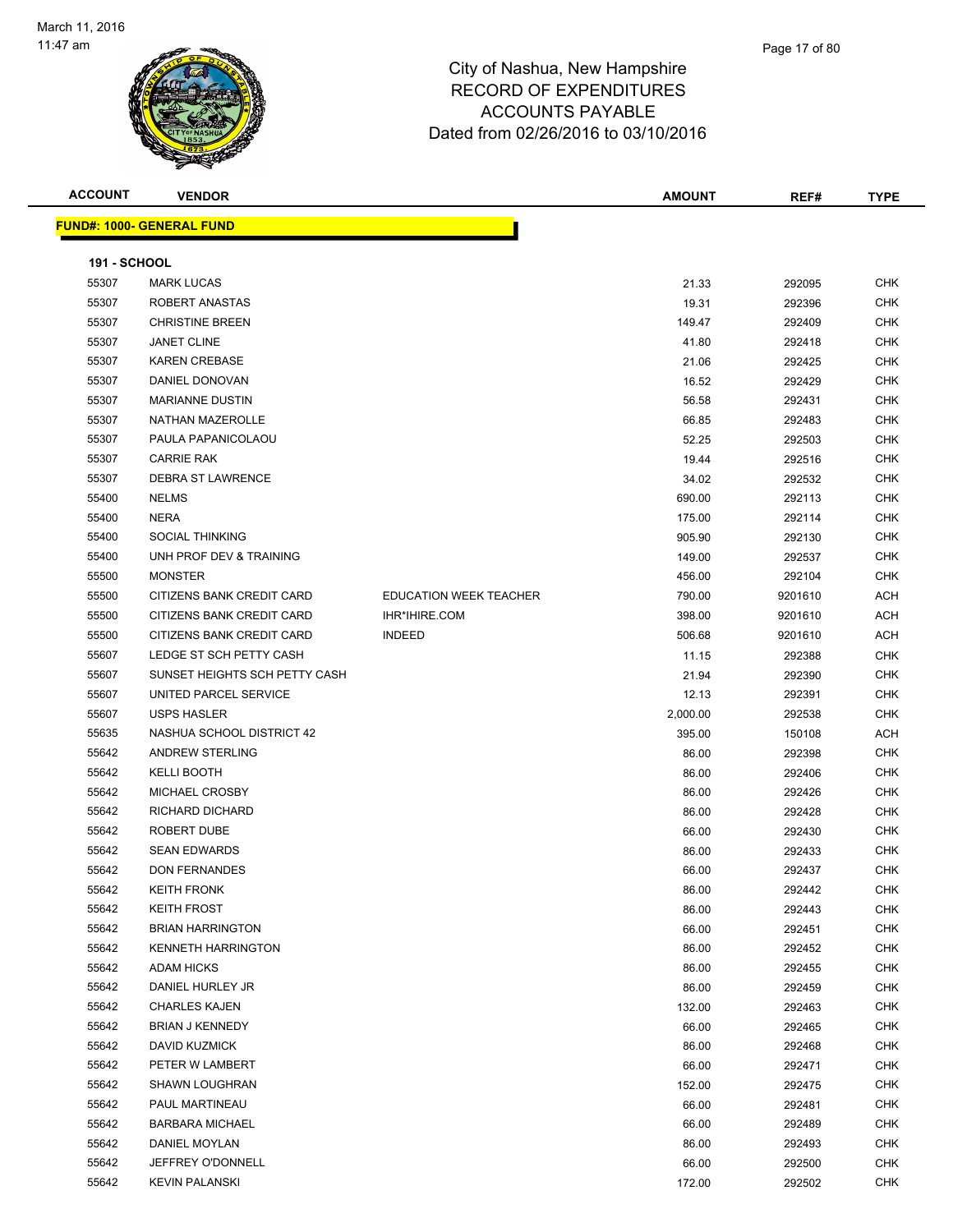

| <b>ACCOUNT</b>      | <b>VENDOR</b>                            | <b>AMOUNT</b> | REF#   | <b>TYPE</b> |
|---------------------|------------------------------------------|---------------|--------|-------------|
|                     | <u> FUND#: 1000- GENERAL FUND</u>        |               |        |             |
|                     |                                          |               |        |             |
| <b>191 - SCHOOL</b> |                                          |               |        |             |
| 55642               | <b>MICHAEL PAUL</b>                      | 86.00         | 292504 | <b>CHK</b>  |
| 55642               | TOM PELLETIER                            | 66.00         | 292505 | <b>CHK</b>  |
| 55642               | PETER KLIM                               | 100.00        | 292508 | <b>CHK</b>  |
| 55642               | PAUL D RAYMOND JR                        | 86.00         | 292517 | <b>CHK</b>  |
| 55642               | <b>CHRISTOPHER ROUSSEAU</b>              | 86.00         | 292520 | <b>CHK</b>  |
| 55642               | <b>RON SCACCIA</b>                       | 86.00         | 292524 | CHK         |
| 55642               | <b>DENNIS VAN ERON</b>                   | 66.00         | 292539 | <b>CHK</b>  |
| 55642               | DAVE YATES                               | 86.00         | 292545 | <b>CHK</b>  |
| 55642               | DAVE ZWICKER                             | 60.00         | 292547 | <b>CHK</b>  |
| 55649               | <b>WILLIAM MAKARAWICZ</b>                | 1,010.00      | 292479 | <b>CHK</b>  |
| 55690               | FIRST STUDENT INC                        | 5,384.43      | 292071 | <b>CHK</b>  |
| 55690               | FIRST STUDENT INC                        | 9,089.14      | 292439 | <b>CHK</b>  |
| 55691               | <b>BRAD CANFIELD</b>                     | 864.00        | 292052 | <b>CHK</b>  |
| 55691               | <b>JESSICA FLAGLER</b>                   | 398.52        | 292440 | <b>CHK</b>  |
| 55694               | <b>ATECH SERVICES</b>                    | 270.00        | 292043 | <b>CHK</b>  |
| 55694               | <b>GATEWAYS COMMUNITY SERVICES</b>       | 2,556.00      | 292075 | <b>CHK</b>  |
| 55694               | HAMPSTEAD HOSPITAL                       | 150.00        | 292081 | CHK         |
| 55694               | <b>MARLENE S MORGAN</b>                  | 618.75        | 292105 | <b>CHK</b>  |
| 55694               | NEW HAMPSHIRE HOSPITAL                   | 105.00        | 292115 | <b>CHK</b>  |
| 55694               | <b>SEVEN HILLS</b>                       | 1,813.84      | 292129 | <b>CHK</b>  |
| 55694               | SPAULDING YOUTH CENTER                   | 6,783.21      | 292132 | <b>CHK</b>  |
| 55694               | ADULT LEARNING CENTER                    | 29,323.50     | 292394 | CHK         |
| 55694               | MOUNT PROSPECT ACADEMY INC               | 8,473.62      | 292492 | CHK         |
| 55694               | NFI NORTH INC                            | 1,602.24      | 292499 | <b>CHK</b>  |
| 55694               | <b>REGIONAL SERVICES &amp; EDUCATION</b> | 1,176.08      | 292518 | <b>CHK</b>  |
| 61100               | <b>BARNES &amp; NOBLE INC</b>            | 359.70        | 292044 | <b>CHK</b>  |
| 61100               | <b>SCHOOL SPECIALTY</b>                  | 205.51        | 292127 | <b>CHK</b>  |
| 61100               | <b>SCHOOL SPECIALTY</b>                  | 207.18        | 292128 | CHK         |
| 61100               | WB MASON CO INC                          | 3,254.13      | 292139 | <b>CHK</b>  |
| 61100               | LEDGE ST SCH PETTY CASH                  | 47.93         | 292388 | <b>CHK</b>  |
| 61100               | <b>SCHOOL SPECIALTY</b>                  | 200.66        | 292527 | <b>CHK</b>  |
| 61100               | WB MASON CO INC                          | (68.99)       | 292542 | <b>CHK</b>  |
| 61135               | <b>BARNES &amp; NOBLE INC</b>            | 621.56        | 292044 | <b>CHK</b>  |
| 61135               | <b>BELLETETES INC</b>                    | 36.12         | 292045 | CHK         |
| 61135               | <b>BLICK ART MATERIALS</b>               | 16.12         | 292048 | <b>CHK</b>  |
| 61135               | <b>BOND AUTO PARTS INC</b>               | 37.64         | 292049 | <b>CHK</b>  |
| 61135               | <b>FRANCINE BROWN</b>                    | 19.98         | 292050 | <b>CHK</b>  |
| 61135               | CANON SOLUTIONS AMERICA                  | 145.00        | 292053 | <b>CHK</b>  |
| 61135               | CAROLINA BIOLOGICAL SUPPLY CO            | 32.18         | 292055 | <b>CHK</b>  |
| 61135               | CARPARTS OF NASHUA                       | 109.84        | 292056 | <b>CHK</b>  |
| 61135               | COMPUTER HUT dba IT INSIDERS             | 119.85        | 292061 | <b>CHK</b>  |
| 61135               | <b>HANNAFORD</b>                         | 35.36         | 292082 | <b>CHK</b>  |
| 61135               | <b>HEINEMANN</b>                         | 720.50        | 292084 | <b>CHK</b>  |
| 61135               | HOME DEPOT CREDIT SERVICE                | 11.12         | 292087 | <b>CHK</b>  |
| 61135               | LYNNE JOSEPH                             | 89.97         | 292092 | CHK         |
| 61135               | LUMBERJACK LUMBER INC                    | 2,681.80      | 292096 | <b>CHK</b>  |
| 61135               | MARKERTEK VIDEO SUPPLY                   | 236.55        | 292099 | CHK         |
| 61135               | MARKET BASKET ACCT 2589096               | 134.23        | 292100 | CHK         |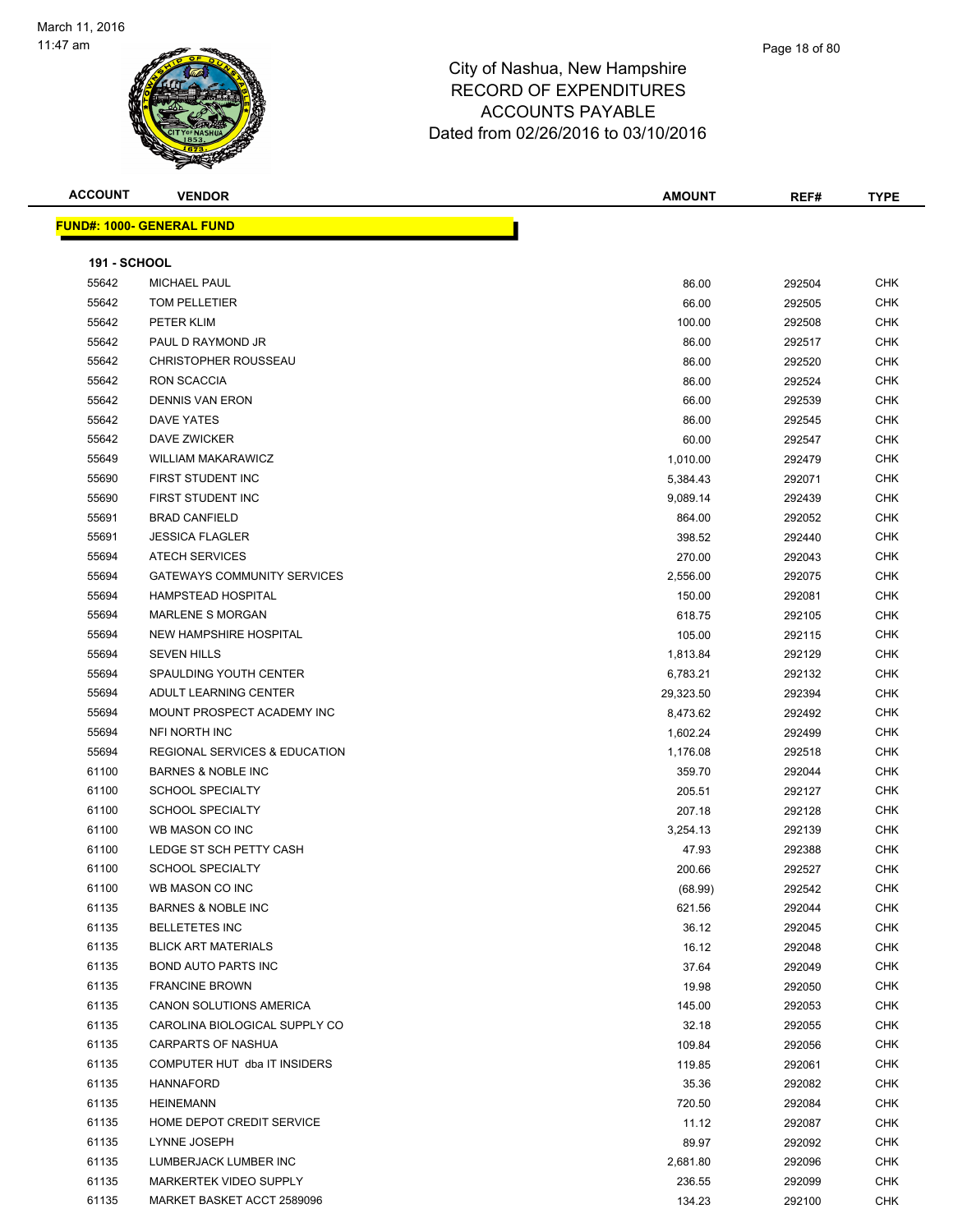

|      | Page 19 of 80 |  |
|------|---------------|--|
| hire |               |  |
| ---  |               |  |

| <b>ACCOUNT</b>      | <b>VENDOR</b>                    | <b>AMOUNT</b> | REF#   | <b>TYPE</b> |
|---------------------|----------------------------------|---------------|--------|-------------|
|                     | <b>FUND#: 1000- GENERAL FUND</b> |               |        |             |
|                     |                                  |               |        |             |
| <b>191 - SCHOOL</b> |                                  |               |        |             |
| 61135               | <b>NASCO</b>                     | 28.00         | 292110 | <b>CHK</b>  |
| 61135               | NASHUA OUTDOOR POWER EQUIPMENT   | 21.15         | 292111 | <b>CHK</b>  |
| 61135               | <b>SARGENT WELCH</b>             | 187.05        | 292124 | <b>CHK</b>  |
| 61135               | SCHOLASTIC BOOK CLUBS INC        | 6.49          | 292125 | <b>CHK</b>  |
| 61135               | <b>SCHOLASTIC INC</b>            | 153.69        | 292126 | <b>CHK</b>  |
| 61135               | <b>SCHOOL SPECIALTY</b>          | 1,475.49      | 292127 | <b>CHK</b>  |
| 61135               | <b>SCHOOL SPECIALTY</b>          | 1,508.67      | 292128 | CHK         |
| 61135               | <b>TEACHERS DISCOVERY</b>        | 76.19         | 292134 | CHK         |
| 61135               | <b>WAL-MART</b>                  | 38.52         | 292137 | <b>CHK</b>  |
| 61135               | <b>WARD'S NATURAL SCIENCE</b>    | 180.90        | 292138 | <b>CHK</b>  |
| 61135               | WB MASON CO INC                  | 1,386.31      | 292139 | <b>CHK</b>  |
| 61135               | BICENTENNIAL SCHOOL PETTY CASH   | 78.16         | 292386 | CHK         |
| 61135               | SUNSET HEIGHTS SCH PETTY CASH    | 116.31        | 292390 | CHK         |
| 61135               | AC MOORE                         | 50.91         | 292392 | <b>CHK</b>  |
| 61135               | <b>BELLETETES INC</b>            | 313.83        | 292402 | CHK         |
| 61135               | <b>BLICK ART MATERIALS</b>       | 350.02        | 292405 | <b>CHK</b>  |
| 61135               | <b>DEMCO</b>                     | 183.72        | 292427 | CHK         |
| 61135               | <b>MARIANNE DUSTIN</b>           | 8.96          | 292431 | <b>CHK</b>  |
| 61135               | <b>GYM CLOSET</b>                | 17.98         | 292447 | CHK         |
| 61135               | <b>HAAN CRAFTS LLC</b>           | 308.32        | 292448 | <b>CHK</b>  |
| 61135               | HOME DEPOT CREDIT SERVICE        | 124.74        | 292457 | <b>CHK</b>  |
| 61135               | KATHLEEN KARVELAS                | 26.64         | 292464 | <b>CHK</b>  |
| 61135               | LAKESHORE LEARNING MATERIALS     | 1,674.40      | 292469 | CHK         |
| 61135               | ROBERT LALANCETTE                | 47.78         | 292470 | <b>CHK</b>  |
| 61135               | <b>SARAH LEMIRE</b>              | 7.41          | 292473 | <b>CHK</b>  |
| 61135               | MARKET BASKET ACCT 2589096       | 435.91        | 292480 | <b>CHK</b>  |
| 61135               | LINDSEY MCELHINNEY               | 138.65        | 292486 | <b>CHK</b>  |
| 61135               | MODERN SCHOOL SUPPLIES           | 106.52        | 292491 | CHK         |
| 61135               | <b>NASCO</b>                     | 27.07         | 292494 | <b>CHK</b>  |
| 61135               | PRO AV SYSTEMS INC               | 225.51        | 292511 | CHK         |
| 61135               | <b>DAVID PURINGTON</b>           | 387.88        | 292513 | <b>CHK</b>  |
| 61135               | RADIOSHACK                       | 36.45         | 292515 | CHK         |
| 61135               | KIMBERLEE REICH                  | 169.78        | 292519 | <b>CHK</b>  |
| 61135               | <b>SCHOOL SPECIALTY</b>          | 4,013.24      | 292527 | CHK         |
| 61135               | <b>SCHOOL SPECIALTY</b>          | 26.50         | 292528 | <b>CHK</b>  |
| 61135               | <b>FREDYE SHERR</b>              | 48.94         | 292531 | <b>CHK</b>  |
| 61135               | <b>KYLE TAVE</b>                 | 93.00         | 292536 | <b>CHK</b>  |
| 61135               | <b>WAL-MART</b>                  | 116.89        | 292541 | <b>CHK</b>  |
| 61142               | JEANAMARIE LOPEZ-CARRASCO        | 38.18         | 292094 | <b>CHK</b>  |
| 61142               | WB MASON CO INC                  | 1.49          | 292139 | <b>CHK</b>  |
| 61142               | BICENTENNIAL SCHOOL PETTY CASH   | 20.98         | 292386 | CHK         |
| 61299               | TREASURER STATE OF NH            | 52.10         | 292034 | CHK         |
| 61299               | <b>BELLETETES INC</b>            | 314.27        | 292045 | CHK         |
| 61299               | <b>FASTENAL CO</b>               | 243.59        | 292070 | <b>CHK</b>  |
| 61299               | MILL METALS CORP                 | 90.00         | 292103 | CHK         |
| 61299               | WAL-MART                         | 75.61         | 292137 | CHK         |
| 61299               | ANCO SIGNS & STAMPS INC          | 10.30         | 292397 | CHK         |
| 61299               | <b>BELLETETES INC</b>            | 480.28        | 292402 | <b>CHK</b>  |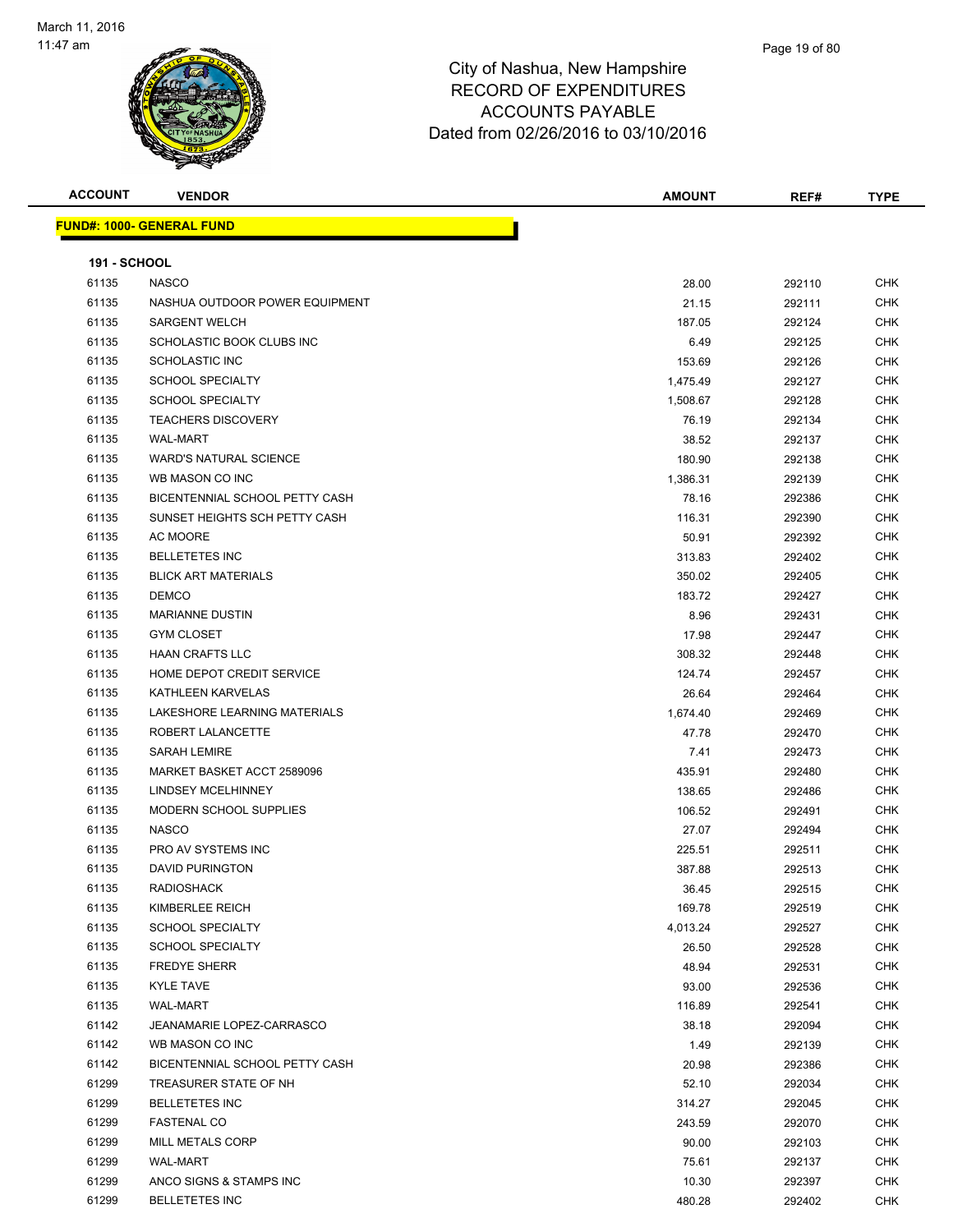

| <b>ACCOUNT</b> | <b>VENDOR</b>                        |                     | <b>AMOUNT</b> | REF#    | <b>TYPE</b> |
|----------------|--------------------------------------|---------------------|---------------|---------|-------------|
|                | <u> FUND#: 1000- GENERAL FUND</u>    |                     |               |         |             |
| 191 - SCHOOL   |                                      |                     |               |         |             |
| 61299          | <b>COMMITTEE FOR CHILDREN</b>        |                     | 409.00        | 292421  | CHK         |
| 61299          | <b>FASTENAL CO</b>                   |                     | 27.60         | 292436  | <b>CHK</b>  |
| 61299          | HOME DEPOT CREDIT SERVICES           |                     | 209.30        | 292458  | CHK         |
| 61299          | <b>TARA KINSELLA</b>                 |                     | 40.26         | 292466  | <b>CHK</b>  |
| 61299          | LAKESHORE LEARNING MATERIALS         |                     | 1,335.06      | 292469  | <b>CHK</b>  |
| 61299          | MERRIMACK BUILDING SUPPLY INC        |                     | 545.00        | 292487  | <b>CHK</b>  |
| 61299          | NASHUA WALLPAPER & PAINT CO          |                     | 1,888.15      | 292496  | <b>CHK</b>  |
| 61407          | AMERICAN TIME & SIGNAL CO            |                     | 1,818.50      | 292039  | <b>CHK</b>  |
| 61407          | M & M ELECTRICAL SUPPLY CO INC       |                     | 252.33        | 292476  | <b>CHK</b>  |
| 61414          | F W WEBB CO                          |                     | 377.00        | 292069  | <b>CHK</b>  |
| 61414          | <b>GRANITE GROUP</b>                 |                     | 3,275.00      | 292079  | CHK         |
| 61414          | F W WEBB CO                          |                     | 49.77         | 292435  | CHK         |
| 61414          | <b>HAJOCA CORPORATION</b>            |                     | 1,096.91      | 292449  | CHK         |
| 61414          | CITIZENS BANK CREDIT CARD            | LANDA PRESSURE WASH | 60.80         | 9201610 | ACH         |
| 61414          | CITIZENS BANK CREDIT CARD            | LANDA PRESSURE WASH | 257.72        | 9201610 | ACH         |
| 61421          | ARCSOURCE INC                        |                     | 96.00         | 292042  | CHK         |
| 61421          | <b>GRAINGER</b>                      |                     | 382.76        | 292078  | <b>CHK</b>  |
| 61421          | <b>HEATING SPECIALTIES OF NH INC</b> |                     | 1,704.80      | 292083  | CHK         |
| 61428          | CENTRAL PAPER PRODUCTS CO            |                     | 9,034.89      | 292415  | <b>CHK</b>  |
| 61428          | NATIONWIDE SALES & SERVICE           |                     | 1,825.70      | 292497  | CHK         |
| 61599          | <b>BROX INDUSTRIES INC</b>           |                     | 18.20         | 292411  | CHK         |
| 61599          | NASHUA OUTDOOR POWER EQUIPMENT       |                     | 228.74        | 292495  | CHK         |
| 61599          | YANKEE CUSTOM INC                    |                     | 363.32        | 292544  | CHK         |
| 61607          | BUYQUEST.COM                         |                     | 493.02        | 292051  | CHK         |
| 61607          | COMPUTER HUT dba IT INSIDERS         |                     | 2,370.88      | 292061  | CHK         |
| 61607          | N2N HOLDINGS LLC                     |                     | 408.00        | 292109  | <b>CHK</b>  |
| 61814          | CAPSTONE PRESS INC                   |                     | 610.75        | 292054  | CHK         |
| 61814          | <b>DEMCO</b>                         |                     | 166.94        | 292065  | <b>CHK</b>  |
| 61814          | FOLLETT SCHOOL SOLUTIONS INC         |                     | 151.46        | 292073  | CHK         |
| 61814          | PERMA-BOUND                          |                     | 305.03        | 292119  | CHK         |
| 61814          | BICENTENNIAL SCHOOL PETTY CASH       |                     | 95.84         | 292386  | CHK         |
| 61814          | PERMA-BOUND                          |                     | 535.58        | 292507  | <b>CHK</b>  |
| 61821          | NATIONAL GEOGRAPHIC STORE            |                     | 19.95         | 292112  | CHK         |
| 61821          | SCHOOL LIBRARY JOURNAL               |                     | 79.99         | 292526  | <b>CHK</b>  |
| 61875          | CHANNING BETE CO INC                 |                     | 1,159.76      | 292058  | CHK         |
| 61875          | PERFECTION LEARNING CORP             |                     | 790.31        | 292118  | <b>CHK</b>  |
| 61875          | <b>LINDSEY MCELHINNEY</b>            |                     | 18.11         | 292486  | <b>CHK</b>  |
| 61875          | <b>BRAD SCHOTT</b>                   |                     | 139.80        | 292529  | CHK         |
| 71221          | <b>ACP DIRECT</b>                    |                     | 56.45         | 292036  | <b>CHK</b>  |
| 71221          | PRO AV SYSTEMS INC                   |                     | 1,232.00      | 292121  | <b>CHK</b>  |
| 71228          | ALLDATA, LLC                         |                     | 975.00        | 292037  | <b>CHK</b>  |
| 71228          | KATHLEEN BERRY                       |                     | 99.00         | 292046  | CHK         |
| 71800          | UNITED PARCEL SERVICE                |                     | 3.89          | 292391  | <b>CHK</b>  |
|                | <b>TOTAL 191 - SCHOOL</b>            |                     | \$410,439.46  |         |             |

**193 - DEBT SERVICE**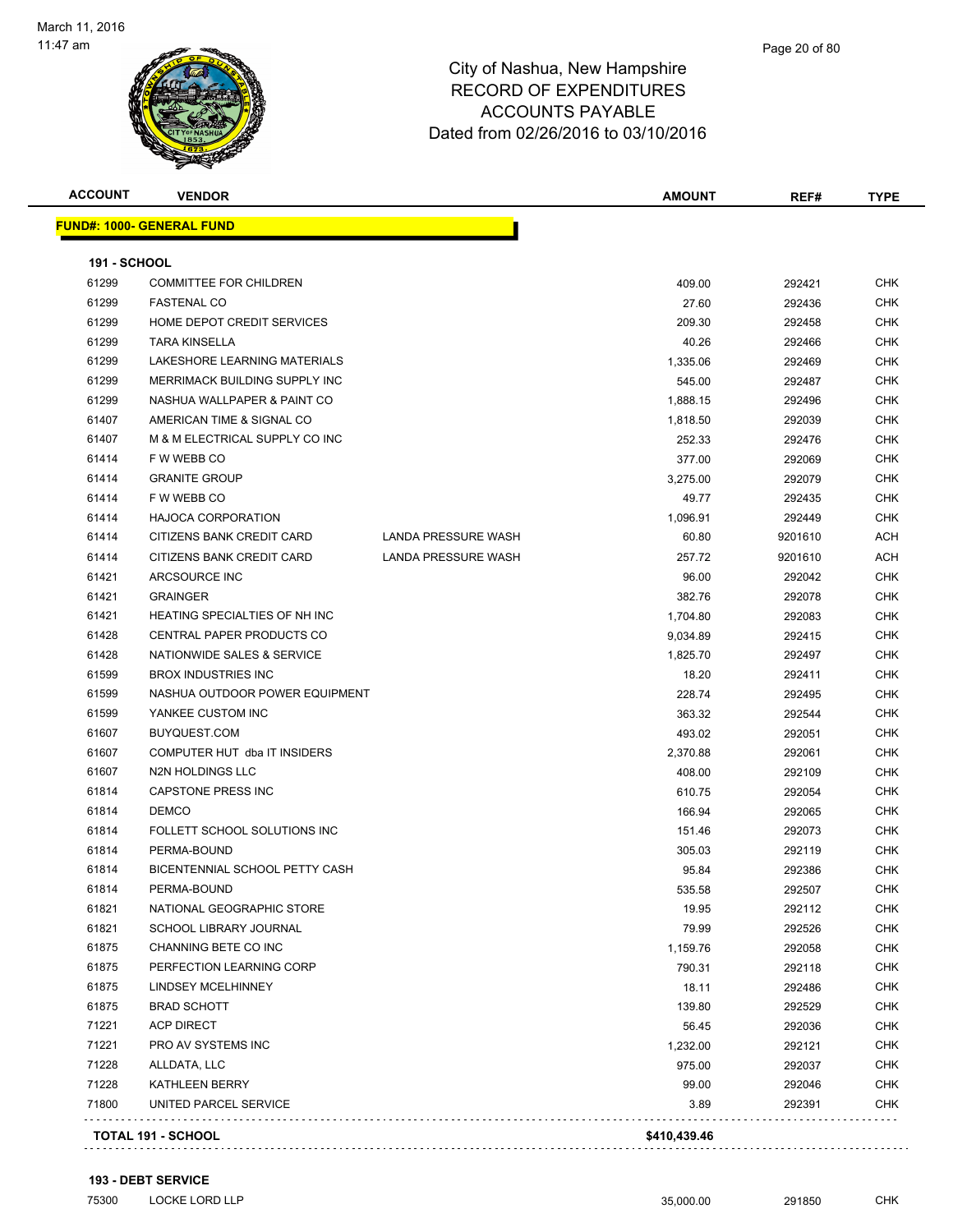| 11:47 am       |                                                    |                                     | Page 21 of 80 |             |
|----------------|----------------------------------------------------|-------------------------------------|---------------|-------------|
|                |                                                    | City of Nashua, New Hampshire       |               |             |
|                |                                                    | <b>RECORD OF EXPENDITURES</b>       |               |             |
|                |                                                    | <b>ACCOUNTS PAYABLE</b>             |               |             |
|                |                                                    |                                     |               |             |
|                |                                                    | Dated from 02/26/2016 to 03/10/2016 |               |             |
|                |                                                    |                                     |               |             |
| <b>ACCOUNT</b> | <b>VENDOR</b>                                      | <b>AMOUNT</b>                       | REF#          | <b>TYPE</b> |
|                | <b>FUND#: 1000- GENERAL FUND</b>                   |                                     |               |             |
|                | <b>193 - DEBT SERVICE</b>                          |                                     |               |             |
| 75300          | STANDARD & POOR'S LLC                              | 17,500.00                           | 291858        | <b>CHK</b>  |
| 75300          | <b>FIRSTSOUTHWEST</b>                              | 51,815.00                           | 291919        | <b>CHK</b>  |
| 75300          | NIXON PEABODY LLP                                  | 500.00                              | 291984        | <b>CHK</b>  |
| 75300          | <b>US BANK</b>                                     | 2,000.00                            | 292240        | <b>CHK</b>  |
| 75300          | <b>US BANK</b>                                     | 1,000.00                            | 292241        | <b>CHK</b>  |
|                | <b>TOTAL 193 - DEBT SERVICE</b>                    | \$107,815.00                        |               |             |
|                | <b>TOTAL FUND 1000 - GENERAL FUND</b>              | \$1,783,467.83                      |               |             |
|                |                                                    |                                     |               |             |
|                | <b>FUND#: 1001- GF-CAPITAL IMPROVEMENTS</b>        |                                     |               |             |
| 161 - STREETS  |                                                    |                                     |               |             |
| 81100          | JOHNSONS ELECTRIC INC                              | 1,070.00                            | 291947        | <b>CHK</b>  |
|                | <b>TOTAL 161 - STREETS</b>                         | \$1,070.00                          |               |             |
|                |                                                    |                                     |               |             |
|                | <b>TOTAL FUND 1001 - GF-CAPITAL IMPROVEMENTS</b>   | \$1,070.00                          |               |             |
|                | <b>FUND#: 1010- GF-PRIOR YEAR ESCROWS/EXPENSES</b> |                                     |               |             |
|                | <b>109 - CIVIC &amp; COMMUNITY ACTIVITIES</b>      |                                     |               |             |
| 56203          | DOWNTOWN DECORATIONS INC                           | 1,025.00                            | 291909        | <b>CHK</b>  |
|                | TOTAL 109 - CIVIC & COMMUNITY ACTIVITIES           | \$1,025.00                          |               |             |
| 161 - STREETS  |                                                    |                                     |               |             |
| 53145          | MDS TECHNOLOGIES INC                               | 10,000.00                           | 291968        | <b>CHK</b>  |
| 53145          | MDS TECHNOLOGIES INC                               | 6,604.00                            | 292322        | <b>CHK</b>  |
|                | <b>TOTAL 161 - STREETS</b>                         | \$16,604.00                         |               |             |
|                | TOTAL FUND 1010 - GF-PRIOR YEAR ESCROWS/EXPENSES   | \$17,629.00                         |               |             |
|                |                                                    |                                     |               |             |
|                | <b>FUND#: 2100- FOOD SERVICES FUND</b>             |                                     |               |             |
| 54487          | AFFILIATED HVAC SERVICES LLC                       | 199.05                              | 292395        | <b>CHK</b>  |
| 54487          | <b>VEND-UCATION</b>                                | 165.00                              | 292540        | <b>CHK</b>  |
| 61214          | <b>BIMBO FOODS BAKERIES INC</b>                    | 1,417.30                            | 292404        | <b>CHK</b>  |
|                |                                                    |                                     |               |             |

 BOSTON PIE INC 1,995.00 292408 CHK 61214 COCA COLA BOTTLING CO **1,715.25** 292419 CHK COSTA FRUIT & PRODUCE CO INC 26,797.20 292424 CHK 61214 GARELICK FARMS LYNN 64 CHK GILLS PIZZA CO 3,030.75 292445 CHK GREAT STATE BEVERAGES INC 582.95 292446 CHK HERSHEY CREAMERY 243.48 292454 CHK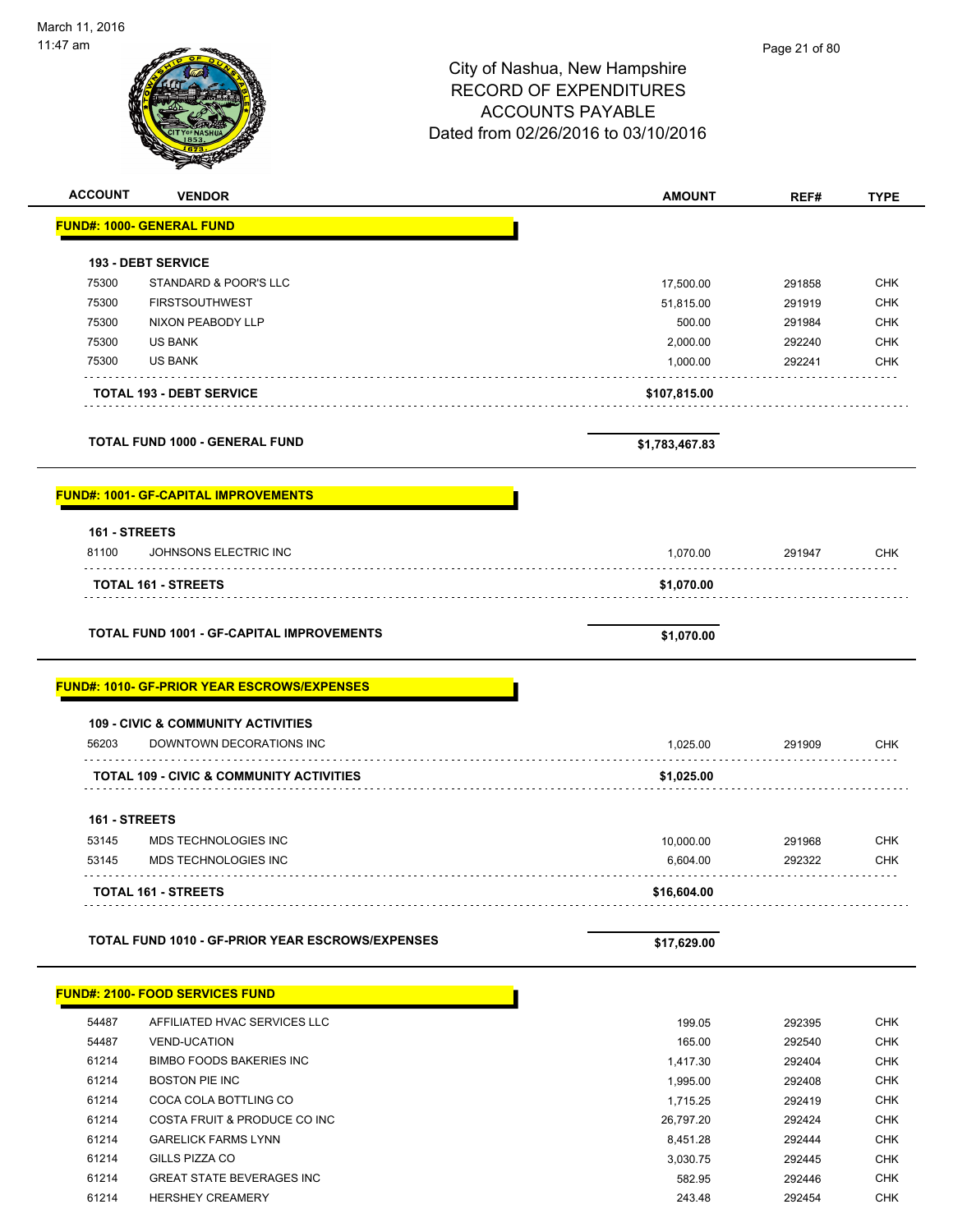

| <b>ACCOUNT</b> | <b>VENDOR</b>                                          | <b>AMOUNT</b> | REF#   | <b>TYPE</b> |
|----------------|--------------------------------------------------------|---------------|--------|-------------|
|                | <b>FUND#: 2100- FOOD SERVICES FUND</b>                 |               |        |             |
| 61214          | M SAUNDERS INC                                         | 10,330.86     | 292477 | <b>CHK</b>  |
| 61214          | NEW ENGLAND ICE CREAM                                  | 700.70        | 292498 | <b>CHK</b>  |
| 61214          | <b>SAL'S PIZZA</b>                                     | 546.00        | 292522 | <b>CHK</b>  |
| 61299          | CENTRAL PAPER PRODUCTS CO                              | 2,788.55      | 292415 | <b>CHK</b>  |
|                | <b>TOTAL FUND 2100 - FOOD SERVICES FUND</b>            | \$58,963.37   |        |             |
|                | <b>FUND#: 2207- ADULT ED/CONTINUING ED</b>             |               |        |             |
| 44600          | DEBRA ZUKOWSKI                                         | 150.00        | 292546 | <b>CHK</b>  |
| 61299          | PORTLAND POTTERY                                       | 575.00        | 292510 | <b>CHK</b>  |
|                | <b>TOTAL FUND 2207 - ADULT ED/CONTINUING ED</b>        | \$725.00      |        |             |
|                | <b>FUND#: 2212- ATHLETICS REVENUE FUND</b>             |               |        |             |
| 44563          | NASHUA SCHOOL DISTRICT 42                              | 110.00        | 150108 | <b>ACH</b>  |
| 61107          | SWIMCAPZ.COM                                           | 166.00        | 292535 | <b>CHK</b>  |
| 61299          | DONALD STILLMAN                                        | 47.88         | 292534 | <b>CHK</b>  |
|                | <b>TOTAL FUND 2212 - ATHLETICS REVENUE FUND</b>        | \$323.88      |        |             |
|                | <b>FUND#: 2222- AFTER SCHOOL PROGRAM</b>               |               |        |             |
| 61299          | COSTA FRUIT & PRODUCE CO INC                           | 687.75        | 292062 | <b>CHK</b>  |
| 61299          | <b>GARELICK FARMS LYNN</b>                             | 142.93        | 292074 | <b>CHK</b>  |
| 61299          | AC MOORE INC                                           | 88.21         | 292393 | <b>CHK</b>  |
| 61299          | <b>GARELICK FARMS LYNN</b>                             | 100.22        | 292444 | <b>CHK</b>  |
| 61299          | MARKET BASKET ACCT 2589096                             | 235.76        | 292480 | <b>CHK</b>  |
|                | TOTAL FUND 2222 - AFTER SCHOOL PROGRAM                 | \$1,254.87    |        |             |
|                | <b>FUND#: 2247- CULINARY ARTS</b>                      |               |        |             |
| 61135          | <b>GENERAL LINEN SERVICE INC</b>                       | 236.17        | 292076 | <b>CHK</b>  |
|                | <b>TOTAL FUND 2247 - CULINARY ARTS</b>                 | \$236.17      |        |             |
|                | <b>FUND#: 2503- PARKS &amp; REC PROGRAMS FUND</b>      |               |        |             |
| 61128          | <b>BSN SPORTS LLC</b>                                  | 913.70        | 292273 | <b>CHK</b>  |
|                | <b>TOTAL FUND 2503 - PARKS &amp; REC PROGRAMS FUND</b> | \$913.70      |        |             |
|                | <b>FUND#: 2505- GOVT &amp; EDUCATION CHANNELS FUND</b> |               |        |             |
| 53470          | JOHN COLLINS                                           | 300.00        | 291899 | <b>CHK</b>  |
| 53470          | <b>THOMAS KING</b>                                     | 250.00        | 291952 | <b>CHK</b>  |
| 53470          | <b>JIM MCLEAN</b>                                      | 300.00        | 291966 | <b>CHK</b>  |
| 53470          | TIM O'NEIL                                             | 425.00        | 291985 | <b>CHK</b>  |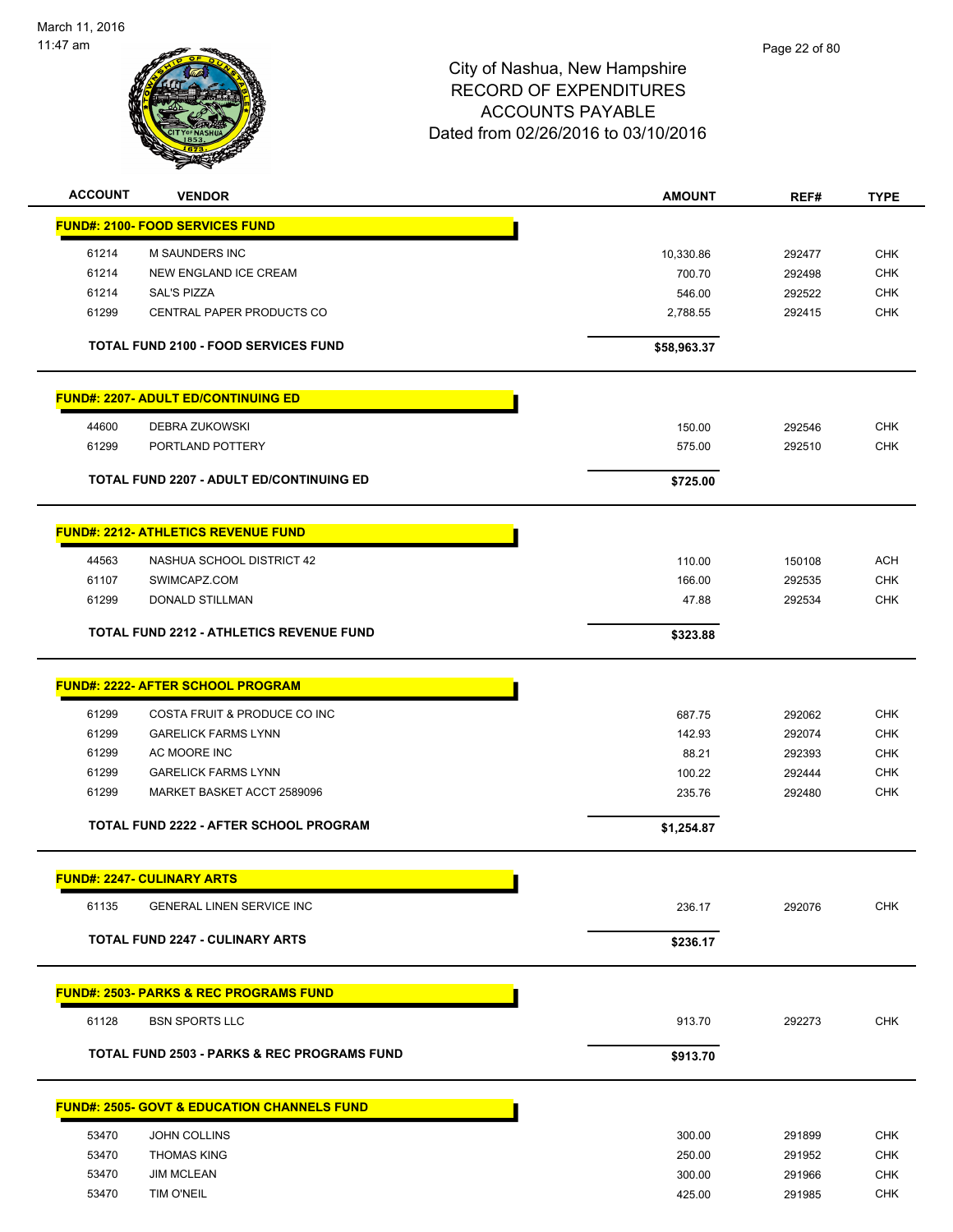

| <b>ACCOUNT</b> | <b>VENDOR</b>                                               | <b>AMOUNT</b> | REF#   | <b>TYPE</b> |
|----------------|-------------------------------------------------------------|---------------|--------|-------------|
|                | <b>FUND#: 2505- GOVT &amp; EDUCATION CHANNELS FUND</b>      |               |        |             |
| 53470          | <b>SCOTT SILVA</b>                                          | 287.50        | 292004 | <b>CHK</b>  |
| 53470          | <b>FRANK J WALLENT</b>                                      | 375.00        | 292026 | <b>CHK</b>  |
| 53470          | LOUISE WALLENT                                              | 50.00         | 292027 | <b>CHK</b>  |
| 54141          | PENNICHUCK WATER WORKS INC                                  | 20.44         | 291856 | <b>CHK</b>  |
| 55300          | <b>JEFF POEHNERT</b>                                        | 102.60        | 291825 | <b>CHK</b>  |
| 55699          | COMCAST CABLE COMMUNICATIONS I                              | 10.44         | 292220 | <b>CHK</b>  |
|                | <b>TOTAL FUND 2505 - GOVT &amp; EDUCATION CHANNELS FUND</b> | \$2,120.98    |        |             |
|                | <b>FUND#: 2506- HUNT BLDG FACILITY RENTAL FUND</b>          |               |        |             |
| 53628          | COMCAST CABLE COMMUNICATIONS I                              | 84.90         | 291838 | <b>CHK</b>  |
| 54114          | LIBERTY UTILITIES - NH                                      | 437.39        | 291843 | <b>CHK</b>  |
| 54114          | <b>DIRECT ENERGY BUSINESS</b>                               | 770.60        | 292283 | <b>CHK</b>  |
| 54200          | ERICKSON CLEANING SERVICES LLC                              | 320.00        | 291914 | <b>CHK</b>  |
| 54236          | DEPENDABLE LOCK SERVICE INC                                 | 143.00        | 291905 | <b>CHK</b>  |
| 54236          | PROTECTION ONE ALARM MONTORING                              | 54.00         | 292344 | <b>CHK</b>  |
| 54280          | <b>KAPESCO PAINTING LLC</b>                                 | 300.00        | 291949 | <b>CHK</b>  |
| 61100          | AMAZON                                                      | 27.98         | 291833 | <b>CHK</b>  |
|                | TOTAL FUND 2506 - HUNT BLDG FACILITY RENTAL FUND            | \$2,137.87    |        |             |
|                | <b>FUND#: 3015- HUNT BUILDING GRANTS FUND</b>               |               |        |             |
| 55699          | DAVIS CONSTRUCTION                                          | 3,431.04      | 291903 | <b>CHK</b>  |
|                | <b>TOTAL FUND 3015 - HUNT BUILDING GRANTS FUND</b>          | \$3,431.04    |        |             |
|                | <b>FUND#: 3050- POLICE GRANTS FUND</b>                      |               |        |             |
| 55400          | <b>FEAR ENDS HERE</b>                                       | 1,575.00      | 291841 | <b>CHK</b>  |
|                |                                                             |               |        |             |
|                | <b>TOTAL FUND 3050 - POLICE GRANTS FUND</b>                 | \$1,575.00    |        |             |
|                | <b>FUND#: 3060- FIRE GRANTS FUND</b>                        |               |        |             |
| 71000          | FIREMATIC SUPPLY CO INC                                     | 28,069.00     | 291918 | <b>CHK</b>  |
| 71000          | FIREMATIC SUPPLY CO INC                                     | 1,731.50      | 292288 | <b>CHK</b>  |
| 71000          | THERMO SCIENTIFIC                                           | 66,500.00     | 292365 | CHK         |
|                | <b>TOTAL FUND 3060 - FIRE GRANTS FUND</b>                   | \$96,300.50   |        |             |
|                | <b>FUND#: 3068- COMMUNITY SERVICES GRANTS FUND</b>          |               |        |             |
|                |                                                             |               |        |             |
| 53999          | <b>GREATER NASHUA MENTAL HEALTH</b>                         | 6,304.82      | 291927 | <b>CHK</b>  |
| 55100          | AT & T MOBILITY                                             | 48.11         | 291834 | <b>CHK</b>  |
| 55421          | <b>FOUNDATION FOR HEALTHY</b>                               | 30.00         | 292227 | <b>CHK</b>  |
| 55421          | UNIVERSITY OF NEW HAMPSHIRE                                 | 60.00         | 292373 | <b>CHK</b>  |
| 55699          | SOUTHERN NH HIV AIDS                                        | 8,763.00      | 292353 | <b>CHK</b>  |
| 61100          | WB MASON CO INC                                             | 34.65         | 292028 | <b>CHK</b>  |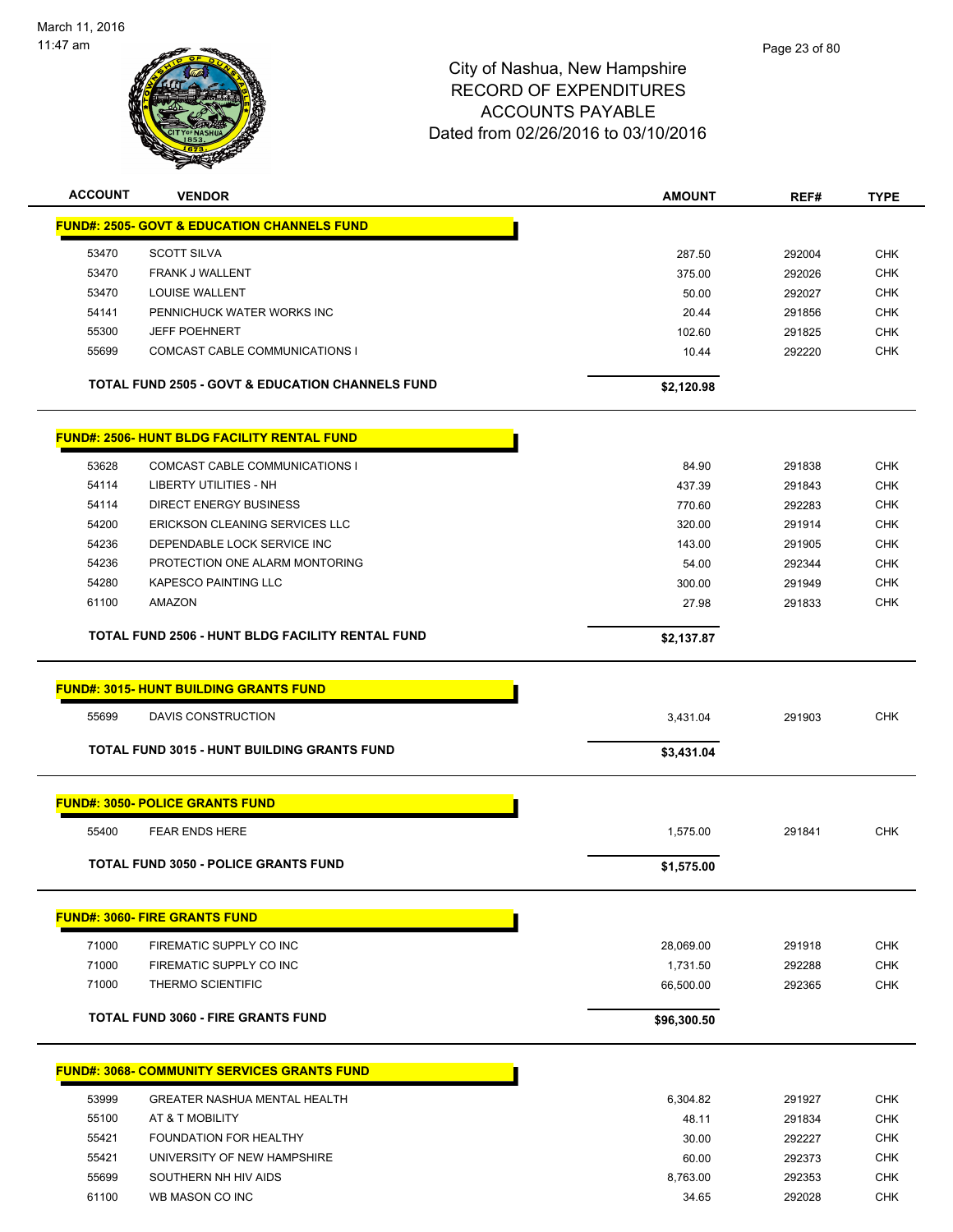

| <b>ACCOUNT</b> | <b>VENDOR</b>                                           | <b>AMOUNT</b> | REF#   | <b>TYPE</b> |
|----------------|---------------------------------------------------------|---------------|--------|-------------|
|                | <u> FUND#: 3068- COMMUNITY SERVICES GRANTS FUND</u>     |               |        |             |
| 68235          | SOUTHERN NH HIV AIDS                                    | 613.00        | 292353 | <b>CHK</b>  |
| 68350          | PATRICIA CROOKER                                        | 199.95        | 292197 | <b>CHK</b>  |
|                |                                                         |               |        |             |
|                | <b>TOTAL FUND 3068 - COMMUNITY SERVICES GRANTS FUND</b> | \$16,053.53   |        |             |
|                | <b>FUND#: 3070- COMMUNITY HEALTH GRANTS FUND</b>        |               |        |             |
|                |                                                         |               |        |             |
| 54221          | <b>STERICYCLE INC</b>                                   | 97.18         | 292358 | <b>CHK</b>  |
| 54221          | <b>STERICYCLE INC</b>                                   | 194.36        | 292358 | <b>CHK</b>  |
| 55300          | <b>JACQUELINE AGUILAR</b>                               | 26.73         | 292191 | <b>CHK</b>  |
| 71000          | NEW ENGLAND MICROSCOPE SERVICE                          | 438.00        | 291981 | <b>CHK</b>  |
|                | TOTAL FUND 3070 - COMMUNITY HEALTH GRANTS FUND          | \$756.27      |        |             |
|                |                                                         |               |        |             |
|                | <b>FUND#: 3090- URBAN PROGRAM GRANTS FUND</b>           |               |        |             |
| 54210          | DAD'S ABATEMENT LLC                                     | 12,000.00     | 292199 | <b>CHK</b>  |
| 54210          | DAD'S ABATEMENT LLC                                     | 20,000.00     | 291814 | <b>CHK</b>  |
| 54210          | <b>DAD'S ABATEMENT LLC</b>                              | 30,000.00     | 291815 | <b>CHK</b>  |
| 54210          | <b>DAD'S ABATEMENT LLC</b>                              | 10,000.00     | 291815 | <b>CHK</b>  |
| 54225          | ALCHEMY LEAD MANAGMENT                                  | 1,990.00      | 292251 | <b>CHK</b>  |
| 55118          | AT & T MOBILITY                                         | 32.42         | 291834 | <b>CHK</b>  |
| 55307          | <b>ROBERT RICE</b>                                      | 160.92        | 292212 | <b>CHK</b>  |
| 61100          | WB MASON CO INC                                         | 54.26         | 292378 | CHK         |
| 69010          | HUTTER CONSTRUCTION CORP                                | 35,118.00     | 291935 | <b>CHK</b>  |
|                | TOTAL FUND 3090 - URBAN PROGRAM GRANTS FUND             | \$109,355.60  |        |             |
|                | <b>FUND#: 3120- TRANSIT GRANTS FUND</b>                 |               |        |             |
|                |                                                         |               |        |             |
| 54114          | LIBERTY UTILITIES - NH                                  | 163.22        | 291846 | <b>CHK</b>  |
| 54114          | DIRECT ENERGY BUSINESS                                  | 211.96        | 292283 | <b>CHK</b>  |
| 54141          | PENNICHUCK WATER WORKS INC                              | 74.96         | 291856 | <b>CHK</b>  |
| 54141          | PENNICHUCK WATER WORKS INC                              | 152.16        | 291856 | CHK         |
| 55109          | <b>FAIRPOINT COMMUNICATIONS</b>                         | 50.00         | 292226 | <b>CHK</b>  |
| 55118          | AT & T MOBILITY                                         | 125.88        | 291834 | <b>CHK</b>  |
| 55607          | UNITED PARCEL SERVICE                                   | 35.43         | 291862 | <b>CHK</b>  |
| 55690          | <b>FIRST TRANSIT INC</b>                                | 63,697.98     | 292289 | <b>CHK</b>  |
| 55690          | FIRST TRANSIT INC                                       | 160,474.59    | 292289 | <b>CHK</b>  |
| 55690          | FIRST TRANSIT INC                                       | 52,315.42     | 292289 | <b>CHK</b>  |
| 55699          | VERIZON WIRELESS-342008805                              | 131.00        | 291867 | <b>CHK</b>  |
| 55699          | VERIZON WIRELESS-842008777                              | 191.04        | 291868 | <b>CHK</b>  |
| 55699          | CINTAS#016                                              | 42.96         | 291897 | <b>CHK</b>  |
| 55699          | CINTAS #016                                             | 42.96         | 292278 | <b>CHK</b>  |
| 61299          | PETROCELLI MARKETING GROUP                              | 1,490.00      | 292340 | <b>CHK</b>  |
| 61299          | AMAZON                                                  | 56.39         | 291833 | <b>CHK</b>  |
| 61299          | RYDER FLEET PRODUCTS                                    | 26.00         | 291996 | <b>CHK</b>  |
| 61299          | HOME DEPOT CREDIT SERVICE 3065                          | 36.91         | 292302 | <b>CHK</b>  |
| 61299          | HOME DEPOT CREDIT SERVICE 3065                          | 50.01         | 291930 | <b>CHK</b>  |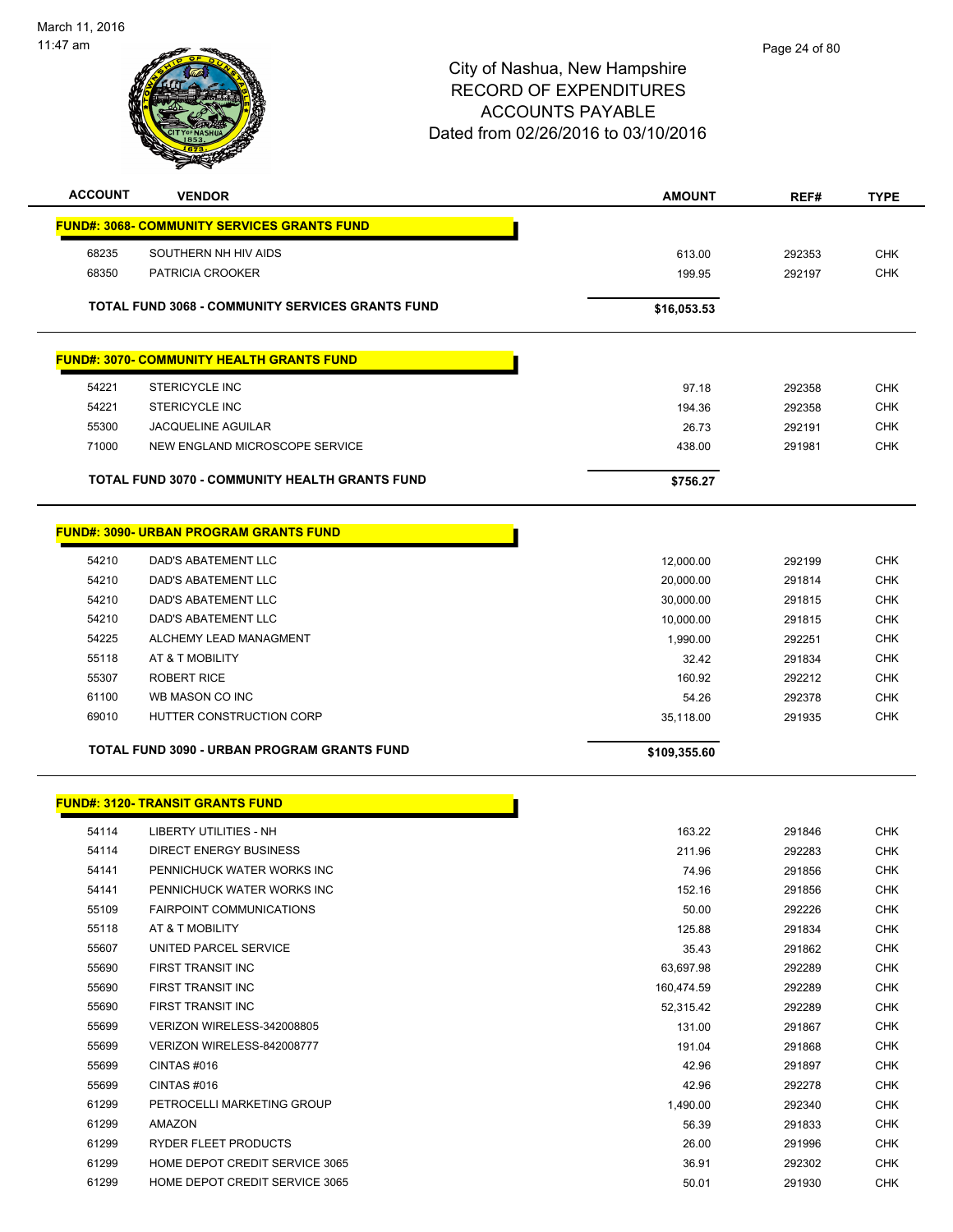

| <b>ACCOUNT</b> | <b>VENDOR</b>                                | <b>AMOUNT</b> | REF#   | <b>TYPE</b> |
|----------------|----------------------------------------------|---------------|--------|-------------|
|                | <b>FUND#: 3120- TRANSIT GRANTS FUND</b>      |               |        |             |
| 61299          | <b>GRAINGER</b>                              | 14.50         | 292294 | <b>CHK</b>  |
| 61709          | PETRO CANADA AMERICA                         | 1,289.53      | 291989 | <b>CHK</b>  |
| 61799          | AIREX FILTER CORPORATION                     | 175.72        | 291873 | <b>CHK</b>  |
| 61799          | ALLIANCE BUS GROUP INC                       | 813.88        | 291875 | <b>CHK</b>  |
| 61799          | <b>CUMMINS NORTHEAST LLC</b>                 | 2,019.50      | 291901 | <b>CHK</b>  |
| 61799          | <b>GILLIG LLC</b>                            | 4,969.18      | 291922 | <b>CHK</b>  |
| 61799          | <b>NAPA AUTO PARTS</b>                       | 62.00         | 291977 | <b>CHK</b>  |
| 61799          | <b>GILLIG LLC</b>                            | 509.33        | 292293 | <b>CHK</b>  |
| 61799          | <b>GRAINGER</b>                              | 120.96        | 292294 | <b>CHK</b>  |
| 61799          | <b>NAPA AUTO PARTS</b>                       | 11.62         | 292328 | <b>CHK</b>  |
| 61799          | <b>TURNER GLASS LLC</b>                      | 400.00        | 292367 | <b>CHK</b>  |
| 61799          | <b>NAPA AUTO PARTS</b>                       | 296.28        | 291977 | <b>CHK</b>  |
| 61799          | ALLIANCE BUS GROUP INC                       | 970.96        | 292253 | <b>CHK</b>  |
| 61799          | <b>NAPA AUTO PARTS</b>                       | 2.95          | 292328 | <b>CHK</b>  |
| 61799          | AMBI CIRCUIT BOARD ELECTRONICS               | 245.00        | 292256 | <b>CHK</b>  |
| 61799          | <b>GRAINGER</b>                              | 25.62         | 291925 | <b>CHK</b>  |
| 61799          | NAPA AUTO PARTS                              | 159.89        | 291977 | <b>CHK</b>  |
| 61799          | <b>RYDER FLEET PRODUCTS</b>                  | 50.13         | 291996 | <b>CHK</b>  |
| 61799          | <b>NAPA AUTO PARTS</b>                       | 81.68         | 292328 | <b>CHK</b>  |
| 61799          | <b>NAPA AUTO PARTS</b>                       | 273.00        | 291977 | <b>CHK</b>  |
| 71000          | AMAZON                                       | 2,382.85      | 291833 | <b>CHK</b>  |
| 71000          | VERIZON WIRELESS-842008777                   | 337.35        | 291868 | <b>CHK</b>  |
| 81200          | <b>DL KING &amp; ASSOCIATES INC</b>          | 36,070.00     | 291902 | <b>CHK</b>  |
|                | <b>TOTAL FUND 3120 - TRANSIT GRANTS FUND</b> | \$330,650.80  |        |             |

| <b>FUND#: 3800- SCHOOL GRANTS FUND</b> |  |
|----------------------------------------|--|

|       | UND#: 3800- SCHOOL GRANTS FUND      |                           |          |         |  |
|-------|-------------------------------------|---------------------------|----------|---------|--|
| 53600 | <b>FRANKLIN COVEY CLIENT SALES</b>  |                           | 6,695.27 | 292441  |  |
| 53614 | <b>BEVERLY TUFTS</b>                |                           | 245.00   | 292403  |  |
| 53614 | JEFFREY LEDUC                       |                           | 122.50   | 292472  |  |
| 53614 | <b>MARK PROULX</b>                  |                           | 245.00   | 292512  |  |
| 53614 | <b>BHLUE PUBLISHING LLC</b>         |                           | 4,000.00 | 292047  |  |
| 53628 | <b>ICAT RESOURCES LLC</b>           |                           | 4,800.00 | 292460  |  |
| 53628 | <b>FRANKLIN COVEY CLIENT SALES</b>  |                           | 303.45   | 292441  |  |
| 53628 | <b>INFINITE SOULS HEALING</b>       |                           | 150.00   | 292461  |  |
| 53628 | <b>TARA MACDONALD</b>               |                           | 100.00   | 292097  |  |
| 53628 | <b>INTERIM HEALTH CARE</b>          |                           | 1,494.75 | 292089  |  |
| 53628 | <b>BOOTHBY THERAPY SERVICES LLC</b> |                           | 1,402.72 | 292407  |  |
| 53628 | THE CARROLL CENTER FOR THE BLI      |                           | 5,121.75 | 292413  |  |
| 53628 | <b>INTERIM HEALTH CARE</b>          |                           | 7,266.00 | 292462  |  |
| 54487 | PHONAK, LLC                         |                           | 157.39   | 292120  |  |
| 54487 | PHONAK, LLC                         |                           | 296.39   | 292509  |  |
| 54807 | <b>FIRST CHURCH</b>                 |                           | 3,746.00 | 292438  |  |
| 55200 | <b>DAVID QUIMBY</b>                 |                           | 1,402.02 | 292514  |  |
| 55300 | <b>CITIZENS BANK CREDIT CARD</b>    | <b>DELTA AIRLINES</b>     | 260.60   | 9201610 |  |
| 55300 | <b>CITIZENS BANK CREDIT CARD</b>    | <b>DELTA AIRLINES</b>     | 260.60   | 9201610 |  |
| 55300 | CITIZENS BANK CREDIT CARD           | <b>SOUTHWEST AIRLINES</b> | 657.96   | 9201610 |  |
| 55690 | FIRST STUDENT INC                   |                           | 656.32   | 292072  |  |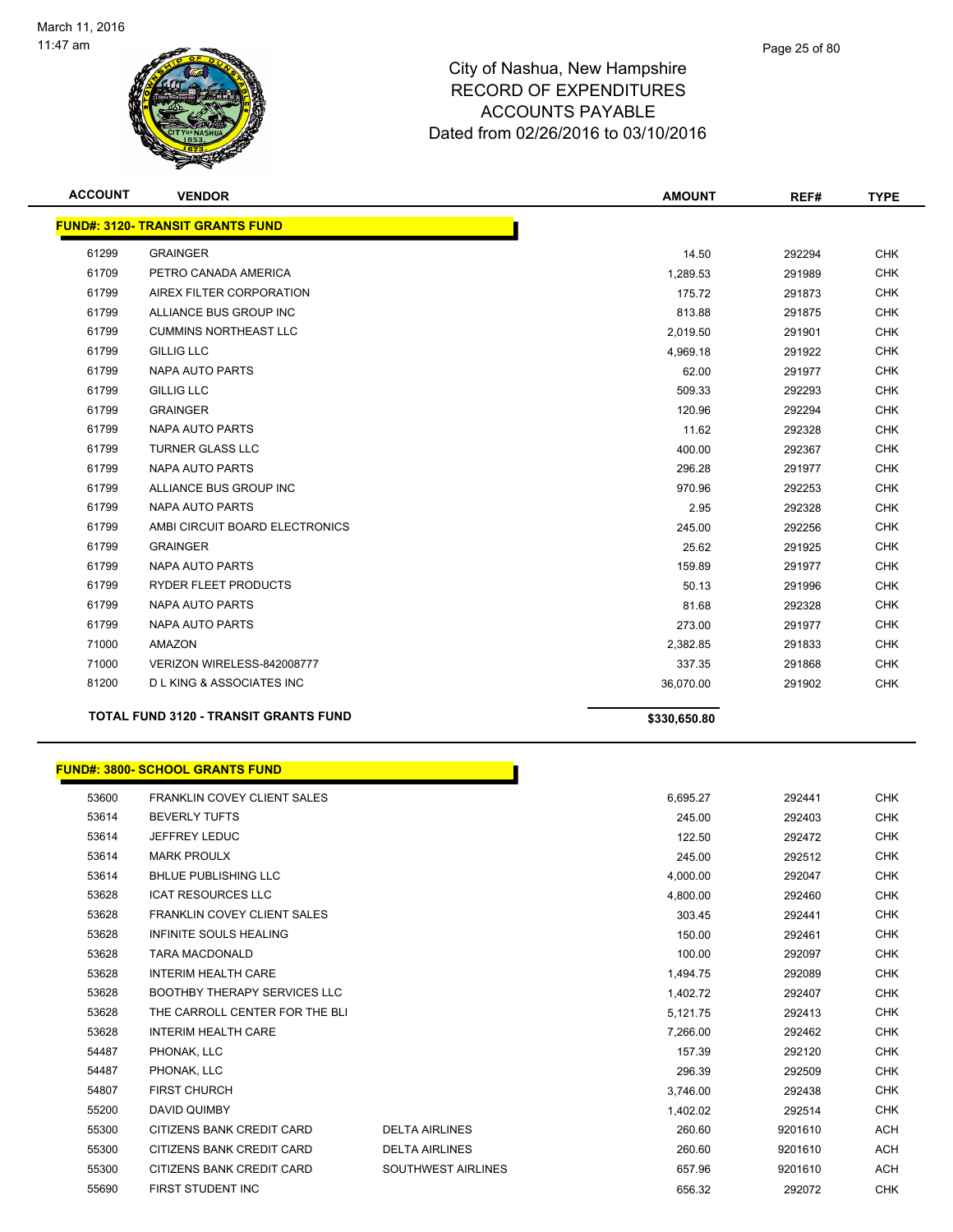

| <b>ACCOUNT</b> | <b>VENDOR</b>                                     | <b>AMOUNT</b> | REF#   | <b>TYPE</b> |
|----------------|---------------------------------------------------|---------------|--------|-------------|
|                | <b>FUND#: 3800- SCHOOL GRANTS FUND</b>            |               |        |             |
|                |                                                   |               |        |             |
| 55690          | FIRST STUDENT INC                                 | 4,001.34      | 292071 | <b>CHK</b>  |
| 55690          | ROBERT CIOPPA                                     | 150.00        | 292417 | <b>CHK</b>  |
| 55690          | FIRST STUDENT INC                                 | 130.00        | 292439 | <b>CHK</b>  |
| 61135          | FRANKLIN COVEY CLIENT SALES                       | 708.24        | 292441 | <b>CHK</b>  |
| 61135          | WB MASON CO INC                                   | 194.80        | 292542 | CHK         |
| 61299          | MUSIC THEATER INTERNATIONAL                       | 590.00        | 292108 | <b>CHK</b>  |
| 61299          | <b>BLANCA CHAVEZ</b>                              | 66.34         | 292416 | <b>CHK</b>  |
| 61299          | <b>LUCIE L CROWDER</b>                            | 92.31         | 292064 | <b>CHK</b>  |
| 61299          | <b>SCHOLASTIC INC</b>                             | 180.00        | 292525 | <b>CHK</b>  |
| 61875          | <b>BARNES &amp; NOBLE INC</b>                     | 79.90         | 292401 | <b>CHK</b>  |
| 61875          | <b>HEINEMANN</b>                                  | 2,241.04      | 292084 | CHK         |
| 61875          | MAILBOX PRESCHOOL MAGAZINE                        | 29.95         | 292098 | <b>CHK</b>  |
| 71221          | <b>APPLE INC</b>                                  | 1,158.00      | 292040 | <b>CHK</b>  |
| 71221          | HP INC.                                           | 4,566.64      | 292088 | <b>CHK</b>  |
| 71221          | COMPUTER HUT dba IT INSIDERS                      | 686.00        | 292422 | <b>CHK</b>  |
| 71228          | KNOWLEDGE MATTERS INC                             | 1,695.00      | 292467 | CHK         |
| 71999          | COMPUTER HUT dba IT INSIDERS                      | 250.00        | 292061 | <b>CHK</b>  |
| 71999          | <b>EDUCATIONAL STEM SOLUTIONS</b>                 | 3,229.93      | 292068 | <b>CHK</b>  |
| 71999          | MCINTIRE BUSINESS PRODUCTS INC.                   | 2,716.92      | 292102 | <b>CHK</b>  |
| 71999          | EDUCATIONAL STEM SOLUTIONS                        | 9,399.92      | 292432 | <b>CHK</b>  |
| 71999          | COMPUTER HUT dba IT INSIDERS                      | 4,367.82      | 292422 | <b>CHK</b>  |
|                | <b>TOTAL FUND 3800 - SCHOOL GRANTS FUND</b>       | \$75,917.87   |        |             |
|                |                                                   |               |        |             |
|                | <b>FUND#: 3810- FOOD SERVICE GRANTS FUND</b>      |               |        |             |
|                |                                                   |               |        |             |
| 61299          | COSTA FRUIT & PRODUCE CO INC                      | 32.27         | 292424 | <b>CHK</b>  |
| 61299          | COSTA FRUIT & PRODUCE CO INC                      | 32.27         | 292424 | <b>CHK</b>  |
| 61299          | COSTA FRUIT & PRODUCE CO INC                      | 32.27         | 292424 | <b>CHK</b>  |
| 61299          | COSTA FRUIT & PRODUCE CO INC                      | 32.27         | 292424 | <b>CHK</b>  |
|                | <b>TOTAL FUND 3810 - FOOD SERVICE GRANTS FUND</b> | \$129.08      |        |             |
|                |                                                   |               |        |             |
|                | <b>FUND#: 4005- TRAFFIC VIOLATIONS FUND</b>       |               |        |             |
| 55607          | MAILINGS UNLIMITED - MVR                          | 630.00        | 150107 | ACH         |
| 55607          | <b>MAILINGS UNLIMITED</b>                         | (51.37)       | 291959 | <b>CHK</b>  |
|                | TOTAL FUND 4005 - TRAFFIC VIOLATIONS FUND         |               |        |             |
|                |                                                   | \$578.63      |        |             |
|                | <u>FUND#: 4010- MOTOR VEHICLE ADMIN FUND</u>      |               |        |             |
|                |                                                   |               |        |             |
| 53467          | <b>MAILINGS UNLIMITED</b>                         | 87.29         | 291959 | <b>CHK</b>  |
|                | <b>TOTAL FUND 4010 - MOTOR VEHICLE ADMIN FUND</b> | \$87.29       |        |             |
|                |                                                   |               |        |             |
|                | <u> FUND#: 4025- DOJ DRUG FORFEITURE FUND</u>     |               |        |             |
| 54100          | <b>EVERSOURCE</b>                                 | 148.84        | 292225 | <b>CHK</b>  |
| 55118          | VERIZON WIRELESS-785728687                        | 662.78        | 291864 | <b>CHK</b>  |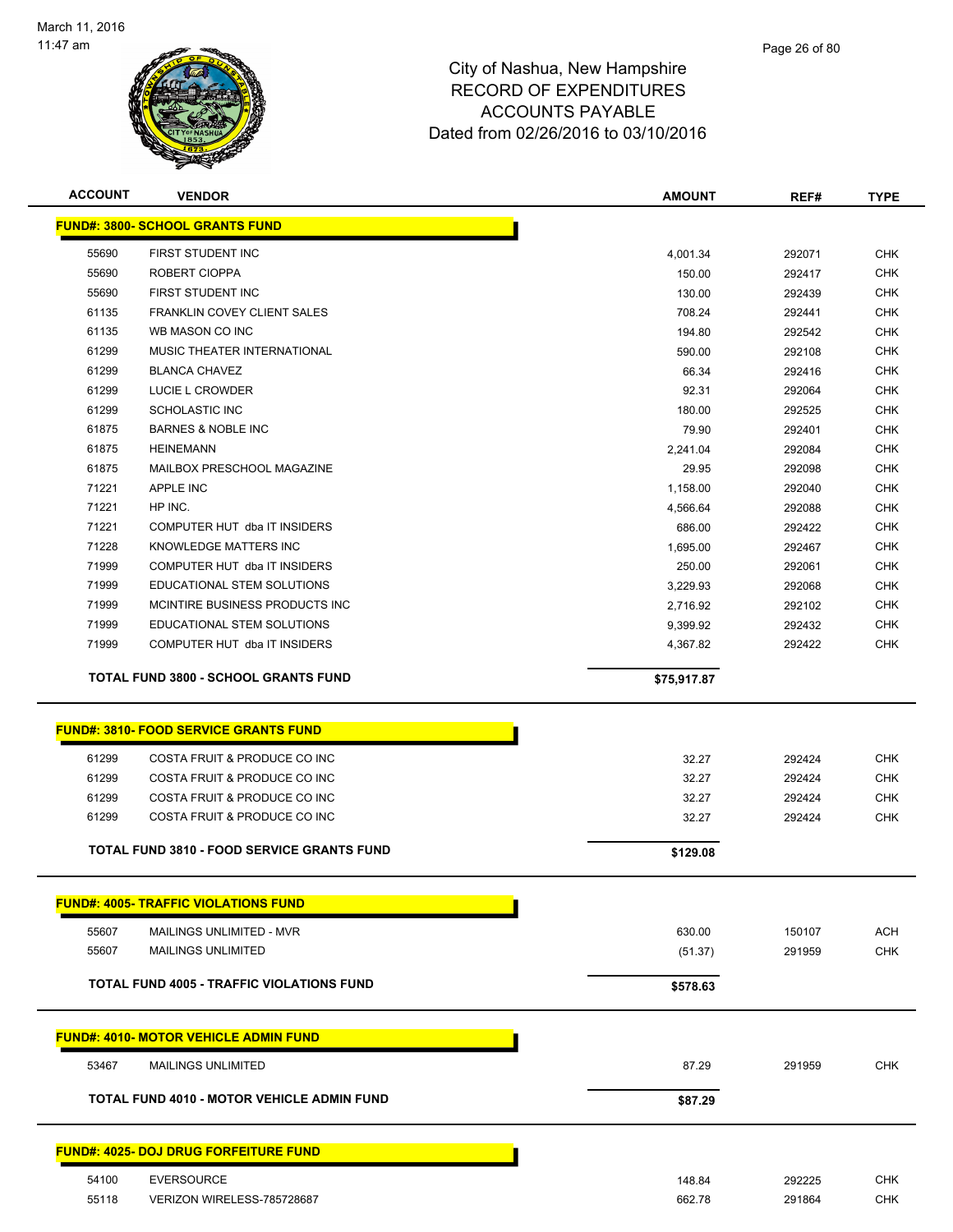

| <b>ACCOUNT</b> | <b>VENDOR</b>                                        | <b>AMOUNT</b>        | REF#   | <b>TYPE</b> |
|----------------|------------------------------------------------------|----------------------|--------|-------------|
|                | <b>FUND#: 4025- DOJ DRUG FORFEITURE FUND</b>         |                      |        |             |
| 61799          | <b>CARPARTS OF NASHUA</b>                            | 0.75                 | 291890 | <b>CHK</b>  |
| 61799          | <b>COMCAST CABLE COMMUNICATIONS I</b>                | 240.37               | 292220 | <b>CHK</b>  |
|                | TOTAL FUND 4025 - DOJ DRUG FORFEITURE FUND           | \$1,052.74           |        |             |
|                | <b>FUND#: 4053- FIRE REGIONAL HAZMAT FUND</b>        |                      |        |             |
| 71000          | FIREMATIC SUPPLY CO INC                              | 2,299.50             | 291918 | <b>CHK</b>  |
|                | TOTAL FUND 4053 - FIRE REGIONAL HAZMAT FUND          | \$2,299.50           |        |             |
|                | <b>FUND#: 4090- LIB-LOST/DAMAGED BOOK FINES</b>      |                      |        |             |
| 54280          | HUFF & GAUTHIER INC                                  | 5,975.00             | 291934 | <b>CHK</b>  |
| 61299          | AMAZON                                               | 534.62               | 291833 | <b>CHK</b>  |
| 61807          | <b>BAKER &amp; TAYLOR</b>                            | 60.75                | 291880 | <b>CHK</b>  |
| 61814          | <b>MIDWEST TAPE</b>                                  | 10.99                | 291972 | <b>CHK</b>  |
| 61814          | <b>MIDWEST TAPE</b>                                  | 224.57               | 292324 | <b>CHK</b>  |
|                | <b>TOTAL FUND 4090 - LIB-LOST/DAMAGED BOOK FINES</b> | \$6,805.93           |        |             |
|                | <b>FUND#: 5002- CAP PROJECTS-HUNT BUILDING</b>       |                      |        |             |
| 81200          | DAVIS CONSTRUCTION                                   | 1,078.78             | 291903 | <b>CHK</b>  |
|                | TOTAL FUND 5002 - CAP PROJECTS-HUNT BUILDING         | \$1,078.78           |        |             |
|                | <b>FUND#: 5010- CAP PROJECTS-INFO TECHNOLOGY</b>     |                      |        |             |
| 81342          | <b>TYLER TECHNOLOGIES INC</b>                        | 6,645.79             | 292369 | <b>CHK</b>  |
|                | TOTAL FUND 5010 - CAP PROJECTS-INFO TECHNOLOGY       | \$6,645.79           |        |             |
|                |                                                      |                      |        |             |
|                | <b>FUND#: 5050- CAP PROJECTS-COMMUNICATIONS</b>      |                      |        |             |
| 53999          | COMCAST CABLE COMMUNICATIONS I                       | 104.90               | 291838 | <b>CHK</b>  |
| 81300          | MOTOROLA SOLUTIONS INC                               | 2,300.00             | 291851 | CHK         |
|                | TOTAL FUND 5050 - CAP PROJECTS-COMMUNICATIONS        | \$2,404.90           |        |             |
|                | <b>FUND#: 5200- CAPITAL PROJECTS-PUBLIC WORKS</b>    |                      |        |             |
| 81700          | GREENMAN-PEDERSEN INC                                | 6,777.58             | 291928 | <b>CHK</b>  |
|                | TOTAL FUND 5200 - CAPITAL PROJECTS-PUBLIC WORKS      | \$6,777.58           |        |             |
|                | <b>FUND#: 5300- CAPITAL PROJECTS-PARKING</b>         |                      |        |             |
| 81200          | <b>TYCO INTEGRATED SECURITY LLC</b>                  |                      | 292368 | <b>CHK</b>  |
| 81200          | TYCO INTEGRATED SECURITY LLC                         | 3,999.00<br>3,999.00 | 292368 | <b>CHK</b>  |
|                |                                                      |                      |        |             |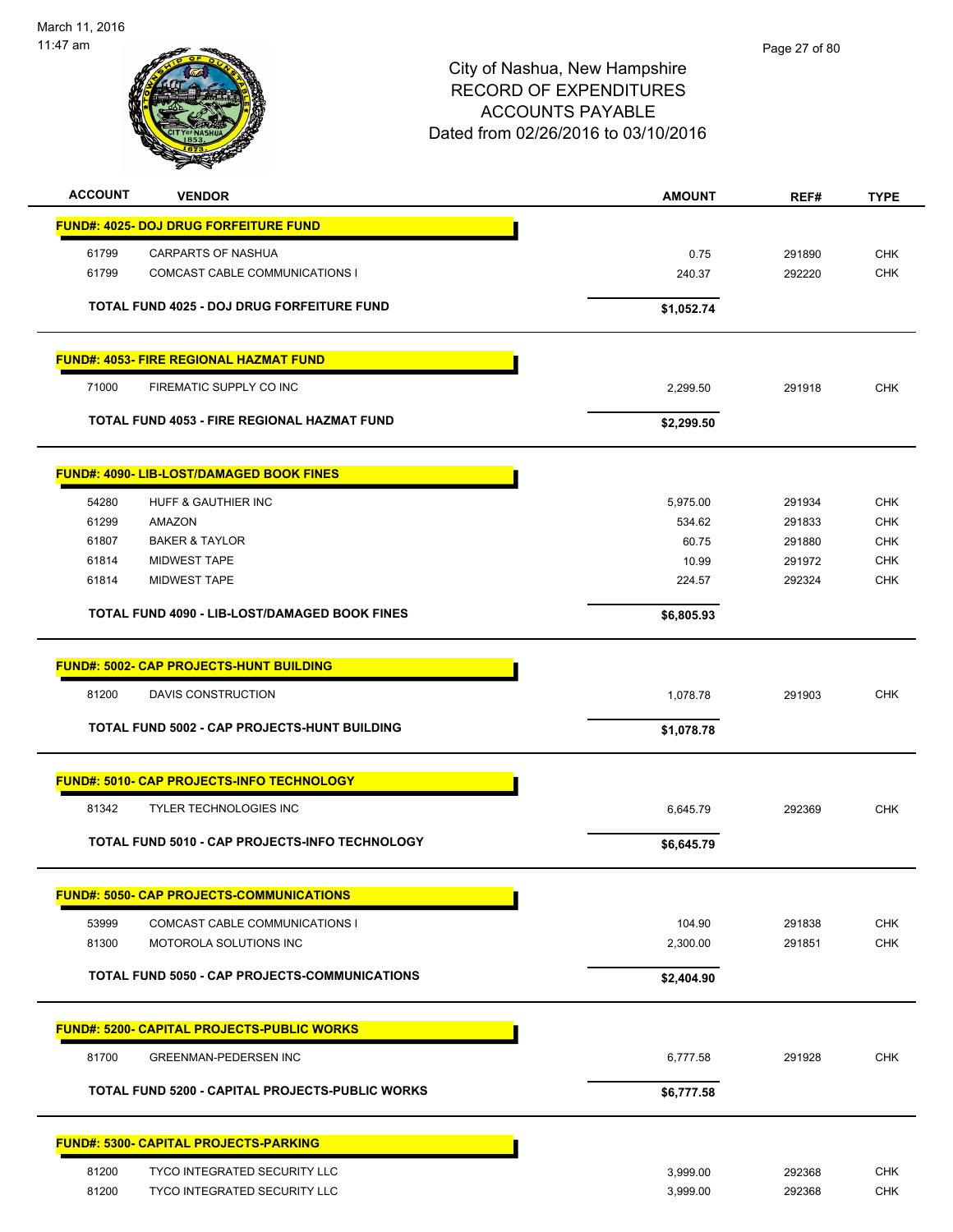| <b>ACCOUNT</b> | <b>VENDOR</b>                                         | <b>AMOUNT</b> | REF#   | <b>TYPE</b> |
|----------------|-------------------------------------------------------|---------------|--------|-------------|
|                | TOTAL FUND 5300 - CAPITAL PROJECTS-PARKING            | \$7,998.00    |        |             |
|                | <b>FUND#: 5700- CAP PROJECTS-BROAD ST PARKWAY</b>     |               |        |             |
| 81700          | <b>EVERSOURCE</b>                                     | 40.85         | 291839 | <b>CHK</b>  |
| 81700          | R S AUDLEY INC                                        | 101,904.82    | 292346 | CHK         |
|                |                                                       |               |        |             |
|                | TOTAL FUND 5700 - CAP PROJECTS-BROAD ST PARKWAY       | \$101,945.67  |        |             |
|                | <b>FUND#: 5800- SCHOOL CAPITAL PROJECTS FUND</b>      |               |        |             |
| 81200          | PAGE STREET LEASING LLC                               | 95.00         | 292117 | <b>CHK</b>  |
| 81200          | PAGE STREET LEASING LLC                               | 190.00        | 292501 | <b>CHK</b>  |
| 81200          | <b>HARRIMAN ASSOCIATES</b>                            | 3,780.00      | 292450 | <b>CHK</b>  |
| 81200          | HARVEY CONSTRUCTION CORP                              | 233,180.39    | 292453 | <b>CHK</b>  |
|                | <b>TOTAL FUND 5800 - SCHOOL CAPITAL PROJECTS FUND</b> | \$237,245.39  |        |             |
|                |                                                       |               |        |             |
|                | <b>FUND#: 6000- SOLID WASTE FUND</b>                  |               |        |             |
| 54114          | <b>ENERGYNORTH PROPANE</b>                            | 744.98        | 291913 | <b>CHK</b>  |
| 54141          | PENNICHUCK WATER WORKS INC                            | 226.08        | 291856 | <b>CHK</b>  |
| 54200          | BILLS WORLD CLASS CLEANING SER                        | 780.00        | 291886 | <b>CHK</b>  |
| 54280          | WB MASON CO INC                                       | 79.87         | 292378 | <b>CHK</b>  |
| 54487          | LANDTEC NORTH AMERICA                                 | 1,212.66      | 291954 | <b>CHK</b>  |
| 54487          | <b>INFICON INC</b>                                    | 500.45        | 292307 | <b>CHK</b>  |
| 54600          | <b>BAYNE MACHINE WORKS</b>                            | 2,553.23      | 291882 | <b>CHK</b>  |
| 54600          | <b>CARPARTS OF NASHUA</b>                             | 207.72        | 291890 | <b>CHK</b>  |
| 54600          | <b>CUMMINS NORTHEAST LLC</b>                          | 2,260.62      | 291901 | <b>CHK</b>  |
| 54600          | THE HOPE GROUP                                        | 83.17         | 291932 | <b>CHK</b>  |
| 54600          | LIBERTY INTNL TRUCKS OF NH LLC                        | (24.00)       | 291955 | <b>CHK</b>  |
| 54600          | POWERPLAN                                             | 246.15        | 291991 | <b>CHK</b>  |
| 54600          | THG CORPORATION                                       | 1,577.38      | 292012 | <b>CHK</b>  |
| 54600          | <b>CARPARTS OF NASHUA</b>                             | 230.84        | 292276 | <b>CHK</b>  |
| 54600          | <b>CUMMINS NORTHEAST LLC</b>                          | 168.00        | 292279 | <b>CHK</b>  |
| 54600          | FREIGHTLINER OF NH INC                                | 120.38        | 292290 | <b>CHK</b>  |
| 54600          | <b>G H BERLIN WINDWARD</b>                            | 990.30        | 292291 | <b>CHK</b>  |
| 54600          | MCNEILUS TRUCK & MANUFACTURING                        | 115.95        | 292321 | <b>CHK</b>  |
| 54600          | NAPA AUTO PARTS                                       | 295.54        | 292327 | <b>CHK</b>  |
| 54600          | NEW ENGLAND KENWORTH                                  | 77.38         | 292332 | <b>CHK</b>  |
| 54600          | SOUTHWORTH-MILTON INC                                 | 409.31        | 292354 | <b>CHK</b>  |
| 54828          | US BANK EQUIPMENT FINANCE                             | 113.54        | 292242 | <b>CHK</b>  |
| 54828          | US BANK EQUIPMENT FINANCE                             | 28.14         | 292243 | <b>CHK</b>  |
| 55421          | TREASURER STATE OF NH                                 | 300.00        | 291811 | <b>CHK</b>  |
| 55699          | <b>INTERSTATE REFRIGERANT</b>                         | 282.00        | 291941 | <b>CHK</b>  |
| 55699          | UNIVERSAL RECYCLING TECH                              | 3,190.80      | 292021 | <b>CHK</b>  |
| 55699          | REENERGY RECYCLING                                    | 28,316.93     | 292349 | <b>CHK</b>  |
| 55699          | UNIVERSAL RECYCLING TECH                              | 3,940.80      | 292372 | <b>CHK</b>  |
| 61107          | AMAZON                                                | 47.42         | 291833 | <b>CHK</b>  |
| 61107          | UNIFIRST CORPORATION                                  | 141.61        | 292020 | <b>CHK</b>  |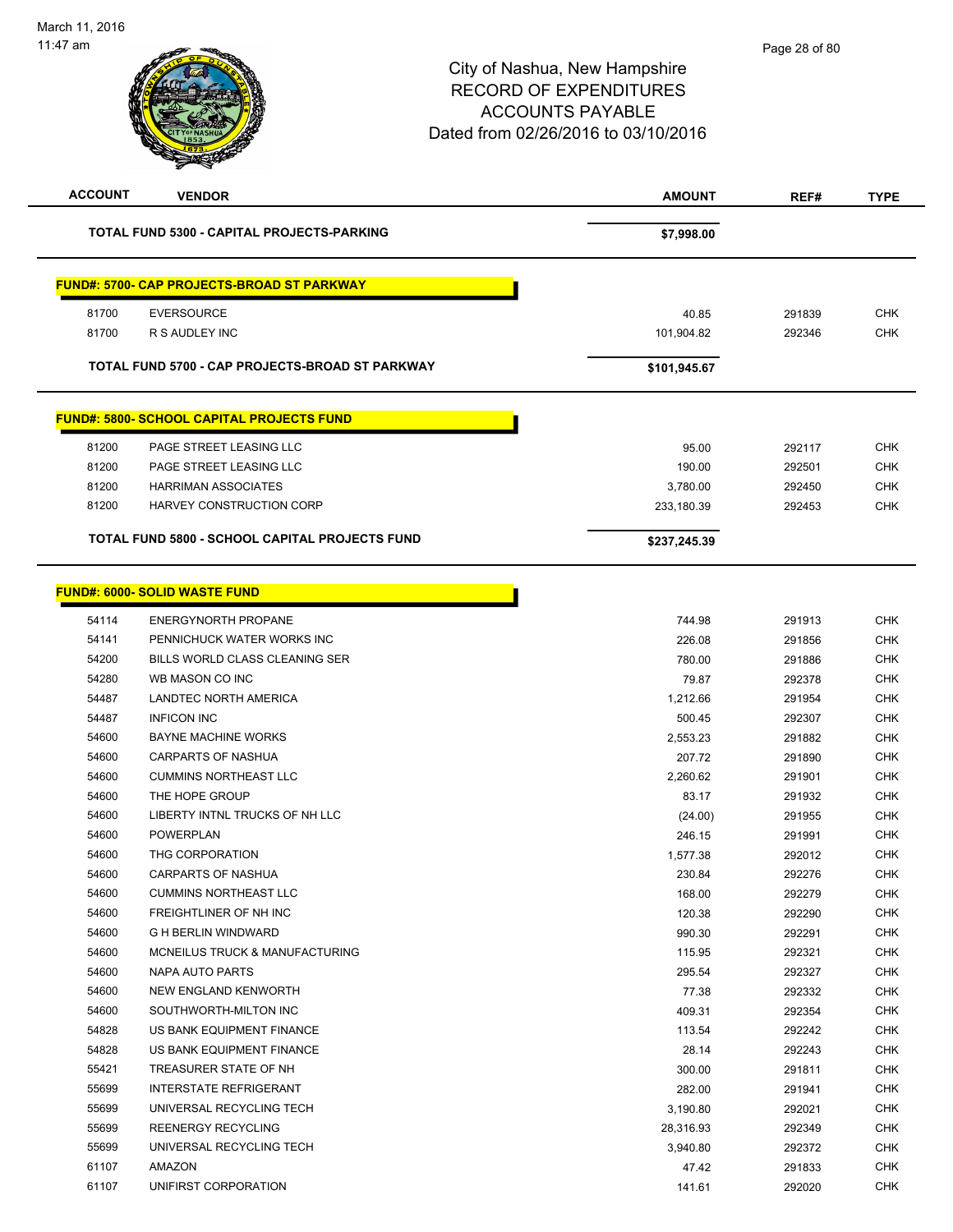

| <b>ACCOUNT</b> | <b>VENDOR</b>                             | <b>AMOUNT</b> | REF#   | <b>TYPE</b> |
|----------------|-------------------------------------------|---------------|--------|-------------|
|                | <b>FUND#: 6000- SOLID WASTE FUND</b>      |               |        |             |
| 61107          | UNIFIRST CORPORATION                      | 141.61        | 292370 | <b>CHK</b>  |
| 61192          | <b>B-B CHAIN INC</b>                      | 1,200.00      | 292262 | <b>CHK</b>  |
| 61307          | SHATTUCK MALONE OIL CO                    | 1,169.13      | 291857 | <b>CHK</b>  |
| 61307          | SHATTUCK MALONE OIL CO                    | 938.80        | 292236 | <b>CHK</b>  |
| 61560          | <b>BELLETETES INC</b>                     | 61.13         | 292266 | <b>CHK</b>  |
| 61705          | <b>GCR TIRES AND SERVICE</b>              | 3,775.46      | 291921 | <b>CHK</b>  |
| 61705          | <b>MAYNARD &amp; LESIEUR INC</b>          | 633.50        | 292319 | <b>CHK</b>  |
| 71000          | HOME DEPOT CREDIT SERVICE 3065            | 47.41         | 291930 | <b>CHK</b>  |
| 71000          | <b>INFICON INC</b>                        | 975.03        | 291939 | <b>CHK</b>  |
|                | <b>TOTAL FUND 6000 - SOLID WASTE FUND</b> | \$58,159.32   |        |             |

r

#### **FUND#: 6200- WASTEWATER FUND**

| 44597 | <b>HILLSBOROUGH COUNTY REGISTRY</b> | 173.57   | 292298 | <b>CHK</b> |
|-------|-------------------------------------|----------|--------|------------|
| 53107 | <b>EST ASSOCIATES</b>               | 3,000.00 | 291915 | <b>CHK</b> |
| 53128 | RATH YOUNG & PIGNATELLI PC          | 5,735.50 | 291995 | <b>CHK</b> |
| 53467 | <b>MAILINGS UNLIMITED</b>           | 555.72   | 292318 | <b>CHK</b> |
| 54100 | <b>EVERSOURCE</b>                   | 1,363.50 | 292170 | <b>CHK</b> |
| 54114 | DIRECT ENERGY BUSINESS              | 5.41     | 291906 | <b>CHK</b> |
| 54141 | PENNICHUCK WATER WORKS INC          | 207.35   | 292234 | CHK        |
| 54300 | <b>BROX INDUSTRIES INC</b>          | 162.24   | 291888 | <b>CHK</b> |
| 54300 | <b>BROX INDUSTRIES INC</b>          | 48.24    | 292272 | <b>CHK</b> |
| 54487 | <b>CHASE ELECTRIC MOTORS LLC</b>    | 3,995.00 | 291896 | <b>CHK</b> |
| 54487 | F W WEBB CO                         | 1,257.83 | 291916 | <b>CHK</b> |
| 54487 | <b>GRAINGER</b>                     | 297.00   | 291925 | <b>CHK</b> |
| 54487 | <b>HIGHLAND POWER</b>               | 2,495.00 | 291929 | <b>CHK</b> |
| 54487 | <b>HORIZON SOLUTIONS LLC</b>        | 617.12   | 291933 | CHK        |
| 54487 | KENT CLEAN SEPTIC SERVICE LLC       | 1,730.00 | 291950 | <b>CHK</b> |
| 54487 | M & M ELECTRICAL SUPPLY CO INC      | 3,406.27 | 291957 | <b>CHK</b> |
| 54487 | MASS CRANE & HOIST SERVICE INC      | 153.90   | 291962 | <b>CHK</b> |
| 54487 | MCMASTER-CARR                       | 1,101.48 | 291967 | <b>CHK</b> |
| 54487 | <b>VIKING CONTROLS INC</b>          | 585.00   | 292024 | <b>CHK</b> |
| 54487 | <b>ATCO INTERNATIONAL</b>           | 633.00   | 292259 | <b>CHK</b> |
| 54487 | HUBER TECHNOLOGY INC                | 1,965.00 | 292305 | CHK        |
| 54487 | YEOMANS CHICAGO CORP                | 3,798.29 | 292379 | <b>CHK</b> |
| 54600 | <b>CARPARTS OF NASHUA</b>           | (42.41)  | 291890 | <b>CHK</b> |
| 54600 | <b>CUES INC</b>                     | 203.74   | 291900 | <b>CHK</b> |
| 54600 | <b>NAPA AUTO PARTS</b>              | 538.00   | 291976 | <b>CHK</b> |
| 54828 | US BANK EQUIPMENT FINANCE           | 113.54   | 292173 | <b>CHK</b> |
| 54828 | US BANK EQUIPMENT FINANCE           | 28.14    | 292243 | <b>CHK</b> |
| 55109 | <b>FAIRPOINT COMMUNICATIONS</b>     | 81.78    | 291840 | <b>CHK</b> |
| 55109 | <b>BAYRING COMMUNICATIONS</b>       | 60.75    | 292219 | <b>CHK</b> |
| 55109 | <b>FAIRPOINT COMMUNICATIONS</b>     | 77.74    | 292226 | <b>CHK</b> |
| 55118 | AT & T MOBILITY                     | 170.02   | 291834 | <b>CHK</b> |
| 55118 | AT & T MOBILITY                     | 1,392.31 | 291835 | CHK        |
| 55200 | <b>NACWA</b>                        | 9,410.00 | 292230 | <b>CHK</b> |
| 55699 | PROGRESSIVE ALARM SERVICES INC      | 525.00   | 291993 | <b>CHK</b> |
| 55699 | S & S FIRE SERVICE                  | 477.00   | 291997 | <b>CHK</b> |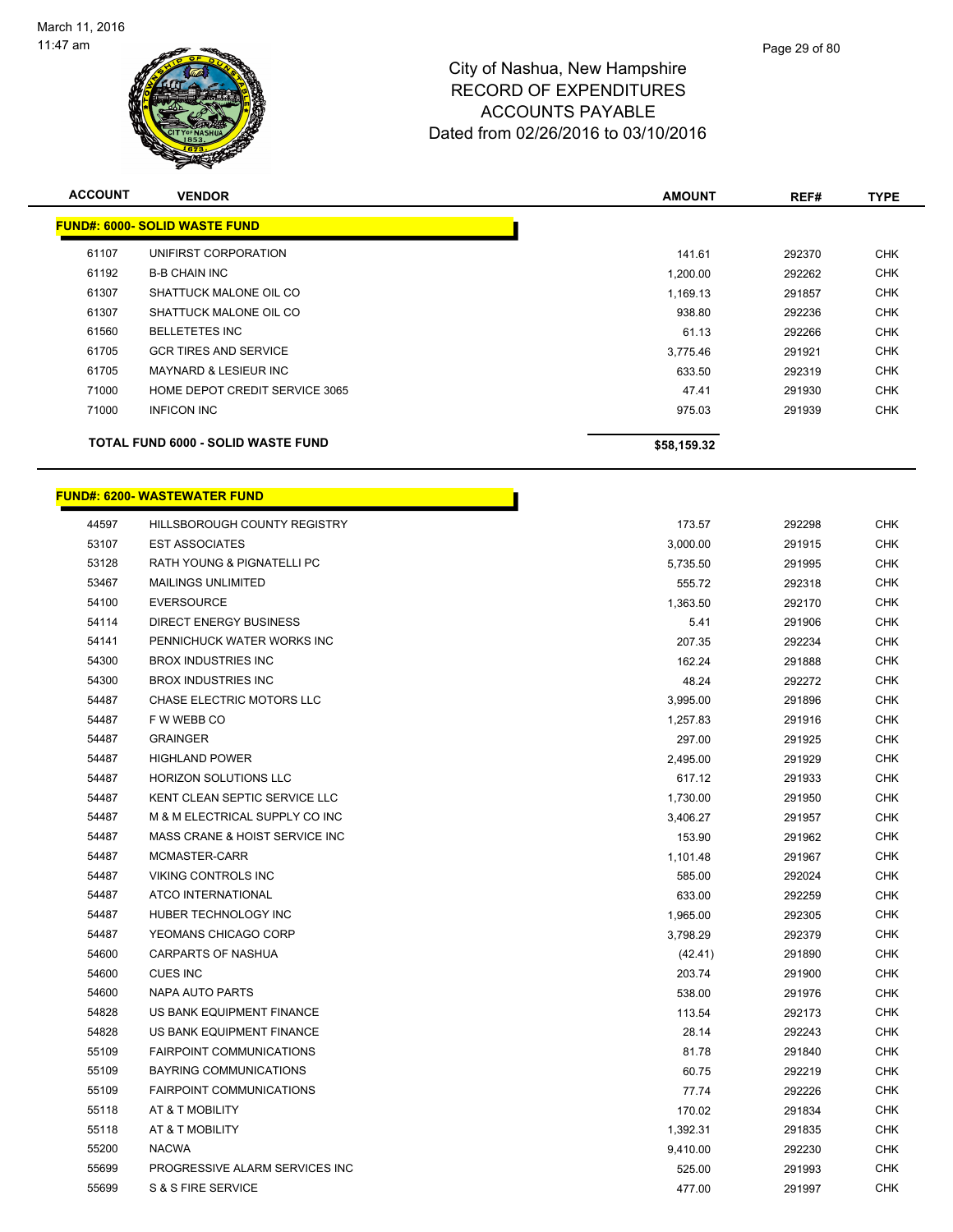

| <b>ACCOUNT</b>                           | <b>VENDOR</b>                        | <b>AMOUNT</b> | REF#   | <b>TYPE</b> |
|------------------------------------------|--------------------------------------|---------------|--------|-------------|
|                                          | <b>FUND#: 6200- WASTEWATER FUND</b>  |               |        |             |
| 61107                                    | ALECS SHOE STORE INC                 | 219.95        | 291874 | <b>CHK</b>  |
| 61107                                    | INDUSTRIAL PROTECTION PRODUCTS       | 110.00        | 291938 | <b>CHK</b>  |
| 61107                                    | UNIFIRST CORPORATION                 | 235.37        | 292020 | <b>CHK</b>  |
| 61107                                    | <b>LEAD APPAREL</b>                  | 236.94        | 292313 | <b>CHK</b>  |
| 61107                                    | UNIFIRST CORPORATION                 | 387.05        | 292370 | <b>CHK</b>  |
| 61149                                    | <b>GRAINGER</b>                      | 31.76         | 291925 | <b>CHK</b>  |
| 61149                                    | <b>IDEXX DISTRIBUTION INC</b>        | 30.94         | 291937 | <b>CHK</b>  |
| 61149                                    | <b>EASTERN INDUSTRIAL AUTOMATION</b> | 37.98         | 292285 | <b>CHK</b>  |
| 61149                                    | <b>HACH COMPANY</b>                  | 1,023.77      | 292297 | <b>CHK</b>  |
| 61149                                    | <b>VWR INTERNATIONAL</b>             | 1,223.12      | 292376 | <b>CHK</b>  |
| 61299                                    | <b>GRAINGER</b>                      | 353.46        | 291925 | <b>CHK</b>  |
| 61299                                    | <b>MOORE MEDICAL LLC</b>             | 92.14         | 292325 | <b>CHK</b>  |
| 61299                                    | OMEGA INDUSTRIAL SUPPLY INC          | 998.00        | 292337 | <b>CHK</b>  |
| 61300                                    | DENNIS K BURKE INC                   | 713.49        | 292282 | <b>CHK</b>  |
| 61428                                    | <b>CENTRAL PAPER PRODUCTS CO</b>     | 311.88        | 291893 | <b>CHK</b>  |
| 71000                                    | <b>FASTENAL CO</b>                   | 999.00        | 291917 | <b>CHK</b>  |
| 71025                                    | <b>FASTENAL CO</b>                   | 278.59        | 291917 | <b>CHK</b>  |
| 71025                                    | <b>GRAINGER</b>                      | 171.80        | 291925 | <b>CHK</b>  |
| 71025                                    | HOME DEPOT CREDIT SERVICE 3065       | 123.76        | 291930 | <b>CHK</b>  |
| 81700                                    | <b>WOODARD &amp; CURRAN</b>          | 13,158.88     | 292030 | <b>CHK</b>  |
| <b>TOTAL FUND 6200 - WASTEWATER FUND</b> |                                      | \$67,059.91   |        |             |

## **FUND#: 6500- PROPERTY & CASUALTY FUND**

| 54267 | TREASURER STATE OF NH                     | 50.00    | 291861 | <b>CHK</b> |
|-------|-------------------------------------------|----------|--------|------------|
| 54267 | STANLEY ELEVATOR CO INC                   | 4,473.63 | 292007 | <b>CHK</b> |
| 55307 | <b>ROSS DUGAS</b>                         | 11.88    | 292201 | <b>CHK</b> |
| 55421 | <b>NHAA</b>                               | 180.00   | 292232 | <b>CHK</b> |
| 59207 | APPLE NASHUA LLC                          | 1,522.00 | 292155 | <b>CHK</b> |
| 59207 | ASSOCIATED RADIOLOGISTS PA                | 558.00   | 292156 | <b>CHK</b> |
| 59207 | <b>BOSTON MEDICAL CENTER INC.</b>         | 5,521.00 | 292157 | <b>CHK</b> |
| 59207 | <b>BRIGHAM &amp; WOMENS PHYSICIANS OR</b> | 4,415.00 | 292158 | <b>CHK</b> |
| 59207 | <b>GALEN DOUD</b>                         | 47.59    | 292159 | <b>CHK</b> |
| 59207 | <b>FOUR SEASONS ORTHOPEDIC CENTER</b>     | 145.00   | 292160 | <b>CHK</b> |
| 59207 | <b>MEDICINE WORLD INC</b>                 | 99.99    | 292162 | <b>CHK</b> |
| 59207 | <b>MERRIMACK VALLEY PHYSICAL</b>          | 390.00   | 292163 | <b>CHK</b> |
| 59207 | NASHUA RADIOLOGY PA                       | 40.00    | 292164 | <b>CHK</b> |
| 59207 | <b>QUEST DIAGNOSTICS</b>                  | 973.53   | 292165 | <b>CHK</b> |
| 59207 | <b>MARK RIENDEAU</b>                      | 472.00   | 292166 | <b>CHK</b> |
| 59207 | SO NH REGIONAL MEDICAL CENTER             | 5,880.89 | 292167 | <b>CHK</b> |
| 59207 | ST JOSEPH BUSINESS & HEALTH               | 308.00   | 292168 | <b>CHK</b> |
| 59207 | SHAHEEN & GORDON PA                       | 9,500.00 | 292575 | <b>CHK</b> |
| 59207 | APPLE NASHUA LLC                          | 937.00   | 292576 | <b>CHK</b> |
| 59207 | <b>CPTE NASHUA</b>                        | 480.00   | 292577 | <b>CHK</b> |
| 59207 | DYNASPLINT SYSTEMS INC                    | 395.00   | 292579 | <b>CHK</b> |
| 59207 | <b>JODY STEWART</b>                       | 80.12    | 292581 | <b>CHK</b> |
| 59207 | <b>MERRIMACK VALLEY PHYSICAL</b>          | 195.00   | 292583 | <b>CHK</b> |
| 59207 | NASHUA RADIOLOGY PA                       | 499.00   | 292584 | <b>CHK</b> |

Γ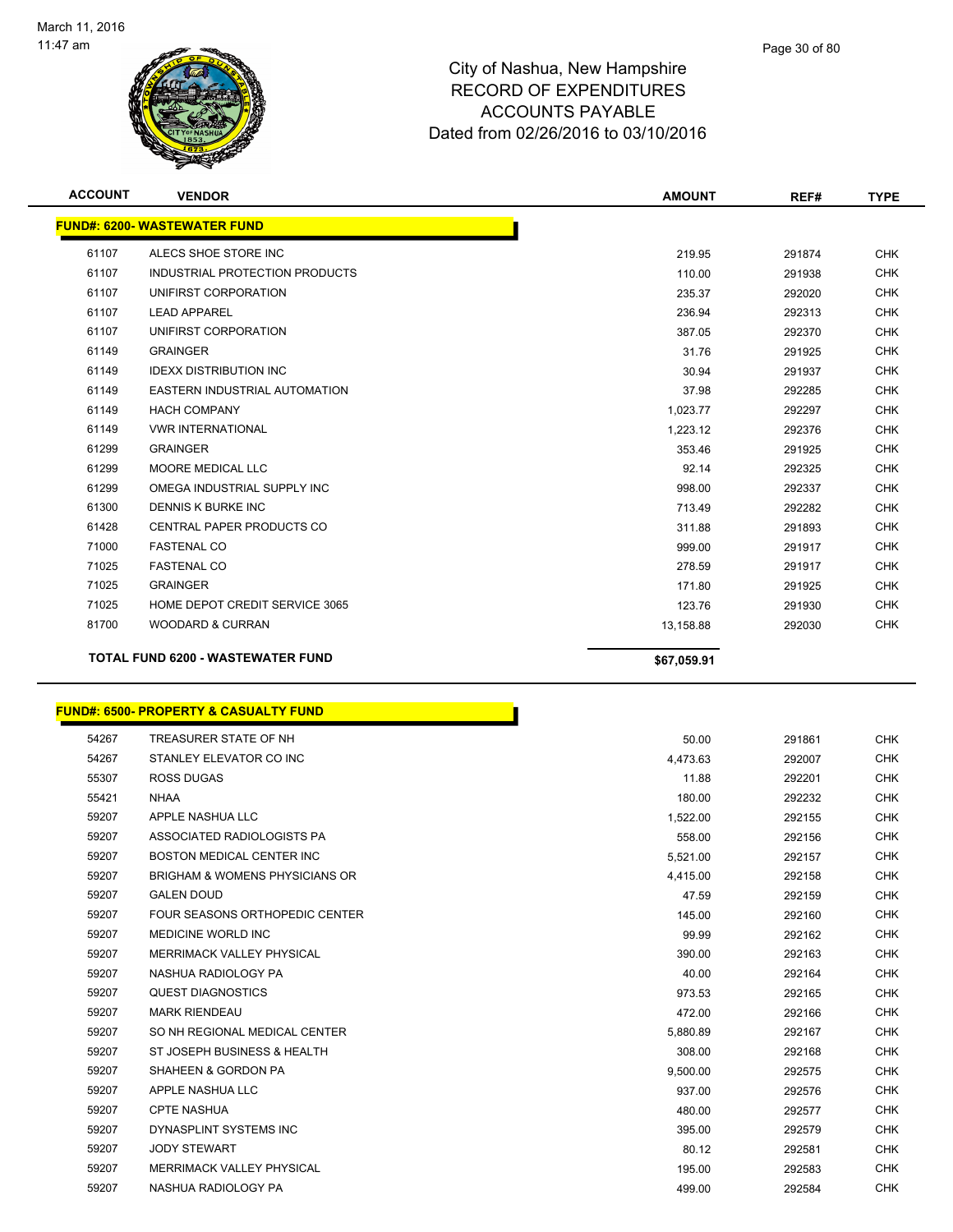

| <b>ACCOUNT</b> | <b>VENDOR</b>                                         | <b>AMOUNT</b>  | REF#   | <b>TYPE</b> |
|----------------|-------------------------------------------------------|----------------|--------|-------------|
|                | <b>FUND#: 6500- PROPERTY &amp; CASUALTY FUND</b>      |                |        |             |
| 59207          | SO NH REGIONAL MEDICAL CENTER                         | 571.45         | 292586 | <b>CHK</b>  |
| 59207          | ST JOSEPH BUSINESS & HEALTH                           | 123.00         | 292587 | <b>CHK</b>  |
| 59207          | ST JOSEPHS HOSPITAL                                   | 62,684.08      | 292588 | <b>CHK</b>  |
| 59225          | <b>MARK MCINTYRE</b>                                  | 1,218.46       | 292161 | <b>CHK</b>  |
| 59225          | DEVINE MILLIMET & BRANCH PA                           | 1,115.20       | 292578 | <b>CHK</b>  |
| 59225          | ELIZABETH MATTHEWS                                    | 2,816.16       | 292580 | <b>CHK</b>  |
| 59225          | <b>SERVICE MASTER ELITE</b>                           | 1,837.45       | 292585 | <b>CHK</b>  |
| 59250          | <b>STEVE SULLIVAN</b>                                 | 5,018.19       | 292169 | <b>CHK</b>  |
| 59275          | <b>STEVEN LEVIN</b>                                   | 449.95         | 292582 | <b>CHK</b>  |
| 59275          | <b>ANN VERMETTE</b>                                   | 364.00         | 292589 | <b>CHK</b>  |
| 61100          | WB MASON CO INC                                       | 166.39         | 292378 | <b>CHK</b>  |
| 68365          | ALLIED 100 LLC                                        | 168.30         | 292254 | <b>CHK</b>  |
| 68365          | OCCUPATIONAL DRUG TESTING LLC                         | 719.00         | 292336 | <b>CHK</b>  |
|                |                                                       |                |        |             |
|                | TOTAL FUND 6500 - PROPERTY & CASUALTY FUND            | \$114,426.26   |        |             |
|                |                                                       |                |        |             |
|                | <b>FUND#: 6600- BENEFITS SELF INSURANCE FUND</b>      |                |        |             |
| 21516          | BOSTON MUTUAL LIFE INSURANCE                          | 7,306.26       | 150119 | ACH         |
| 21520          | COLONIAL LIFE AND ACCIDENT INS                        | 1,557.95       | 150087 | <b>ACH</b>  |
| 21520          | COLONIAL LIFE AND ACCIDENT INS                        | 3,584.48       | 150124 | <b>ACH</b>  |
| 21545          | NORTHERN NEW ENGLAND BENEFIT                          | 41,901.16      | 150113 | <b>ACH</b>  |
| 21585          | VISION SERVICE PLAN NH                                | 31,345.58      | 292025 | <b>CHK</b>  |
| 21990          | <b>BRADLEY R KREICK</b>                               | 3,167.74       | 292312 | <b>CHK</b>  |
| 52809          | POSITIVE PROMOTIONS INC                               | 768.14         | 292342 | <b>CHK</b>  |
| 53142          | INFOR (US) INC                                        | 3,512.50       | 292308 | <b>CHK</b>  |
| 53999          | <b>BENEFIT STRATEGIES (ADMIN)</b>                     | 4,882.20       | 150117 | ACH         |
| 55699          | SHRED-IT USA-NEW YORK                                 | 23.16          | 292351 | <b>CHK</b>  |
| 59165          | <b>HCC LIFE INSURANCE CO</b>                          | 105,381.50     | 150082 | <b>ACH</b>  |
| 59500          | NORTHEAST DELTA DENTAL                                | 23,659.30      | 150112 | ACH         |
| 59500          | ANTHEM BCBS OF NE                                     | 92,350.50      | 150116 | <b>ACH</b>  |
| 59507          | ANTHEM BCBS OF NE                                     | 86,038.80      | 150110 | ACH         |
| 59507          | ANTHEM BCBS OF NE                                     | 28,505.09      | 150144 | <b>ACH</b>  |
| 59507          | ANTHEM BCBS OF NE                                     | 372,725.14     | 150110 | <b>ACH</b>  |
| 59507          | ANTHEM BCBS OF NE                                     | 194,964.04     | 150144 | <b>ACH</b>  |
| 59507          | ANTHEM BCBS OF NE                                     | 47,450.15      | 150110 | <b>ACH</b>  |
| 59507          | ANTHEM BCBS OF NE                                     | 11,156.64      | 150144 | ACH         |
| 59525          | NORTHEAST DELTA DENTAL                                | 73,180.11      | 150112 | ACH         |
| 59525          | NORTHEAST DELTA DENTAL                                | 62,564.77      | 150120 | <b>ACH</b>  |
|                | <b>TOTAL FUND 6600 - BENEFITS SELF INSURANCE FUND</b> | \$1,196,025.21 |        |             |
|                | <b>FUND#: 7052- MINE FALLS PARK ETF</b>               |                |        |             |
| 54280          | HOLDEN ENGINEERING & SURVEYING                        |                |        | <b>CHK</b>  |
| 61542          |                                                       | 1,971.70       | 292301 | CHK         |
|                | MARSHALL SIGNS INC                                    | 995.00         | 291961 |             |

**TOTAL FUND 7052 - MINE FALLS PARK ETF \$2,966.70**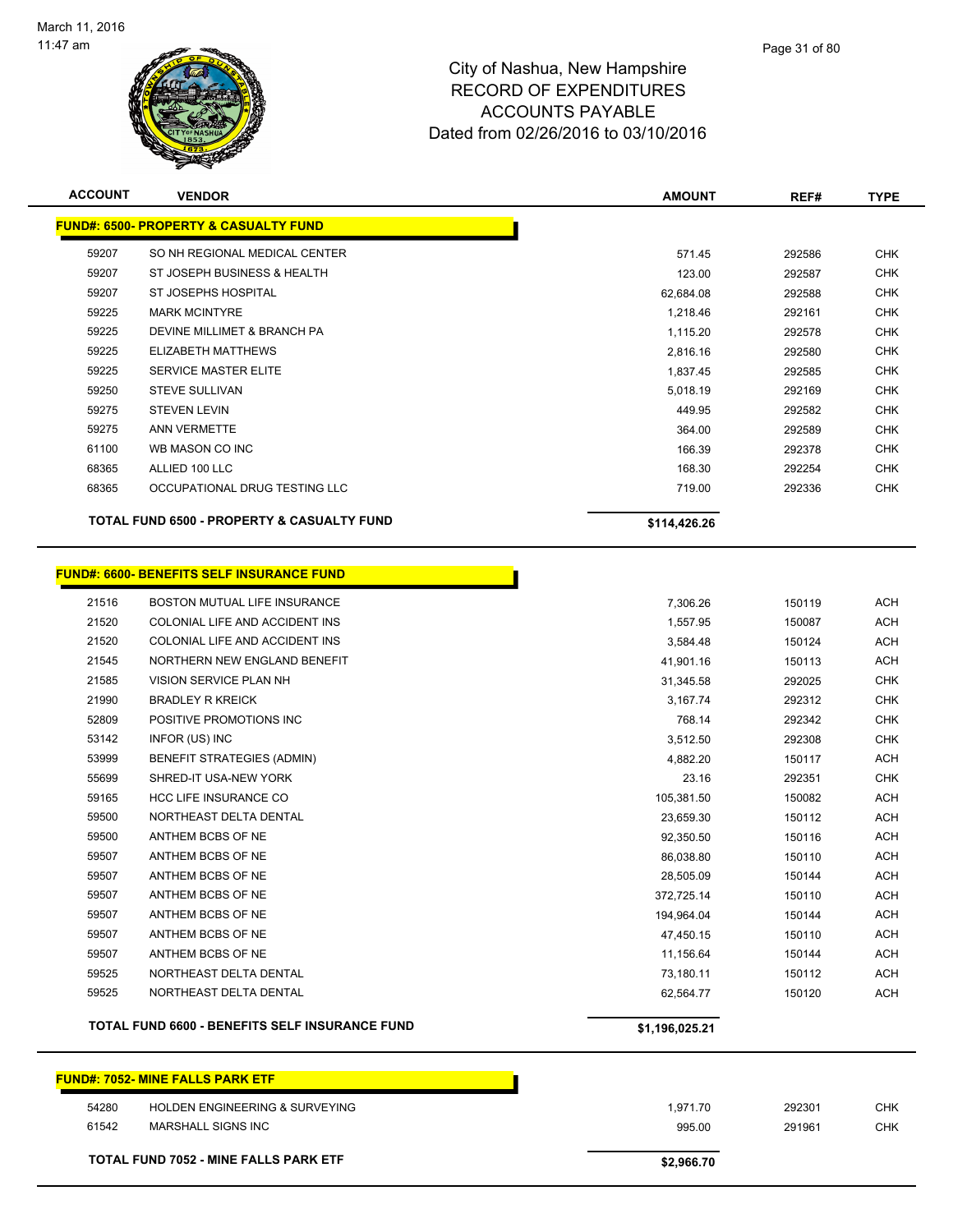

| <b>ACCOUNT</b> | <b>VENDOR</b>                                        | <b>AMOUNT</b> | REF#   | <b>TYPE</b> |
|----------------|------------------------------------------------------|---------------|--------|-------------|
|                | <b>FUND#: 7064- JACKSON MILLS DAM OPERATIONS</b>     |               |        |             |
| 54100          | <b>EVERSOURCE</b>                                    | 1,130.29      | 291839 | <b>CHK</b>  |
| 54221          | CHARLES GEORGE COMPANIES INC                         | 100.00        | 292277 | <b>CHK</b>  |
| 54221          | DAVES SEPTIC SERVICE INC                             | 98.45         | 292280 | <b>CHK</b>  |
| 55109          | <b>FAIRPOINT COMMUNICATIONS</b>                      | 99.22         | 292226 | <b>CHK</b>  |
|                | TOTAL FUND 7064 - JACKSON MILLS DAM OPERATIONS       | \$1,427.96    |        |             |
|                | <b>FUND#: 7078- CITY BUILDINGS ETF</b>               |               |        |             |
| 54280          | J LAWRENCE HALL INC                                  | 180.50        | 291942 | <b>CHK</b>  |
| 54280          | TREASURER STATE OF NH                                | 50.00         | 292239 | CHK         |
| 81100          | <b>GRANITE STATE CONCRETE CO INC</b>                 | 100.00        | 291926 | <b>CHK</b>  |
|                | TOTAL FUND 7078 - CITY BUILDINGS ETF                 | \$330.50      |        |             |
|                | <b>FUND#: 7501- HUNT BLDG CONTRIBUTIONS ETF</b>      |               |        |             |
| 71000          | <b>B &amp; S LOCKSMITHS INC</b>                      | 2,630.00      | 291879 | <b>CHK</b>  |
| 81200          | DAVIS CONSTRUCTION                                   | 16,265.18     | 291903 | <b>CHK</b>  |
|                | <b>TOTAL FUND 7501 - HUNT BLDG CONTRIBUTIONS ETF</b> | \$18,895.18   |        |             |
|                | <b>FUND#: 7549- LIBRARY-MISC LIB DONATIONS</b>       |               |        |             |
| 71221          | AMAZON                                               | 744.95        | 291833 | <b>CHK</b>  |
|                | <b>TOTAL FUND 7549 - LIBRARY-MISC LIB DONATIONS</b>  | \$744.95      |        |             |
|                | <b>FUND#: 7551- P&amp;R-SUMMERFUN</b>                |               |        |             |
| 68322          | JEANNOTTE'S MARKET LLC                               | 57.54         | 291944 | <b>CHK</b>  |
|                | TOTAL FUND 7551 - P&R-SUMMERFUN                      | \$57.54       |        |             |
|                | <b>FUND#: 7565- SCHOOL RELATED PROGRAMS-ETF</b>      |               |        |             |
| 61875          | <b>BARNES &amp; NOBLE INC</b>                        | 469.36        | 292044 | <b>CHK</b>  |
|                | TOTAL FUND 7565 - SCHOOL RELATED PROGRAMS-ETF        | \$469.36      |        |             |
|                | <b>FUND#: 8063- LIBRARY-HENRY STEARNS FUND</b>       |               |        |             |
| 61807          | AMAZON                                               | 21.39         | 291833 | <b>CHK</b>  |
| 61807          | <b>BAKER &amp; TAYLOR</b>                            | 160.67        | 291880 | <b>CHK</b>  |
| 61807          | <b>BAKER &amp; TAYLOR</b>                            | 103.23        | 292263 | <b>CHK</b>  |
| 61807          | <b>INGRAM LIBRARY SERVICES</b>                       | 27.92         | 292309 | CHK         |
| 61814          | <b>BLACKSTONE AUDIO INC</b>                          | 70.00         | 291887 | <b>CHK</b>  |
| 61814          | RANDOM HOUSE LLC                                     | 26.25         | 292347 | <b>CHK</b>  |
| 61830          | ENCYCLOPAEDIA BRITANNICA INC                         | 2,594.82      | 291912 | <b>CHK</b>  |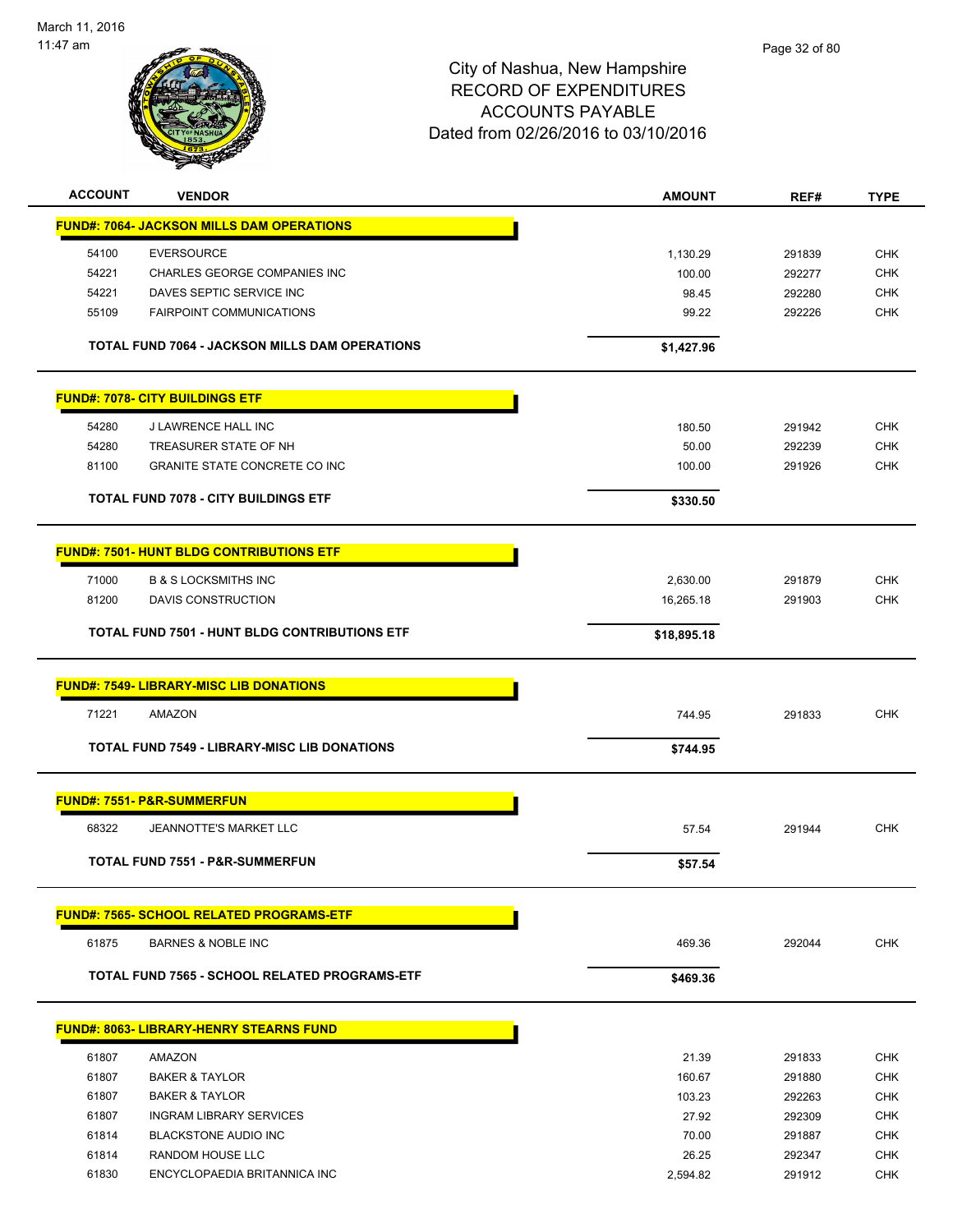| March 11, 2016<br>$11:47$ am |                                                     | City of Nashua, New Hampshire<br><b>RECORD OF EXPENDITURES</b><br><b>ACCOUNTS PAYABLE</b><br>Dated from 02/26/2016 to 03/10/2016 | Page 33 of 80 |             |
|------------------------------|-----------------------------------------------------|----------------------------------------------------------------------------------------------------------------------------------|---------------|-------------|
| <b>ACCOUNT</b>               | <b>VENDOR</b>                                       | <b>AMOUNT</b>                                                                                                                    | REF#          | <b>TYPE</b> |
|                              | <b>TOTAL FUND 8063 - LIBRARY-HENRY STEARNS FUND</b> | \$3,004.28                                                                                                                       |               |             |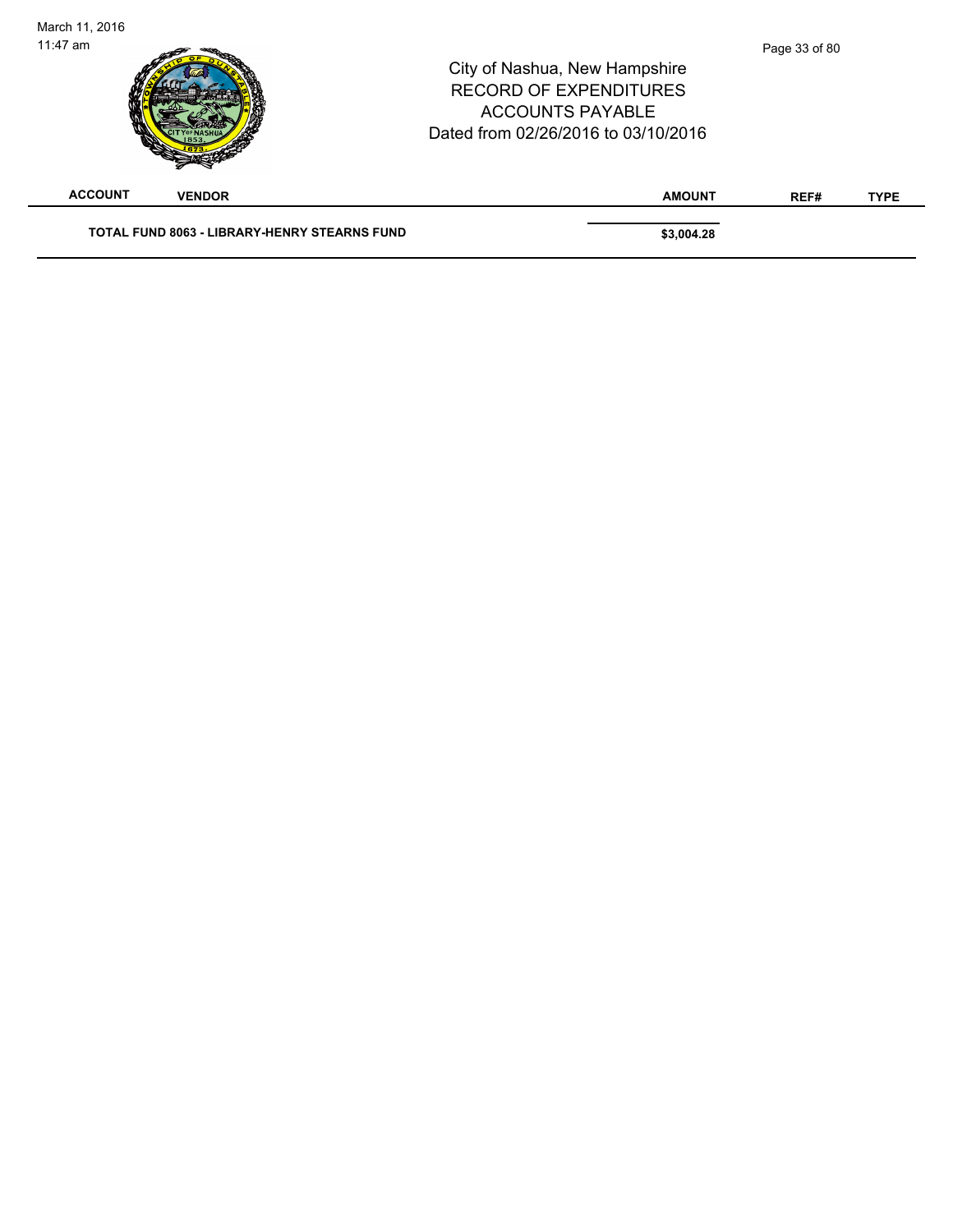

| ACCOUNT | <b>VENDOR</b> |                                           | <b>AMOUNT</b><br>REF# | <b>TYPE</b> |
|---------|---------------|-------------------------------------------|-----------------------|-------------|
|         |               | <b>EXPENDITURE SUMMARY BY FUND</b>        | <b>AMOUNT</b>         |             |
|         | 1000          | <b>GENERAL FUND</b>                       | 1,783,467.83          |             |
|         | 1001          | <b>GF-CAPITAL IMPROVEMENTS</b>            | 1,070.00              |             |
|         | 1010          | <b>GF-PRIOR YEAR ESCROWS/EXPENSES</b>     | 17,629.00             |             |
|         | 2100          | <b>FOOD SERVICES FUND</b>                 | 58,963.37             |             |
|         | 2207          | ADULT ED/CONTINUING ED                    | 725.00                |             |
|         | 2212          | ATHLETICS REVENUE FUND                    | 323.88                |             |
|         | 2222          | AFTER SCHOOL PROGRAM                      | 1,254.87              |             |
|         | 2247          | <b>CULINARY ARTS</b>                      | 236.17                |             |
|         | 2503          | <b>PARKS &amp; REC PROGRAMS FUND</b>      | 913.70                |             |
|         | 2505          | <b>GOVT &amp; EDUCATION CHANNELS FUND</b> | 2,120.98              |             |
|         | 2506          | HUNT BLDG FACILITY RENTAL FUND            | 2,137.87              |             |
|         | 3015          | HUNT BUILDING GRANTS FUND                 | 3,431.04              |             |
|         | 3050          | POLICE GRANTS FUND                        | 1,575.00              |             |
|         | 3060          | FIRE GRANTS FUND                          | 96,300.50             |             |
|         | 3068          | COMMUNITY SERVICES GRANTS FUND            | 16,053.53             |             |
|         | 3070          | COMMUNITY HEALTH GRANTS FUND              | 756.27                |             |
|         | 3090          | URBAN PROGRAM GRANTS FUND                 | 109,355.60            |             |
|         | 3120          | <b>TRANSIT GRANTS FUND</b>                | 330,650.80            |             |
|         | 3800          | <b>SCHOOL GRANTS FUND</b>                 | 75,917.87             |             |
|         | 3810          | FOOD SERVICE GRANTS FUND                  | 129.08                |             |
|         | 4005          | TRAFFIC VIOLATIONS FUND                   | 578.63                |             |
|         | 4010          | MOTOR VEHICLE ADMIN FUND                  | 87.29                 |             |
|         | 4025          | DOJ DRUG FORFEITURE FUND                  | 1,052.74              |             |
|         | 4053          | FIRE REGIONAL HAZMAT FUND                 | 2,299.50              |             |
|         | 4090          | LIB-LOST/DAMAGED BOOK FINES               | 6,805.93              |             |
|         | 5002          | CAP PROJECTS-HUNT BUILDING                | 1,078.78              |             |
|         | 5010          | CAP PROJECTS-INFO TECHNOLOGY              | 6,645.79              |             |
|         | 5050          | CAP PROJECTS-COMMUNICATIONS               | 2,404.90              |             |
|         | 5200          | CAPITAL PROJECTS-PUBLIC WORKS             | 6,777.58              |             |
|         | 5300          | CAPITAL PROJECTS-PARKING                  | 7,998.00              |             |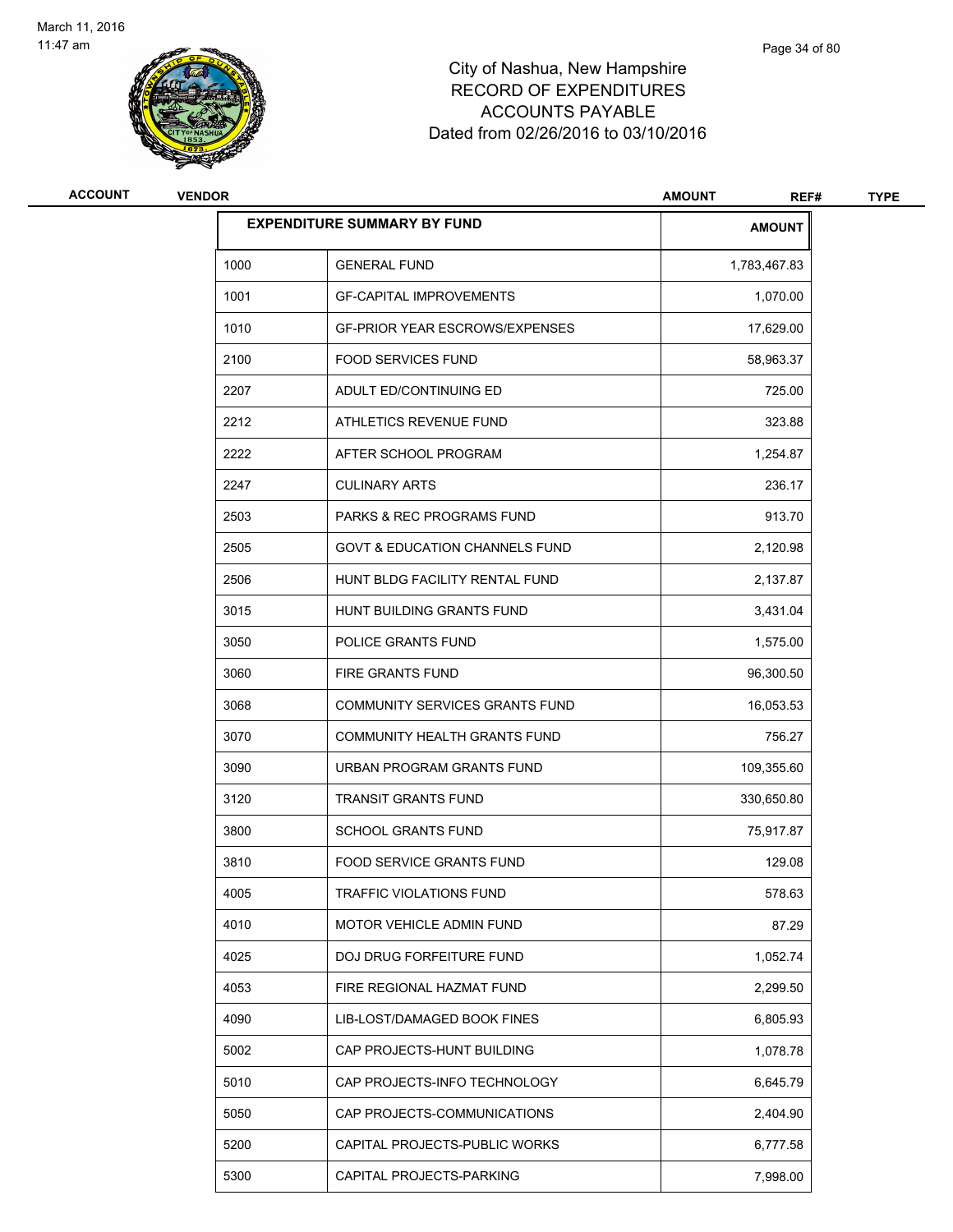

| ACCOUNT<br><b>VENDOR</b> | <b>AMOUNT</b>                       |               |
|--------------------------|-------------------------------------|---------------|
|                          |                                     | <b>AMOUNT</b> |
| 5700                     | CAP PROJECTS-BROAD ST PARKWAY       | 101,945.67    |
| 5800                     | SCHOOL CAPITAL PROJECTS FUND        | 237,245.39    |
| 6000                     | <b>SOLID WASTE FUND</b>             | 58,159.32     |
| 6200                     | <b>WASTEWATER FUND</b>              | 67,059.91     |
| 6500                     | PROPERTY & CASUALTY FUND            | 114,426.26    |
| 6600                     | BENEFITS SELF INSURANCE FUND        | 1,196,025.21  |
| 7052                     | MINE FALLS PARK ETF                 | 2,966.70      |
| 7064                     | <b>JACKSON MILLS DAM OPERATIONS</b> | 1,427.96      |
| 7078                     | <b>CITY BUILDINGS ETF</b>           | 330.50        |
| 7501                     | HUNT BLDG CONTRIBUTIONS ETF         | 18,895.18     |
| 7549                     | <b>LIBRARY-MISC LIB DONATIONS</b>   | 744.95        |
| 7551                     | P&R-SUMMERFUN                       | 57.54         |
| 7565                     | SCHOOL RELATED PROGRAMS-ETF         | 469.36        |
| 8063                     | LIBRARY-HENRY STEARNS FUND          | 3,004.28      |
| <b>TOTAL:</b>            |                                     | 4,341,499.73  |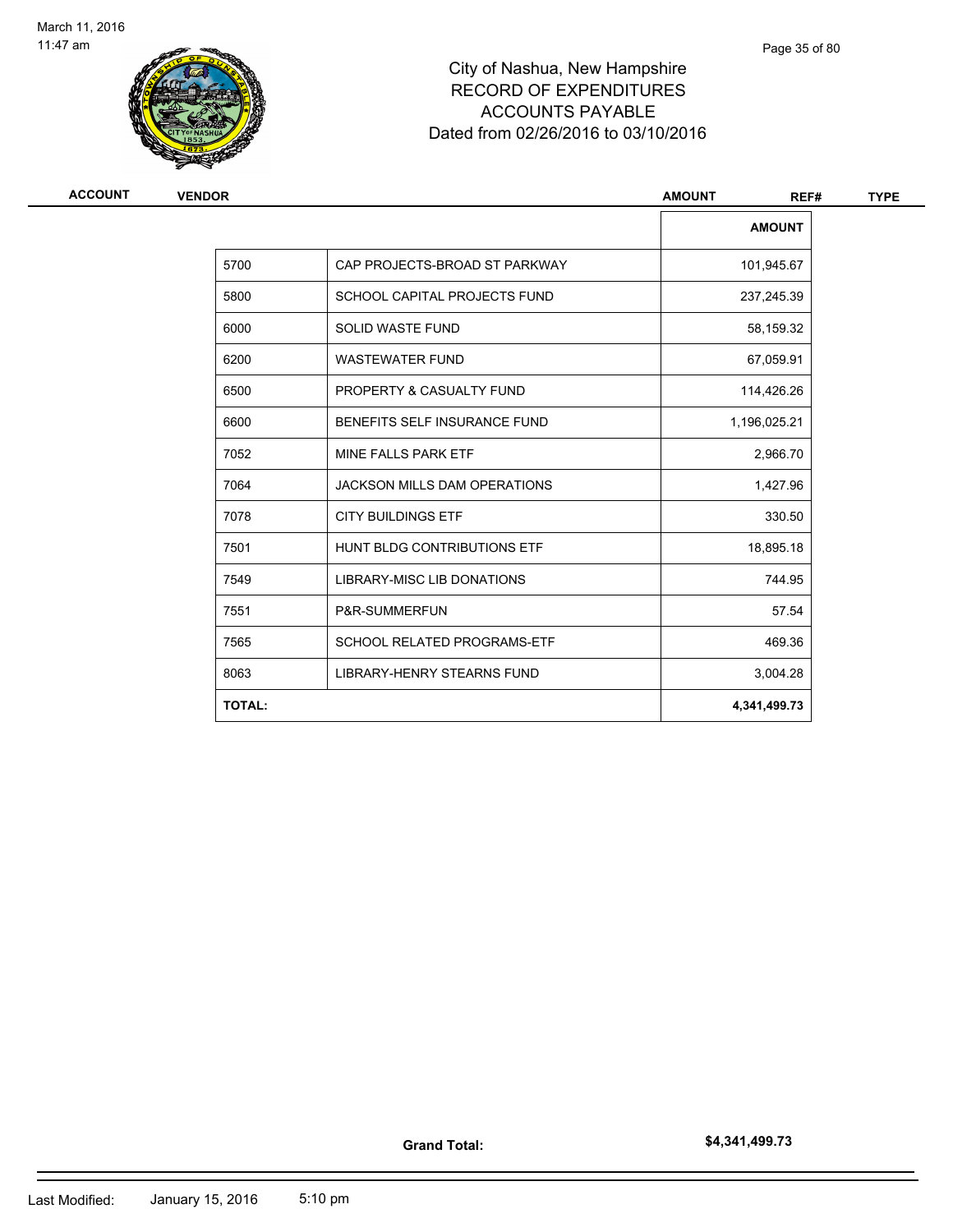

#### City of Nashua, New Hampshire RECORD OF EXPENDITURES PAYROLL-GROSS WAGES Dated from 02/26/2016 to 03/10/2016

Page 36 of 80

| <b>Antarchiefen</b> |                                      |                |                                        |               |
|---------------------|--------------------------------------|----------------|----------------------------------------|---------------|
|                     | <b>PAY DATE</b>                      | <b>ACCOUNT</b> | <b>DESCRIPTION</b>                     | <b>AMOUNT</b> |
|                     | FUND#: 1000 - GENERAL FUND           |                |                                        |               |
|                     |                                      |                |                                        |               |
| 101                 | <b>MAYOR</b>                         |                |                                        |               |
|                     | 3/3/16                               | 51100          | ASSISTANT TO THE MAYOR                 | 769.95        |
|                     | 3/10/16                              | 51100          | ASSISTANT TO THE MAYOR                 | 1,539.90      |
|                     | 3/3/16                               | 51100          | SECRETARY RECEPTIONIST                 | 95.06         |
|                     | 3/10/16                              | 51100          | SECRETARY RECEPTIONIST                 | 497.24        |
|                     | 3/3/16                               | 51100          | SPECIAL ASSISTANT TO THE MAYOR         | 1,177.20      |
|                     | 3/10/16                              | 51100          | SPECIAL ASSISTANT TO THE MAYOR         | 1,177.20      |
|                     | 3/3/16                               | 51200          | EMERGENCY MANAGEMENT COORDINAT         | 277.50        |
|                     | 3/3/16                               | 51500          | <b>MAYOR</b>                           | 2,194.95      |
|                     | 3/10/16                              | 51500          | <b>MAYOR</b>                           | 2,194.95      |
|                     | <b>TOTAL 101 - MAYOR</b>             |                |                                        | \$9,923.95    |
| 102                 | <b>BOARD OF ALDERMEN</b>             |                |                                        |               |
|                     | 3/3/16                               | 51100          | ALDERMANIC LEGISLATION MANAGER         | 1,489.36      |
|                     | 3/10/16                              | 51100          | ALDERMANIC LEGISLATION MANAGER         | 1,489.35      |
|                     | 3/3/16                               | 51200          | LEGISLATIVE TRANSCRIPTION SPEC         | 454.87        |
|                     | 3/10/16                              | 51200          | LEGISLATIVE TRANSCRIPTION SPEC         | 472.71        |
|                     |                                      |                |                                        |               |
|                     | <b>TOTAL 102 - BOARD OF ALDERMEN</b> |                |                                        | \$3,906.29    |
| 103                 | LEGAL                                |                |                                        |               |
|                     | 3/3/16                               | 51100          | ASSOCIATE CORPORATION COUNSEL          | 1,529.80      |
|                     | 3/10/16                              | 51100          | ASSOCIATE CORPORATION COUNSEL          | 1,529.80      |
|                     | 3/3/16                               | 51100          | <b>CORPORATION COUNSEL</b>             | 2,265.30      |
|                     | 3/10/16                              | 51100          | <b>CORPORATION COUNSEL</b>             | 2,265.30      |
|                     | 3/3/16                               | 51100          | DEPUTY CORPORATION COUNSEL             | 2,060.85      |
|                     | 3/10/16                              | 51100          | DEPUTY CORPORATION COUNSEL             | 2,060.85      |
|                     | 3/3/16                               | 51100          | <b>LEGAL ASSISTANT</b>                 | 1,957.20      |
|                     | 3/10/16                              | 51100          | <b>LEGAL ASSISTANT</b>                 | 1,957.21      |
|                     | 3/10/16                              | 51750          | <b>RETIREMENT &amp; SEPARATION PAY</b> | 24,445.94     |
|                     | TOTAL 103 - LEGAL                    |                |                                        | \$40,072.25   |
| 107                 | <b>CITY CLERK</b>                    |                |                                        |               |
|                     | 3/3/16                               | 51100          | <b>CITY CLERK</b>                      | 1,622.10      |
|                     | 3/10/16                              | 51100          | <b>CITY CLERK</b>                      | 1,622.10      |
|                     | 3/3/16                               | 51100          | <b>CLERK VITAL RECORDS II</b>          | 3,715.30      |
|                     | 3/10/16                              | 51100          | <b>CLERK VITAL RECORDS II</b>          | 2,044.70      |
|                     | 3/3/16                               | 51100          | DEPARTMENT COORDINATOR, CC             | 833.70        |
|                     | 3/10/16                              | 51100          | DEPARTMENT COORDINATOR, CC             | 833.70        |
|                     | 3/3/16                               | 51100          | DEPUTY CITY CLERK                      | 1,184.60      |
|                     | 3/10/16                              | 51100          | DEPUTY CITY CLERK                      | 1,184.60      |
|                     | 3/3/16                               | 51300          | OVERTIME-REGULAR                       | 15.64         |
|                     |                                      |                |                                        |               |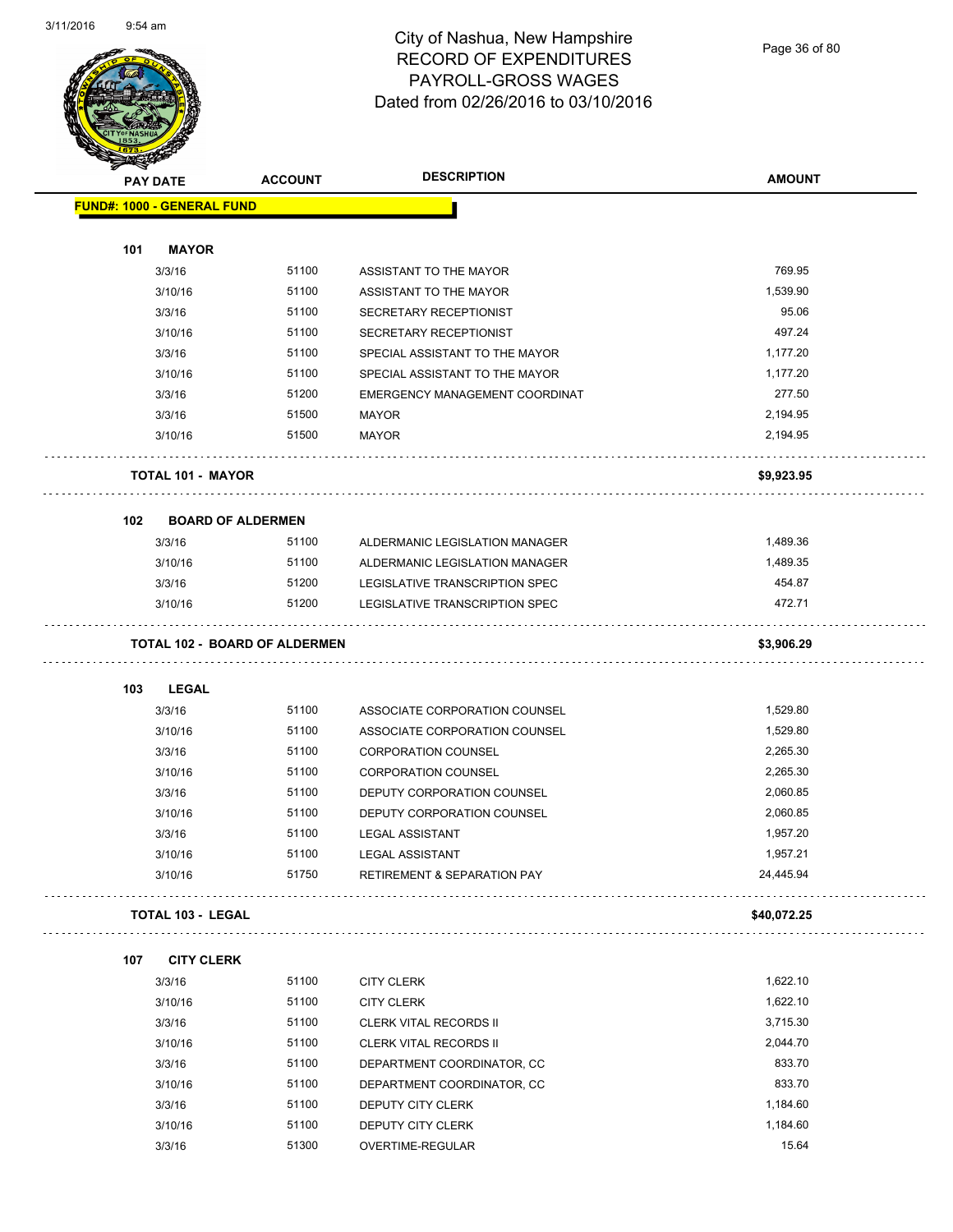Page 37 of 80

|     | <b>PAY DATE</b>                    | <b>ACCOUNT</b> | <b>DESCRIPTION</b>                           | <b>AMOUNT</b>        |
|-----|------------------------------------|----------------|----------------------------------------------|----------------------|
|     | <b>FUND#: 1000 - GENERAL FUND</b>  |                |                                              |                      |
| 107 | <b>CITY CLERK</b>                  |                |                                              |                      |
|     | 3/10/16                            | 51300          | OVERTIME-REGULAR                             | 7.82                 |
|     | <b>TOTAL 107 - CITY CLERK</b>      |                |                                              | \$13,064.26          |
| 111 | <b>HUMAN RESOURCES</b>             |                |                                              |                      |
|     | 3/3/16                             | 51100          | <b>COMPENSATION MANAGER</b>                  | 1,626.10             |
|     | 3/10/16                            | 51100          | <b>COMPENSATION MANAGER</b>                  | 1,626.10             |
|     | 3/3/16                             | 51100          | <b>HR GENERALIST</b>                         | 1,078.50             |
|     | 3/10/16                            | 51100          | <b>HR GENERALIST</b>                         | 1,078.50             |
|     | 3/3/16                             | 51100          | HUMAN RESOURCES DIRECTOR                     | 1,501.75             |
|     | 3/10/16                            | 51100          | <b>HUMAN RESOURCES DIRECTOR</b>              | 1,501.75             |
|     | 3/3/16                             | 51100          | PAYROLL ANALYST                              | 1,914.80             |
|     | 3/10/16                            | 51100          | PAYROLL ANALYST                              | 1,914.80             |
|     | 3/3/16                             | 51200          | ADMINISTRATIVE ASSISTANT I                   | 273.40               |
|     | 3/10/16                            | 51200          | ADMINISTRATIVE ASSISTANT I                   | 273.40               |
|     | 3/10/16                            | 51300          | OVERTIME-REGULAR                             | 56.06                |
|     | <b>TOTAL 111 - HUMAN RESOURCES</b> |                |                                              | \$12,845.16          |
|     |                                    |                |                                              |                      |
| 122 | <b>INFORMATION TECH</b>            |                |                                              |                      |
|     | 3/3/16                             | 51100          | ADMIN ASSISTANT III                          | 734.70               |
|     | 3/10/16                            | 51100          | ADMIN ASSISTANT III                          | 734.70               |
|     | 3/3/16                             | 51100          | <b>ENTERPRISE SYS ADMINISTRATOR</b>          | 1,404.70             |
|     | 3/10/16                            | 51100          | <b>ENTERPRISE SYS ADMINISTRATOR</b>          | 1,404.70             |
|     | 3/3/16                             | 51100          | ERP SYSTEM ADMIN DBA                         | 1,720.00             |
|     | 3/10/16                            | 51100          | ERP SYSTEM ADMIN DBA                         | 1,720.00             |
|     | 3/3/16                             | 51100          | INTER INTRA APPL DEV PROJ LDR                | 1,674.50             |
|     | 3/10/16                            | 51100<br>51100 | INTER INTRA APPL DEV PROJ LDR                | 1,674.50<br>1,200.45 |
|     | 3/3/16                             | 51100          | IT APPLICATIONS ANALYST                      | 1,200.45             |
|     | 3/10/16<br>3/3/16                  | 51100          | IT APPLICATIONS ANALYST                      | 2,060.85             |
|     | 3/10/16                            | 51100          | IT DIVISION DIRECTOR<br>IT DIVISION DIRECTOR | 2,060.85             |
|     | 3/3/16                             | 51100          | IT INFRASTRUCTURE ANALYST                    | 1,218.45             |
|     |                                    |                |                                              |                      |
|     | 3/10/16                            | 51100          | IT INFRASTRUCTURE ANALYST                    | 1,218.45<br>1,853.20 |
|     | 3/3/16                             | 51100          | IT INFRASTRUCTURE TEAM LEADER                |                      |
|     | 3/10/16                            | 51100          | IT INFRASTRUCTURE TEAM LEADER                | 1,853.20             |
|     | 3/3/16                             | 51100          | SYSTEMS ADM DATABASE ADM                     | 1,688.80             |
|     | 3/10/16                            | 51100          | SYSTEMS ADM DATABASE ADM                     | 1,688.80             |
|     | 3/3/16                             | 51100          | TECH SUPPORT TEAM LEADER                     | 1,562.00             |
|     | 3/10/16                            | 51100          | TECH SUPPORT TEAM LEADER                     | 1,562.00             |
|     | 3/3/16                             | 51100          | TECHNICAL SPEC II NET SUPPORT                | 1,162.75             |
|     | 3/10/16                            | 51100          | TECHNICAL SPEC II NET SUPPORT                | 1,162.76             |
|     | 3/3/16                             | 51100          | <b>TECHNICAL SPECIALIST I</b>                | 727.35               |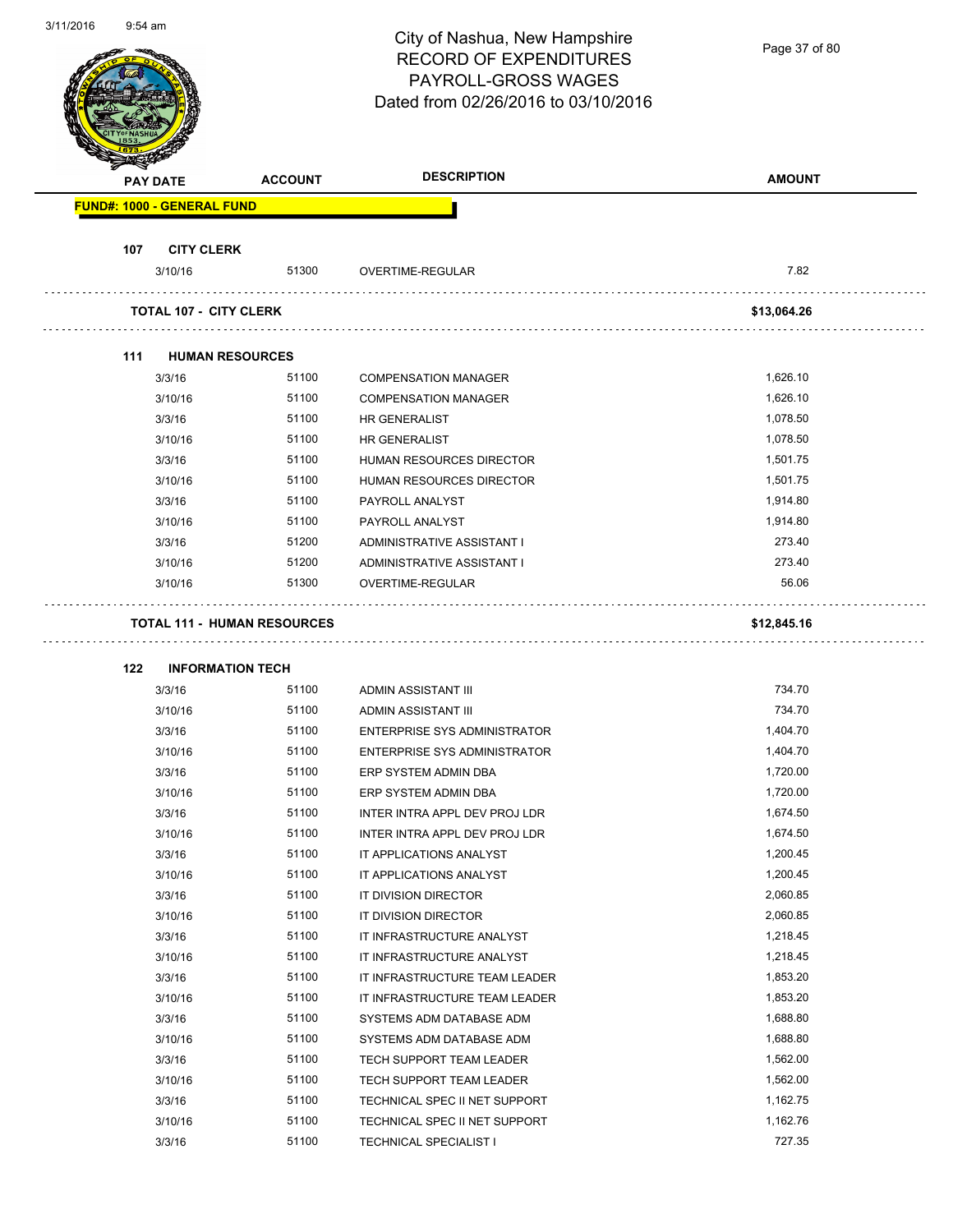Page 38 of 80

|     | <b>PAY DATE</b>                   | <b>ACCOUNT</b>                      | <b>DESCRIPTION</b>                | <b>AMOUNT</b> |
|-----|-----------------------------------|-------------------------------------|-----------------------------------|---------------|
|     | <b>FUND#: 1000 - GENERAL FUND</b> |                                     |                                   |               |
| 122 |                                   | <b>INFORMATION TECH</b>             |                                   |               |
|     | 3/10/16                           | 51100                               | <b>TECHNICAL SPECIALIST I</b>     | 727.35        |
|     | 3/3/16                            | 51200                               | <b>WEB DESIGNER</b>               | 663.81        |
|     | 3/10/16                           | 51200                               | WEB DESIGNER                      | 663.81        |
|     | 3/10/16                           | 51300                               | OVERTIME-REGULAR                  | 50.49         |
|     |                                   | <b>TOTAL 122 - INFORMATION TECH</b> |                                   | \$35,393.62   |
| 126 |                                   | <b>FINANCIAL SERVICES</b>           |                                   |               |
|     | 3/3/16                            | 51100                               | ACCOUNTING COMPLIANCE MGR         | 1,138.25      |
|     | 3/10/16                           | 51100                               | ACCOUNTING COMPLIANCE MGR         | 1,138.26      |
|     | 3/3/16                            | 51100                               | ACCOUNTS PAYABLE COORDINATOR      | 2,170.85      |
|     | 3/10/16                           | 51100                               | ACCOUNTS PAYABLE COORDINATOR      | 2,170.85      |
|     | 3/3/16                            | 51100                               | ACCOUNTS PAYABLE SUPV             | 985.55        |
|     | 3/10/16                           | 51100                               | ACCOUNTS PAYABLE SUPV             | 985.55        |
|     | 3/3/16                            | 51100                               | <b>CFO COMPTROLLER</b>            | 2,120.60      |
|     | 3/10/16                           | 51100                               | <b>CFO COMPTROLLER</b>            | 2,120.60      |
|     | 3/3/16                            | 51100                               | DEP TREASURER TAX COLLECTOR       | 1,116.40      |
|     | 3/10/16                           | 51100                               | DEP TREASURER TAX COLLECTOR       | 1,116.40      |
|     | 3/3/16                            | 51100                               | FINANCE AND ADMIN MANAGER         | 789.60        |
|     | 3/10/16                           | 51100                               | FINANCE AND ADMIN MANAGER         | 789.60        |
|     | 3/3/16                            | 51100                               | FINANCIAL MANAGER GENERAL GOVT    | 1,450.00      |
|     | 3/10/16                           | 51100                               | FINANCIAL MANAGER GENERAL GOVT    | 1,450.00      |
|     | 3/3/16                            | 51100                               | FINANCIAL SERVICES COORDINATOR    | 992.85        |
|     | 3/10/16                           | 51100                               | FINANCIAL SERVICES COORDINATOR    | 992.85        |
|     | 3/3/16                            | 51100                               | <b>MV CLERK II REGISTRATION</b>   | 1,341.11      |
|     | 3/10/16                           | 51100                               | MV CLERK II REGISTRATION          | 1,341.40      |
|     | 3/3/16                            | 51100                               | REVENUE ACCOUNTS SPEC             | 772.90        |
|     | 3/10/16                           | 51100                               | REVENUE ACCOUNTS SPEC             | 772.89        |
|     | 3/3/16                            | 51100                               | REVENUE COORDINATOR               | 1,007.95      |
|     | 3/10/16                           | 51100                               | REVENUE COORDINATOR               | 1,007.95      |
|     | 3/3/16                            | 51100                               | SENIOR ACCOUNTANT                 | 1,064.25      |
|     | 3/10/16                           | 51100                               | SENIOR ACCOUNTANT                 | 1,064.25      |
|     | 3/3/16                            | 51100                               | SENIOR FINANCIAL & OPS ANALYST    | 872.85        |
|     | 3/10/16                           | 51100                               | SENIOR FINANCIAL & OPS ANALYST    | 872.85        |
|     | 3/3/16                            | 51100                               | SENIOR FINANCIAL ANALYST          | 1,155.05      |
|     | 3/10/16                           | 51100                               | SENIOR FINANCIAL ANALYST          | 1,155.05      |
|     | 3/3/16                            | 51100                               | SUPV VEHICLE REGISTRATION         | 1,092.80      |
|     | 3/10/16                           | 51100                               | SUPV VEHICLE REGISTRATION         | 1,092.80      |
|     | 3/3/16                            | 51100                               | TREASURER TAX COLLECTOR           | 1,853.20      |
|     | 3/10/16                           | 51100                               | TREASURER TAX COLLECTOR           | 1,853.20      |
|     | 3/3/16                            | 51100                               | <b>VEHICLE REGISTRATION CLERK</b> | 1,093.61      |
|     | 3/10/16                           | 51100                               | <b>VEHICLE REGISTRATION CLERK</b> | 1,093.60      |
|     | 3/3/16                            | 51200                               | <b>ACCOUNTING TEMP</b>            | 420.00        |
|     | 3/10/16                           | 51200                               | ACCOUNTING TEMP                   | 367.50        |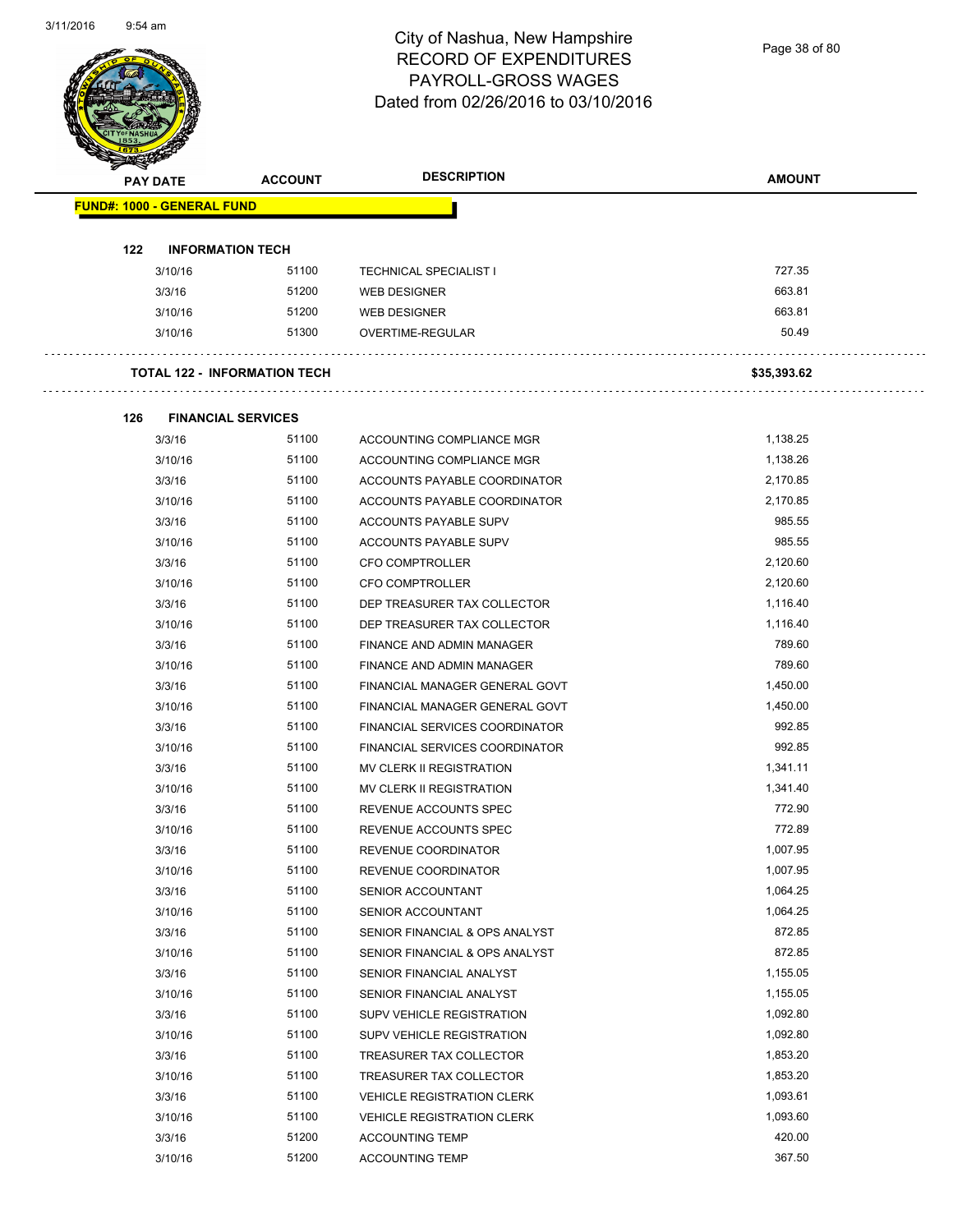Page 39 of 80

|     | <b>PAY DATE</b>                   | <b>ACCOUNT</b>                        | <b>DESCRIPTION</b>                              | <b>AMOUNT</b>        |
|-----|-----------------------------------|---------------------------------------|-------------------------------------------------|----------------------|
|     | <b>FUND#: 1000 - GENERAL FUND</b> |                                       |                                                 |                      |
| 126 |                                   | <b>FINANCIAL SERVICES</b>             |                                                 |                      |
|     | 3/3/16                            | 51200                                 | TRUST ACCOUNTANT PT                             | 704.12               |
|     | 3/10/16                           | 51200                                 | TRUST ACCOUNTANT PT                             | 704.12               |
|     | 3/3/16                            | 51300                                 | OVERTIME-REGULAR                                | 31.85                |
|     | 3/10/16                           | 51300                                 | OVERTIME-REGULAR                                | 110.35               |
|     |                                   | <b>TOTAL 126 - FINANCIAL SERVICES</b> |                                                 | \$44,373.86          |
| 129 | <b>CITY BUILDINGS</b>             |                                       |                                                 |                      |
|     | 3/3/16                            | 51100                                 | <b>BUILDING MANAGER</b>                         | 1,110.45             |
|     | 3/10/16                           | 51100                                 | <b>BUILDING MANAGER</b>                         | 1,110.45             |
|     | 3/3/16                            | 51100                                 | <b>CUSTODIAN I</b>                              | 1,247.44             |
|     | 3/10/16                           | 51100                                 | <b>CUSTODIAN I</b>                              | 1,247.44             |
|     | 3/3/16                            | 51100                                 | MAINTENANCE SPEC                                | 699.45               |
|     | 3/10/16                           | 51100                                 | <b>MAINTENANCE SPEC</b>                         | 699.45               |
|     | 3/3/16                            | 51200                                 | <b>CUSTODIAN I</b>                              | 324.84               |
|     | 3/10/16                           | 51200                                 | <b>CUSTODIAN I</b>                              | 324.84               |
|     | 3/3/16                            | 51300                                 | OVERTIME-REGULAR                                | 118.03               |
|     | 3/10/16                           | 51300                                 | OVERTIME-REGULAR                                | 312.05               |
|     |                                   | <b>TOTAL 129 - CITY BUILDINGS</b>     |                                                 | \$7,194.44           |
|     |                                   |                                       |                                                 |                      |
| 130 | <b>PURCHASING</b>                 |                                       |                                                 |                      |
|     | 3/3/16                            | 51100                                 | PURCHASING AGENT I                              | 698.45               |
|     | 3/10/16                           | 51100                                 | PURCHASING AGENT I                              | 698.45               |
|     | 3/3/16                            | 51100                                 | PURCHASING AGENT II                             | 878.75               |
|     | 3/10/16                           | 51100                                 | <b>PURCHASING AGENT II</b>                      | 878.75               |
|     | 3/3/16                            | 51100<br>51100                        | PURCHASING MANAGER<br><b>PURCHASING MANAGER</b> | 1,579.20<br>1,579.20 |
|     | 3/10/16                           |                                       |                                                 |                      |
|     |                                   | <b>TOTAL 130 - PURCHASING</b>         |                                                 | \$6,312.80           |
| 131 | <b>HUNT BUILDING</b>              |                                       |                                                 |                      |
|     | 3/3/16                            | 51100                                 | HUNT MEMORIAL BLDG & ARTS ADM                   | 330.75               |
|     | 3/10/16                           | 51100                                 | HUNT MEMORIAL BLDG & ARTS ADM                   | 330.76               |
|     |                                   | <b>TOTAL 131 - HUNT BUILDING</b>      |                                                 | \$661.51             |
| 132 | <b>ASSESSING</b>                  |                                       |                                                 |                      |
|     | 3/3/16                            | 51100                                 | <b>APPRAISER I</b>                              | 895.45               |
|     | 3/10/16                           | 51100                                 | <b>APPRAISER I</b>                              | 895.45               |
|     | 3/3/16                            | 51100                                 | <b>APPRAISER II</b>                             | 1,069.65             |
|     | 3/10/16                           | 51100                                 | <b>APPRAISER II</b>                             | 1,069.65             |
|     |                                   |                                       |                                                 |                      |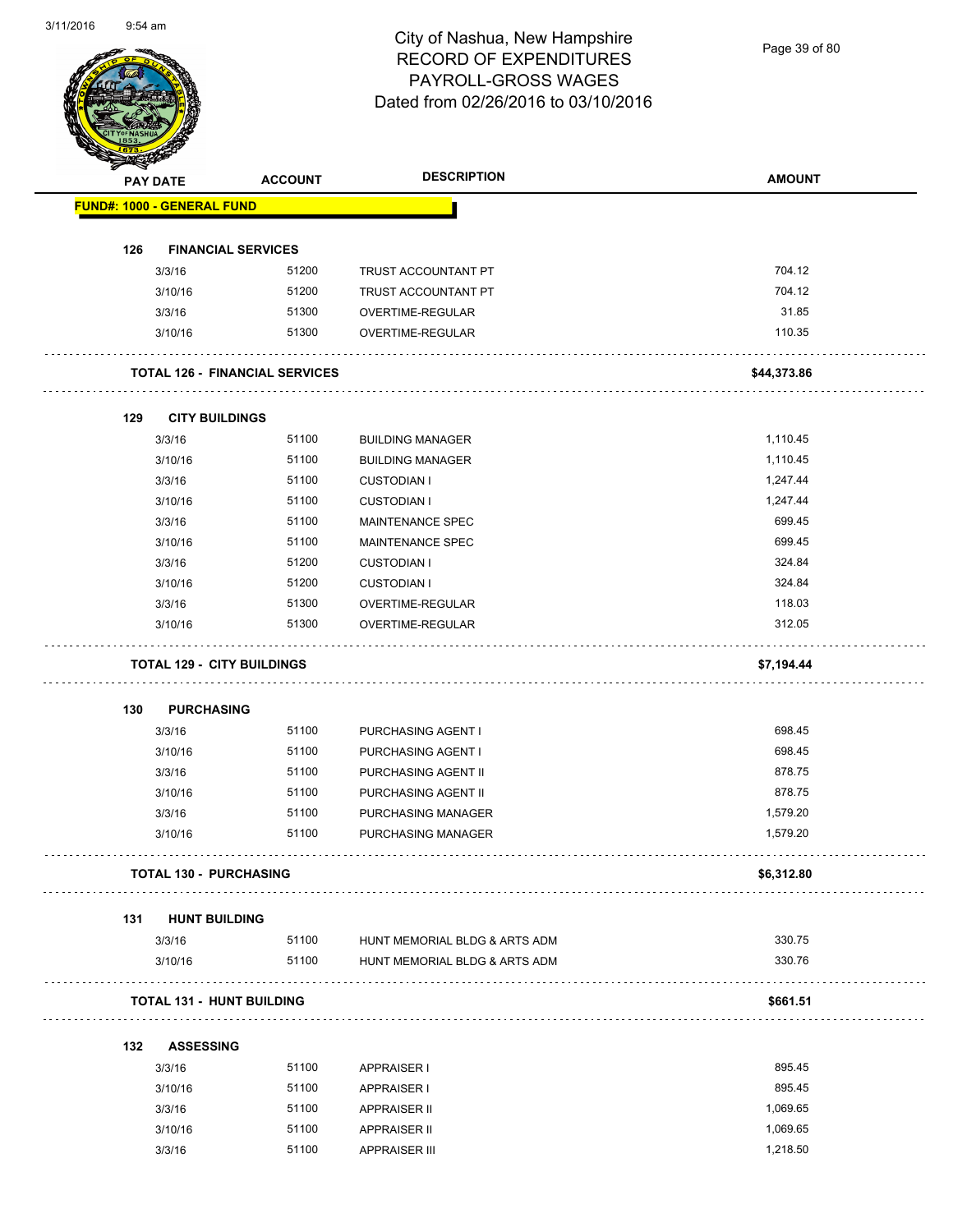

| <b>PAY DATE</b>                   | <b>ACCOUNT</b>                       | <b>DESCRIPTION</b>            | <b>AMOUNT</b> |
|-----------------------------------|--------------------------------------|-------------------------------|---------------|
| <b>FUND#: 1000 - GENERAL FUND</b> |                                      |                               |               |
| 132                               | <b>ASSESSING</b>                     |                               |               |
| 3/10/16                           | 51100                                | <b>APPRAISER III</b>          | 1,218.50      |
| 3/3/16                            | 51100                                | ASSESSING ADMIN SPEC I CSR    | 627.10        |
| 3/10/16                           | 51100                                | ASSESSING ADMIN SPEC I CSR    | 627.10        |
| 3/3/16                            | 51100                                | ASSESSING ADMIN SPEC II CSR   | 740.35        |
| 3/10/16                           | 51100                                | ASSESSING ADMIN SPEC II CSR   | 740.35        |
| 3/3/16                            | 51100                                | ASSESSING ADMIN SPEC III CSR  | 931.60        |
| 3/10/16                           | 51100                                | ASSESSING ADMIN SPEC III CSR  | 931.60        |
| 3/3/16                            | 51100                                | CHIEF ASSESSOR GIS MANAGER    | 2,154.80      |
| 3/10/16                           | 51100                                | CHIEF ASSESSOR GIS MANAGER    | 2,154.80      |
| 3/3/16                            | 51100                                | DEPARTMENT COORDINATOR        | 884.70        |
| 3/10/16                           | 51100                                | DEPARTMENT COORDINATOR        | 884.70        |
|                                   | <b>TOTAL 132 - ASSESSING</b>         |                               | \$17,044.30   |
|                                   |                                      |                               |               |
| 134<br>GIS                        | 51100                                | <b>GIS TECHNICIAN II</b>      | 1,094.30      |
| 3/3/16<br>3/10/16                 | 51100                                |                               | 1,094.30      |
|                                   |                                      | <b>GIS TECHNICIAN II</b>      |               |
| <b>TOTAL 134 - GIS</b>            |                                      |                               | \$2,188.60    |
| 142                               | <b>WOODLAWN CEMETERY</b>             |                               |               |
| 3/3/16                            | 51100                                | <b>GROUNDSKEEPER CEMETERY</b> | 1,339.70      |
| 3/10/16                           | 51100                                | <b>GROUNDSKEEPER CEMETERY</b> | 1,339.70      |
| 3/3/16                            | 51100                                | SUBFOREMAN CEMETERY           | 766.05        |
| 3/10/16                           | 51100                                | <b>SUBFOREMAN CEMETERY</b>    | 766.05        |
| 3/3/16                            | 51100                                | SUPERINTENDENT CEMETERY I     | 1,075.60      |
| 3/10/16                           | 51100                                | SUPERINTENDENT CEMETERY I     | 1,075.60      |
| 3/3/16                            | 51300                                | OVERTIME-REGULAR              | 175.84        |
|                                   | <b>TOTAL 142 - WOODLAWN CEMETERY</b> |                               | \$6,538.54    |
| 144                               | <b>EDGEWOOD CEMETERY</b>             |                               |               |
| 3/3/16                            | 51100                                | <b>GROUNDSKEEPER CEMETERY</b> | 1,142.45      |
| 3/10/16                           | 51100                                | <b>GROUNDSKEEPER CEMETERY</b> | 1,160.05      |
| 3/3/16                            | 51100                                | SUBFOREMAN CEMETERY           | 835.75        |
| 3/10/16                           | 51100                                | SUBFOREMAN CEMETERY           | 835.75        |
| 3/3/16                            | 51100                                | SUPERINTENDENT CEMETERY II    | 1,166.65      |
| 3/10/16                           | 51100                                | SUPERINTENDENT CEMETERY II    | 1,166.65      |
| 3/10/16                           | 51300                                | OVERTIME-REGULAR              | 63.37         |
|                                   | <b>TOTAL 144 - EDGEWOOD CEMETERY</b> |                               | \$6,370.67    |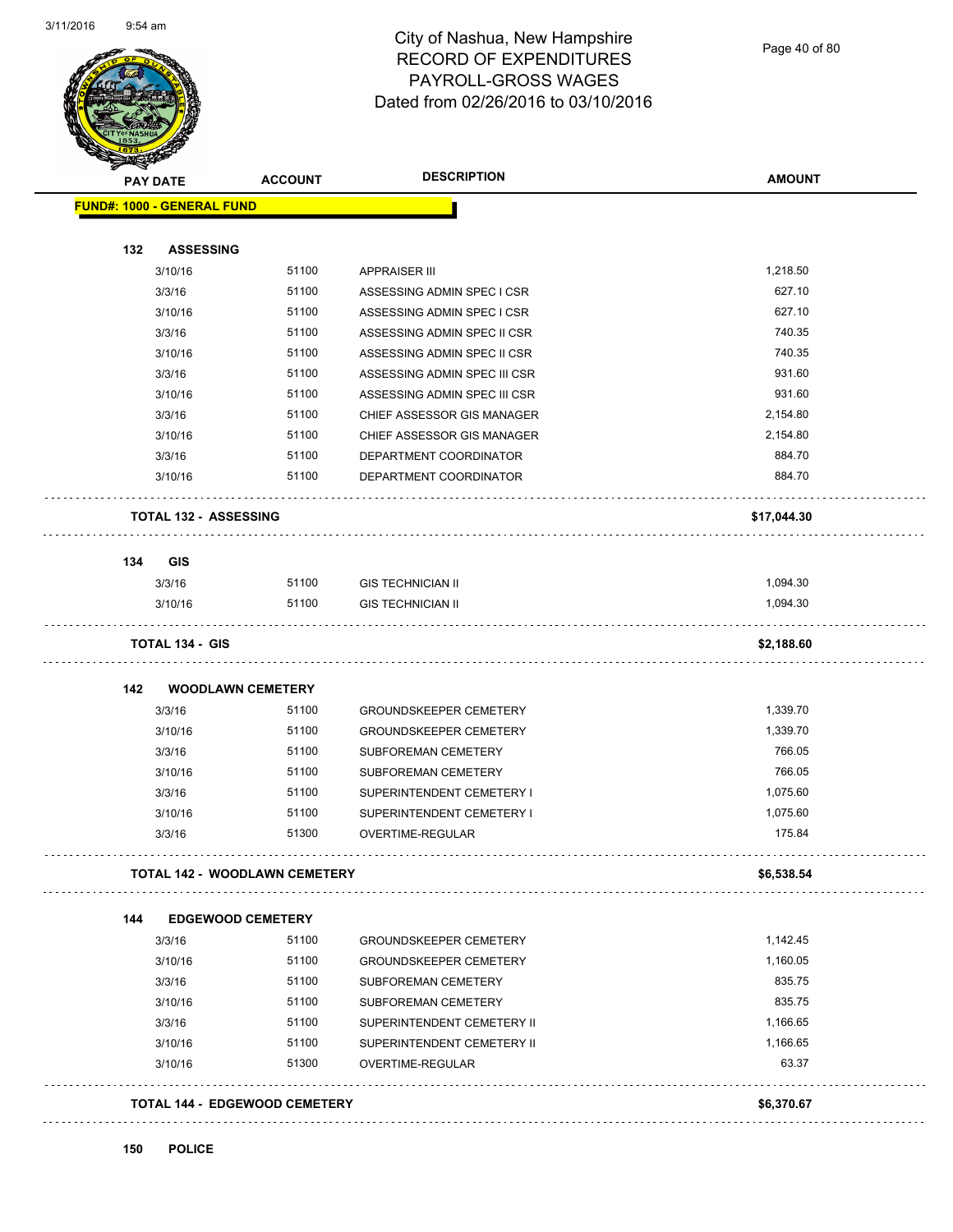

Page 41 of 80

|     | <b>PAY DATE</b>                   | <b>ACCOUNT</b> | <b>DESCRIPTION</b>               | AMOUNT    |
|-----|-----------------------------------|----------------|----------------------------------|-----------|
|     | <b>FUND#: 1000 - GENERAL FUND</b> |                |                                  |           |
|     |                                   |                |                                  |           |
| 150 | <b>POLICE</b>                     |                |                                  |           |
|     | 3/3/16                            | 51100          | <b>1ST YEAR OFFICERS</b>         | 6,874.00  |
|     | 3/10/16                           | 51100          | <b>1ST YEAR OFFICERS</b>         | 6,677.60  |
|     | 3/3/16                            | 51100          | 1ST YR OFFICERS CERTIFIED SPEC   | 2,052.60  |
|     | 3/10/16                           | 51100          | 1ST YR OFFICERS CERTIFIED SPEC   | 2,052.60  |
|     | 3/3/16                            | 51100          | <b>ACCOUNT CLERK III</b>         | 2,181.25  |
|     | 3/10/16                           | 51100          | <b>ACCOUNT CLERK III</b>         | 2,181.25  |
|     | 3/3/16                            | 51100          | ADMINISTRATIVE PROJECT SPEC      | 1,285.00  |
|     | 3/10/16                           | 51100          | ADMINISTRATIVE PROJECT SPEC      | 1,285.00  |
|     | 3/3/16                            | 51100          | ANIMAL CONTROL OFFICER           | 955.40    |
|     | 3/10/16                           | 51100          | ANIMAL CONTROL OFFICER           | 955.40    |
|     | 3/3/16                            | 51100          | ASSISTANT RECORDS MANAGER        | 983.60    |
|     | 3/10/16                           | 51100          | ASSISTANT RECORDS MANAGER        | 983.60    |
|     | 3/3/16                            | 51100          | AUTO MECHANIC 1ST CLASS          | 1,629.05  |
|     | 3/10/16                           | 51100          | AUTO MECHANIC 1ST CLASS          | 1,629.04  |
|     | 3/3/16                            | 51100          | <b>BUILDING MAINTENANCE SUPV</b> | 983.60    |
|     | 3/10/16                           | 51100          | <b>BUILDING MAINTENANCE SUPV</b> | 983.60    |
|     | 3/3/16                            | 51100          | CAPTAIN                          | 14,774.20 |
|     | 3/10/16                           | 51100          | <b>CAPTAIN</b>                   | 14,774.21 |
|     | 3/3/16                            | 51100          | CHIEF OF POLICE                  | 2,600.55  |
|     | 3/10/16                           | 51100          | CHIEF OF POLICE                  | 2,600.55  |
|     | 3/3/16                            | 51100          | COMM TECH ALL DESIGNATIONS       | 8,649.29  |
|     | 3/10/16                           | 51100          | COMM TECH ALL DESIGNATIONS       | 8,649.30  |
|     | 3/3/16                            | 51100          | COMMUNITY POLICE COORD CEMD      | 1,295.20  |
|     | 3/10/16                           | 51100          | COMMUNITY POLICE COORD CEMD      | 1,295.20  |
|     | 3/3/16                            | 51100          | <b>CRIME ANALYST</b>             | 1,260.50  |
|     | 3/10/16                           | 51100          | <b>CRIME ANALYST</b>             | 1,260.50  |
|     | 3/3/16                            | 51100          | <b>CUSTODIAN II</b>              | 760.00    |
|     | 3/10/16                           | 51100          | <b>CUSTODIAN II</b>              | 760.00    |
|     | 3/3/16                            | 51100          | <b>CUSTODIAN III</b>             | 743.55    |
|     | 3/10/16                           | 51100          | <b>CUSTODIAN III</b>             | 743.55    |
|     | 3/3/16                            | 51100          | DEPUTY CHIEF OF POLICE           | 4,713.10  |
|     | 3/10/16                           | 51100          | DEPUTY CHIEF OF POLICE           | 4,713.10  |
|     | 3/3/16                            | 51100          | DETENTION SPEC                   | 1,691.40  |
|     | 3/10/16                           | 51100          | DETENTION SPEC                   | 1,691.40  |
|     | 3/3/16                            | 51100          | DISPATCHERS ALL DESIGNATIONS     | 5,283.26  |
|     | 3/10/16                           | 51100          | DISPATCHERS ALL DESIGNATIONS     | 5,283.26  |
|     | 3/3/16                            | 51100          | FLEET MAINTENANCE ASST SUPV      | 921.20    |
|     | 3/10/16                           | 51100          | FLEET MAINTENANCE ASST SUPV      | 921.20    |
|     | 3/3/16                            | 51100          | IT MANAGER/SOFTWARE SPECIALIST   | 1,652.80  |
|     | 3/10/16                           | 51100          | IT MANAGER/SOFTWARE SPECIALIST   | 1,652.80  |
|     | 3/3/16                            | 51100          | LEGAL SECRETARY                  | 695.35    |
|     | 3/10/16                           | 51100          | <b>LEGAL SECRETARY</b>           | 695.35    |
|     | 3/3/16                            | 51100          | LIEUTENANT                       | 15,632.55 |
|     | 3/10/16                           | 51100          | LIEUTENANT                       | 15,632.55 |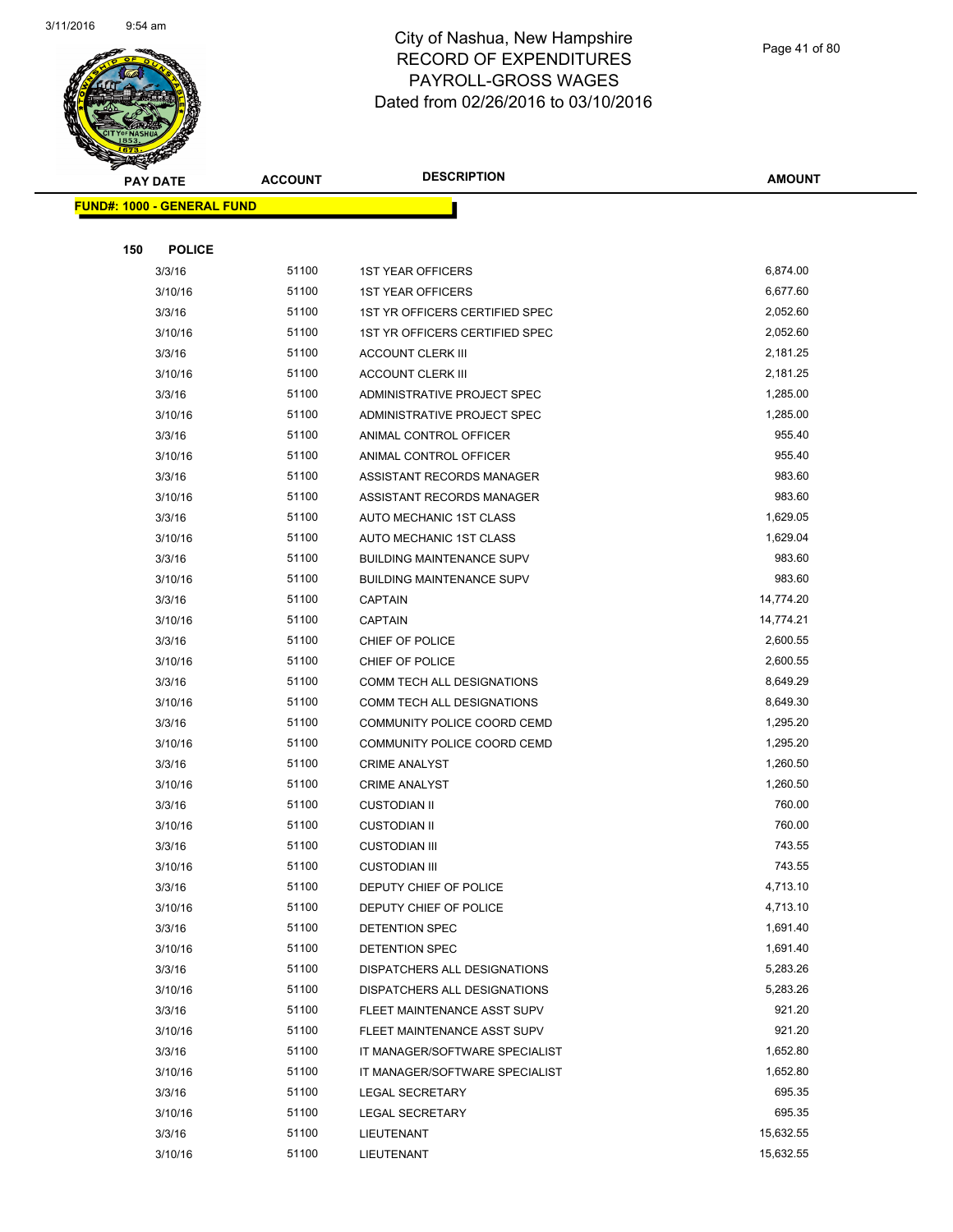

|     | <b>PAY DATE</b>                    | <b>ACCOUNT</b> | <b>DESCRIPTION</b>                      | <b>AMOUNT</b> |
|-----|------------------------------------|----------------|-----------------------------------------|---------------|
|     | <u> FUND#: 1000 - GENERAL FUND</u> |                |                                         |               |
|     |                                    |                |                                         |               |
| 150 | <b>POLICE</b>                      |                |                                         |               |
|     | 3/3/16                             | 51100          | NPD BUSINESS COORDINATOR                | 923.10        |
|     | 3/10/16                            | 51100          | NPD BUSINESS COORDINATOR                | 923.10        |
|     | 3/3/16                             | 51100          | NPD BUSINESS MANAGER                    | 1,737.00      |
|     | 3/10/16                            | 51100          | NPD BUSINESS MANAGER                    | 1,737.00      |
|     | 3/3/16                             | 51100          | NPD NETWORK ADMINISTRATOR               | 1,317.60      |
|     | 3/10/16                            | 51100          | NPD NETWORK ADMINISTRATOR               | 1,317.60      |
|     | 3/3/16                             | 51100          | PARALEGAL                               | 972.40        |
|     | 3/10/16                            | 51100          | PARALEGAL                               | 972.40        |
|     | 3/10/16                            | 51100          | PARKING ENFORCEMENT SPEC                | 241.99        |
|     | 3/3/16                             | 51100          | PATROLMAN ALL RANKS                     | 158,071.08    |
|     | 3/10/16                            | 51100          | PATROLMAN ALL RANKS                     | 157,497.95    |
|     | 3/3/16                             | 51100          | <b>RECORDS &amp; COMMUNICATIONS MGR</b> | 1,520.00      |
|     | 3/10/16                            | 51100          | RECORDS & COMMUNICATIONS MGR            | 1,520.00      |
|     | 3/3/16                             | 51100          | <b>RECORDS TECHNICIAN I</b>             | 1,947.85      |
|     | 3/10/16                            | 51100          | <b>RECORDS TECHNICIAN I</b>             | 1,947.85      |
|     | 3/3/16                             | 51100          | RECORDS TECHNICIAN II                   | 844.70        |
|     | 3/10/16                            | 51100          | RECORDS TECHNICIAN II                   | 844.70        |
|     | 3/3/16                             | 51100          | SEC DOMESTIC VIOLENCE UNIT              | 718.60        |
|     | 3/10/16                            | 51100          | SEC DOMESTIC VIOLENCE UNIT              | 718.60        |
|     | 3/3/16                             | 51100          | SECRETARIAL SUPV DET BUREAU             | 902.80        |
|     | 3/10/16                            | 51100          | SECRETARIAL SUPV DET BUREAU             | 902.80        |
|     | 3/3/16                             | 51100          | <b>SECRETARY III</b>                    | 2,797.15      |
|     | 3/10/16                            | 51100          | <b>SECRETARY III</b>                    | 2,797.15      |
|     | 3/3/16                             | 51100          | <b>SECRETARY V</b>                      | 1,665.25      |
|     | 3/10/16                            | 51100          | <b>SECRETARY V</b>                      | 1,665.25      |
|     | 3/3/16                             | 51100          | <b>SECRETARY VI</b>                     | 791.86        |
|     | 3/10/16                            | 51100          | <b>SECRETARY VI</b>                     | 791.85        |
|     | 3/3/16                             | 51100          | <b>SERGEANT</b>                         | 36,322.08     |
|     | 3/10/16                            | 51100          | <b>SERGEANT</b>                         | 36,131.02     |
|     | 3/3/16                             | 51100          | SHIFT LEADER                            | 2,079.40      |
|     | 3/10/16                            | 51100          | SHIFT LEADER                            | 2,079.40      |
|     | 3/3/16                             | 51100          | <b>SUPV POLICE FLEET</b>                | 1,249.60      |
|     | 3/10/16                            | 51100          | <b>SUPV POLICE FLEET</b>                | 1,249.60      |
|     | 3/3/16                             | 51200          | <b>ACCREDITATION MANAGER</b>            | 1,069.28      |
|     | 3/10/16                            | 51200          | <b>ACCREDITATION MANAGER</b>            | 1,069.28      |
|     | 3/3/16                             | 51200          | DETENTION SPEC                          | 734.56        |
|     | 3/10/16                            | 51200          | DETENTION SPEC                          | 734.56        |
|     | 3/3/16                             | 51200          | POLICE ATTORNEY PT                      | 1,236.16      |
|     | 3/10/16                            | 51200          | POLICE ATTORNEY PT                      | 1,236.16      |
|     | 3/3/16                             | 51200          | PRISONER TRANSPORT OFFICER              | 799.24        |
|     | 3/10/16                            | 51200          | PRISONER TRANSPORT OFFICER              | 799.24        |
|     | 3/3/16                             | 51200          | SENIOR RELATIONS SPECIALIST             | 686.88        |
|     | 3/10/16                            | 51200          | SENIOR RELATIONS SPECIALIST             | 686.88        |
|     | 3/3/16                             | 51300          | OVERTIME-REGULAR                        | 2,725.34      |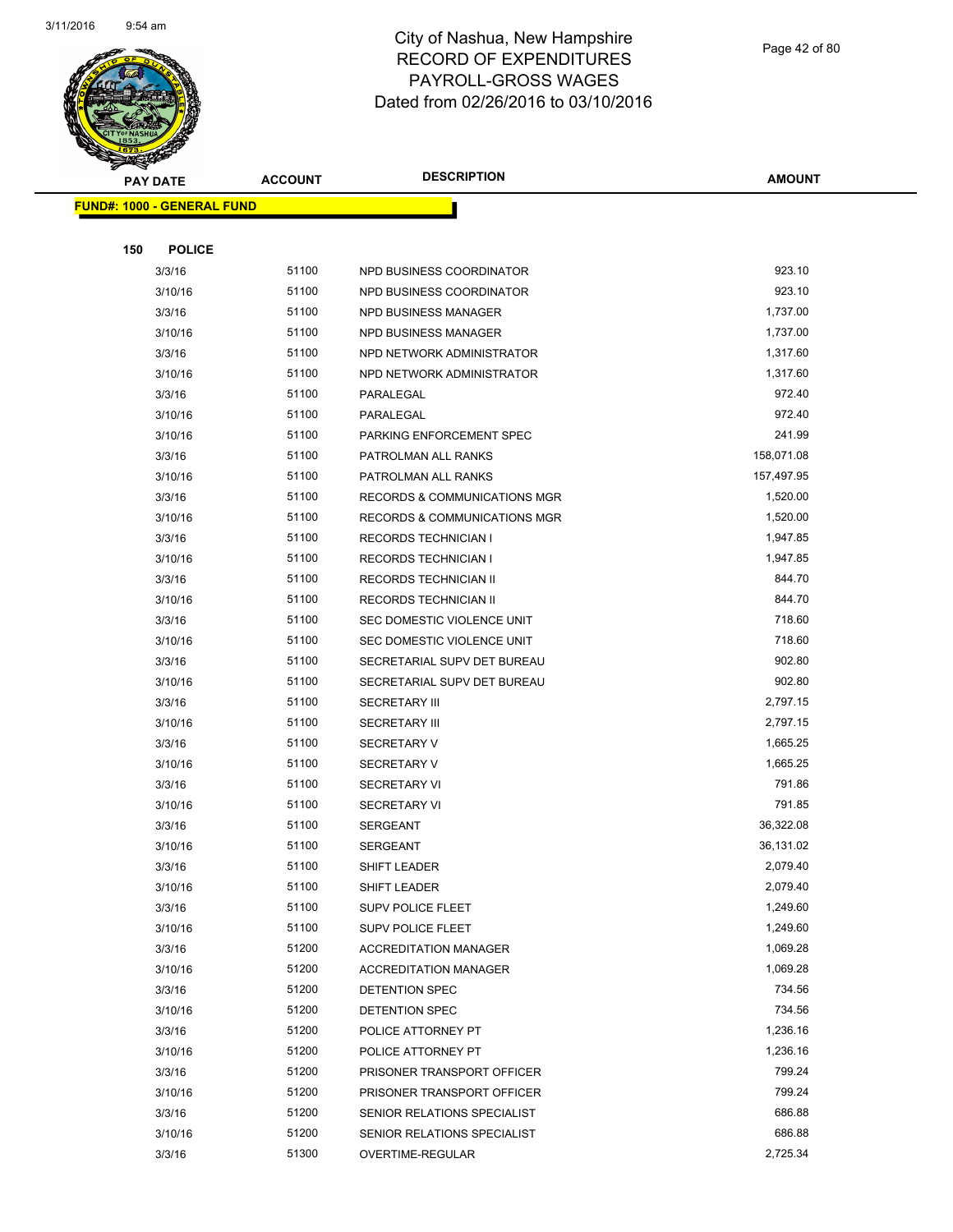$\bar{\mathbb{Z}}$  .

 $\ddot{\phantom{1}}$  .



## City of Nashua, New Hampshire RECORD OF EXPENDITURES PAYROLL-GROSS WAGES Dated from 02/26/2016 to 03/10/2016

Page 43 of 80

**AMOUNT**

| <b>FUND#: 1000 - GENERAL FUND</b> |       |                                        |              |
|-----------------------------------|-------|----------------------------------------|--------------|
|                                   |       |                                        |              |
| 150<br><b>POLICE</b>              |       |                                        |              |
| 3/10/16                           | 51300 | OVERTIME-REGULAR                       | 2,586.00     |
| 3/3/16                            | 51309 | <b>OVERTIME-TRAINING</b>               | 1,536.68     |
| 3/10/16                           | 51309 | <b>OVERTIME-TRAINING</b>               | 2,218.91     |
| 3/3/16                            | 51315 | <b>OVERTIME-WITNESS</b>                | 2,242.72     |
| 3/10/16                           | 51315 | <b>OVERTIME-WITNESS</b>                | 5,409.90     |
| 3/3/16                            | 51322 | OVERTIME-INVESTIGATIVE                 | 9,920.47     |
| 3/10/16                           | 51322 | OVERTIME-INVESTIGATIVE                 | 11,755.91    |
| 3/3/16                            | 51330 | OVERTIME-COVERAGE                      | 27,870.26    |
| 3/10/16                           | 51330 | OVERTIME-COVERAGE                      | 23,854.04    |
| 3/3/16                            | 51412 | WAGES PER DIEM                         | 118.78       |
| 3/3/16                            | 51600 | <b>LONGEVITY</b>                       | 200.00       |
| 3/10/16                           | 51600 | <b>LONGEVITY</b>                       | 240.00       |
| 3/10/16                           | 51750 | <b>RETIREMENT &amp; SEPARATION PAY</b> | 1,528.18     |
| 3/3/16                            | 61107 | <b>CLOTHING &amp; UNIFORMS</b>         | 1,531.32     |
| 3/10/16                           | 61107 | <b>CLOTHING &amp; UNIFORMS</b>         | 686.73       |
| <b>TOTAL 150 - POLICE</b>         |       |                                        | \$685,714.72 |
|                                   |       |                                        |              |
| 152<br><b>FIRE</b>                |       |                                        |              |
| 3/3/16                            | 51100 | ADMINISTRATIVE ASSISTANT II            | 2,280.00     |
| 3/10/16                           | 51100 | ADMINISTRATIVE ASSISTANT II            | 2,280.00     |
| 3/3/16                            | 51100 | <b>ASST FIRE CHIEF</b>                 | 2,086.04     |
| 3/10/16                           | 51100 | <b>ASST FIRE CHIEF</b>                 | 2,086.04     |
| 3/3/16                            | 51100 | ASST SUPERINTENDENT FIRE ALARM         | 1,512.76     |
| 3/10/16                           | 51100 | ASST SUPERINTENDENT FIRE ALARM         | 1,512.76     |
| 3/3/16                            | 51100 | ASST SUPERINTENDENT FIRE FLEET         | 1,497.76     |
| 3/10/16                           | 51100 | ASST SUPERINTENDENT FIRE FLEET         | 1,497.76     |
| 3/3/16                            | 51100 | ASST SUPERINTENDENT PREVENTION         | 1,605.36     |
| 3/10/16                           | 51100 | ASST SUPERINTENDENT PREVENTION         | 1,605.36     |
| 3/3/16                            | 51100 | <b>CAPTAIN</b>                         | 10,622.58    |
| 3/10/16                           | 51100 | CAPTAIN                                | 10,622.58    |
| 3/3/16                            | 51100 | CAPTAIN FIRE TRAINING SAFETY           | 1,704.12     |
| 3/10/16                           | 51100 | CAPTAIN FIRE TRAINING SAFETY           | 1,704.12     |
| 3/3/16                            | 51100 | DEPUTY FIRE CHIEF                      | 7,469.82     |
| 3/10/16                           | 51100 | DEPUTY FIRE CHIEF                      | 7,469.82     |
| 3/3/16                            | 51100 | <b>EXEC ASST BUSINESS COORD</b>        | 1,091.55     |
| 3/10/16                           | 51100 | <b>EXEC ASST BUSINESS COORD</b>        | 1,091.55     |
| 3/3/16                            | 51100 | FIRE CHIEF                             | 2,292.80     |
| 3/10/16                           | 51100 | FIRE CHIEF                             | 2,292.80     |
| 3/3/16                            | 51100 | FIRE DISPATCH ALL RANKS                | 8,145.74     |
| 3/10/16                           | 51100 | FIRE DISPATCH ALL RANKS                | 7,447.94     |
| 3/3/16                            | 51100 | FIRE DISPATCHER CLERK TRAINER          | 1,531.02     |
| 3/10/16                           | 51100 | FIRE DISPATCHER CLERK TRAINER          | 837.27       |
| 3/3/16                            | 51100 | FIRE LIEUTENANT                        | 39,470.22    |
|                                   |       |                                        |              |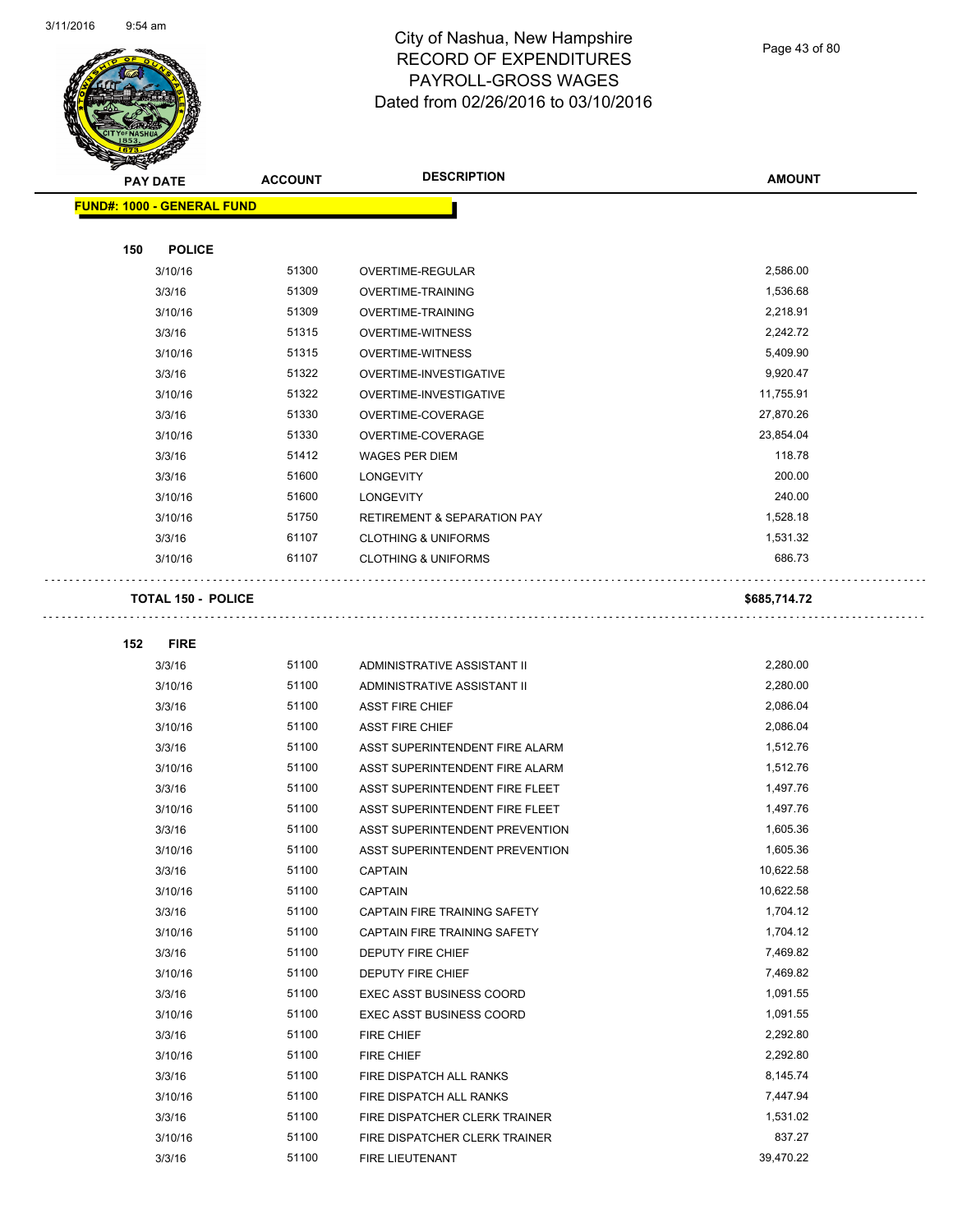

Page 44 of 80

| <b>PAY DATE</b> |                                   | <b>ACCOUNT</b>                         | <b>DESCRIPTION</b>                     | <b>AMOUNT</b> |
|-----------------|-----------------------------------|----------------------------------------|----------------------------------------|---------------|
|                 | <b>FUND#: 1000 - GENERAL FUND</b> |                                        |                                        |               |
| 152             | <b>FIRE</b>                       |                                        |                                        |               |
|                 | 3/10/16                           | 51100                                  | FIRE LIEUTENANT                        | 39,470.22     |
|                 | 3/3/16                            | 51100                                  | <b>FIRE MECHANIC</b>                   | 1,341.20      |
|                 | 3/10/16                           | 51100                                  | <b>FIRE MECHANIC</b>                   | 1,341.20      |
|                 | 3/3/16                            | 51100                                  | <b>FIREFIGHTERS ALL RANKS</b>          | 124,873.87    |
|                 | 3/10/16                           | 51100                                  | FIREFIGHTERS ALL RANKS                 | 124,873.94    |
|                 | 3/3/16                            | 51100                                  | SUPERINTENDENT FIRE ALARM              | 1,670.56      |
|                 | 3/10/16                           | 51100                                  | SUPERINTENDENT FIRE ALARM              | 1,670.56      |
|                 | 3/3/16                            | 51100                                  | SUPERINTENDENT FIRE FLEET              | 1,670.56      |
|                 | 3/10/16                           | 51100                                  | SUPERINTENDENT FIRE FLEET              | 1,670.56      |
|                 | 2/4/16                            | 51100                                  | SUPERINTENDENT FIRE PREVENTION         | (1,670.54)    |
|                 | 3/3/16                            | 51330                                  | OVERTIME-COVERAGE                      | 14,758.99     |
|                 | 3/10/16                           | 51330                                  | OVERTIME-COVERAGE                      | 11,385.63     |
|                 | 3/3/16                            | 51650                                  | <b>ADDITIONAL HOURS</b>                | 32,505.80     |
|                 | 3/10/16                           | 51650                                  | ADDITIONAL HOURS                       | 24,903.89     |
|                 | 3/3/16                            | 51700                                  | <b>STIPENDS</b>                        | 4,428.67      |
|                 | 3/10/16                           | 51700                                  | <b>STIPENDS</b>                        | 4,428.67      |
|                 | 2/4/16                            | 51750                                  | <b>RETIREMENT &amp; SEPARATION PAY</b> | 1,670.54      |
|                 | <b>TOTAL 152 - FIRE</b>           |                                        |                                        | \$512,752.09  |
| 153             |                                   | <b>BUILDING INSPECTION</b>             |                                        |               |
|                 | 3/3/16                            | 51100                                  | <b>BUILDING AND UTILITIES INSPCTR</b>  | 3,380.59      |
|                 | 3/10/16                           | 51100                                  | <b>BUILDING AND UTILITIES INSPCTR</b>  | 3,380.58      |
|                 | 3/3/16                            | 51100                                  | <b>BUILDING DEPARTMENT MANAGER</b>     | 1,450.00      |
|                 | 3/10/16                           | 51100                                  | <b>BUILDING DEPARTMENT MANAGER</b>     | 1,450.00      |
|                 | 3/3/16                            | 51100                                  | PERMIT TECHNICIAN I                    | 631.40        |
|                 | 3/10/16                           | 51100                                  | PERMIT TECHNICIAN I                    | 631.40        |
|                 | 3/3/16                            | 51100                                  | PERMIT TECHNICIAN III                  | 777.85        |
|                 | 3/10/16                           | 51100                                  | PERMIT TECHNICIAN III                  | 777.85        |
|                 | 3/3/16                            | 51100                                  | <b>PLANS EXAMINER</b>                  | 1,186.05      |
|                 | 3/10/16                           | 51100                                  | <b>PLANS EXAMINER</b>                  | 1,186.05      |
|                 | 3/3/16                            | 51200                                  | <b>BUILDING AND UTILITIES INSPCTR</b>  | 805.65        |
|                 | 3/10/16                           | 51200                                  | <b>BUILDING AND UTILITIES INSPCTR</b>  | 805.65        |
|                 |                                   | <b>TOTAL 153 - BUILDING INSPECTION</b> |                                        | \$16,463.07   |
| 155             |                                   | <b>CODE ENFORCEMENT</b>                |                                        |               |
|                 | 3/3/16                            | 51100                                  | <b>CODE ENFORCEMENT OFFICER II</b>     | 2,124.35      |
|                 | 3/10/16                           | 51100                                  | CODE ENFORCEMENT OFFICER II            | 2,124.35      |
|                 | 3/3/16                            | 51100                                  | MGR CODE ENFORCEMENT DEPT              | 1,367.60      |
|                 | 3/10/16                           | 51100                                  | MGR CODE ENFORCEMENT DEPT              | 1,367.60      |
|                 |                                   |                                        |                                        |               |
|                 |                                   | <b>TOTAL 155 - CODE ENFORCEMENT</b>    |                                        | \$6,983.90    |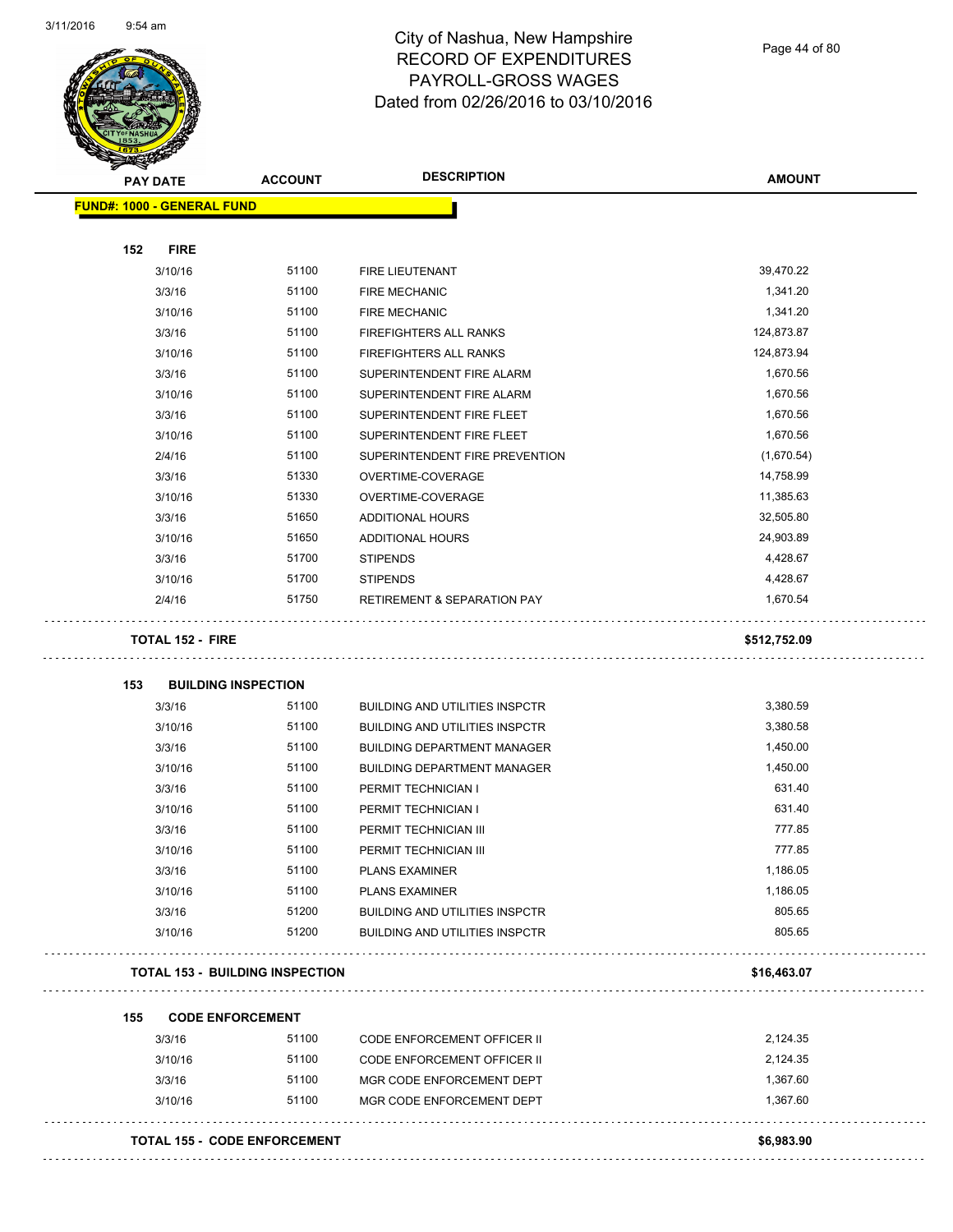Page 45 of 80

| <b>PAY DATE</b> |                                   | <b>ACCOUNT</b>                             | <b>DESCRIPTION</b>                   | <b>AMOUNT</b> |
|-----------------|-----------------------------------|--------------------------------------------|--------------------------------------|---------------|
|                 | <b>FUND#: 1000 - GENERAL FUND</b> |                                            |                                      |               |
| 156             |                                   | <b>EMERGENCY MANAGEMENT</b>                |                                      |               |
|                 | 3/3/16                            | 51100                                      | <b>EMERGENCY MANAGEMENT DIRECTOR</b> | 1,529.80      |
|                 | 3/10/16                           | 51100                                      | <b>EMERGENCY MANAGEMENT DIRECTOR</b> | 1,529.80      |
|                 |                                   |                                            |                                      |               |
|                 |                                   | <b>TOTAL 156 - EMERGENCY MANAGEMENT</b>    |                                      | \$3,059.60    |
| 157             |                                   | <b>CITYWIDE COMMUNICATIONS</b>             |                                      |               |
|                 | 3/3/16                            | 51100                                      | <b>COMM SYS ENGR TECH</b>            | 1,546.40      |
|                 | 3/10/16                           | 51100                                      | <b>COMM SYS ENGR TECH</b>            | 1,546.40      |
|                 | 3/3/16                            | 51200                                      | <b>RADIO SYSTEMS MANAGER</b>         | 1,312.32      |
|                 | 3/10/16                           | 51200                                      | <b>RADIO SYSTEMS MANAGER</b>         | 1,312.32      |
|                 | 3/3/16                            | 51600                                      | <b>LONGEVITY</b>                     | 500.00        |
|                 | 3/10/16                           | 51600                                      | <b>LONGEVITY</b>                     | 200.00        |
|                 |                                   | <b>TOTAL 157 - CITYWIDE COMMUNICATIONS</b> |                                      | \$6,417.44    |
| 160             |                                   | <b>PW-ADMIN &amp; ENGINEERING</b>          |                                      |               |
|                 | 3/3/16                            | 51100                                      | ADMINISTRATIVE ASSISTANT II          | 704.60        |
|                 | 3/10/16                           | 51100                                      | ADMINISTRATIVE ASSISTANT II          | 704.60        |
|                 | 3/3/16                            | 51100                                      | CITIZEN SERVICES COORDINATOR         | 763.50        |
|                 | 3/10/16                           | 51100                                      | CITIZEN SERVICES COORDINATOR         | 763.50        |
|                 | 3/3/16                            | 51100                                      | <b>CITY ENGINEER</b>                 | 1,030.45      |
|                 | 3/10/16                           | 51100                                      | <b>CITY ENGINEER</b>                 | 1,030.45      |
|                 | 3/3/16                            | 51100                                      | CONST INSP ENGINEERING ASST          | 947.55        |
|                 | 3/10/16                           | 51100                                      | CONST INSP ENGINEERING ASST          | 947.55        |
|                 | 3/3/16                            | 51100                                      | DEPUTY MANAGER OF ENGINEERING        | 710.65        |
|                 | 3/10/16                           | 51100                                      | DEPUTY MANAGER OF ENGINEERING        | 710.65        |
|                 | 3/3/16                            | 51100                                      | DIRECTOR PUBLIC WORKS                | 1,528.65      |
|                 | 3/10/16                           | 51100                                      | DIRECTOR PUBLIC WORKS                | 1,528.65      |
|                 | 3/3/16                            | 51100                                      | DIVISION OPERATIONS MANAGER          | 1,455.50      |
|                 | 3/10/16                           | 51100                                      | DIVISION OPERATIONS MANAGER          | 1,455.50      |
|                 | 3/3/16                            | 51100                                      | DPW CONTRACT ADMINISTRATOR           | 340.55        |
|                 | 3/10/16                           | 51100                                      | DPW CONTRACT ADMINISTRATOR           | 340.55        |
|                 | 3/3/16                            | 51100                                      | <b>ENGINEERING INSPECTORS</b>        | 1,904.85      |
|                 | 3/10/16                           | 51100                                      | <b>ENGINEERING INSPECTORS</b>        | 1,904.84      |
|                 | 3/3/16                            | 51100                                      | <b>EXECUTIVE ASSISTANT</b>           | 689.90        |
|                 | 3/10/16                           | 51100                                      | <b>EXECUTIVE ASSISTANT</b>           | 689.90        |
|                 | 3/3/16                            | 51100                                      | <b>SENIOR FOREMAN</b>                | 1,305.60      |
|                 | 3/10/16                           | 51100                                      | <b>SENIOR FOREMAN</b>                | 1,305.60      |
|                 | 3/3/16                            | 51100                                      | SENIOR TRAFFIC ENGINEER              | 1,626.11      |
|                 | 3/10/16                           | 51100                                      | SENIOR TRAFFIC ENGINEER              | 1,626.10      |
|                 | 3/3/16                            | 51100                                      | <b>STAFF ENGINEER</b>                | 1,219.71      |
|                 |                                   |                                            |                                      |               |
|                 | 3/3/16                            | 51100                                      | STREET CONSTRUCTION ENGINEER         | 1,332.95      |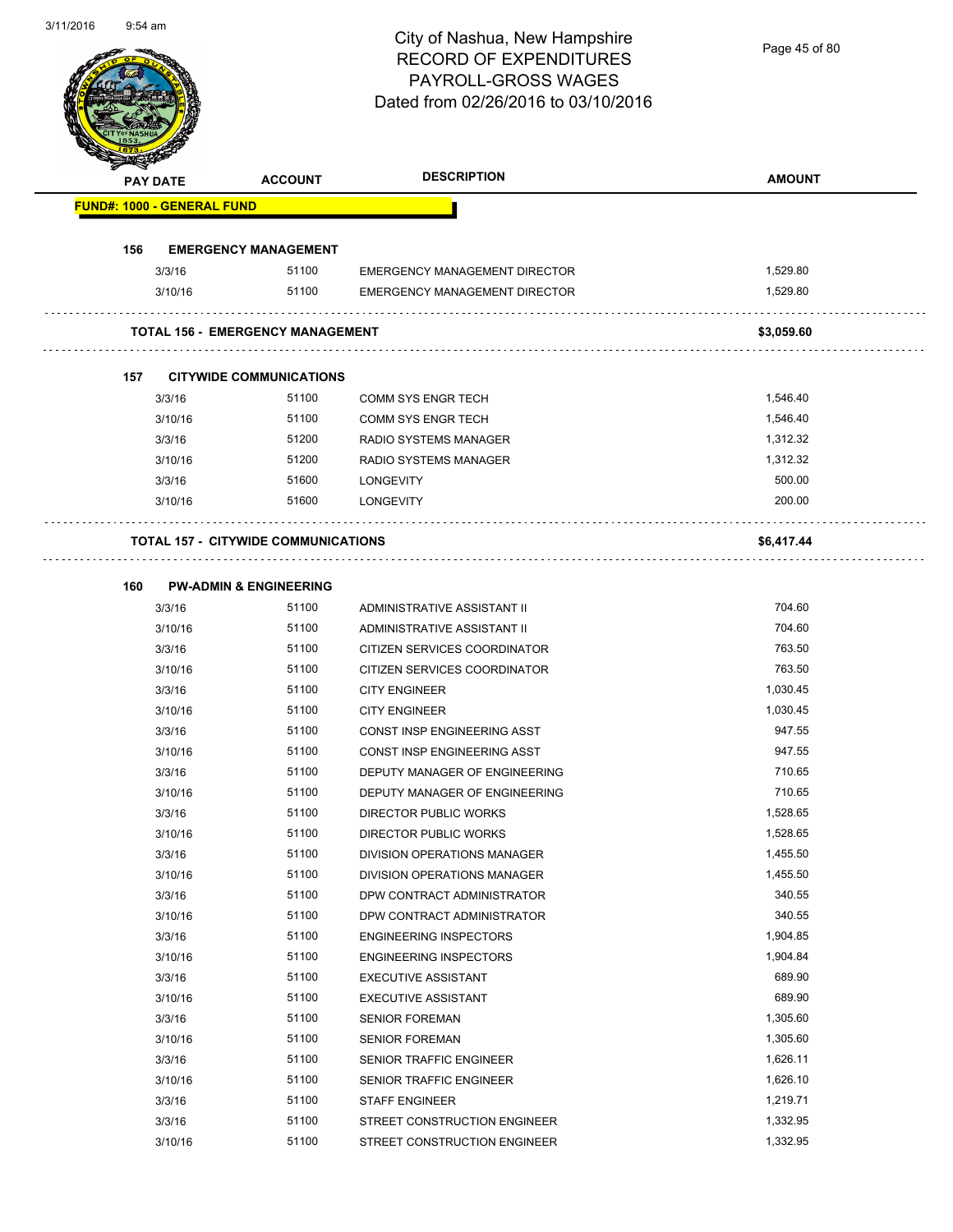Page 46 of 80

| <b>PAY DATE</b>                   | <b>ACCOUNT</b>                                | <b>DESCRIPTION</b>            | <b>AMOUNT</b> |
|-----------------------------------|-----------------------------------------------|-------------------------------|---------------|
| <b>FUND#: 1000 - GENERAL FUND</b> |                                               |                               |               |
| 160                               | <b>PW-ADMIN &amp; ENGINEERING</b>             |                               |               |
| 3/3/16                            | 51100                                         | <b>SURVEY TECHNICIAN</b>      | 1,149.50      |
| 3/10/16                           | 51100                                         | <b>SURVEY TECHNICIAN</b>      | 1,149.50      |
| 3/10/16                           | 51400                                         | <b>WAGES TEMP-SEASONAL</b>    | 560.00        |
|                                   | <b>TOTAL 160 - PW-ADMIN &amp; ENGINEERING</b> |                               | \$32,760.41   |
| <b>STREETS</b><br>161             |                                               |                               |               |
| 3/3/16                            | 51100                                         | ADMINISTRATIVE ASSISTANT III  | 999.21        |
| 3/10/16                           | 51100                                         | ADMINISTRATIVE ASSISTANT III  | 999.20        |
| 3/3/16                            | 51100                                         | AUTO MECH 1ST CLASS NIGHTS    | 3,201.60      |
| 3/10/16                           | 51100                                         | AUTO MECH 1ST CLASS NIGHTS    | 3,201.60      |
| 3/3/16                            | 51100                                         | AUTO MECH 2ND CLASS           | 1,920.80      |
| 3/10/16                           | 51100                                         | AUTO MECH 2ND CLASS           | 1,939.76      |
| 3/3/16                            | 51100                                         | AUTO MECH 2ND CLASS NIGHTS    | 972.40        |
| 3/10/16                           | 51100                                         | AUTO MECH 2ND CLASS NIGHTS    | 972.41        |
| 3/3/16                            | 51100                                         | AUTO MECHANIC 1ST CLASS       | 3,161.60      |
| 3/10/16                           | 51100                                         | AUTO MECHANIC 1ST CLASS       | 3,161.60      |
| 3/3/16                            | 51100                                         | EQUIP OPR STREET REPAIR       | 7,713.20      |
| 3/10/16                           | 51100                                         | EQUIP OPR STREET REPAIR       | 7,755.52      |
| 3/3/16                            | 51100                                         | FLEET MAINTENANCE FOREMAN     | 1,149.50      |
| 3/10/16                           | 51100                                         | FLEET MAINTENANCE FOREMAN     | 1,149.50      |
| 3/3/16                            | 51100                                         | FLEET MANAGER STREET DEPT     | 1,075.00      |
| 3/10/16                           | 51100                                         | FLEET MANAGER STREET DEPT     | 1,075.00      |
| 3/3/16                            | 51100                                         | <b>MASON PIPELAYER</b>        | 2,773.20      |
| 3/10/16                           | 51100                                         | <b>MASON PIPELAYER</b>        | 2,773.20      |
| 3/3/16                            | 51100                                         | <b>SIGN MAINTENANCE</b>       | 1,828.00      |
| 3/10/16                           | 51100                                         | <b>SIGN MAINTENANCE</b>       | 1,828.00      |
| 3/3/16                            | 51100                                         | SIGN MAINTENANCE ASSISTANT    | 852.40        |
| 3/10/16                           | 51100                                         | SIGN MAINTENANCE ASSISTANT    | 852.40        |
| 3/3/16                            | 51100                                         | STOREKEEPER PWD               | 938.85        |
| 3/10/16                           | 51100                                         | STOREKEEPER PWD               | 938.85        |
| 3/3/16                            | 51100                                         | <b>STREET FOREMAN</b>         | 6,048.98      |
| 3/10/16                           | 51100                                         | STREET FOREMAN                | 6,049.00      |
| 3/3/16                            | 51100                                         | SUPERINTENDENT OF STREETS     | 1,823.90      |
| 3/10/16                           | 51100                                         | SUPERINTENDENT OF STREETS     | 1,823.90      |
| 3/3/16                            | 51100                                         | TRAFFIC MAINTENANCE ASSISTANT | 909.20        |
| 3/10/16                           | 51100                                         | TRAFFIC MAINTENANCE ASSISTANT | 909.20        |
| 3/3/16                            | 51100                                         | TRAFFIC TECHNICIAN I          | 2,187.20      |
| 3/10/16                           | 51100                                         | TRAFFIC TECHNICIAN I          | 2,187.20      |
| 3/3/16                            | 51100                                         | TRUCK DRIVER STREET REPAIR    | 16,017.04     |
| 3/10/16                           | 51100                                         | TRUCK DRIVER STREET REPAIR    | 16,124.31     |
| 3/3/16                            | 51100                                         | <b>WELDER FIRST CLASS</b>     | 2,096.01      |
| 3/10/16                           | 51100                                         | <b>WELDER FIRST CLASS</b>     | 2,096.00      |
| 3/3/16                            | 51300                                         | OVERTIME-REGULAR              | 24,844.06     |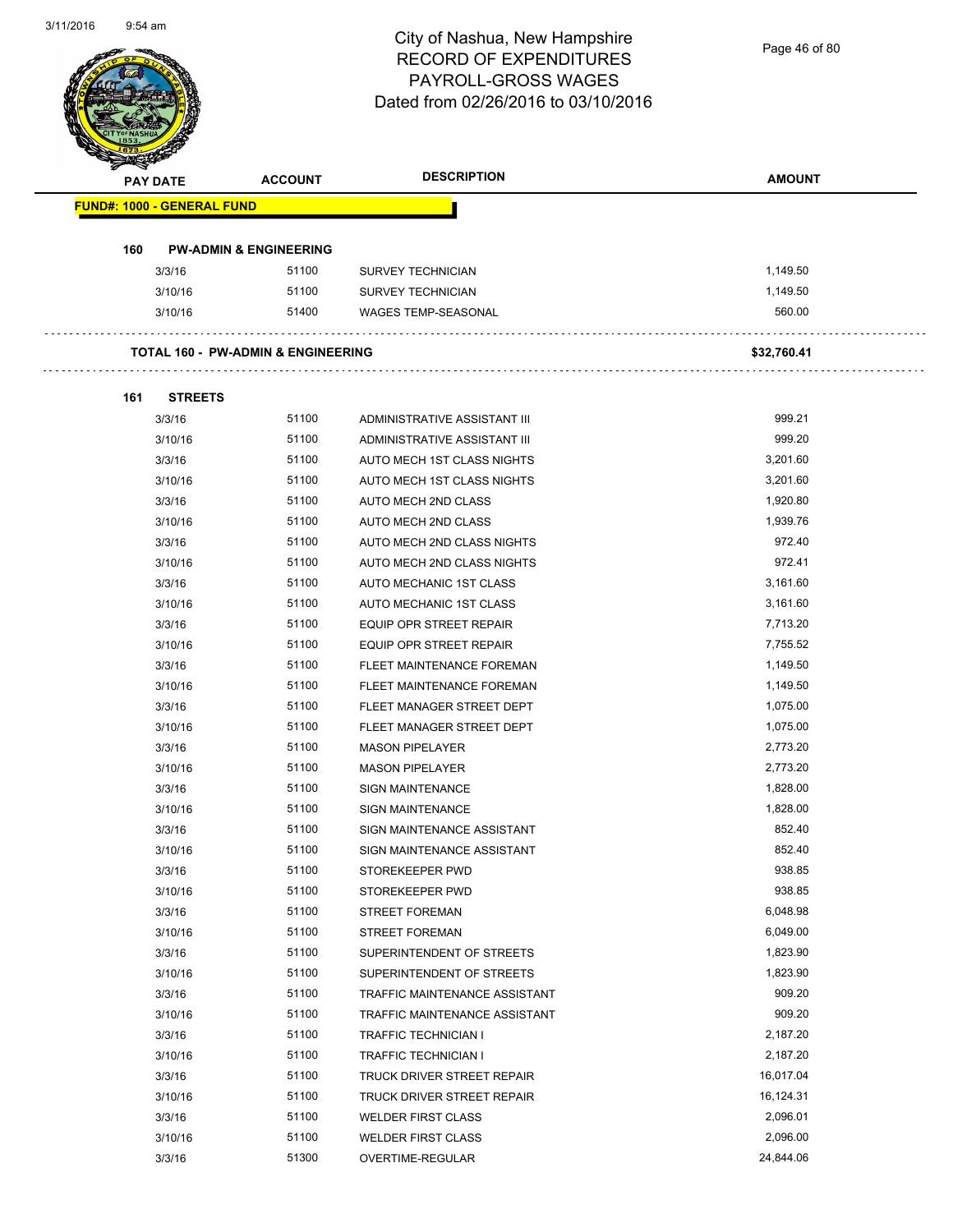

Page 47 of 80

| <b>Subsidiary</b> | <b>PAY DATE</b>                   | <b>ACCOUNT</b>                        | <b>DESCRIPTION</b>                 | <b>AMOUNT</b> |
|-------------------|-----------------------------------|---------------------------------------|------------------------------------|---------------|
|                   | <b>FUND#: 1000 - GENERAL FUND</b> |                                       |                                    |               |
|                   |                                   |                                       |                                    |               |
| 161               | <b>STREETS</b>                    |                                       |                                    |               |
|                   | 3/10/16                           | 51300                                 | OVERTIME-REGULAR                   | 10,898.49     |
|                   | 3/3/16                            | 51600                                 | <b>LONGEVITY</b>                   | 1,600.00      |
|                   | 3/10/16                           | 51600                                 | <b>LONGEVITY</b>                   | 1,800.00      |
|                   | <b>TOTAL 161 - STREETS</b>        |                                       |                                    | \$150,647.29  |
| 166               | <b>PARKING LOTS</b>               |                                       |                                    |               |
|                   | 3/3/16                            | 51100                                 | PARKING MAINTENANCE                | 1,383.40      |
|                   | 3/10/16                           | 51100                                 | PARKING MAINTENANCE                | 1,383.40      |
|                   | 3/3/16                            | 51100                                 | PARKING OPERATIONS COORD           | 773.70        |
|                   | 3/10/16                           | 51100                                 | PARKING OPERATIONS COORD           | 773.69        |
|                   | 3/3/16                            | 51100                                 | <b>TRANSPORTATION DEPT MANAGER</b> | 68.40         |
|                   | 3/10/16                           | 51100                                 | TRANSPORTATION DEPT MANAGER        | 68.40         |
|                   | 3/3/16                            | 51300                                 | <b>OVERTIME-REGULAR</b>            | 207.49        |
|                   | <b>TOTAL 166 - PARKING LOTS</b>   |                                       |                                    | \$4,658.48    |
| 171               | <b>COMMUNITY SERVICES</b>         |                                       |                                    |               |
|                   | 3/10/16                           | 51100                                 | CONTINUUM OF CARE FACILITATOR      | 827.75        |
|                   | 3/3/16                            | 51100                                 | DIRECTOR HEALTH AND COMM SVS       | 1,778.30      |
|                   | 3/10/16                           | 51100                                 | DIRECTOR HEALTH AND COMM SVS       | 1,778.30      |
|                   | 3/3/16                            | 51100                                 | PROGRAM COORDINATOR                | 957.30        |
|                   | 3/10/16                           | 51100                                 | PROGRAM COORDINATOR                | 957.30        |
|                   |                                   | <b>TOTAL 171 - COMMUNITY SERVICES</b> |                                    | \$6,298.95    |
|                   |                                   |                                       |                                    |               |
| 172               | <b>COMMUNITY HEALTH</b>           |                                       |                                    |               |
|                   | 3/3/16                            | 51100                                 | ADMINISTRATIVE ASSISTANT II        | 738.31        |
|                   | 3/10/16                           | 51100                                 | ADMINISTRATIVE ASSISTANT II        | 738.31        |
|                   | 3/3/16                            | 51100                                 | BILINGUAL OUTREACH WORKER          | 786.80        |
|                   | 3/10/16                           | 51100                                 | BILINGUAL OUTREACH WORKER          | 786.80        |
|                   | 3/3/16                            | 51100                                 | MANAGER COMMUNITY HEALTH           | 1,404.70      |
|                   | 3/10/16                           | 51100                                 | MANAGER COMMUNITY HEALTH           | 1,404.70      |
|                   | 3/3/16                            | 51100                                 | PUB HEALTH NURSE                   | 3,146.14      |
|                   | 3/10/16                           | 51100                                 | PUB HEALTH NURSE                   | 2,157.95      |
|                   | 3/3/16                            | 51412                                 | WAGES PER DIEM                     | 295.44        |
|                   | 3/10/16                           | 51412                                 | <b>WAGES PER DIEM</b>              | 530.26        |
|                   |                                   | <b>TOTAL 172 - COMMUNITY HEALTH</b>   |                                    | \$11,989.41   |
|                   |                                   |                                       |                                    |               |
| 173               |                                   | <b>ENVIRONMENTAL HEALTH</b>           |                                    |               |
|                   | 3/3/16                            | 51100                                 | ENVIRONMENTAL HEALTH SPEC          | 2,457.35      |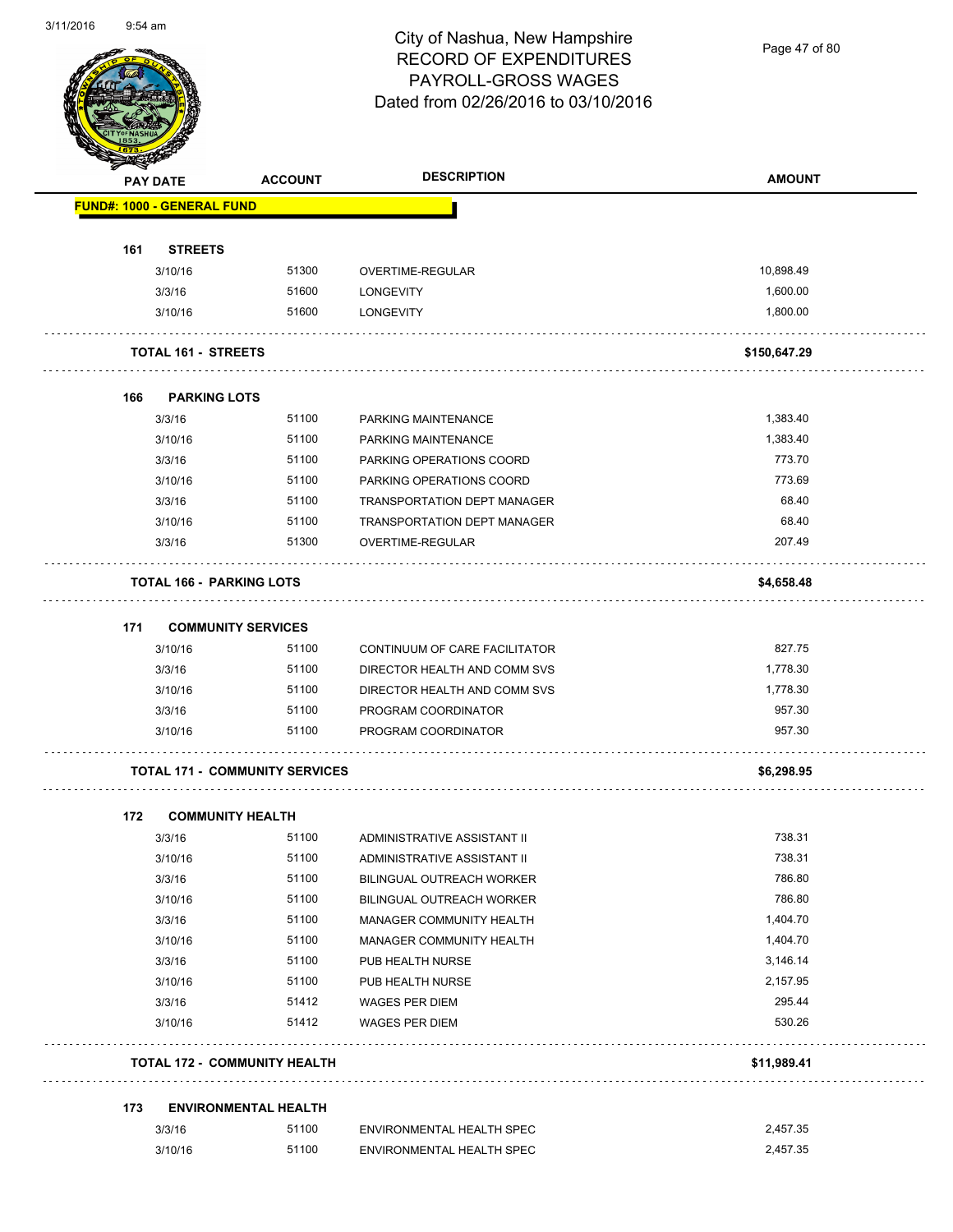Page 48 of 80

| <b>STATER</b>                     |                 |                                           |                                  |               |
|-----------------------------------|-----------------|-------------------------------------------|----------------------------------|---------------|
|                                   | <b>PAY DATE</b> | <b>ACCOUNT</b>                            | <b>DESCRIPTION</b>               | <b>AMOUNT</b> |
| <b>FUND#: 1000 - GENERAL FUND</b> |                 |                                           |                                  |               |
|                                   |                 |                                           |                                  |               |
| 173                               |                 | <b>ENVIRONMENTAL HEALTH</b>               |                                  |               |
|                                   | 3/3/16          | 51100                                     | ENVIRONMENTAL TECH OFFICE MGR    | 1,008.80      |
|                                   | 3/10/16         | 51100                                     | ENVIRONMENTAL TECH OFFICE MGR    | 1,008.80      |
|                                   | 3/3/16          | 51100                                     | <b>LABORATORY DIRECTOR</b>       | 1,017.40      |
|                                   | 3/10/16         | 51100                                     | <b>LABORATORY DIRECTOR</b>       | 1,017.40      |
|                                   | 3/3/16          | 51100                                     | MANAGER ENVIRONMENTAL HEALTH     | 1,489.35      |
|                                   | 3/10/16         | 51100                                     | MANAGER ENVIRONMENTAL HEALTH     | 1,489.35      |
|                                   |                 | <b>TOTAL 173 - ENVIRONMENTAL HEALTH</b>   |                                  | \$11,945.80   |
| 174                               |                 | <b>WELFARE ADMINISTRATION</b>             |                                  |               |
|                                   | 3/3/16          | 51100                                     | ADMINISTRATIVE ASSISTANT II      | 738.30        |
|                                   | 3/10/16         | 51100                                     | ADMINISTRATIVE ASSISTANT II      | 738.30        |
|                                   | 3/3/16          | 51100                                     | CASE TECHNICIAN WELFARE          | 2,334.01      |
|                                   | 3/10/16         | 51100                                     | CASE TECHNICIAN WELFARE          | 2,334.00      |
|                                   | 3/3/16          | 51100                                     | INTAKE WORKER ACCOUNTANT         | 964.35        |
|                                   | 3/10/16         | 51100                                     | <b>INTAKE WORKER ACCOUNTANT</b>  | 964.35        |
|                                   | 3/3/16          | 51100                                     | SENIOR CASE TECHNICIAN           | 1,182.66      |
|                                   | 3/10/16         | 51100                                     | SENIOR CASE TECHNICIAN           | 985.55        |
|                                   | 3/3/16          | 51100                                     | <b>WELFARE OFFICER</b>           | 1,493.05      |
|                                   | 3/10/16         | 51100                                     | <b>WELFARE OFFICER</b>           | 1,493.05      |
|                                   |                 | <b>TOTAL 174 - WELFARE ADMINISTRATION</b> |                                  | \$13,227.62   |
|                                   |                 |                                           |                                  |               |
| 177                               |                 | <b>PARKS &amp; RECREATION</b>             |                                  | 777.85        |
|                                   | 3/3/16          | 51100                                     | ADMINISTRATIVE ASSISTANT II      | 777.85        |
|                                   | 3/10/16         | 51100                                     | ADMINISTRATIVE ASSISTANT II      |               |
|                                   | 3/3/16          | 51100                                     | EQUIPMENT OPERATOR, PARKS        | 960.40        |
|                                   | 3/10/16         | 51100                                     | <b>EQUIPMENT OPERATOR, PARKS</b> | 960.40        |
|                                   | 3/3/16          | 51100                                     | FOREMAN LABOR PARK               | 2,665.41      |
|                                   | 3/10/16         | 51100                                     | FOREMAN LABOR PARK               | 2,665.42      |
|                                   | 3/3/16          | 51100                                     | <b>GROUNDSKEEPER MAINTENANCE</b> | 6,999.32      |
|                                   | 3/10/16         | 51100                                     | <b>GROUNDSKEEPER MAINTENANCE</b> | 6,974.80      |
|                                   | 3/3/16          | 51100                                     | <b>GROUNDSMAN I</b>              | 3,292.81      |
|                                   | 3/10/16         | 51100                                     | <b>GROUNDSMAN I</b>              | 3,362.08      |
|                                   | 3/3/16          | 51100                                     | <b>GROUNDSMAN II</b>             | 864.80        |
|                                   | 3/10/16         | 51100                                     | <b>GROUNDSMAN II</b>             | 864.80        |
|                                   | 3/3/16          | 51100                                     | <b>LEAD GROUNDSMAN</b>           | 2,233.76      |
|                                   | 3/10/16         | 51100                                     | <b>LEAD GROUNDSMAN</b>           | 2,141.68      |
|                                   | 3/3/16          | 51100                                     | PROGRAM COORDINATOR              | 365.10        |
|                                   | 3/10/16         | 51100                                     | PROGRAM COORDINATOR              | 365.10        |
|                                   | 3/3/16          | 51100                                     | RECREATION PROGRAM MANAGER       | 1,115.75      |
|                                   | 3/10/16         | 51100                                     | RECREATION PROGRAM MANAGER       | 1,115.75      |
|                                   | 3/3/16          | 51100                                     | STELLOS STADIUM ATTENDANT        | 960.40        |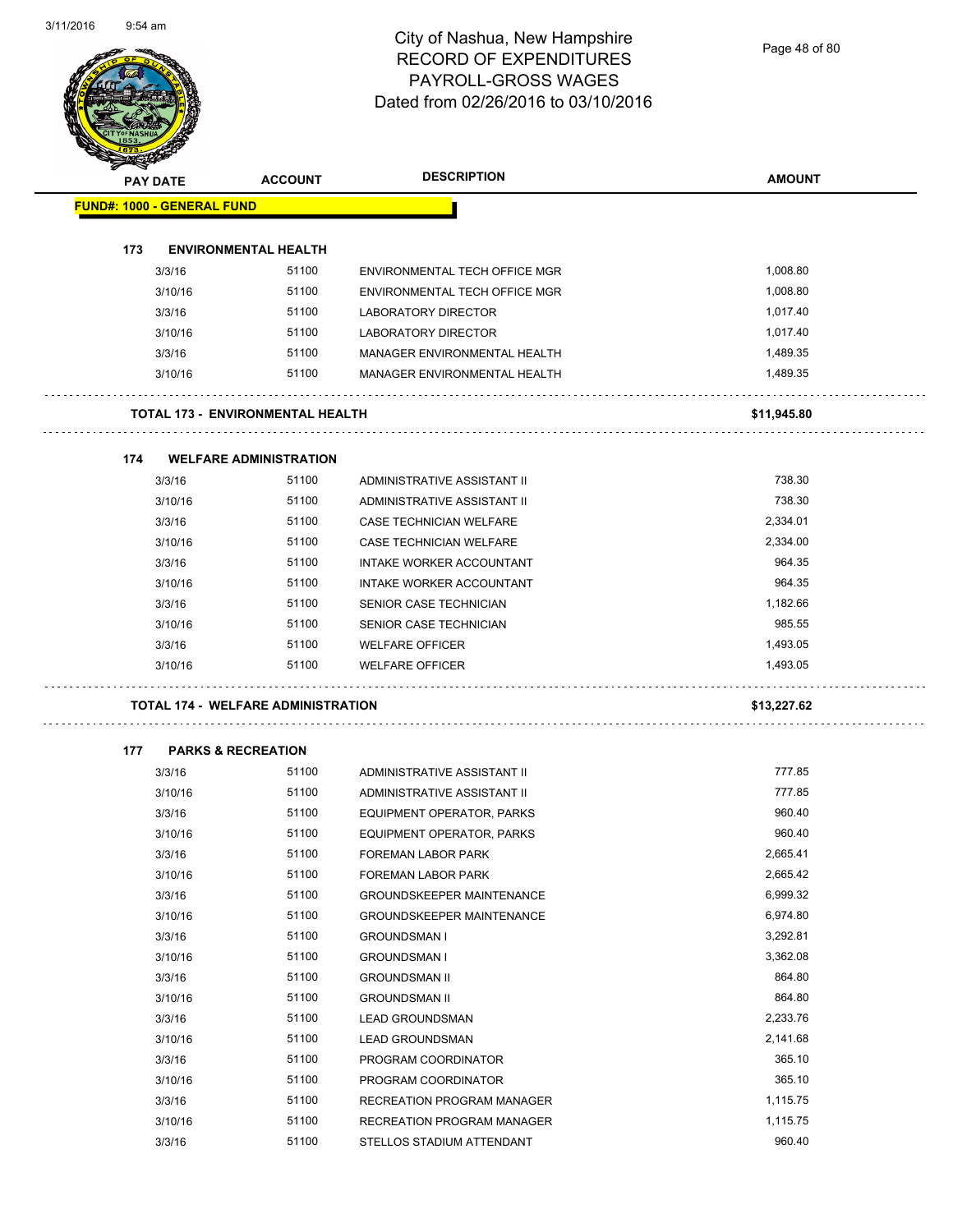Page 49 of 80

|     | <b>PAY DATE</b>                           | <b>ACCOUNT</b> | <b>DESCRIPTION</b>                   | <b>AMOUNT</b> |
|-----|-------------------------------------------|----------------|--------------------------------------|---------------|
|     | <b>FUND#: 1000 - GENERAL FUND</b>         |                |                                      |               |
|     |                                           |                |                                      |               |
| 177 | <b>PARKS &amp; RECREATION</b>             |                |                                      |               |
|     | 3/10/16                                   | 51100          | STELLOS STADIUM ATTENDANT            | 960.40        |
|     | 3/3/16                                    | 51100          | SUPERINTENDENT OF PARKS RECR         | 1,771.20      |
|     | 3/10/16                                   | 51100          | SUPERINTENDENT OF PARKS RECR         | 1,771.20      |
|     | 3/3/16                                    | 51300          | OVERTIME-REGULAR                     | 443.96        |
|     | 3/10/16                                   | 51300          | OVERTIME-REGULAR                     | 875.79        |
|     | 3/10/16                                   | 51400          | <b>WAGES TEMP-SEASONAL</b>           | 100.00        |
|     | 3/10/16                                   | 55642          | <b>GAME OFFICIALS</b>                | 832.00        |
|     | <b>TOTAL 177 - PARKS &amp; RECREATION</b> |                |                                      |               |
|     |                                           |                |                                      | \$46,218.03   |
| 179 | <b>LIBRARY</b>                            |                |                                      |               |
|     | 3/3/16                                    | 51100          | ADMIN ASST COST ACCOUNTANT           | 829.19        |
|     | 3/10/16                                   | 51100          | ADMIN ASST COST ACCOUNTANT           | 829.18        |
|     | 3/3/16                                    | 51100          | ASSISTANT DIRECTOR LIBRARY           | 1,408.20      |
|     | 3/10/16                                   | 51100          | <b>ASSISTANT DIRECTOR LIBRARY</b>    | 1,408.20      |
|     | 3/3/16                                    | 51100          | ASSISTANT LIBRARIAN CIRCULATIO       | 995.30        |
|     | 3/10/16                                   | 51100          | ASSISTANT LIBRARIAN CIRCULATIO       | 995.30        |
|     | 3/3/16                                    | 51100          | ASSISTANT LIBRARIAN TECH SVS         | 1,232.16      |
|     | 3/10/16                                   | 51100          | ASSISTANT LIBRARIAN TECH SVS         | 1,239.85      |
|     | 3/3/16                                    | 51100          | ASSISTANT LIBRARIAN YOUTH SERV       | 797.65        |
|     | 3/10/16                                   | 51100          | ASSISTANT LIBRARIAN YOUTH SERV       | 797.65        |
|     | 3/3/16                                    | 51100          | <b>DIRECTOR LIBRARY</b>              | 1,941.85      |
|     | 3/10/16                                   | 51100          | <b>DIRECTOR LIBRARY</b>              | 1,941.85      |
|     | 3/3/16                                    | 51100          | EXECUTIVE ASST OFFICE MANAGER        | 883.75        |
|     | 3/10/16                                   | 51100          | <b>EXECUTIVE ASST OFFICE MANAGER</b> | 883.75        |
|     | 3/3/16                                    | 51100          | HUNT MEMORIAL BLDG & ARTS ADM        | 330.75        |
|     | 3/10/16                                   | 51100          | HUNT MEMORIAL BLDG & ARTS ADM        | 330.75        |
|     | 3/3/16                                    | 51100          | <b>JANITOR</b>                       | 495.27        |
|     | 3/10/16                                   | 51100          | JANITOR                              | 495.27        |
|     | 3/3/16                                    | 51100          | LIBRARIAN ADULT SERVICES             | 984.25        |
|     | 3/10/16                                   | 51100          | LIBRARIAN ADULT SERVICES             | 984.25        |
|     | 3/3/16                                    | 51100          | <b>LIBRARIAN CIRCULATION</b>         | 1,025.80      |
|     | 3/10/16                                   | 51100          | LIBRARIAN CIRCULATION                | 1,025.80      |
|     | 3/3/16                                    | 51100          | LIBRARIAN OUTREACH SVS               | 1,021.67      |
|     | 3/10/16                                   | 51100          | <b>LIBRARIAN OUTREACH SVS</b>        | 1,021.66      |
|     | 3/3/16                                    | 51100          | <b>LIBRARIAN TECH SERVICES</b>       | 1,060.49      |
|     | 3/10/16                                   | 51100          | <b>LIBRARIAN TECH SERVICES</b>       | 1,060.49      |
|     | 3/3/16                                    | 51100          | <b>LIBRARIAN YOUTH SERVICES</b>      | 1,904.61      |
|     | 3/10/16                                   | 51100          | LIBRARIAN YOUTH SERVICES             | 1,793.42      |
|     | 3/3/16                                    | 51100          | LIBRARY ASSISTANT CIRCULATION        | 5,481.51      |
|     | 3/10/16                                   | 51100          | LIBRARY ASSISTANT CIRCULATION        | 5,414.66      |
|     | 3/3/16                                    | 51100          | LIBRARY ASSISTANT MEDIA SERVIC       | 731.83        |
|     | 3/10/16                                   | 51100          | LIBRARY ASSISTANT MEDIA SERVIC       | 722.80        |
|     |                                           |                |                                      |               |

3/3/16 51100 LIBRARY ASSISTANT TECH SVS 722.80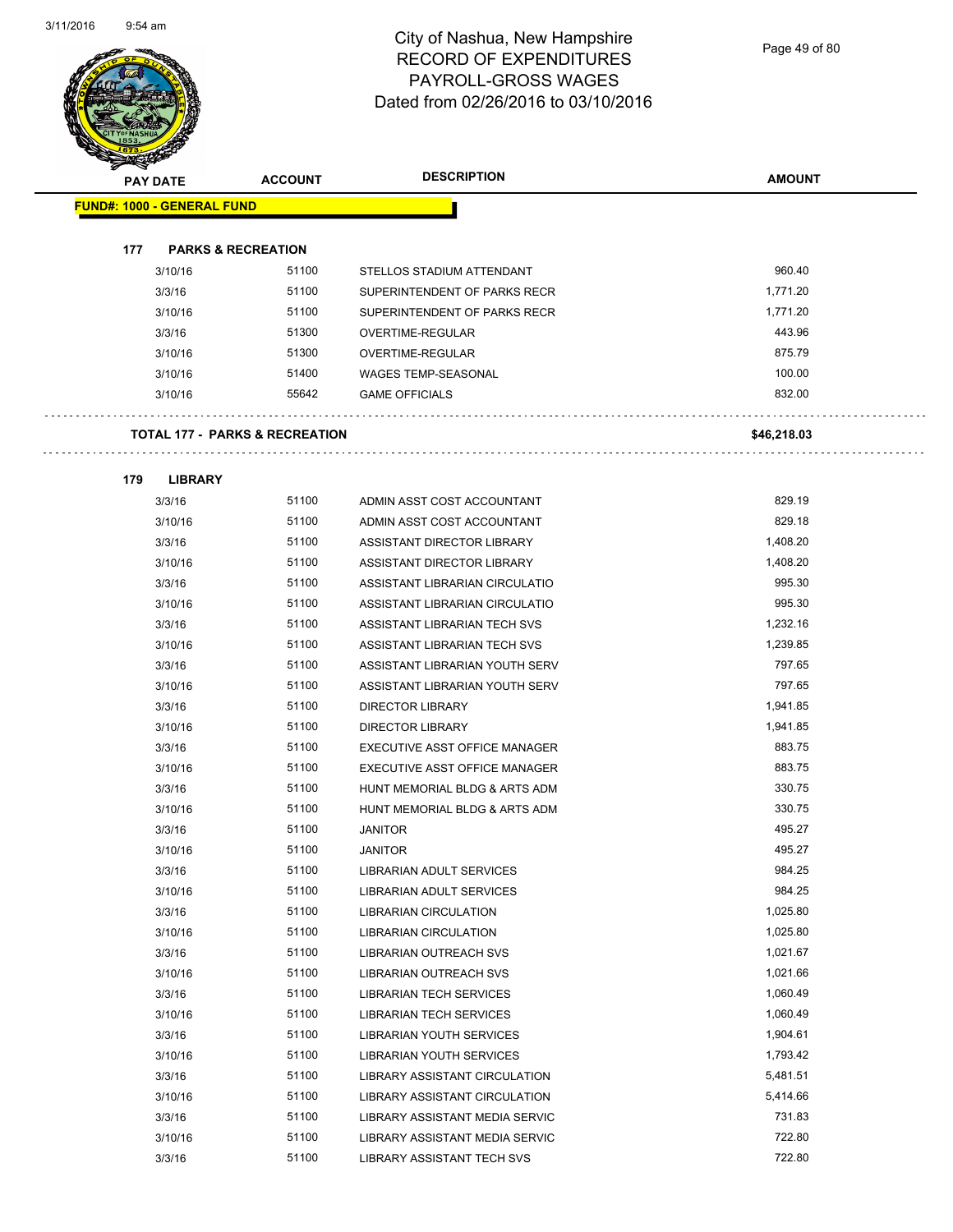

Page 50 of 80

| <b>REAL AND STATE</b> |                                   |                |                                   |               |
|-----------------------|-----------------------------------|----------------|-----------------------------------|---------------|
| <b>PAY DATE</b>       |                                   | <b>ACCOUNT</b> | <b>DESCRIPTION</b>                | <b>AMOUNT</b> |
|                       | <b>FUND#: 1000 - GENERAL FUND</b> |                |                                   |               |
|                       |                                   |                |                                   |               |
| 179                   | <b>LIBRARY</b>                    |                |                                   |               |
|                       | 3/10/16                           | 51100          | LIBRARY ASSISTANT TECH SVS        | 722.80        |
|                       | 3/3/16                            | 51100          | LIBRARY ASSISTANT YOUTH SERVIC    | 1,358.10      |
|                       | 3/10/16                           | 51100          | LIBRARY ASSISTANT YOUTH SERVIC    | 1,358.10      |
|                       | 3/3/16                            | 51100          | <b>MAINTENANCE SUPV</b>           | 871.70        |
|                       | 3/10/16                           | 51100          | <b>MAINTENANCE SUPV</b>           | 871.70        |
|                       | 3/3/16                            | 51100          | PAGE & COLLECTION COORDINATOR     | 858.90        |
|                       | 3/10/16                           | 51100          | PAGE & COLLECTION COORDINATOR     | 858.90        |
|                       | 3/3/16                            | 51100          | REFERENCE LIBRARIAN ADULT SERV    | 3,088.10      |
|                       | 3/10/16                           | 51100          | REFERENCE LIBRARIAN ADULT SERV    | 3,088.09      |
|                       | 3/3/16                            | 51100          | REFERENCE LIBRARIAN TECH SVS      | 773.45        |
|                       | 3/10/16                           | 51100          | REFERENCE LIBRARIAN TECH SVS      | 773.45        |
|                       | 3/3/16                            | 51100          | <b>SECURITY LIBRARY</b>           | 627.85        |
|                       | 3/10/16                           | 51100          | <b>SECURITY LIBRARY</b>           | 247.22        |
|                       | 3/3/16                            | 51200          | LIBRARY ASSISTANT CIRCULATION     | 397.79        |
|                       | 3/10/16                           | 51200          | LIBRARY ASSISTANT CIRCULATION     | 397.77        |
|                       | 3/3/16                            | 51200          | <b>LIBRARY ASSISTANT TECH SVS</b> | 424.85        |
|                       | 3/10/16                           | 51200          | LIBRARY ASSISTANT TECH SVS        | 424.85        |
|                       | 3/3/16                            | 51200          | LIBRARY ASSISTANT YOUTH SERVIC    | 389.04        |
|                       | 3/10/16                           | 51200          | LIBRARY ASSISTANT YOUTH SERVIC    | 389.04        |
|                       | 3/3/16                            | 51200          | LIBRARY PAGE YOUTH SERVICES       | 357.63        |
|                       | 3/10/16                           | 51200          | LIBRARY PAGE YOUTH SERVICES       | 454.65        |
|                       | 3/3/16                            | 51200          | LIBRARY PAGES CIRCULATION         | 419.21        |
|                       | 3/10/16                           | 51200          | LIBRARY PAGES CIRCULATION         | 419.21        |
|                       | 3/3/16                            | 51200          | LIBRARY PAGES MEDIA SERVICES      | 412.65        |
|                       | 3/10/16                           | 51200          | LIBRARY PAGES MEDIA SERVICES      | 504.35        |
|                       | 3/3/16                            | 51200          | REFERENCE LIBRARIAN ADULT SERV    | 375.00        |
|                       | 3/10/16                           | 51200          | REFERENCE LIBRARIAN ADULT SERV    | 318.75        |
|                       | 3/3/16                            | 51200          | <b>SECURITY LIBRARY</b>           | 390.00        |
|                       | 3/10/16                           | 51200          | SECURITY LIBRARY                  | 450.00        |
|                       | 3/3/16                            | 51300          | OVERTIME-REGULAR                  | 991.74        |
|                       | 3/10/16                           | 51300          | <b>OVERTIME-REGULAR</b>           | 840.30        |
|                       | TOTAL 179 - LIBRARY               |                |                                   | \$66,647.15   |
|                       |                                   |                |                                   |               |
| 181                   | <b>COMMUNITY DEVELOPMENT</b>      |                |                                   |               |
|                       | 3/3/16                            | 51100          | ADMINISTRATIVE ASSISTANT II       | 704.60        |
|                       | 3/10/16                           | 51100          | ADMINISTRATIVE ASSISTANT II       | 704.60        |
|                       | 3/3/16                            | 51100          | DIRECTOR COMMUNITY DEVELOPMENT    | 1,986.70      |
|                       | 3/10/16                           | 51100          | DIRECTOR COMMUNITY DEVELOPMENT    | 1,986.70      |
|                       | 3/3/16                            | 51100          | <b>WATERWAYS MANAGER</b>          | 1,364.20      |
|                       | 3/10/16                           | 51100          | WATERWAYS MANAGER                 | 1,364.20      |

3/3/16 51200 ADMINISTRATIVE ASSISTANT I 355.59 3/10/16 51200 ADMINISTRATIVE ASSISTANT I 360.27 3/3/16 51400 WAGES TEMP-SEASONAL 100.00 100.00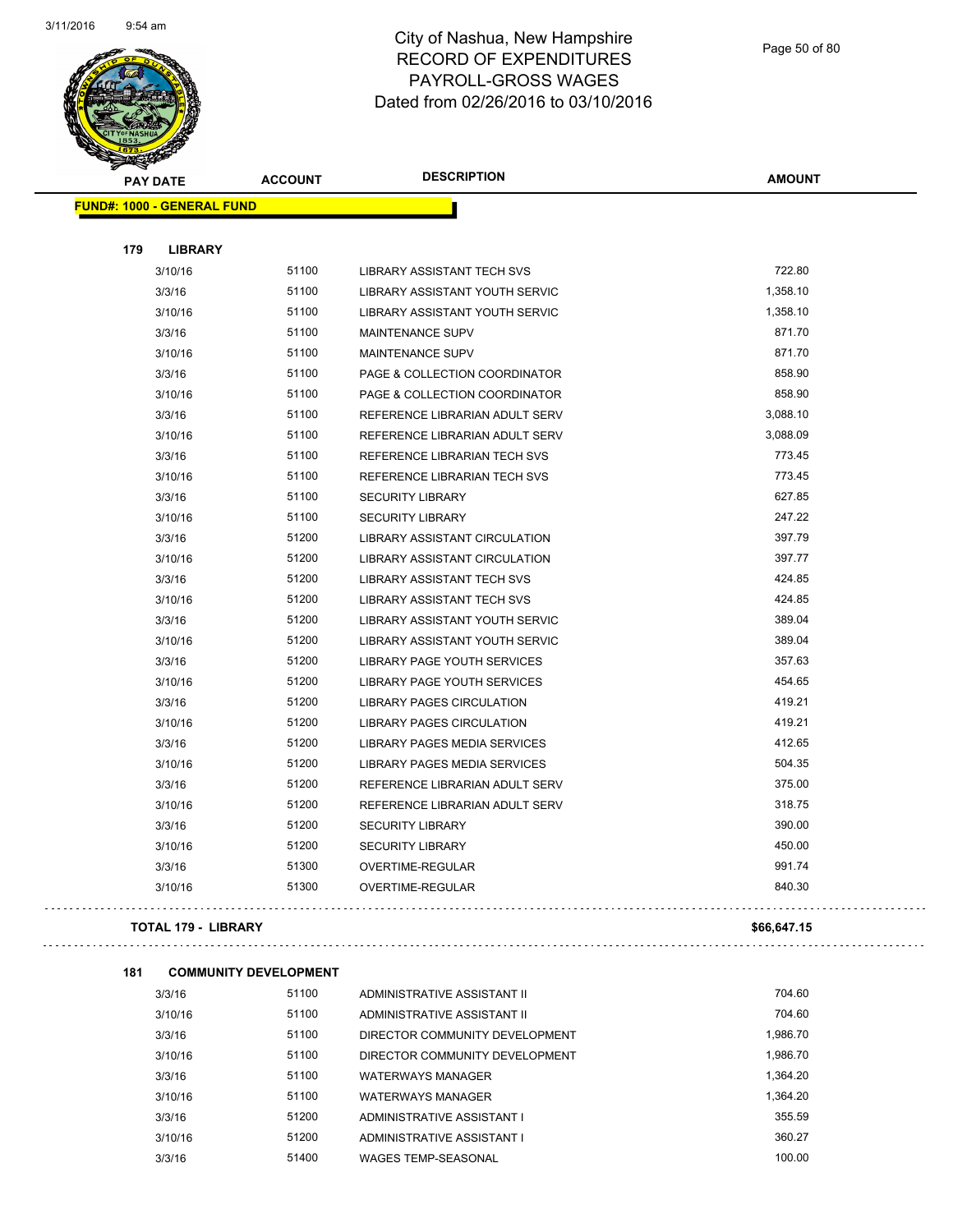| 3/11/2010 | $9.54$ am |                                   |                                          | City of Nashua, New Hampshire<br><b>RECORD OF EXPENDITURES</b><br>PAYROLL-GROSS WAGES<br>Dated from 02/26/2016 to 03/10/2016 | Page 51 of 80 |
|-----------|-----------|-----------------------------------|------------------------------------------|------------------------------------------------------------------------------------------------------------------------------|---------------|
|           |           | <b>PAY DATE</b>                   | <b>ACCOUNT</b>                           | <b>DESCRIPTION</b>                                                                                                           | <b>AMOUNT</b> |
|           |           | <b>FUND#: 1000 - GENERAL FUND</b> |                                          |                                                                                                                              |               |
|           |           |                                   |                                          |                                                                                                                              |               |
|           | 181       | 3/10/16                           | <b>COMMUNITY DEVELOPMENT</b><br>51400    |                                                                                                                              | 100.00        |
|           |           |                                   |                                          | <b>WAGES TEMP-SEASONAL</b>                                                                                                   |               |
|           |           |                                   | <b>TOTAL 181 - COMMUNITY DEVELOPMENT</b> |                                                                                                                              | \$9,026.86    |
|           |           |                                   |                                          |                                                                                                                              |               |
|           | 182       |                                   | <b>PLANNING AND ZONING</b>               |                                                                                                                              |               |
|           |           | 3/3/16                            | 51100                                    | DEPARTMENT COORDINATOR                                                                                                       | 957.64        |
|           |           | 3/10/16                           | 51100                                    | DEPARTMENT COORDINATOR                                                                                                       | 957.65        |
|           |           | 3/3/16                            | 51100                                    | DEPUTY PLANNING MANAGER                                                                                                      | 1,384.10      |
|           |           | 3/10/16                           | 51100                                    | DEPUTY PLANNING MANAGER                                                                                                      | 1,384.10      |
|           |           | 3/3/16                            | 51100                                    | <b>MANAGER PLANNING DEPT</b>                                                                                                 | 1,935.50      |
|           |           | 3/10/16                           | 51100                                    | MANAGER PLANNING DEPT                                                                                                        | 1,935.50      |
|           |           | 3/3/16                            | 51100                                    | PLANNER I                                                                                                                    | 2,253.95      |
|           |           | 3/10/16                           | 51100                                    | PLANNER I                                                                                                                    | 2,253.95      |
|           |           | 3/3/16                            | 51100                                    | ZONING COORDINATOR                                                                                                           | 722.30        |
|           |           | 3/10/16                           | 51100                                    | ZONING COORDINATOR                                                                                                           | 722.30        |
|           |           | 3/3/16                            | 53428                                    | STENOGRAPHIC SERVICES                                                                                                        | 350.00        |
|           |           |                                   | <b>TOTAL 182 - PLANNING AND ZONING</b>   |                                                                                                                              | \$14,856.99   |
|           | 183       |                                   | <b>ECONOMIC DEVELOPMENT</b>              |                                                                                                                              |               |
|           |           | 3/3/16                            | 51100                                    | <b>ECONOMIC DEV DIRECTOR</b>                                                                                                 | 1,929.25      |
|           |           | 3/10/16                           | 51750                                    | RETIREMENT & SEPARATION PAY                                                                                                  | 8,937.24      |
|           |           |                                   | <b>TOTAL 183 - ECONOMIC DEVELOPMENT</b>  |                                                                                                                              | \$10,866.49   |
|           |           |                                   |                                          |                                                                                                                              |               |
|           | 191       | <b>SCHOOL</b>                     |                                          |                                                                                                                              |               |
|           |           | 3/10/16                           | 51100                                    | ASSISTANT DIRECTOR BUSINESS                                                                                                  | 3,008.20      |
|           |           | 3/10/16                           | 51100                                    | ASSISTANT PRINCIPAL AMH                                                                                                      | 1,403.82      |
|           |           | 3/10/16                           | 51100                                    | ASSISTANT PRINCIPAL BIC                                                                                                      | 3,000.00      |
|           |           | 3/10/16                           | 51100                                    | ASSISTANT PRINCIPAL BIR                                                                                                      | 1,403.82      |
|           |           | 3/10/16                           | 51100                                    | ASSISTANT PRINCIPAL BRO                                                                                                      | 1,451.90      |
|           |           | 3/10/16                           | 51100                                    | ASSISTANT PRINCIPAL CHARL                                                                                                    | 3,048.10      |
|           |           | 3/10/16                           | 51100                                    | ASSISTANT PRINCIPAL DR CRSP                                                                                                  | 1,475.93      |
|           |           | 3/10/16                           | 51100                                    | ASSISTANT PRINCIPAL ELM                                                                                                      | 6,730.80      |
|           |           | 3/10/16                           | 51100                                    | ASSISTANT PRINCIPAL FES                                                                                                      | 3,048.10      |
|           |           | 3/10/16                           | 51100                                    | ASSISTANT PRINCIPAL FMS                                                                                                      | 3,365.40      |
|           |           | 3/10/16                           | 51100                                    | ASSISTANT PRINCIPAL LEDGE                                                                                                    | 3,662.19      |
|           |           | 3/10/16                           | 51100                                    | ASSISTANT PRINCIPAL MDE                                                                                                      | 3,048.09      |
|           |           | 3/10/16                           | 51100                                    | ASSISTANT PRINCIPAL MTP                                                                                                      | 2,951.90      |
|           |           | 3/10/16                           | 51100                                    | ASSISTANT PRINCIPAL NHN                                                                                                      | 12,536.00     |
|           |           | 3/10/16                           | 51100                                    | ASSISTANT PRINCIPAL NHS                                                                                                      | 12,829.10     |
|           |           | 3/10/16                           | 51100<br>51100                           | ASSISTANT PRINCIPAL PMS                                                                                                      | 3,365.40      |
|           |           | 3/10/16                           |                                          | ASSISTANT PRINCIPAL SHE                                                                                                      | 1,451.90      |

3/11/2016 9:54 am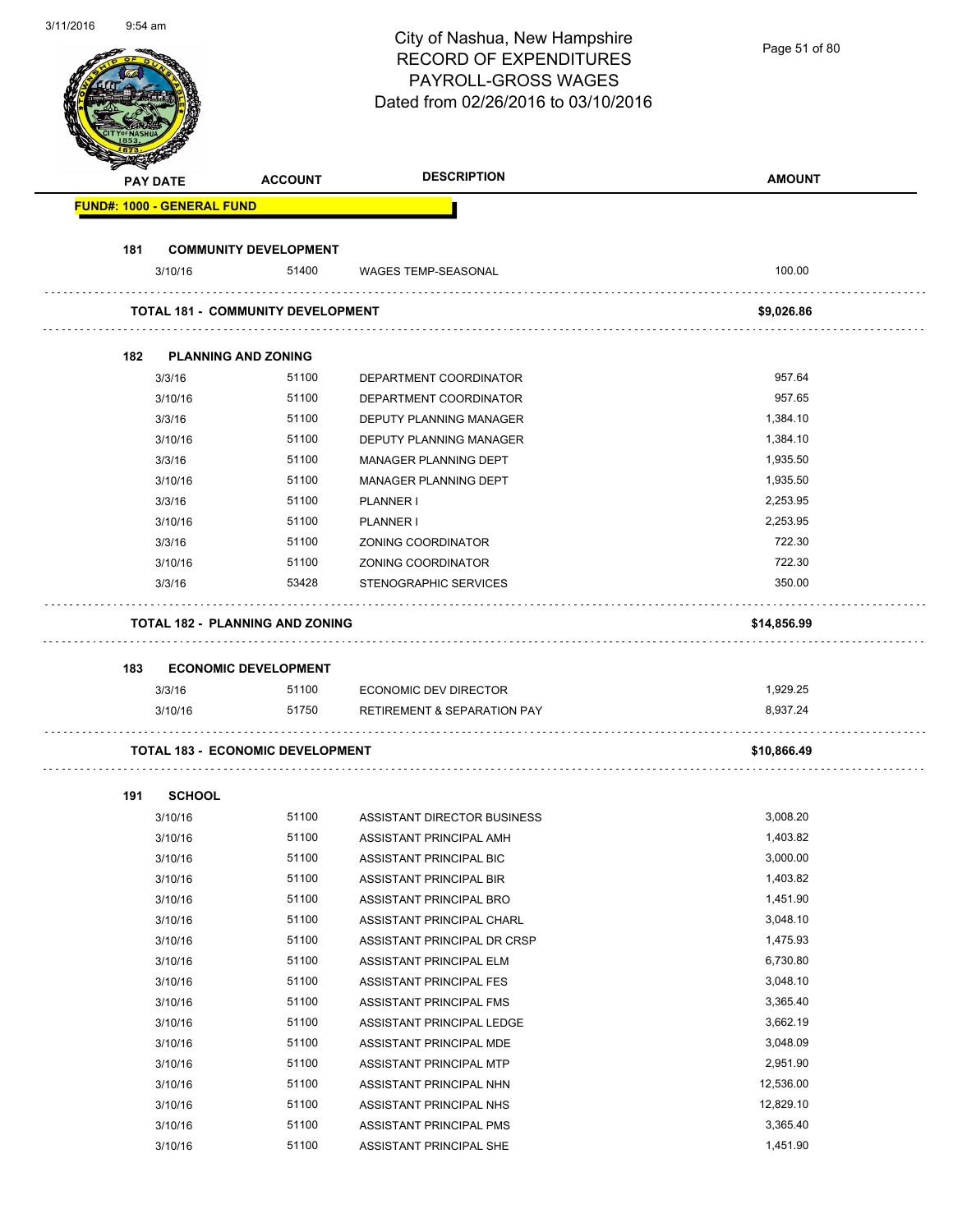

Page 52 of 80

| <b>PAY DATE</b>                   | <b>ACCOUNT</b> | <b>DESCRIPTION</b>                                      | <b>AMOUNT</b>        |
|-----------------------------------|----------------|---------------------------------------------------------|----------------------|
| <b>FUND#: 1000 - GENERAL FUND</b> |                |                                                         |                      |
|                                   |                |                                                         |                      |
| 191<br><b>SCHOOL</b>              |                |                                                         |                      |
| 3/10/16                           | 51100          | ASSISTANT SUPERINTENDENT                                | 8,590.50             |
| 3/10/16                           | 51100          | ASST DIRECTOR PLANT OPS                                 | 4,526.80             |
| 3/10/16                           | 51100          | ASST DIRECTOR SPED                                      | 6,016.90             |
| 3/10/16                           | 51100          | ASST SYSTEMS ADMIN FULL YEAR                            | 12,935.90            |
| 3/10/16                           | 51100          | ASST SYSTEMS ADMIN SCH YEAR                             | 796.85               |
| 3/10/16                           | 51100          | ATTENDANCE OFFICER                                      | 2,360.61             |
| 3/10/16                           | 51100          | CAREER CENTER COORD NHN                                 | 1,537.29             |
| 3/10/16                           | 51100          | CHIEF OPERATING OFFICER                                 | 4,094.60             |
| 3/10/16                           | 51100          | CLERICAL ACADEMY NHN                                    | 2,873.35             |
| 3/10/16                           | 51100          | CLERICAL ACADEMY NHS                                    | 2,108.12             |
| 3/3/16                            | 51100          | CLERICAL ADULT ED NHN                                   | 756.39               |
| 3/10/16                           | 51100          | CLERICAL ADULT ED NHN                                   | 764.14               |
| 3/3/16                            | 51100          | <b>CLERICAL ASST SUPER SUP</b>                          | 2,002.27             |
| 3/10/16                           | 51100          | <b>CLERICAL ASST SUPER SUP</b>                          | 2,033.19             |
| 3/10/16                           | 51100          | CLERICAL ATHLETIC NHN                                   | 731.64               |
| 3/10/16                           | 51100          | <b>CLERICAL ATHLETIC NHS</b>                            | 756.40               |
| 3/3/16                            | 51100          | <b>CLERICAL BUSINESS</b>                                | 3,773.75             |
| 3/10/16                           | 51100          | <b>CLERICAL BUSINESS</b>                                | 3,773.75             |
| 3/3/16                            | 51100          | CLERICAL CHIEF OP OFFICER SUP                           | 826.29               |
| 3/10/16                           | 51100          | CLERICAL CHIEF OP OFFICER SUP                           | 826.30               |
| 3/10/16                           | 51100          | CLERICAL CTE NHN                                        | 653.65               |
| 3/10/16                           | 51100          | <b>CLERICAL CTE NHS</b>                                 | 767.65               |
| 3/10/16                           | 51100          | <b>CLERICAL GUIDANCE ELM</b>                            | 767.64               |
| 3/10/16                           | 51100          | CLERICAL GUIDANCE NHN                                   | 1,944.20             |
| 3/10/16                           | 51100          | <b>CLERICAL GUIDANCE NHS</b>                            | 2,140.40             |
| 3/3/16                            | 51100          | CLERICAL HUMAN RESOURCES                                | 2,141.70             |
| 3/10/16                           | 51100          | CLERICAL HUMAN RESOURCES                                | 2,141.70             |
| 3/3/16                            | 51100          | <b>CLERICAL PAYROLL SUP</b>                             | 687.40               |
| 3/10/16                           | 51100          | <b>CLERICAL PAYROLL SUP</b>                             | 687.40               |
| 3/3/16                            | 51100          | <b>CLERICAL PLANT OPS</b>                               | 687.40               |
| 3/10/16                           | 51100          | <b>CLERICAL PLANT OPS</b>                               | 687.40               |
| 3/10/16                           | 51100          | <b>CLERICAL PRINCIPAL AMH</b>                           | 1,341.05             |
| 3/10/16                           | 51100          | <b>CLERICAL PRINCIPAL BIC</b>                           | 1,385.30             |
| 3/10/16                           | 51100          | CLERICAL PRINCIPAL BIR                                  | 1,432.95             |
| 3/10/16                           | 51100          | <b>CLERICAL PRINCIPAL BRO</b>                           | 1,535.30             |
| 3/10/16                           | 51100          | CLERICAL PRINCIPAL CHA                                  | 1,374.80             |
| 3/10/16                           | 51100          | <b>CLERICAL PRINCIPAL DRC</b>                           | 1,410.05             |
| 3/10/16                           | 51100          | CLERICAL PRINCIPAL ELM                                  | 2,035.39             |
| 3/10/16                           | 51100          | <b>CLERICAL PRINCIPAL FES</b>                           | 1,459.23             |
| 3/10/16                           | 51100          | <b>CLERICAL PRINCIPAL FMS</b>                           | 1,790.60             |
| 3/10/16                           | 51100          | CLERICAL PRINCIPAL LDG                                  | 1,407.80             |
| 3/10/16                           | 51100<br>51100 | <b>CLERICAL PRINCIPAL MDE</b>                           | 1,463.54<br>1,452.05 |
| 3/10/16<br>3/10/16                | 51100          | <b>CLERICAL PRINCIPAL MTP</b><br>CLERICAL PRINCIPAL NHN | 1,407.80             |
|                                   |                |                                                         |                      |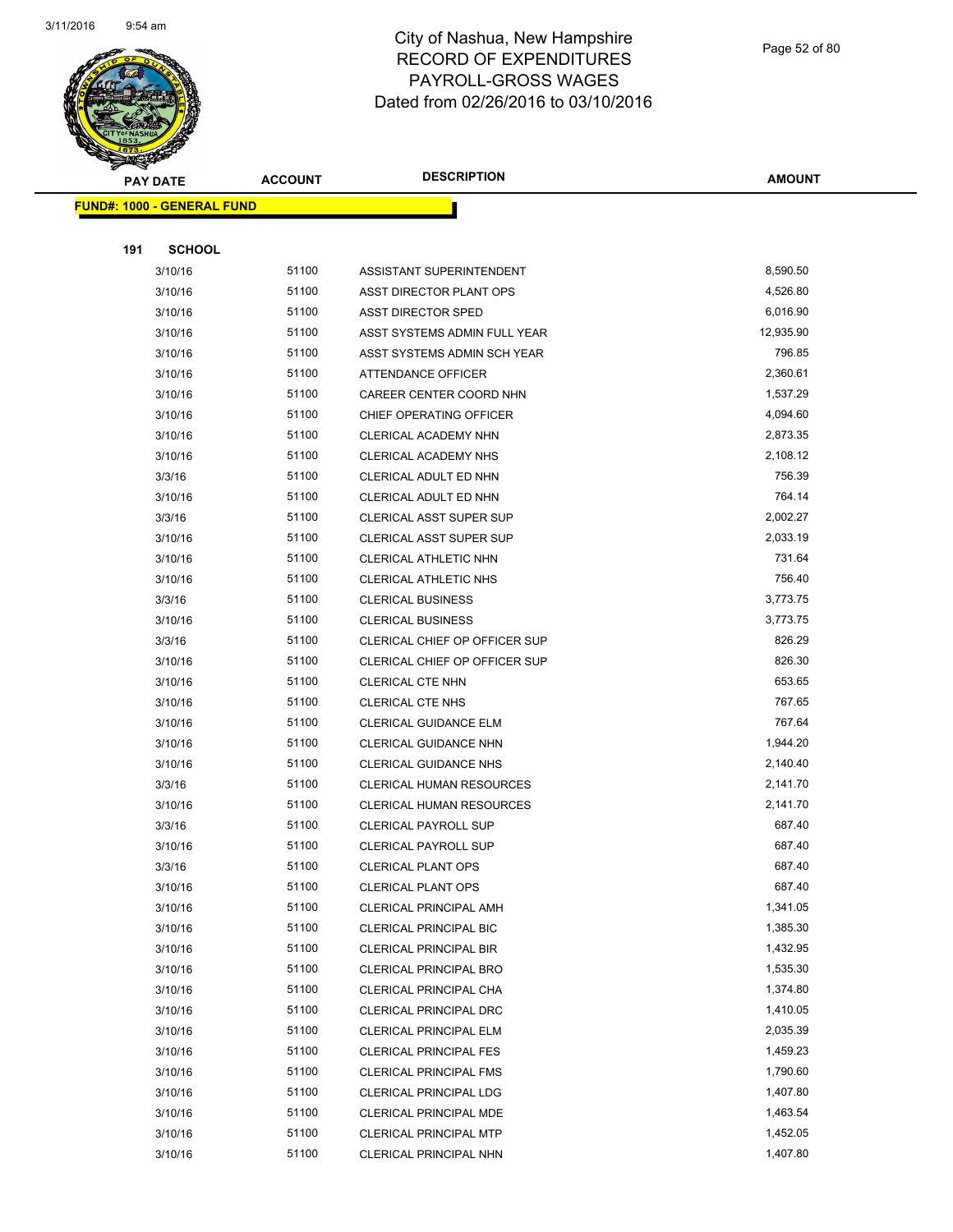

Page 53 of 80

|     | <b>PAY DATE</b>                   | <b>ACCOUNT</b> | <b>DESCRIPTION</b>                 | <b>AMOUNT</b> |
|-----|-----------------------------------|----------------|------------------------------------|---------------|
|     | <b>FUND#: 1000 - GENERAL FUND</b> |                |                                    |               |
|     |                                   |                |                                    |               |
| 191 | <b>SCHOOL</b>                     |                |                                    |               |
|     | 3/10/16                           | 51100          | CLERICAL PRINCIPAL NHS             | 2,410.65      |
|     | 3/10/16                           | 51100          | <b>CLERICAL PRINCIPAL NSE</b>      | 1,524.05      |
|     | 3/10/16                           | 51100          | <b>CLERICAL PRINCIPAL PMS</b>      | 2,063.70      |
|     | 3/10/16                           | 51100          | <b>CLERICAL PRINCIPAL SHE</b>      | 1,535.29      |
|     | 3/10/16                           | 51100          | CLERICAL RECEPTIONIST NHN          | 767.65        |
|     | 3/10/16                           | 51100          | CLERICAL RECEPTIONIST NHS          | 720.40        |
|     | 3/10/16                           | 51100          | CLERICAL SPECIAL ED NHN            | 653.65        |
|     | 3/10/16                           | 51100          | CLERICAL SPECIAL ED NHS            | 649.29        |
|     | 3/3/16                            | 51100          | CLERICAL SPECIAL ED SUP            | 1,535.30      |
|     | 3/10/16                           | 51100          | CLERICAL SPECIAL ED SUP            | 1,535.30      |
|     | 3/3/16                            | 51100          | CLERICAL STUDENT SERV SUP          | 815.35        |
|     | 3/10/16                           | 51100          | <b>CLERICAL STUDENT SERV SUP</b>   | 815.35        |
|     | 3/10/16                           | 51100          | CLERICAL SUPERINTENDANT SUP        | 1,692.30      |
|     | 3/10/16                           | 51100          | <b>CLERICAL TRANSPORTATION SUP</b> | 444.47        |
|     | 3/10/16                           | 51100          | <b>CURRICULUM SUPERVISOR</b>       | 5,809.01      |
|     | 3/3/16                            | 51100          | <b>CUSTODIAN AMH</b>               | 1,259.30      |
|     | 3/10/16                           | 51100          | <b>CUSTODIAN AMH</b>               | 977.05        |
|     | 3/3/16                            | 51100          | <b>CUSTODIAN ASST HEAD ELM</b>     | 791.20        |
|     | 3/10/16                           | 51100          | <b>CUSTODIAN ASST HEAD ELM</b>     | 791.20        |
|     | 3/3/16                            | 51100          | <b>CUSTODIAN ASST HEAD FMS</b>     | 791.20        |
|     | 3/10/16                           | 51100          | <b>CUSTODIAN ASST HEAD FMS</b>     | 791.20        |
|     | 3/3/16                            | 51100          | <b>CUSTODIAN ASST HEAD NHN</b>     | 1,736.80      |
|     | 3/10/16                           | 51100          | <b>CUSTODIAN ASST HEAD NHN</b>     | 1,736.80      |
|     | 3/3/16                            | 51100          | <b>CUSTODIAN ASST HEAD NHS</b>     | 791.20        |
|     | 3/10/16                           | 51100          | <b>CUSTODIAN ASST HEAD NHS</b>     | 791.20        |
|     | 3/3/16                            | 51100          | <b>CUSTODIAN ASST HEAD PMS</b>     | 791.20        |
|     | 3/10/16                           | 51100          | <b>CUSTODIAN ASST HEAD PMS</b>     | 791.20        |
|     | 3/3/16                            | 51100          | <b>CUSTODIAN BIC</b>               | 2,331.92      |
|     | 3/10/16                           | 51100          | <b>CUSTODIAN BIC</b>               | 1,671.85      |
|     | 3/3/16                            | 51100          | <b>CUSTODIAN BIR</b>               | 2,084.40      |
|     | 3/10/16                           | 51100          | <b>CUSTODIAN BIR</b>               | 2,103.68      |
|     | 3/3/16                            | 51100          | <b>CUSTODIAN BRO</b>               | 1,389.60      |
|     | 3/10/16                           | 51100          | <b>CUSTODIAN BRO</b>               | 1,389.60      |
|     | 3/3/16                            | 51100          | <b>CUSTODIAN CHA</b>               | 1,408.88      |
|     | 3/10/16                           | 51100          | <b>CUSTODIAN CHA</b>               | 1,389.61      |
|     | 3/3/16                            | 51100          | <b>CUSTODIAN DRC</b>               | 694.80        |
|     | 3/10/16                           | 51100          | <b>CUSTODIAN DRC</b>               | 694.80        |
|     | 3/3/16                            | 51100          | <b>CUSTODIAN ELM</b>               | 5,578.41      |
|     | 3/10/16                           | 51100          | <b>CUSTODIAN ELM</b>               | 5,584.38      |
|     | 3/3/16                            | 51100          | <b>CUSTODIAN FES</b>               | 1,389.60      |
|     | 3/10/16                           | 51100          | <b>CUSTODIAN FES</b>               | 1,389.60      |
|     | 3/3/16                            | 51100          | <b>CUSTODIAN FMS</b>               | 2,366.65      |
|     | 3/10/16                           | 51100          | <b>CUSTODIAN FMS</b>               | 2,336.25      |
|     | 3/3/16                            | 51100          | <b>CUSTODIAN HEAD AMH</b>          | 791.20        |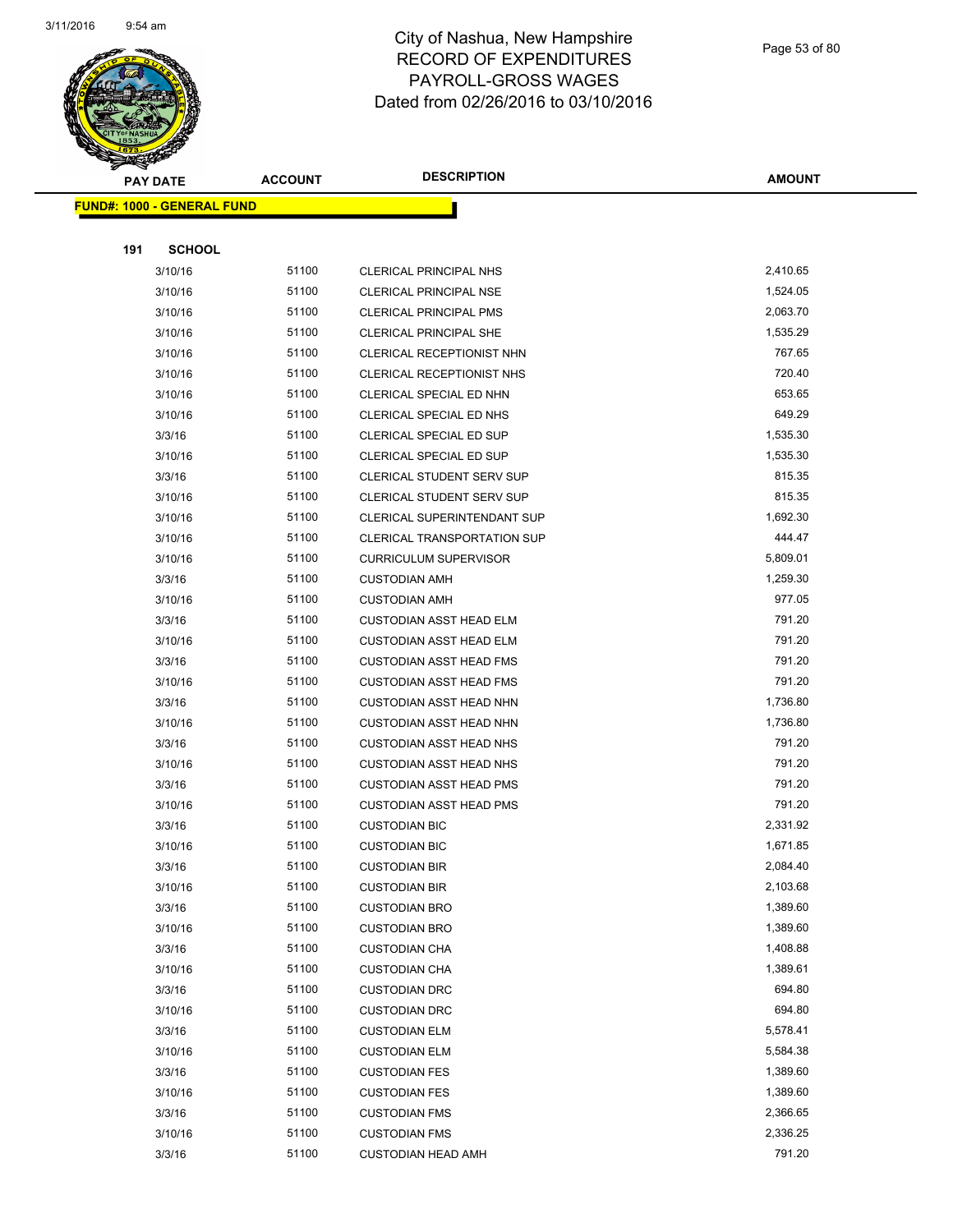

|     | <b>PAY DATE</b>                    | <b>ACCOUNT</b> | <b>DESCRIPTION</b>        | <b>AMOUNT</b> |
|-----|------------------------------------|----------------|---------------------------|---------------|
|     | <u> FUND#: 1000 - GENERAL FUND</u> |                |                           |               |
|     |                                    |                |                           |               |
| 191 | <b>SCHOOL</b>                      |                |                           |               |
|     | 3/10/16                            | 51100          | <b>CUSTODIAN HEAD AMH</b> | 791.20        |
|     | 3/3/16                             | 51100          | <b>CUSTODIAN HEAD BIC</b> | 791.20        |
|     | 3/10/16                            | 51100          | <b>CUSTODIAN HEAD BIC</b> | 791.20        |
|     | 3/3/16                             | 51100          | <b>CUSTODIAN HEAD BIR</b> | 791.20        |
|     | 3/10/16                            | 51100          | <b>CUSTODIAN HEAD BIR</b> | 791.20        |
|     | 3/3/16                             | 51100          | <b>CUSTODIAN HEAD BRO</b> | 791.20        |
|     | 3/10/16                            | 51100          | <b>CUSTODIAN HEAD BRO</b> | 791.20        |
|     | 3/3/16                             | 51100          | <b>CUSTODIAN HEAD CHA</b> | 791.20        |
|     | 3/10/16                            | 51100          | <b>CUSTODIAN HEAD CHA</b> | 791.20        |
|     | 3/3/16                             | 51100          | <b>CUSTODIAN HEAD DRC</b> | 791.20        |
|     | 3/10/16                            | 51100          | <b>CUSTODIAN HEAD DRC</b> | 791.20        |
|     | 3/3/16                             | 51100          | <b>CUSTODIAN HEAD ELM</b> | 937.60        |
|     | 3/10/16                            | 51100          | <b>CUSTODIAN HEAD ELM</b> | 937.60        |
|     | 3/3/16                             | 51100          | <b>CUSTODIAN HEAD FES</b> | 786.28        |
|     | 3/10/16                            | 51100          | <b>CUSTODIAN HEAD FES</b> | 791.20        |
|     | 3/3/16                             | 51100          | <b>CUSTODIAN HEAD FMS</b> | 937.60        |
|     | 3/10/16                            | 51100          | <b>CUSTODIAN HEAD FMS</b> | 937.60        |
|     | 3/3/16                             | 51100          | <b>CUSTODIAN HEAD LDG</b> | 791.20        |
|     | 3/10/16                            | 51100          | <b>CUSTODIAN HEAD LDG</b> | 791.20        |
|     | 3/3/16                             | 51100          | <b>CUSTODIAN HEAD MDE</b> | 791.20        |
|     | 3/10/16                            | 51100          | <b>CUSTODIAN HEAD MDE</b> | 791.20        |
|     | 3/3/16                             | 51100          | <b>CUSTODIAN HEAD MTP</b> | 730.18        |
|     | 3/10/16                            | 51100          | <b>CUSTODIAN HEAD MTP</b> | 786.26        |
|     | 3/3/16                             | 51100          | <b>CUSTODIAN HEAD NHN</b> | 943.20        |
|     | 3/10/16                            | 51100          | <b>CUSTODIAN HEAD NHN</b> | 943.20        |
|     | 3/3/16                             | 51100          | <b>CUSTODIAN HEAD NHS</b> | 943.20        |
|     | 3/10/16                            | 51100          | <b>CUSTODIAN HEAD NHS</b> | 943.20        |
|     | 3/3/16                             | 51100          | <b>CUSTODIAN HEAD NSE</b> | 791.20        |
|     | 3/10/16                            | 51100          | <b>CUSTODIAN HEAD NSE</b> | 791.20        |
|     | 3/3/16                             | 51100          | <b>CUSTODIAN HEAD PMS</b> | 931.74        |
|     | 3/10/16                            | 51100          | <b>CUSTODIAN HEAD PMS</b> | 937.60        |
|     | 3/3/16                             | 51100          | <b>CUSTODIAN HEAD SHE</b> | 197.82        |
|     | 3/10/16                            | 51100          | <b>CUSTODIAN HEAD SHE</b> | 197.80        |
|     | 3/3/16                             | 51100          | <b>CUSTODIAN LDG</b>      | 2,084.42      |
|     | 3/10/16                            | 51100          | <b>CUSTODIAN LDG</b>      | 2,084.40      |
|     | 3/3/16                             | 51100          | <b>CUSTODIAN MDE</b>      | 955.34        |
|     | 3/10/16                            | 51100          | <b>CUSTODIAN MDE</b>      | 694.80        |
|     | 3/3/16                             | 51100          | <b>CUSTODIAN MTP</b>      | 1,376.57      |
|     | 3/10/16                            | 51100          | <b>CUSTODIAN MTP</b>      | 1,389.60      |
|     | 3/3/16                             | 51100          | <b>CUSTODIAN NHN</b>      | 9,734.37      |
|     | 3/10/16                            | 51100          | <b>CUSTODIAN NHN</b>      | 9,867.78      |
|     | 3/3/16                             | 51100          | <b>CUSTODIAN NHS</b>      | 9,942.60      |
|     | 3/10/16                            | 51100          | <b>CUSTODIAN NHS</b>      | 9,818.67      |
|     | 3/3/16                             | 51100          | <b>CUSTODIAN NSE</b>      | 1,389.60      |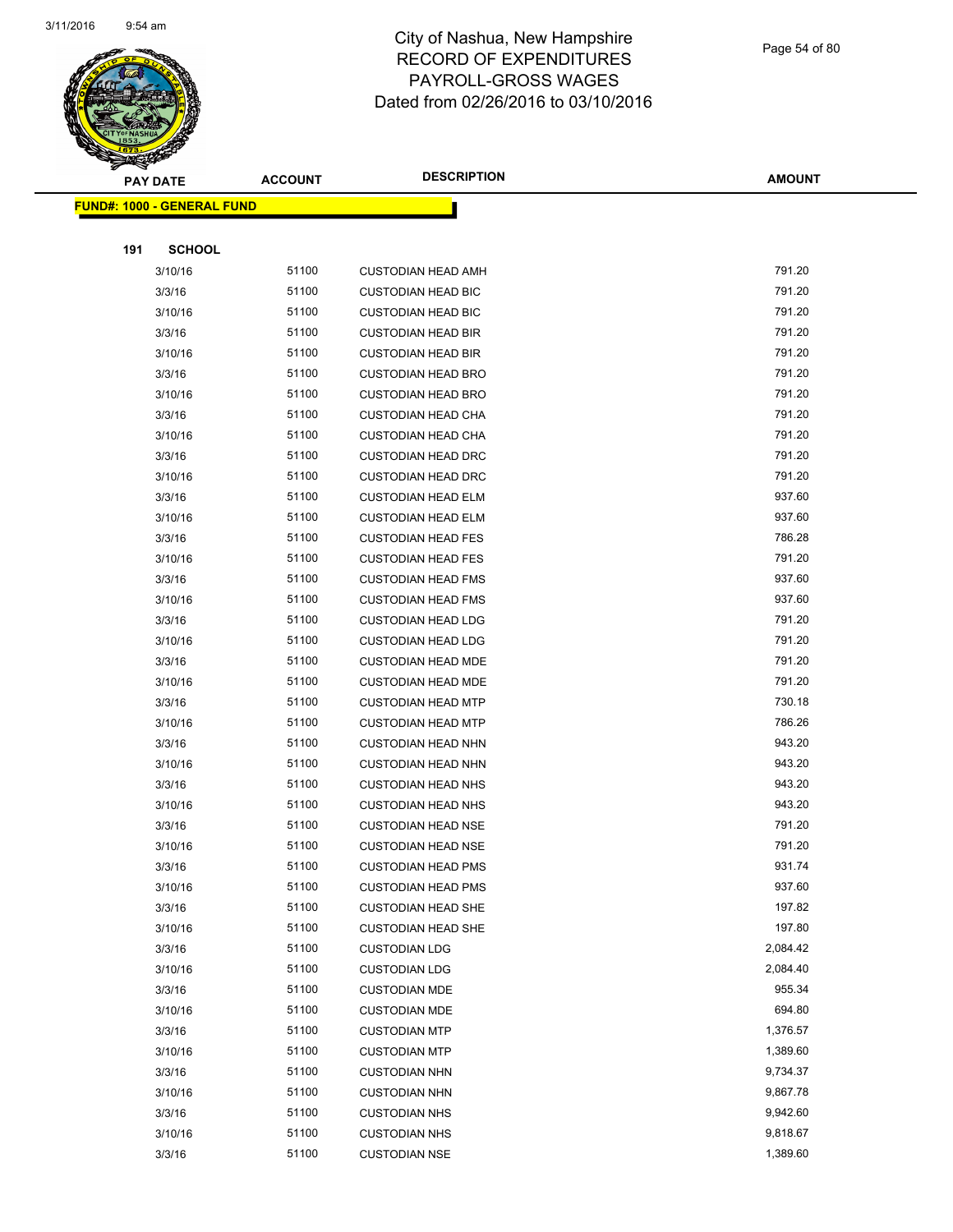

Page 55 of 80

| <b>PAY DATE</b>                   | <b>ACCOUNT</b> | <b>DESCRIPTION</b>              | <b>AMOUNT</b> |
|-----------------------------------|----------------|---------------------------------|---------------|
| <b>FUND#: 1000 - GENERAL FUND</b> |                |                                 |               |
|                                   |                |                                 |               |
| <b>SCHOOL</b><br>191              |                |                                 |               |
| 3/10/16                           | 51100          | <b>CUSTODIAN NSE</b>            | 1,389.60      |
| 3/3/16                            | 51100          | <b>CUSTODIAN PMS</b>            | 2,062.69      |
| 3/10/16                           | 51100          | <b>CUSTODIAN PMS</b>            | 2,027.95      |
| 3/3/16                            | 51100          | <b>CUSTODIAN SHE</b>            | 2,180.80      |
| 3/10/16                           | 51100          | <b>CUSTODIAN SHE</b>            | 2,219.36      |
| 3/10/16                           | 51100          | <b>CUSTODIAN SUPERVISOR WPO</b> | 2,064.80      |
| 3/3/16                            | 51100          | <b>CUSTODIAN WID</b>            | 977.05        |
| 3/10/16                           | 51100          | <b>CUSTODIAN WID</b>            | 694.80        |
| 3/10/16                           | 51100          | DATA ANALYST                    | 1,831.00      |
| 3/10/16                           | 51100          | DIRECTOR ADULT ED               | 3,199.50      |
| 3/10/16                           | 51100          | DIRECTOR ATHLETICS              | 3,519.40      |
| 3/10/16                           | 51100          | <b>DIRECTOR COM GRANTS</b>      | 3,128.80      |
| 3/10/16                           | 51100          | <b>DIRECTOR GUIDANCE</b>        | 6,068.90      |
| 3/10/16                           | 51100          | DIRECTOR HUMAN RESOURCES        | 3,241.10      |
| 3/10/16                           | 51100          | DIRECTOR PLANT OPS              | 3,653.29      |
| 3/10/16                           | 51100          | DIRECTOR SPECIAL ED             | 3,730.80      |
| 3/10/16                           | 51100          | DIRECTOR STUDENT SERVICES       | 3,262.20      |
| 3/10/16                           | 51100          | DIRECTOR TECHNOLOGY             | 4,109.00      |
| 3/10/16                           | 51100          | DIRECTOR TRANSPORTATION         | 3,105.50      |
| 3/10/16                           | 51100          | DIRECTOR VOCATIONAL             | 7,172.80      |
| 3/10/16                           | 51100          | DW TECHNOLOGY PEER COACH        | 2,602.91      |
| 3/10/16                           | 51100          | ELL OUTREACH WORKER             | 815.85        |
| 3/10/16                           | 51100          | GUIDANCE COUNSELOR AMH          | 1,823.09      |
| 3/10/16                           | 51100          | GUIDANCE COUNSELOR BIC          | 1,885.02      |
| 3/10/16                           | 51100          | <b>GUIDANCE COUNSELOR BIR</b>   | 2,945.00      |
| 3/10/16                           | 51100          | <b>GUIDANCE COUNSELOR BRO</b>   | 1,195.50      |
| 3/10/16                           | 51100          | GUIDANCE COUNSELOR CHA          | 2,873.00      |
| 3/10/16                           | 51100          | GUIDANCE COUNSELOR DRC          | 2,782.91      |
| 3/10/16                           | 51100          | <b>GUIDANCE COUNSELOR ELM</b>   | 11,514.61     |
| 3/10/16                           | 51100          | <b>GUIDANCE COUNSELOR FES</b>   | 2,782.91      |
| 3/10/16                           | 51100          | <b>GUIDANCE COUNSELOR FMS</b>   | 5,624.11      |
| 3/10/16                           | 51100          | GUIDANCE COUNSELOR LDG          | 2,761.41      |
| 3/10/16                           | 51100          | GUIDANCE COUNSELOR MDE          | 2,288.98      |
| 3/10/16                           | 51100          | <b>GUIDANCE COUNSELOR MTP</b>   | 2,782.91      |
| 3/10/16                           | 51100          | GUIDANCE COUNSELOR NHN          | 15,278.72     |
| 3/10/16                           | 51100          | GUIDANCE COUNSELOR NHS          | 19,374.32     |
| 3/10/16                           | 51100          | GUIDANCE COUNSELOR NSE          | 2,782.91      |
| 3/10/16                           | 51100          | <b>GUIDANCE COUNSELOR PMS</b>   | 8,160.96      |
| 3/10/16                           | 51100          | GUIDANCE COUNSELOR SHE          | 2,674.82      |
| 3/10/16                           | 51100          | JOB DEVELOPER SPED NHN          | 2,873.00      |
| 3/10/16                           | 51100          | LIBRARIAN AMH                   | 2,746.82      |
| 3/10/16                           | 51100          | LIBRARIAN BIC                   | 1,523.28      |
| 3/10/16                           | 51100          | LIBRARIAN BIR                   | 1,949.68      |
| 3/10/16                           | 51100          | LIBRARIAN BRO                   | 1,810.20      |
|                                   |                |                                 |               |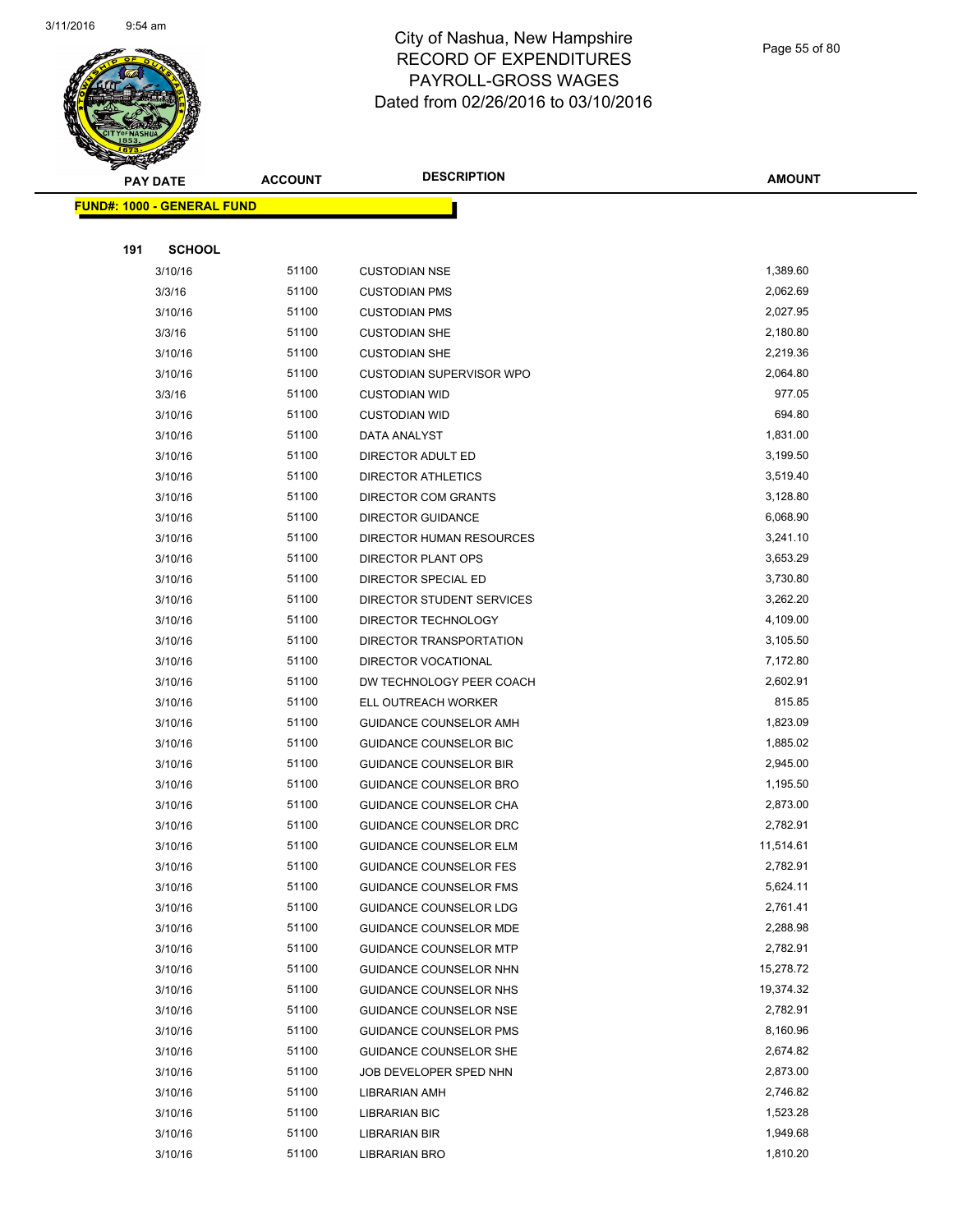

Page 56 of 80

|     | <b>PAY DATE</b>                   | <b>ACCOUNT</b> | <b>DESCRIPTION</b>           | <b>AMOUNT</b> |
|-----|-----------------------------------|----------------|------------------------------|---------------|
|     | <b>FUND#: 1000 - GENERAL FUND</b> |                |                              |               |
|     |                                   |                |                              |               |
| 191 | <b>SCHOOL</b>                     |                |                              |               |
|     | 3/10/16                           | 51100          | LIBRARIAN CHA                | 2,873.00      |
|     | 3/10/16                           | 51100          | <b>LIBRARIAN DRC</b>         | 2,002.62      |
|     | 3/10/16                           | 51100          | <b>LIBRARIAN ELM</b>         | 1,819.59      |
|     | 3/10/16                           | 51100          | <b>LIBRARIAN FES</b>         | 2,304.12      |
|     | 3/10/16                           | 51100          | <b>LIBRARIAN FMS</b>         | 3,288.90      |
|     | 3/10/16                           | 51100          | LIBRARIAN LDG                | 2,099.28      |
|     | 3/10/16                           | 51100          | <b>LIBRARIAN MDE</b>         | 2,288.98      |
|     | 3/10/16                           | 51100          | <b>LIBRARIAN MTP</b>         | 2,501.82      |
|     | 3/10/16                           | 51100          | <b>LIBRARIAN NHN</b>         | 4,552.60      |
|     | 3/10/16                           | 51100          | <b>LIBRARIAN NHS</b>         | 4,940.10      |
|     | 3/10/16                           | 51100          | <b>LIBRARIAN NSE</b>         | 2,288.98      |
|     | 3/10/16                           | 51100          | <b>LIBRARIAN PMS</b>         | 1,823.09      |
|     | 3/10/16                           | 51100          | <b>LIBRARIAN SHE</b>         | 2,782.91      |
|     | 3/10/16                           | 51100          | LICENSED PRACTICAL NURSE AMH | 1,378.78      |
|     | 3/10/16                           | 51100          | LICENSED PRACTICAL NURSE ELM | 1,339.61      |
|     | 3/3/16                            | 51100          | MAINTENANCE ALARM WPO        | 998.80        |
|     | 3/10/16                           | 51100          | MAINTENANCE ALARM WPO        | 998.80        |
|     | 3/3/16                            | 51100          | MAINTENANCE ASST GRDS WPO    | 951.20        |
|     | 3/10/16                           | 51100          | MAINTENANCE ASST GRDS WPO    | 951.20        |
|     | 3/3/16                            | 51100          | MAINTENANCE CARPENTER WPO    | 975.60        |
|     | 3/10/16                           | 51100          | MAINTENANCE CARPENTER WPO    | 975.60        |
|     | 3/3/16                            | 51100          | MAINTENANCE ELECTRICIAN WPO  | 1,997.60      |
|     | 3/10/16                           | 51100          | MAINTENANCE ELECTRICIAN WPO  | 1,997.60      |
|     | 3/3/16                            | 51100          | MAINTENANCE GRDS FORMEN WPO  | 975.60        |
|     | 3/10/16                           | 51100          | MAINTENANCE GRDS FORMEN WPO  | 975.60        |
|     | 3/3/16                            | 51100          | MAINTENANCE GROUNDS WPO      | 3,348.80      |
|     | 3/10/16                           | 51100          | MAINTENANCE GROUNDS WPO      | 3,348.80      |
|     | 3/3/16                            | 51100          | MAINTENANCE HVAC WPO         | 4,225.68      |
|     | 3/10/16                           | 51100          | MAINTENANCE HVAC WPO         | 4,041.84      |
|     | 3/3/16                            | 51100          | MAINTENANCE MESSENGER WPO    | 937.60        |
|     | 3/10/16                           | 51100          | MAINTENANCE MESSENGER WPO    | 937.60        |
|     | 3/3/16                            | 51100          | MAINTENANCE PLUMBER WPO      | 1,002.80      |
|     | 3/10/16                           | 51100          | MAINTENANCE PLUMBER WPO      | 1,002.80      |
|     | 3/3/16                            | 51100          | MAINTENANCE TRADES WPO       | 3,913.60      |
|     | 3/10/16                           | 51100          | MAINTENANCE TRADES WPO       | 3,913.60      |
|     | 3/10/16                           | 51100          | MARKETING TEACHER NHS        | 2,288.98      |
|     | 3/10/16                           | 51100          | <b>NURSE AMH</b>             | 2,550.82      |
|     | 3/10/16                           | 51100          | <b>NURSE BIC</b>             | 2,028.45      |
|     | 3/10/16                           | 51100          | <b>NURSE BIR</b>             | 2,091.31      |
|     | 3/10/16                           | 51100          | <b>NURSE BRO</b>             | 2,250.00      |
|     | 3/10/16                           | 51100          | <b>NURSE CHA</b>             | 2,550.82      |
|     | 3/10/16                           | 51100          | <b>NURSE DRC</b>             | 2,550.82      |
|     | 3/10/16                           | 51100          | <b>NURSE ELM</b>             | 3,014.62      |
|     | 3/10/16                           | 51100          | <b>NURSE FES</b>             | 2,451.80      |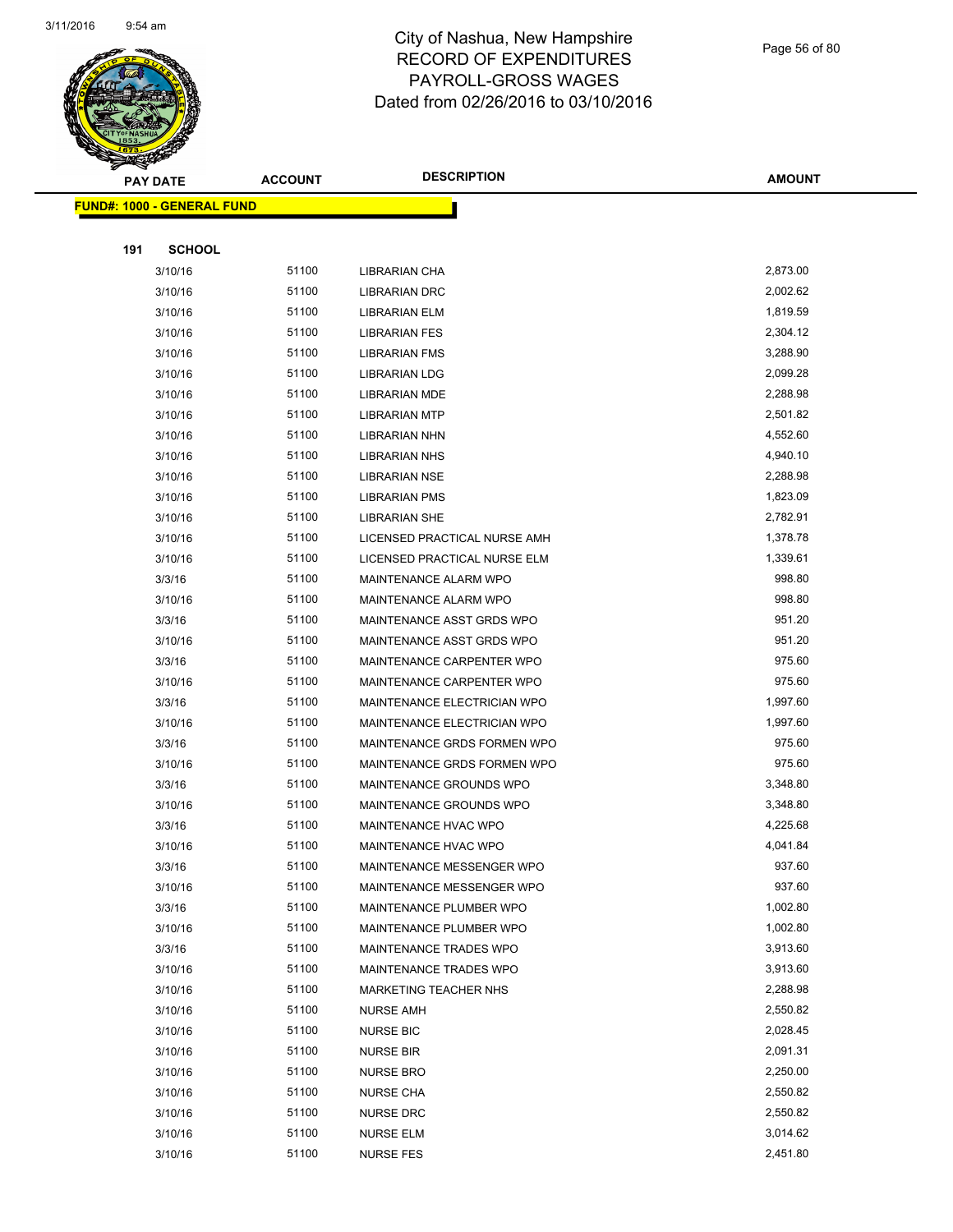

Page 57 of 80

| <b>PAY DATE</b>                   | <b>ACCOUNT</b> | <b>DESCRIPTION</b>              | <b>AMOUNT</b>        |
|-----------------------------------|----------------|---------------------------------|----------------------|
| <b>FUND#: 1000 - GENERAL FUND</b> |                |                                 |                      |
|                                   |                |                                 |                      |
| 191<br><b>SCHOOL</b>              |                |                                 |                      |
| 3/10/16                           | 51100          | <b>NURSE FMS</b>                | 2,550.82             |
| 3/10/16                           | 51100          | NURSE LDG                       | 2,091.31             |
| 3/10/16                           | 51100          | <b>NURSE MDE</b>                | 2,550.82             |
| 3/10/16                           | 51100          | <b>NURSE MTP</b>                | 1,649.80             |
| 3/10/16                           | 51100          | <b>NURSE NHN</b>                | 5,002.62             |
| 3/10/16                           | 51100          | <b>NURSE NHS</b>                | 5,101.64             |
| 3/10/16                           | 51100          | <b>NURSE NSE</b>                | 2,451.80             |
| 3/10/16                           | 51100          | <b>NURSE PMS</b>                | 5,201.64             |
| 3/10/16                           | 51100          | <b>NURSE SHE</b>                | 3,014.62             |
| 3/10/16                           | 51100          | OFFICE MANAGER BUSINESS         | 2,484.30             |
| 3/10/16                           | 51100          | OFFICE MANAGER HUMAN RESOURCES  | 1,799.80             |
| 3/10/16                           | 51100          | OFFICE MANAGER PLANT OPS        | 970.10               |
| 3/10/16                           | 51100          | OFFICE MANAGER SPED             | 1,904.30             |
| 3/10/16                           | 51100          | <b>OUT DISTRICT COORDINATOR</b> | 3,188.80             |
| 3/10/16                           | 51100          | PARA ALT AMH                    | 563.57               |
| 3/10/16                           | 51100          | PARA ALT DRC                    | 432.76               |
| 3/10/16                           | 51100          | PARA ALT FMS                    | 591.51               |
| 3/10/16                           | 51100          | PARA ALT LDG                    | 563.56               |
| 3/10/16                           | 51100          | PARA ALT MTP                    | 443.23               |
| 3/10/16                           | 51100          | PARA ALT PMS                    | 488.27               |
| 3/10/16                           | 51100          | PARA DW SPEC ED AMH             | 9,178.07             |
| 3/10/16                           | 51100          | PARA DW SPEC ED BIC             | 337.00               |
| 3/10/16                           | 51100          | PARA DW SPEC ED BIR             | 1,410.45             |
| 3/10/16                           | 51100          | PARA DW SPEC ED BRO             | 3,468.28             |
| 3/10/16                           | 51100          | PARA DW SPEC ED CHA             | 9,018.75             |
| 3/10/16                           | 51100          | PARA DW SPEC ED DRC             | 624.44               |
| 3/10/16                           | 51100          | PARA DW SPEC ED FMS             | 2,186.94             |
| 3/10/16                           | 51100          | PARA DW SPEC ED MDE             | 9,432.57             |
| 3/10/16                           | 51100          | PARA DW SPEC ED MTP             | 484.34               |
| 3/10/16                           | 51100          | PARA DW SPEC ED NHN             | 4,607.72             |
| 3/10/16                           | 51100          | PARA DW SPEC ED NHS             | 7,679.83             |
| 3/10/16                           | 51100          | PARA DW SPEC ED NSE             | 2,698.33             |
| 3/10/16                           | 51100          | PARA DW SPEC ED PMS             | 5,650.23             |
| 3/10/16                           | 51100          | PARA DW SPEC ED SHE             | 8,799.04             |
| 3/10/16                           | 51100          | PARA DW SPEC ED WID             | 1,574.01<br>4,745.03 |
| 3/10/16                           | 51100          | PARA DW SPEC ELM                |                      |
| 3/10/16                           | 51100          | PARA ELL BIR                    | 529.80               |
| 3/10/16                           | 51100<br>51100 | PARA ELL DRC                    | 529.80<br>838.47     |
| 3/10/16                           | 51100          | PARA ELL ELM                    | 464.94               |
| 3/10/16                           | 51100          | PARA ELL FES                    | 417.60               |
| 3/10/16<br>3/10/16                | 51100          | PARA ELL FMS<br>PARA ELL LDG    | 529.80               |
| 3/10/16                           | 51100          | PARA ELL MTP                    | 420.43               |
| 3/10/16                           | 51100          | PARA ELL NHS                    | 591.62               |
|                                   |                |                                 |                      |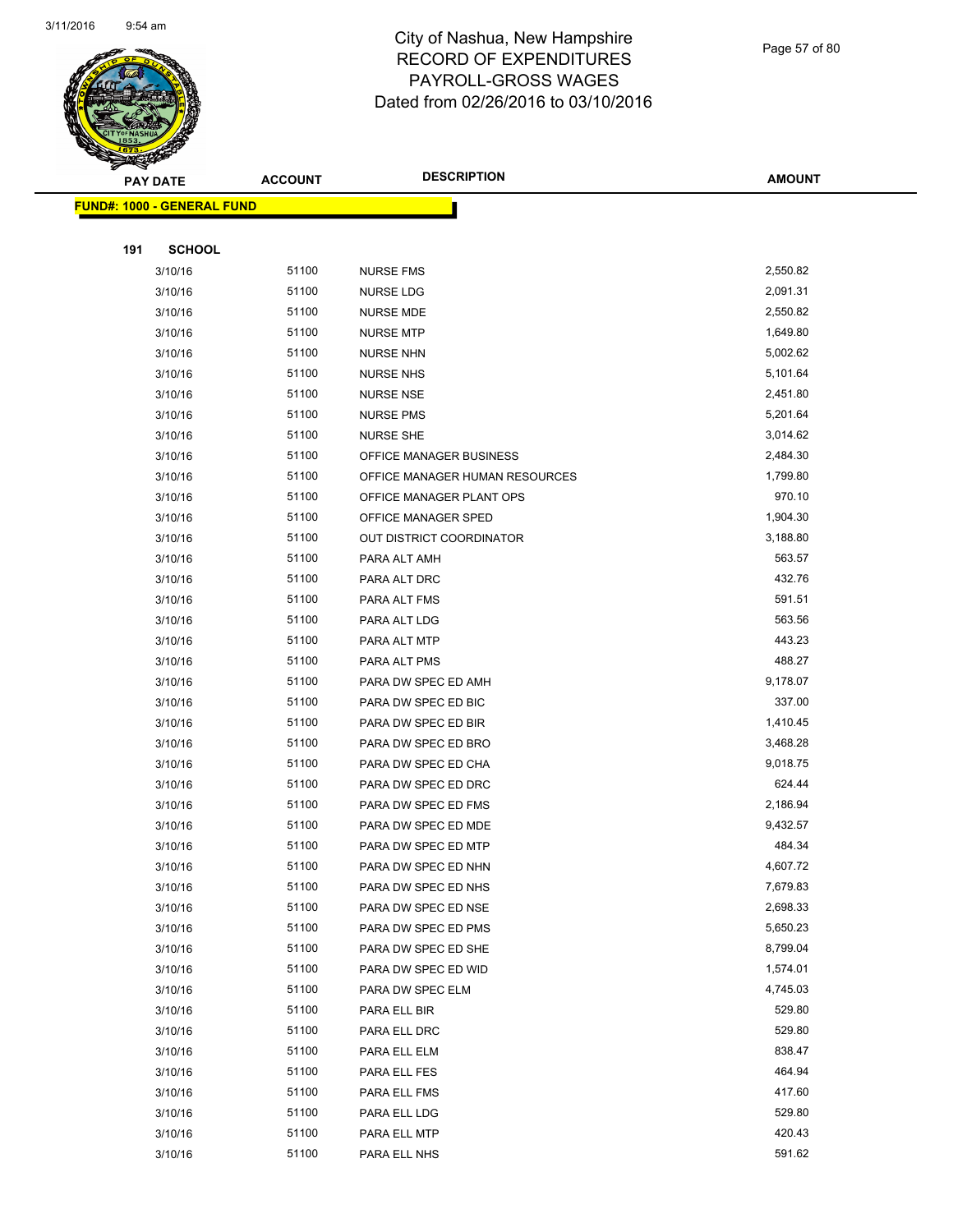

Page 58 of 80

|     | <b>PAY DATE</b>                    | <b>ACCOUNT</b> | <b>DESCRIPTION</b> | <b>AMOUNT</b> |
|-----|------------------------------------|----------------|--------------------|---------------|
|     | <u> FUND#: 1000 - GENERAL FUND</u> |                |                    |               |
|     |                                    |                |                    |               |
| 191 | <b>SCHOOL</b>                      |                |                    |               |
|     | 3/10/16                            | 51100          | PARA ELL PMS       | 404.52        |
|     | 3/10/16                            | 51100          | PARA ELL SHE       | 560.72        |
|     | 3/10/16                            | 51100          | PARA INST AMH      | 1,662.49      |
|     | 3/10/16                            | 51100          | PARA INST BIC      | 6,010.48      |
|     | 3/10/16                            | 51100          | PARA INST BIR      | 4,228.53      |
|     | 3/10/16                            | 51100          | PARA INST BRO      | 2,745.20      |
|     | 3/10/16                            | 51100          | PARA INST CHA      | 4,395.72      |
|     | 3/10/16                            | 51100          | PARA INST DRC      | 3,463.51      |
|     | 3/10/16                            | 51100          | PARA INST ELM      | 5,237.32      |
|     | 3/10/16                            | 51100          | PARA INST FES      | 5,599.74      |
|     | 3/10/16                            | 51100          | PARA INST FMS      | 4,728.39      |
|     | 3/10/16                            | 51100          | PARA INST LDG      | 6,839.54      |
|     | 3/10/16                            | 51100          | PARA INST MDE      | 4,224.24      |
|     | 3/10/16                            | 51100          | PARA INST MTP      | 1,607.06      |
|     | 3/10/16                            | 51100          | PARA INST NHN      | 1,664.07      |
|     | 3/10/16                            | 51100          | PARA INST NHS      | 2,114.99      |
|     | 3/10/16                            | 51100          | PARA INST NSE      | 3,591.54      |
|     | 3/10/16                            | 51100          | PARA INST PMS      | 5,640.00      |
|     | 3/10/16                            | 51100          | PARA INST SHE      | 3,172.28      |
|     | 3/10/16                            | 51100          | PARA KIND AMH      | 1,130.28      |
|     | 3/10/16                            | 51100          | PARA KIND BIC      | 569.70        |
|     | 3/10/16                            | 51100          | PARA KIND BRO      | 556.03        |
|     | 3/10/16                            | 51100          | PARA KIND CHA      | 461.16        |
|     | 3/10/16                            | 51100          | PARA KIND DRC      | 529.80        |
|     | 3/10/16                            | 51100          | PARA KIND FES      | 831.78        |
|     | 3/10/16                            | 51100          | PARA KIND LDG      | 407.40        |
|     | 3/10/16                            | 51100          | PARA KIND MDE      | 551.46        |
|     | 3/10/16                            | 51100          | PARA KIND MTP      | 1,045.16      |
|     | 3/10/16                            | 51100          | PARA KIND NSE      | 565.14        |
|     | 3/10/16                            | 51100          | PARA KIND SHE      | 615.25        |
|     | 3/10/16                            | 51100          | PARA MEDIA NHN     | 628.75        |
|     | 3/10/16                            | 51100          | PARA MEDIA NHS     | 1,752.23      |
|     | 3/10/16                            | 51100          | PARA PRE SCH BIC   | 3,678.81      |
|     | 3/10/16                            | 51100          | PARA PRE SCH BRO   | 5,353.96      |
|     | 3/10/16                            | 51100          | PARA PRE SCH MTP   | 161.76        |
|     | 3/10/16                            | 51100          | PARA PRE SCH NSE   | 1,203.09      |
|     | 3/10/16                            | 51100          | PARA READ ELM      | 569.70        |
|     | 3/10/16                            | 51100          | PARA SCI NHN       | 591.51        |
|     | 3/10/16                            | 51100          | PARA SCI NHS       | 564.05        |
|     | 3/10/16                            | 51100          | PARA TTI DRC       | 678.95        |
|     | 3/10/16                            | 51100          | PARA VOC NHS       | 600.18        |
|     | 3/10/16                            | 51100          | PEER COACH         | 5,655.91      |
|     | 3/10/16                            | 51100          | PRINCIPAL AMH      | 3,514.40      |
|     | 3/10/16                            | 51100          | PRINCIPAL BIC      | 3,884.60      |
|     |                                    |                |                    |               |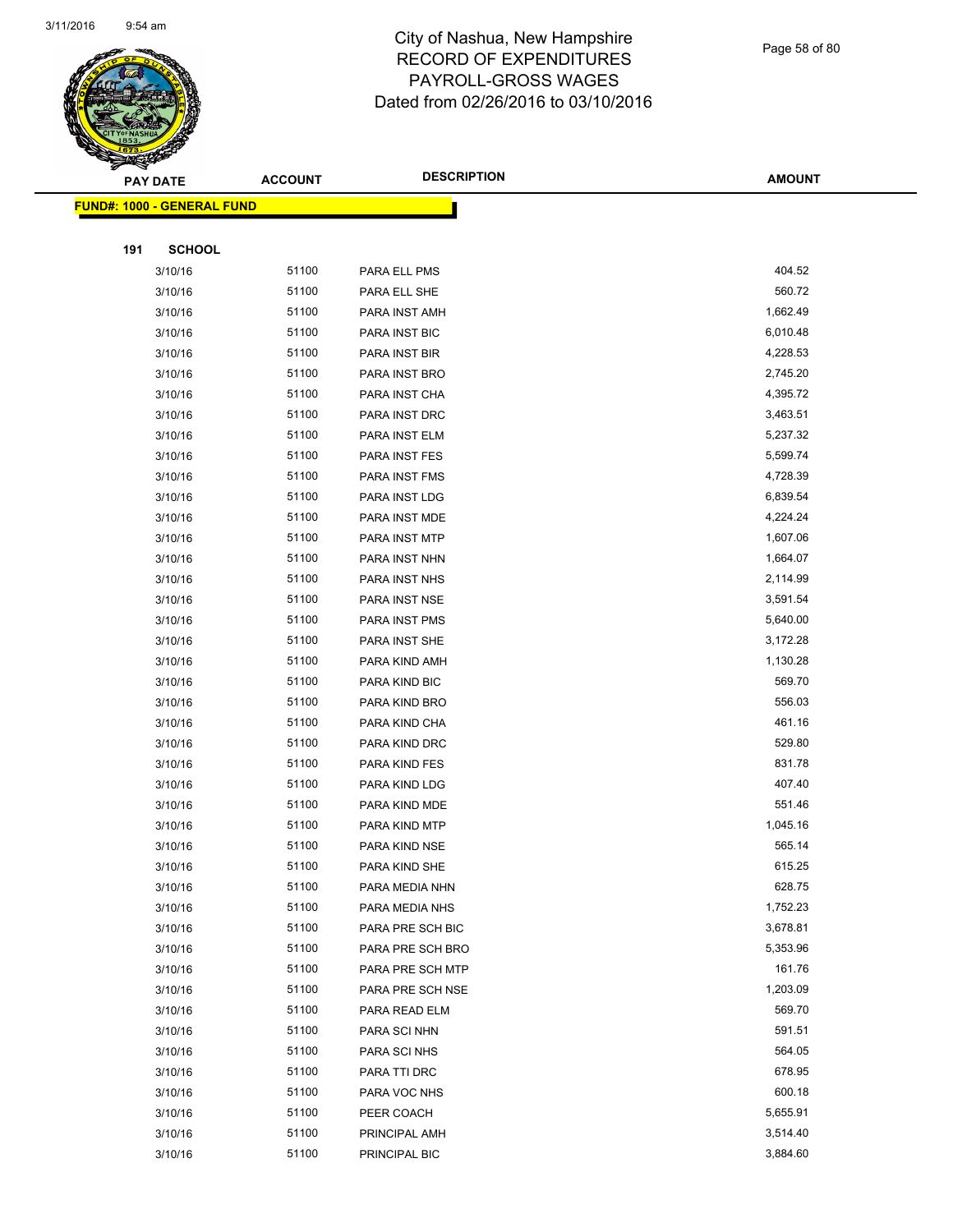

Page 59 of 80

|     | <b>PAY DATE</b>                    | <b>ACCOUNT</b> | <b>DESCRIPTION</b>          | <b>AMOUNT</b> |
|-----|------------------------------------|----------------|-----------------------------|---------------|
|     | <u> FUND#: 1000 - GENERAL FUND</u> |                |                             |               |
|     |                                    |                |                             |               |
| 191 | <b>SCHOOL</b>                      |                |                             |               |
|     | 3/10/16                            | 51100          | PRINCIPAL BIR               | 3,620.20      |
|     | 3/10/16                            | 51100          | PRINCIPAL BRO               | 3,088.80      |
|     | 3/10/16                            | 51100          | PRINCIPAL CHA               | 3,567.30      |
|     | 3/10/16                            | 51100          | PRINCIPAL DRC               | 3,461.50      |
|     | 3/10/16                            | 51100          | PRINCIPAL ELM               | 3,701.90      |
|     | 3/10/16                            | 51100          | PRINCIPAL FES               | 3,514.40      |
|     | 3/10/16                            | 51100          | PRINCIPAL FMS               | 3,653.90      |
|     | 3/10/16                            | 51100          | PRINCIPAL LDG               | 3,884.60      |
|     | 3/10/16                            | 51100          | PRINCIPAL MDE               | 3,567.30      |
|     | 3/10/16                            | 51100          | PRINCIPAL MTP               | 3,620.20      |
|     | 3/10/16                            | 51100          | PRINCIPAL NHN               | 4,009.60      |
|     | 3/10/16                            | 51100          | PRINCIPAL NHS               | 4,096.20      |
|     | 3/10/16                            | 51100          | PRINCIPAL NSE               | 3,620.20      |
|     | 3/10/16                            | 51100          | PRINCIPAL PMS               | 3,750.00      |
|     | 3/10/16                            | 51100          | PRINCIPAL SHE               | 3,884.60      |
|     | 3/10/16                            | 51100          | SCHOOL PSYCHOLOGIST WID     | 38,462.61     |
|     | 3/10/16                            | 51100          | <b>SECURITY GUARD NHS</b>   | 791.20        |
|     | 3/3/16                             | 51100          | SECURITY MONITOR NHN        | 138.96        |
|     | 3/10/16                            | 51100          | SECURITY MONITOR NHN        | 1,771.74      |
|     | 3/10/16                            | 51100          | SECURITY MONITOR NHS        | 1,806.48      |
|     | 3/10/16                            | 51100          | SIGN LANGUAGE INTERPRETER   | 3,196.00      |
|     | 3/10/16                            | 51100          | SOCIAL WORKER ELM           | 2,458.59      |
|     | 3/10/16                            | 51100          | SOCIAL WORKER FMS           | 2,761.41      |
|     | 3/10/16                            | 51100          | SPEECH LANG PATHOLOGIST WID | 52,764.39     |
|     | 3/10/16                            | 51100          | SPEECH LANGUAGE ASST        | 670.89        |
|     | 3/10/16                            | 51100          | STUDENT ACTIVITY COORD NHN  | 369.60        |
|     | 3/10/16                            | 51100          | STUDENT ACTIVITY COORD NHS  | 1,139.50      |
|     | 3/10/16                            | 51100          | STUDENT INFO COORDINATOR    | 1,799.80      |
|     | 3/10/16                            | 51100          | SUPERINTENDENT              | 8,718.60      |
|     | 3/10/16                            | 51100          | SYSTEMS ADMIN FULL YEAR     | 11,014.00     |
|     | 3/10/16                            | 51100          | <b>TEACHER ART AMH</b>      | 2,602.91      |
|     | 3/10/16                            | 51100          | <b>TEACHER ART BIC</b>      | 1,949.67      |
|     | 3/10/16                            | 51100          | <b>TEACHER ART BIR</b>      | 2,602.91      |
|     | 3/10/16                            | 51100          | <b>TEACHER ART BRO</b>      | 2,905.60      |
|     | 3/10/16                            | 51100          | <b>TEACHER ART CHA</b>      | 2,021.68      |
|     | 3/10/16                            | 51100          | TEACHER ART DRC             | 1,885.02      |
|     | 3/10/16                            | 51100          | <b>TEACHER ART ELM</b>      | 4,606.00      |
|     | 3/3/16                             | 51100          | <b>TEACHER ART FES</b>      | 2,157.88      |
|     | 3/10/16                            | 51100          | <b>TEACHER ART FES</b>      | 2,288.98      |
|     | 3/10/16                            | 51100          | <b>TEACHER ART FMS</b>      | 3,357.69      |
|     | 3/10/16                            | 51100          | <b>TEACHER ART LDG</b>      | 2,295.91      |
|     | 3/10/16                            | 51100          | <b>TEACHER ART MDE</b>      | 1,885.02      |
|     | 3/10/16                            | 51100          | TEACHER ART NHN             | 10,504.47     |
|     | 3/10/16                            | 51100          | TEACHER ART NHS             | 10,292.00     |
|     |                                    |                |                             |               |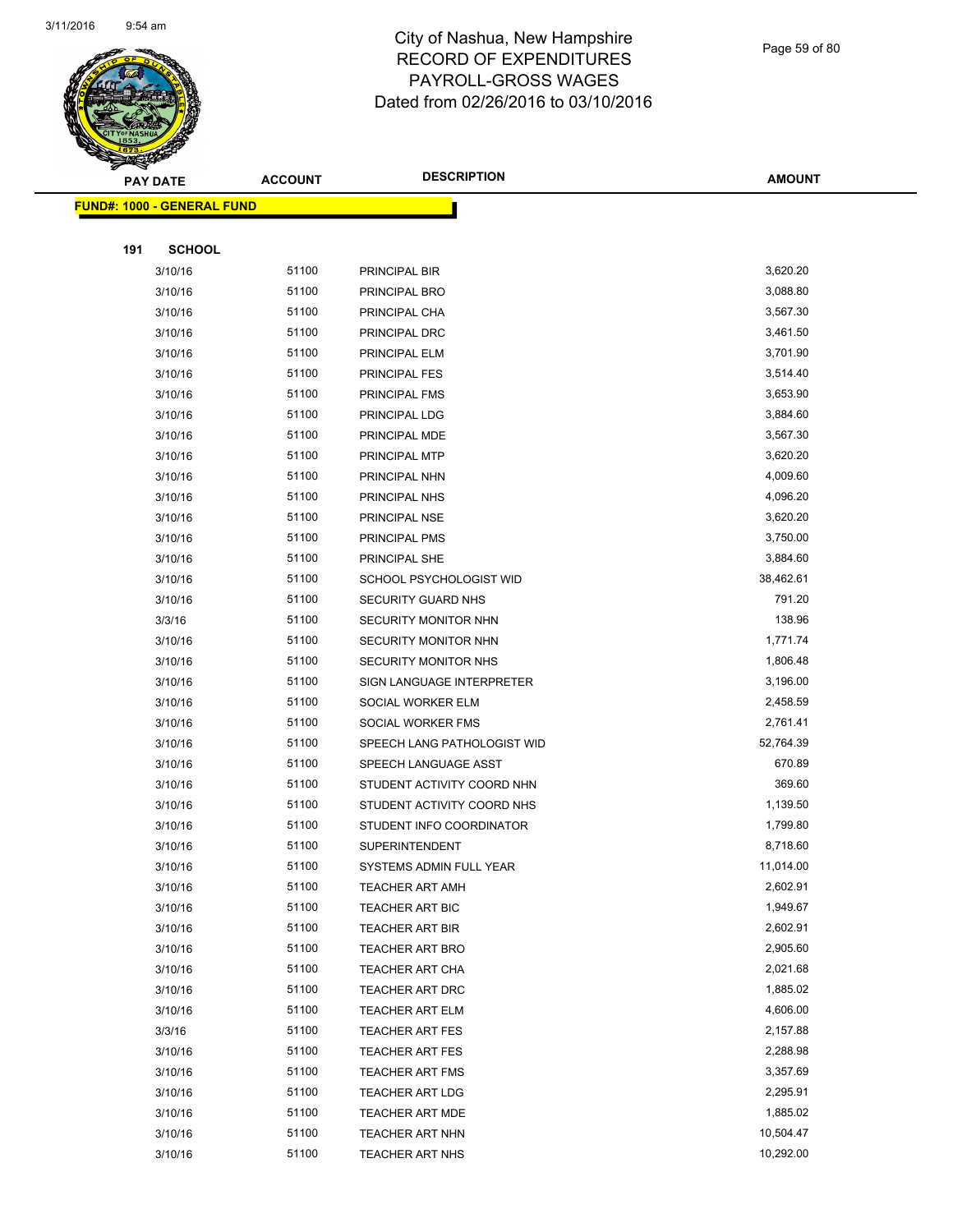

Page 60 of 80

|     | <b>PAY DATE</b>                   | <b>ACCOUNT</b> | <b>DESCRIPTION</b>                            | <b>AMOUNT</b>        |
|-----|-----------------------------------|----------------|-----------------------------------------------|----------------------|
|     | <b>FUND#: 1000 - GENERAL FUND</b> |                |                                               |                      |
|     |                                   |                |                                               |                      |
| 191 | <b>SCHOOL</b>                     |                |                                               |                      |
|     | 3/10/16                           | 51100          | <b>TEACHER ART NSE</b>                        | 2,873.00             |
|     | 3/10/16                           | 51100          | TEACHER ART PMS                               | 3,637.32             |
|     | 3/10/16                           | 51100          | <b>TEACHER ART SHE</b>                        | 1,972.11             |
|     | 3/10/16                           | 51100          | <b>TEACHER AUTO NHN</b>                       | 5,205.82             |
|     | 3/10/16                           | 51100          | <b>TEACHER BEHAVIOR SPEC WID</b>              | 5,565.83             |
|     | 3/10/16                           | 51100          | TEACHER BIO TEC NHN                           | 2,326.52             |
|     | 3/10/16                           | 51100          | TEACHER BUILD CONST NHS                       | 2,602.91             |
|     | 3/10/16                           | 51100          | <b>TEACHER BUSINESS NHN</b>                   | 11,136.88            |
|     | 3/10/16                           | 51100          | <b>TEACHER BUSINESS NHS</b>                   | 2,873.00             |
|     | 3/10/16                           | 51100          | <b>TEACHER COMPUTER ELM</b>                   | 1,885.02             |
|     | 3/10/16                           | 51100          | TEACHER COMPUTER FMS                          | 4,661.82             |
|     | 3/10/16                           | 51100          | <b>TEACHER COMPUTER NHN</b>                   | 2,304.12             |
|     | 3/10/16                           | 51100          | TEACHER COMPUTER NHS                          | 10,437.11            |
|     | 3/10/16                           | 51100          | TEACHER COMPUTER PMS                          | 5,859.10             |
|     | 3/10/16                           | 51100          | TEACHER COSMETOLOGY NHN                       | 4,286.39             |
|     | 3/10/16                           | 51100          | TEACHER CULINARY NHN                          | 5,205.82             |
|     | 3/10/16                           | 51100          | <b>TEACHER DEAF NSE</b>                       | 4,433.61             |
|     | 3/10/16                           | 51100          | TEACHER DEAF WID                              | 2,782.91             |
|     | 3/10/16                           | 51100          | <b>TEACHER DWSE AMH</b>                       | 5,241.50             |
|     | 3/10/16                           | 51100          | TEACHER DWSE BIR                              | 4,324.91             |
|     | 3/10/16                           | 51100          | TEACHER DWSE BRO                              | 4,083.68             |
|     | 3/10/16                           | 51100          | TEACHER DWSE ELM                              | 10,438.12            |
|     | 3/10/16                           | 51100          | <b>TEACHER DWSE MDE</b>                       | 4,497.91             |
|     | 3/10/16                           | 51100          | <b>TEACHER DWSE NSE</b>                       | 4,408.68             |
|     | 3/10/16                           | 51100          | <b>TEACHER DWSE PMS</b>                       | 7,125.00             |
|     | 3/10/16                           | 51100          | TEACHER DWSE SHE                              | 4,189.00             |
|     | 3/10/16                           | 51100          | TEACHER ECE NHS                               | 5,565.82             |
|     | 3/10/16                           | 51100          | TEACHER ELECTRICAL NHS                        | 2,602.91             |
|     | 3/10/16                           | 51100          | <b>TEACHER ELL AMH</b>                        | 1,810.20             |
|     | 3/10/16                           | 51100          | TEACHER ELL BIR                               | 2,782.91             |
|     | 3/10/16                           | 51100          | TEACHER ELL DRC                               | 5,371.23             |
|     | 3/10/16                           | 51100          | TEACHER ELL ELM                               | 4,528.39             |
|     | 3/10/16                           | 51100          | TEACHER ELL FES                               | 5,772.21             |
|     | 3/10/16                           | 51100          | TEACHER ELL FMS                               | 2,119.30             |
|     | 3/10/16                           | 51100          | <b>TEACHER ELL LDG</b>                        | 5,592.74             |
|     | 3/10/16                           | 51100          | TEACHER ELL MTP                               | 2,782.91             |
|     | 3/10/16                           | 51100          | TEACHER ELL NHN                               | 4,316.66             |
|     | 3/10/16                           | 51100          | TEACHER ELL NHS                               | 7,676.32<br>1,949.68 |
|     | 3/10/16                           | 51100          | TEACHER ELL PMS                               | 1,878.91             |
|     | 3/10/16<br>3/10/16                | 51100<br>51100 | TEACHER ELL SHE<br><b>TEACHER ENGLISH ELM</b> | 23,988.92            |
|     | 3/10/16                           | 51100          | <b>TEACHER ENGLISH FMS</b>                    | 18,592.85            |
|     | 3/10/16                           | 51100          | <b>TEACHER ENGLISH NHN</b>                    | 38,281.81            |
|     | 3/10/16                           | 51100          | TEACHER ENGLISH NHS                           | 45,129.73            |
|     |                                   |                |                                               |                      |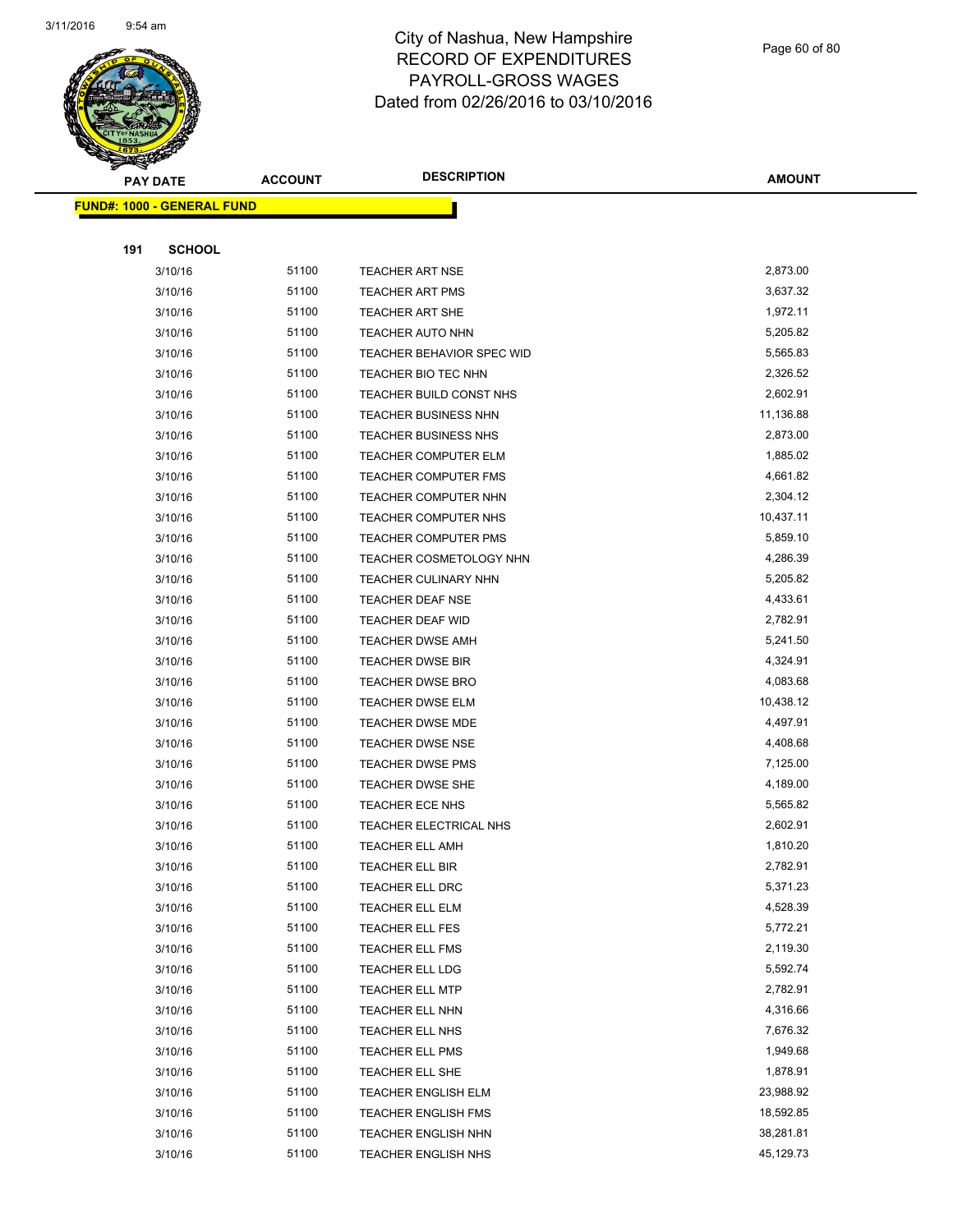

Page 61 of 80

| $\tilde{\phantom{a}}$ | <b>PAY DATE</b>                   | <b>ACCOUNT</b> | <b>DESCRIPTION</b>         | <b>AMOUNT</b> |
|-----------------------|-----------------------------------|----------------|----------------------------|---------------|
|                       | <b>FUND#: 1000 - GENERAL FUND</b> |                |                            |               |
|                       |                                   |                |                            |               |
| 191                   | <b>SCHOOL</b>                     |                |                            |               |
|                       | 3/10/16                           | 51100          | <b>TEACHER ENGLISH PMS</b> | 15,602.73     |
|                       | 3/10/16                           | 51100          | <b>TEACHER FACS ELM</b>    | 2,866.00      |
|                       | 3/10/16                           | 51100          | <b>TEACHER FACS FMS</b>    | 4,781.91      |
|                       | 3/10/16                           | 51100          | <b>TEACHER FACS NHN</b>    | 3,727.61      |
|                       | 3/10/16                           | 51100          | <b>TEACHER FACS NHS</b>    | 9,832.56      |
|                       | 3/10/16                           | 51100          | <b>TEACHER FACS PMS</b>    | 5,385.82      |
|                       | 3/10/16                           | 51100          | TEACHER FOREIGN LANG ELM   | 5,655.91      |
|                       | 3/10/16                           | 51100          | TEACHER FOREIGN LANG FMS   | 2,782.91      |
|                       | 3/10/16                           | 51100          | TEACHER FOREIGN LANG NHN   | 13,790.81     |
|                       | 3/10/16                           | 51100          | TEACHER FOREIGN LANG NHS   | 17,699.23     |
|                       | 3/10/16                           | 51100          | TEACHER FOREIGN LANG PMS   | 5,475.91      |
|                       | 3/10/16                           | 51100          | <b>TEACHER GR1 AMH</b>     | 6,258.50      |
|                       | 3/10/16                           | 51100          | <b>TEACHER GR1 BIC</b>     | 8,420.43      |
|                       | 3/10/16                           | 51100          | <b>TEACHER GR1 BIR</b>     | 10,429.23     |
|                       | 3/10/16                           | 51100          | <b>TEACHER GR1 BRO</b>     | 7,462.31      |
|                       | 3/10/16                           | 51100          | <b>TEACHER GR1 CHA</b>     | 9,492.21      |
|                       | 3/10/16                           | 51100          | TEACHER GR1 DRC            | 7,811.48      |
|                       | 3/10/16                           | 51100          | <b>TEACHER GR1 FES</b>     | 9,960.23      |
|                       | 3/10/16                           | 51100          | <b>TEACHER GR1 LDG</b>     | 8,003.42      |
|                       | 3/10/16                           | 51100          | <b>TEACHER GR1 MDE</b>     | 8,705.03      |
|                       | 3/10/16                           | 51100          | <b>TEACHER GR1 MTP</b>     | 6,055.94      |
|                       | 3/10/16                           | 51100          | <b>TEACHER GR1 NSE</b>     | 6,755.37      |
|                       | 3/10/16                           | 51100          | <b>TEACHER GR1 SHE</b>     | 8,060.65      |
|                       | 3/10/16                           | 51100          | <b>TEACHER GR2 AMH</b>     | 8,403.54      |
|                       | 3/10/16                           | 51100          | TEACHER GR2 BIC            | 12,064.49     |
|                       | 3/10/16                           | 51100          | <b>TEACHER GR2 BIR</b>     | 10,063.73     |
|                       | 3/10/16                           | 51100          | <b>TEACHER GR2 BRO</b>     | 5,364.32      |
|                       | 3/10/16                           | 51100          | <b>TEACHER GR2 CHA</b>     | 9,036.61      |
|                       | 3/10/16                           | 51100          | <b>TEACHER GR2 DRC</b>     | 6,570.66      |
|                       | 3/10/16                           | 51100          | TEACHER GR2 FES            | 10,217.59     |
|                       | 3/10/16                           | 51100          | <b>TEACHER GR2 LDG</b>     | 8,771.08      |
|                       | 3/10/16                           | 51100          | <b>TEACHER GR2 MDE</b>     | 10,578.94     |
|                       | 3/10/16                           | 51100          | <b>TEACHER GR2 MTP</b>     | 6,617.61      |
|                       | 3/10/16                           | 51100          | <b>TEACHER GR2 NSE</b>     | 6,848.50      |
|                       | 3/10/16                           | 51100          | TEACHER GR2 SHE            | 6,311.02      |
|                       | 3/10/16                           | 51100          | <b>TEACHER GR3 AMH</b>     | 7,299.00      |
|                       | 3/10/16                           | 51100          | <b>TEACHER GR3 BIC</b>     | 9,063.91      |
|                       | 3/10/16                           | 51100          | <b>TEACHER GR3 BIR</b>     | 9,064.30      |
|                       | 3/10/16                           | 51100          | <b>TEACHER GR3 BRO</b>     | 7,519.82      |
|                       | 3/10/16                           | 51100          | <b>TEACHER GR3 CHA</b>     | 8,168.15      |
|                       | 3/10/16                           | 51100          | <b>TEACHER GR3 DRC</b>     | 7,089.70      |
|                       | 3/10/16                           | 51100          | <b>TEACHER GR3 FES</b>     | 8,722.42      |
|                       | 3/10/16                           | 51100          | <b>TEACHER GR3 LDG</b>     | 7,208.91      |
|                       | 3/10/16                           | 51100          | <b>TEACHER GR3 MDE</b>     | 11,820.44     |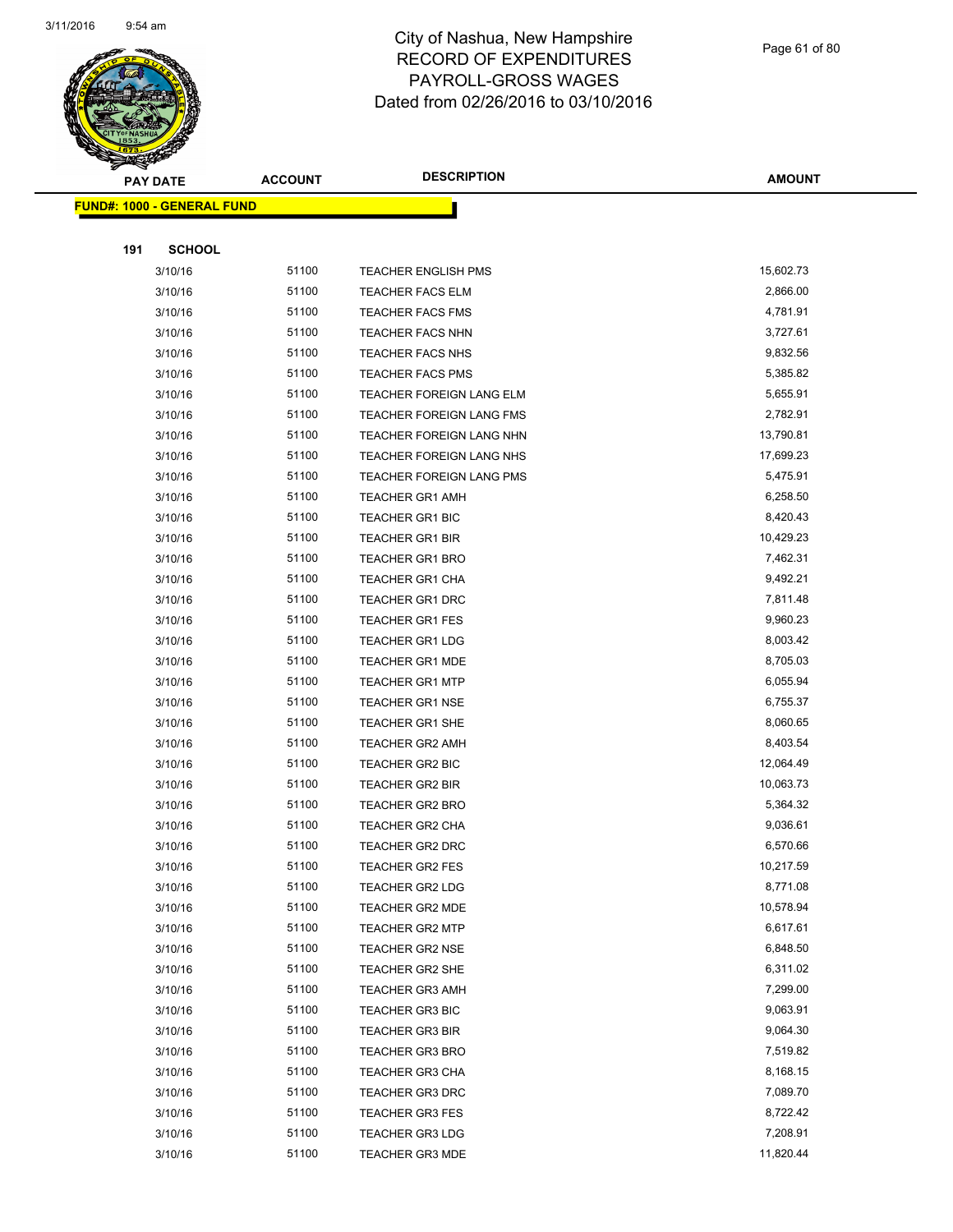

Page 62 of 80

|     | <b>PAY DATE</b>                   | <b>ACCOUNT</b> | <b>DESCRIPTION</b>            | <b>AMOUNT</b> |
|-----|-----------------------------------|----------------|-------------------------------|---------------|
|     | <b>FUND#: 1000 - GENERAL FUND</b> |                |                               |               |
|     |                                   |                |                               |               |
| 191 | <b>SCHOOL</b>                     |                |                               |               |
|     | 3/10/16                           | 51100          | <b>TEACHER GR3 MTP</b>        | 6,209.93      |
|     | 3/10/16                           | 51100          | <b>TEACHER GR3 NSE</b>        | 6,456.57      |
|     | 3/10/16                           | 51100          | <b>TEACHER GR3 SHE</b>        | 7,360.93      |
|     | 3/10/16                           | 51100          | <b>TEACHER GR4 AMH</b>        | 4,104.20      |
|     | 3/10/16                           | 51100          | TEACHER GR4 BIC               | 5,339.44      |
|     | 3/10/16                           | 51100          | <b>TEACHER GR4 BIR</b>        | 6,989.59      |
|     | 3/10/16                           | 51100          | <b>TEACHER GR4 BRO</b>        | 7,319.23      |
|     | 3/10/16                           | 51100          | <b>TEACHER GR4 CHA</b>        | 7,389.00      |
|     | 3/10/16                           | 51100          | <b>TEACHER GR4 DRC</b>        | 5,259.87      |
|     | 3/10/16                           | 51100          | <b>TEACHER GR4 FES</b>        | 7,139.73      |
|     | 3/10/16                           | 51100          | <b>TEACHER GR4 LDG</b>        | 9,484.91      |
|     | 3/10/16                           | 51100          | <b>TEACHER GR4 MDE</b>        | 8,548.39      |
|     | 3/10/16                           | 51100          | <b>TEACHER GR4 MTP</b>        | 5,889.72      |
|     | 3/10/16                           | 51100          | <b>TEACHER GR4 NSE</b>        | 6,986.98      |
|     | 3/10/16                           | 51100          | <b>TEACHER GR4 SHE</b>        | 5,438.88      |
|     | 3/10/16                           | 51100          | <b>TEACHER GR5 AMH</b>        | 5,385.82      |
|     | 3/10/16                           | 51100          | <b>TEACHER GR5 BIC</b>        | 12,081.50     |
|     | 3/10/16                           | 51100          | <b>TEACHER GR5 BIR</b>        | 9,218.30      |
|     | 3/10/16                           | 51100          | <b>TEACHER GR5 BRO</b>        | 7,404.42      |
|     | 3/10/16                           | 51100          | <b>TEACHER GR5 CHA</b>        | 8,940.99      |
|     | 3/10/16                           | 51100          | <b>TEACHER GR5 DRC</b>        | 5,553.93      |
|     | 3/10/16                           | 51100          | <b>TEACHER GR5 FES</b>        | 8,864.28      |
|     | 3/10/16                           | 51100          | <b>TEACHER GR5 LDG</b>        | 12,170.14     |
|     | 3/10/16                           | 51100          | <b>TEACHER GR5 MDE</b>        | 9,852.75      |
|     | 3/10/16                           | 51100          | <b>TEACHER GR5 MTP</b>        | 7,630.49      |
|     | 3/3/16                            | 51100          | <b>TEACHER GR5 NSE</b>        | 488.46        |
|     | 3/10/16                           | 51100          | <b>TEACHER GR5 NSE</b>        | 8,150.64      |
|     | 3/10/16                           | 51100          | <b>TEACHER GR5 SHE</b>        | 9,436.91      |
|     | 3/10/16                           | 51100          | <b>TEACHER GR6 ELM</b>        | 33,001.95     |
|     | 3/10/16                           | 51100          | TEACHER GR6 FMS               | 22,475.85     |
|     | 3/10/16                           | 51100          | <b>TEACHER GR6 PMS</b>        | 23,807.81     |
|     | 3/10/16                           | 51100          | <b>TEACHER GRAPH NHS</b>      | 2,134.00      |
|     | 3/10/16                           | 51100          | <b>TEACHER GRAPHICS NHN</b>   | 2,602.91      |
|     | 3/10/16                           | 51100          | TEACHER HEALTH ELM            | 2,588.32      |
|     | 3/10/16                           | 51100          | TEACHER HEALTH NHN            | 5,025.62      |
|     | 3/10/16                           | 51100          | <b>TEACHER HEALTH NHS</b>     | 2,602.91      |
|     | 3/10/16                           | 51100          | <b>TEACHER HEALTHOC NHS</b>   | 5,385.82      |
|     | 3/10/16                           | 51100          | TEACHER HVAC NHS              | 1,683.48      |
|     | 3/10/16                           | 51100          | TEACHER IN SCH SUSPENSION ELM | 1,622.41      |
|     | 3/10/16                           | 51100          | TEACHER IN SCH SUSPENSION NHN | 2,674.82      |
|     | 3/10/16                           | 51100          | TEACHER IN SCH SUSPENSION NHS | 2,674.82      |
|     | 3/10/16                           | 51100          | <b>TEACHER KIND AMH</b>       | 5,133.41      |
|     | 3/10/16                           | 51100          | TEACHER KIND BIC              | 3,571.50      |
|     | 3/10/16                           | 51100          | <b>TEACHER KIND BIR</b>       | 2,674.82      |
|     |                                   |                |                               |               |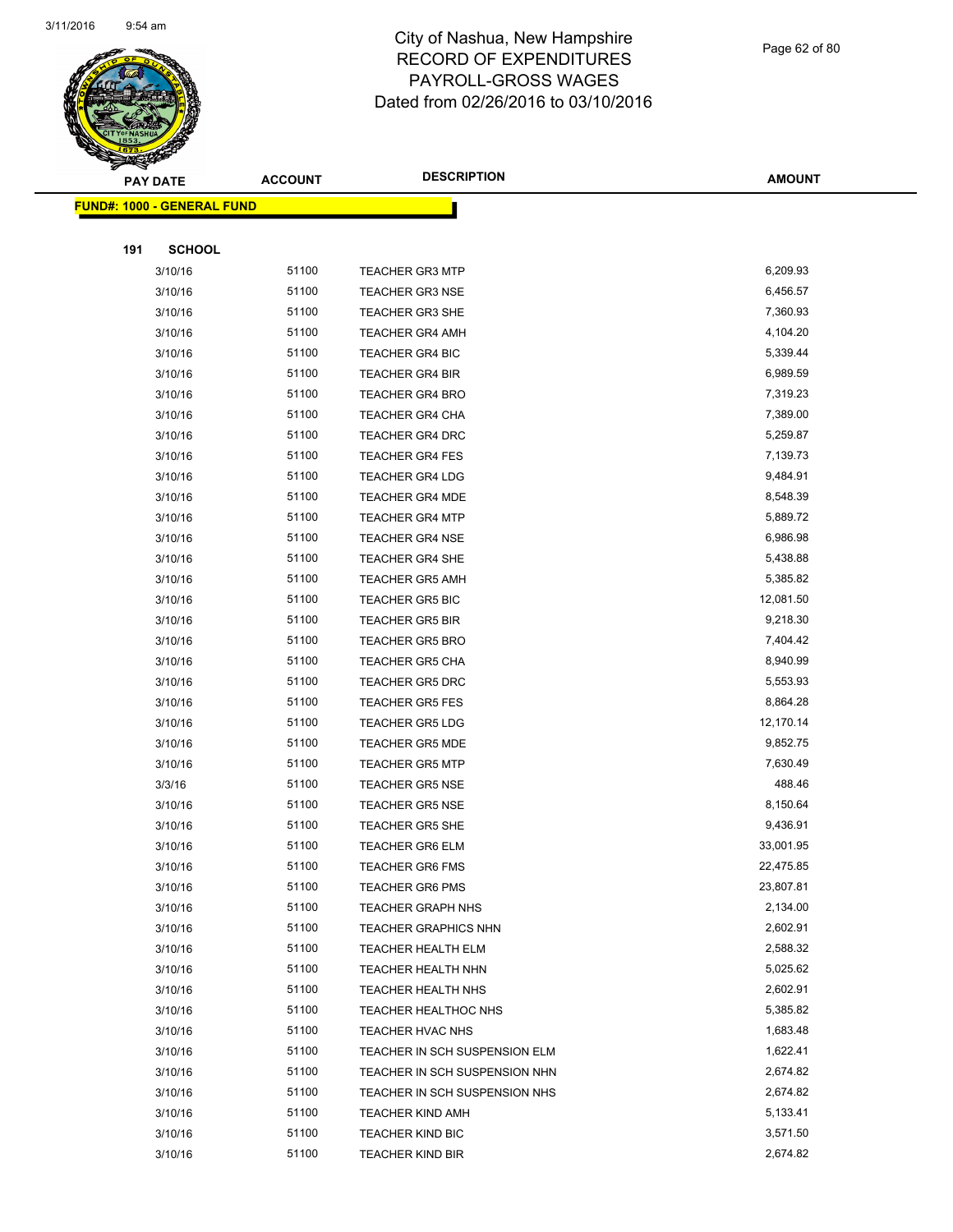

Page 63 of 80

| <b>PAY DATE</b>                   | <b>ACCOUNT</b> | <b>DESCRIPTION</b>       | <b>AMOUNT</b> |
|-----------------------------------|----------------|--------------------------|---------------|
| <b>FUND#: 1000 - GENERAL FUND</b> |                |                          |               |
|                                   |                |                          |               |
| 191<br><b>SCHOOL</b>              |                |                          |               |
| 3/10/16                           | 51100          | <b>TEACHER KIND BRO</b>  | 2,602.91      |
| 3/10/16                           | 51100          | <b>TEACHER KIND CHA</b>  | 3,694.43      |
| 3/10/16                           | 51100          | <b>TEACHER KIND DRC</b>  | 8,816.16      |
| 3/10/16                           | 51100          | <b>TEACHER KIND FES</b>  | 9,785.76      |
| 3/10/16                           | 51100          | <b>TEACHER KIND LDG</b>  | 8,789.50      |
| 3/10/16                           | 51100          | TEACHER KIND MDE         | 4,829.20      |
| 3/10/16                           | 51100          | <b>TEACHER KIND MTP</b>  | 3,919.52      |
| 3/10/16                           | 51100          | <b>TEACHER KIND NSE</b>  | 982.38        |
| 3/10/16                           | 51100          | <b>TEACHER KIND SHE</b>  | 2,119.30      |
| 3/10/16                           | 51100          | <b>TEACHER MATH ELM</b>  | 20,984.39     |
| 3/10/16                           | 51100          | <b>TEACHER MATH FMS</b>  | 11,687.98     |
| 3/10/16                           | 51100          | <b>TEACHER MATH NHN</b>  | 33,245.59     |
| 3/10/16                           | 51100          | <b>TEACHER MATH NHS</b>  | 42,958.35     |
| 3/10/16                           | 51100          | <b>TEACHER MATH PMS</b>  | 10,891.51     |
| 3/10/16                           | 51100          | <b>TEACHER MUSIC AMH</b> | 1,683.48      |
| 3/10/16                           | 51100          | TEACHER MUSIC BIC        | 2,602.91      |
| 3/10/16                           | 51100          | <b>TEACHER MUSIC BIR</b> | 1,554.78      |
| 3/10/16                           | 51100          | <b>TEACHER MUSIC BRO</b> | 2,782.91      |
| 3/10/16                           | 51100          | <b>TEACHER MUSIC CHA</b> | 2,782.91      |
| 3/10/16                           | 51100          | <b>TEACHER MUSIC DRC</b> | 2,692.91      |
| 3/10/16                           | 51100          | <b>TEACHER MUSIC ELM</b> | 4,817.41      |
| 3/10/16                           | 51100          | <b>TEACHER MUSIC FES</b> | 2,602.91      |
| 3/10/16                           | 51100          | <b>TEACHER MUSIC FMS</b> | 5,205.41      |
| 3/10/16                           | 51100          | <b>TEACHER MUSIC MDE</b> | 1,949.68      |
| 3/10/16                           | 51100          | <b>TEACHER MUSIC NHN</b> | 4,433.61      |
| 3/10/16                           | 51100          | TEACHER MUSIC NHS        | 5,104.73      |
| 3/10/16                           | 51100          | <b>TEACHER MUSIC NSE</b> | 2,044.91      |
| 3/10/16                           | 51100          | <b>TEACHER MUSIC PMS</b> | 4,355.21      |
| 3/10/16                           | 51100          | <b>TEACHER MUSIC SHE</b> | 2,501.82      |
| 3/10/16                           | 51100          | TEACHER PE BIC           | 2,034.50      |
| 3/10/16                           | 51100          | TEACHER PE BIR           | 2,761.41      |
| 3/10/16                           | 51100          | <b>TEACHER PE BRO</b>    | 2,692.91      |
| 3/10/16                           | 51100          | TEACHER PE CHA           | 2,602.91      |
| 3/10/16                           | 51100          | TEACHER PE DRC           | 2,782.91      |
| 3/10/16                           | 51100          | TEACHER PE ELM           | 5,511.87      |
| 3/10/16                           | 51100          | TEACHER PE FES           | 1,885.02      |
| 3/10/16                           | 51100          | TEACHER PE FMS           | 5,205.82      |
| 3/10/16                           | 51100          | TEACHER PE LDG           | 1,902.08      |
| 3/10/16                           | 51100          | TEACHER PE MDE           | 2,674.82      |
| 3/10/16                           | 51100          | TEACHER PE MTP           | 2,119.30      |
| 3/10/16                           | 51100          | TEACHER PE NHN           | 8,467.25      |
| 3/10/16                           | 51100          | TEACHER PE NHS           | 10,017.32     |
| 3/10/16                           | 51100          | TEACHER PE NSE           | 2,504.62      |
| 3/10/16                           | 51100          | TEACHER PE PMS           | 4,494.09      |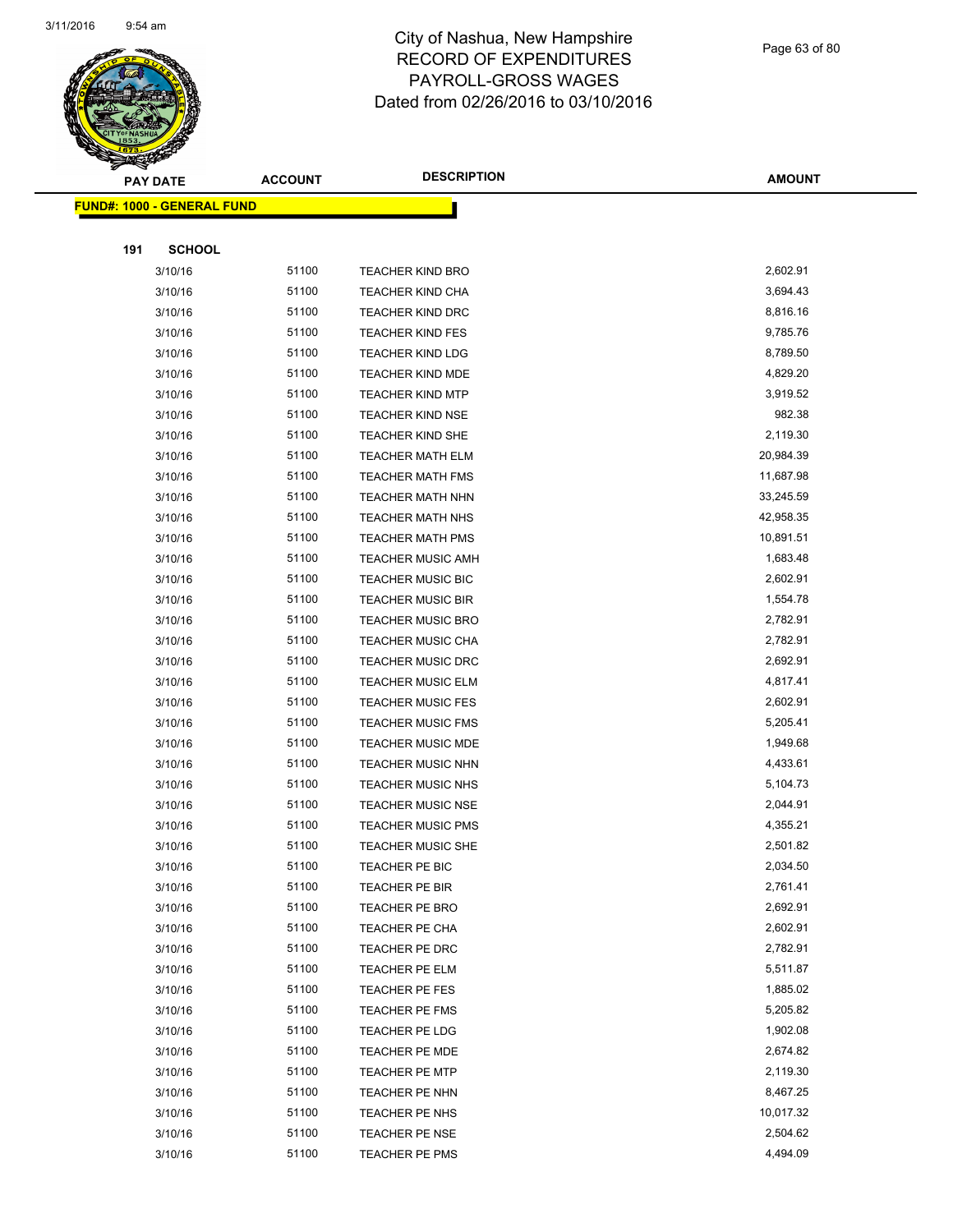

Page 64 of 80

|     | <b>PAY DATE</b>                   | <b>ACCOUNT</b> | <b>DESCRIPTION</b>           | <b>AMOUNT</b> |
|-----|-----------------------------------|----------------|------------------------------|---------------|
|     | <b>FUND#: 1000 - GENERAL FUND</b> |                |                              |               |
|     |                                   |                |                              |               |
| 191 | <b>SCHOOL</b>                     |                |                              |               |
|     | 3/10/16                           | 51100          | TEACHER PE SHE               | 2,674.82      |
|     | 3/10/16                           | 51100          | TEACHER PRESCHOOL BIC        | 10,898.93     |
|     | 3/10/16                           | 51100          | <b>TEACHER PRESCHOOL BRO</b> | 7,678.46      |
|     | 3/10/16                           | 51100          | <b>TEACHER PRESCHOOL DRC</b> | 1,801.02      |
|     | 3/10/16                           | 51100          | TEACHER PRESCHOOL MTP        | 1,554.78      |
|     | 3/10/16                           | 51100          | TEACHER PRESCHOOL NHS        | 1,292.82      |
|     | 3/10/16                           | 51100          | TEACHER PRESCHOOL NSE        | 5,853.52      |
|     | 3/10/16                           | 51100          | <b>TEACHER READ AMH</b>      | 2,873.00      |
|     | 3/10/16                           | 51100          | TEACHER READ BIC             | 5,331.59      |
|     | 3/10/16                           | 51100          | <b>TEACHER READ BIR</b>      | 2,782.91      |
|     | 3/10/16                           | 51100          | <b>TEACHER READ BRO</b>      | 1,949.68      |
|     | 3/10/16                           | 51100          | <b>TEACHER READ DRC</b>      | 2,873.00      |
|     | 3/10/16                           | 51100          | <b>TEACHER READ ELM</b>      | 5,222.48      |
|     | 3/10/16                           | 51100          | <b>TEACHER READ FES</b>      | 2,782.91      |
|     | 3/10/16                           | 51100          | <b>TEACHER READ FMS</b>      | 2,782.91      |
|     | 3/10/16                           | 51100          | <b>TEACHER READ LDG</b>      | 6,041.94      |
|     | 3/10/16                           | 51100          | <b>TEACHER READ MDE</b>      | 2,782.91      |
|     | 3/10/16                           | 51100          | <b>TEACHER READ MTP</b>      | 2,020.41      |
|     | 3/10/16                           | 51100          | <b>TEACHER READ NHN</b>      | 1,823.09      |
|     | 3/10/16                           | 51100          | TEACHER READ NHS             | 3,288.90      |
|     | 3/10/16                           | 51100          | TEACHER READ NSE             | 2,782.91      |
|     | 3/10/16                           | 51100          | <b>TEACHER READ PMS</b>      | 4,631.84      |
|     | 3/10/16                           | 51100          | <b>TEACHER READ SHE</b>      | 2,674.82      |
|     | 3/10/16                           | 51100          | <b>TEACHER ROTC NHN</b>      | 2,728.32      |
|     | 3/10/16                           | 51100          | <b>TEACHER SCIENCE ELM</b>   | 16,662.77     |
|     | 3/10/16                           | 51100          | <b>TEACHER SCIENCE FMS</b>   | 12,113.24     |
|     | 3/10/16                           | 51100          | TEACHER SCIENCE NHN          | 31,813.85     |
|     | 3/10/16                           | 51100          | <b>TEACHER SCIENCE NHS</b>   | 37,851.30     |
|     | 3/10/16                           | 51100          | <b>TEACHER SCIENCE PMS</b>   | 10,442.50     |
|     | 3/10/16                           | 51100          | TEACHER SOCIAL STUDIES ELM   | 15,614.93     |
|     | 3/10/16                           | 51100          | TEACHER SOCIAL STUDIES FMS   | 12,526.35     |
|     | 3/10/16                           | 51100          | TEACHER SOCIAL STUDIES NHN   | 35,219.33     |
|     | 3/10/16                           | 51100          | TEACHER SOCIAL STUDIES NHS   | 36,667.59     |
|     | 3/10/16                           | 51100          | TEACHER SOCIAL STUDIES PMS   | 12,047.64     |
|     | 3/10/16                           | 51100          | <b>TEACHER SPED AMH</b>      | 3,969.50      |
|     | 3/10/16                           | 51100          | TEACHER SPED BIC             | 4,503.50      |
|     | 3/10/16                           | 51100          | <b>TEACHER SPED BIR</b>      | 5,284.73      |
|     | 3/10/16                           | 51100          | <b>TEACHER SPED BRO</b>      | 4,801.48      |
|     | 3/10/16                           | 51100          | <b>TEACHER SPED CHA</b>      | 9,729.52      |
|     | 3/10/16                           | 51100          | <b>TEACHER SPED DRC</b>      | 5,105.92      |
|     | 3/10/16                           | 51100          | TEACHER SPED ELM             | 19,590.82     |
|     | 3/10/16                           | 51100          | <b>TEACHER SPED FES</b>      | 1,622.41      |
|     | 3/10/16                           | 51100          | <b>TEACHER SPED FMS</b>      | 12,222.11     |
|     | 3/10/16                           | 51100          | <b>TEACHER SPED LDG</b>      | 5,562.09      |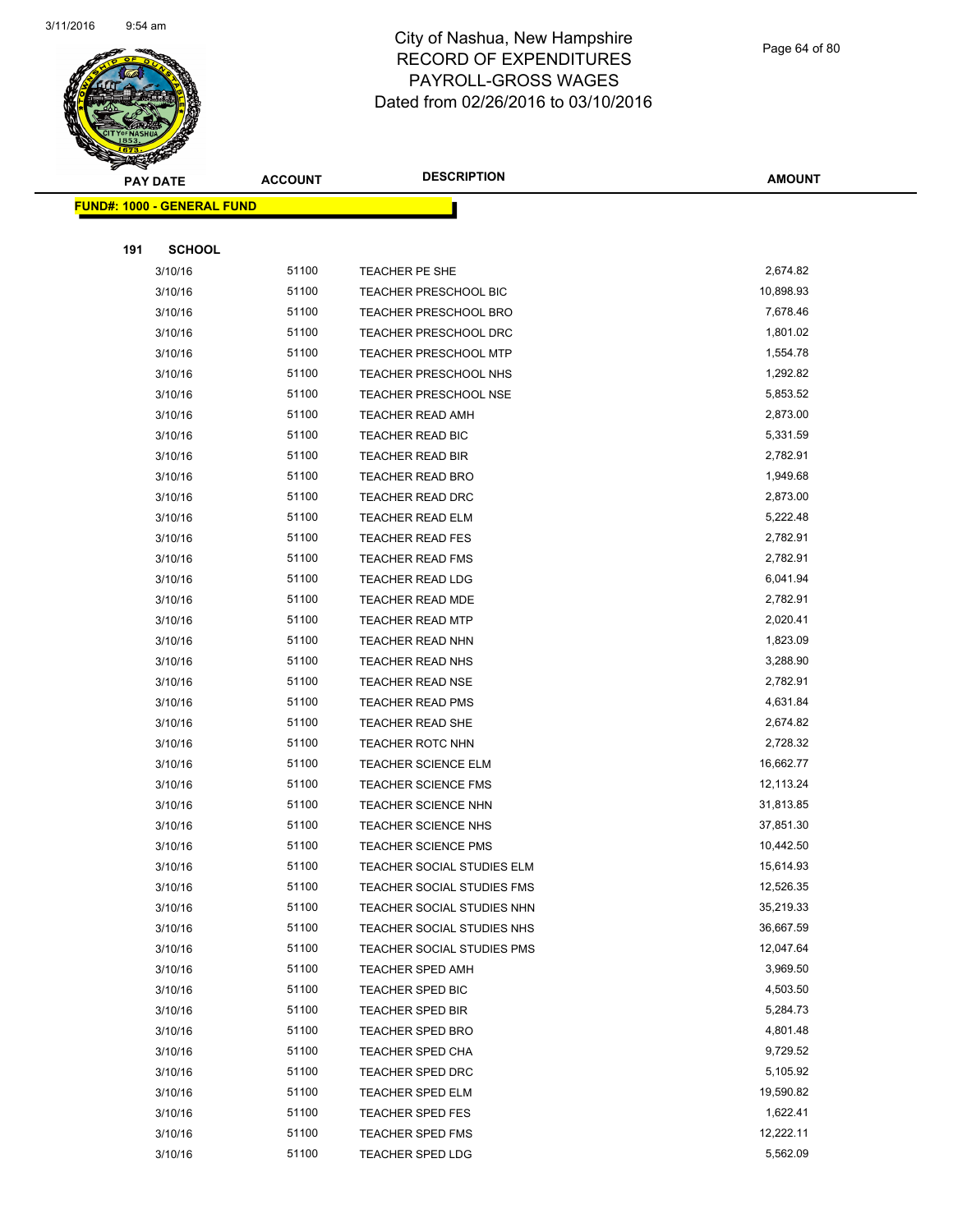

Page 65 of 80

| <b>PAY DATE</b>                   | <b>ACCOUNT</b> | <b>DESCRIPTION</b>             | <b>AMOUNT</b> |
|-----------------------------------|----------------|--------------------------------|---------------|
| <b>FUND#: 1000 - GENERAL FUND</b> |                |                                |               |
|                                   |                |                                |               |
| 191<br><b>SCHOOL</b>              |                |                                |               |
| 3/10/16                           | 51100          | <b>TEACHER SPED MDE</b>        | 4,191.26      |
| 3/10/16                           | 51100          | <b>TEACHER SPED MTP</b>        | 5,385.82      |
| 3/10/16                           | 51100          | <b>TEACHER SPED NHN</b>        | 24,134.76     |
| 3/10/16                           | 51100          | <b>TEACHER SPED NHS</b>        | 32,357.31     |
| 3/10/16                           | 51100          | <b>TEACHER SPED NSE</b>        | 1,510.92      |
| 3/10/16                           | 51100          | <b>TEACHER SPED PMS</b>        | 10,450.03     |
| 3/10/16                           | 51100          | TEACHER SPED SHE               | 5,385.82      |
| 3/10/16                           | 51100          | <b>TEACHER TECHED ELM</b>      | 8,564.29      |
| 3/10/16                           | 51100          | <b>TEACHER TECHED FMS</b>      | 5,547.82      |
| 3/10/16                           | 51100          | <b>TEACHER TECHED NHN</b>      | 7,172.84      |
| 3/10/16                           | 51100          | <b>TEACHER TECHED NHS</b>      | 8,568.34      |
| 3/10/16                           | 51100          | <b>TEACHER TECHED PMS</b>      | 5,565.82      |
| 3/10/16                           | 51100          | TEACHER TV PROD NHS            | 2,674.82      |
| 3/10/16                           | 51100          | <b>TEACHER VISION WID</b>      | 5,289.20      |
| 3/10/16                           | 51100          | TECH INTERGRATION ASST AMH     | 609.60        |
| 3/10/16                           | 51100          | TECH INTERGRATION ASST BIC     | 647.34        |
| 3/10/16                           | 51100          | TECH INTERGRATION ASST CHA     | 556.94        |
| 3/10/16                           | 51100          | TECH INTERGRATION ASST FES     | 547.80        |
| 3/10/16                           | 51100          | TECH INTERGRATION ASST LDG     | 569.60        |
| 3/10/16                           | 51100          | TECH INTERGRATION ASST MDE     | 634.05        |
| 3/10/16                           | 51100          | TECH INTERGRATION ASST NSE     | 597.88        |
| 3/10/16                           | 51100          | TECH INTERGRATION ASST SHE     | 552.37        |
| 3/10/16                           | 51200          | ATHLETIC EQUIPMENT MANAGER NHN | 200.00        |
| 3/10/16                           | 51200          | ATHLETIC EQUIPMENT MANAGER NHS | 150.00        |
| 3/3/16                            | 51200          | CLERICAL BOARD OF ED SUP       | 526.54        |
| 3/10/16                           | 51200          | CLERICAL BOARD OF ED SUP       | 650.05        |
| 3/10/16                           | 51200          | <b>CROSSING GUARD WPO</b>      | 2,499.67      |
| 3/10/16                           | 51200          | <b>CUSTODIAN BRO</b>           | 15.59         |
| 3/3/16                            | 51200          | <b>CUSTODIAN CHA</b>           | 351.74        |
| 3/10/16                           | 51200          | <b>CUSTODIAN CHA</b>           | 347.40        |
| 3/10/16                           | 51200          | <b>CUSTODIAN HEAD MTP</b>      | 15.59         |
| 3/10/16                           | 51200          | <b>CUSTODIAN MTP</b>           | 15.59         |
| 3/3/16                            | 51200          | <b>CUSTODIAN NHN</b>           | 347.40        |
| 3/10/16                           | 51200          | <b>CUSTODIAN NHN</b>           | 347.40        |
| 3/10/16                           | 51200          | DATA ANALYST                   | 1,439.31      |
| 3/10/16                           | 51200          | FOOD SERVICE ASST PT AMH       | 36.40         |
| 3/10/16                           | 51200          | FOOD SERVICE ASST PT CHA       | 45.50         |
| 3/10/16                           | 51200          | FOOD SERVICE ASST PT MDE       | 9.10          |
| 3/10/16                           | 51200          | FOOD SERVICE ASST PT MTP       | 9.10          |
| 3/10/16                           | 51200          | FOOD SERVICE COOK LDG          | 52.25         |
| 3/10/16                           | 51200          | <b>GUIDANCE COUNSELOR ELM</b>  | 100.00        |
| 3/10/16                           | 51200          | GUIDANCE COUNSELOR NHS         | 1,644.48      |
| 3/10/16                           | 51200          | <b>INSTRUMENTAL MUSIC</b>      | 1,050.00      |
| 3/10/16                           | 51200          | LUNCH MONITOR AMH              | 522.16        |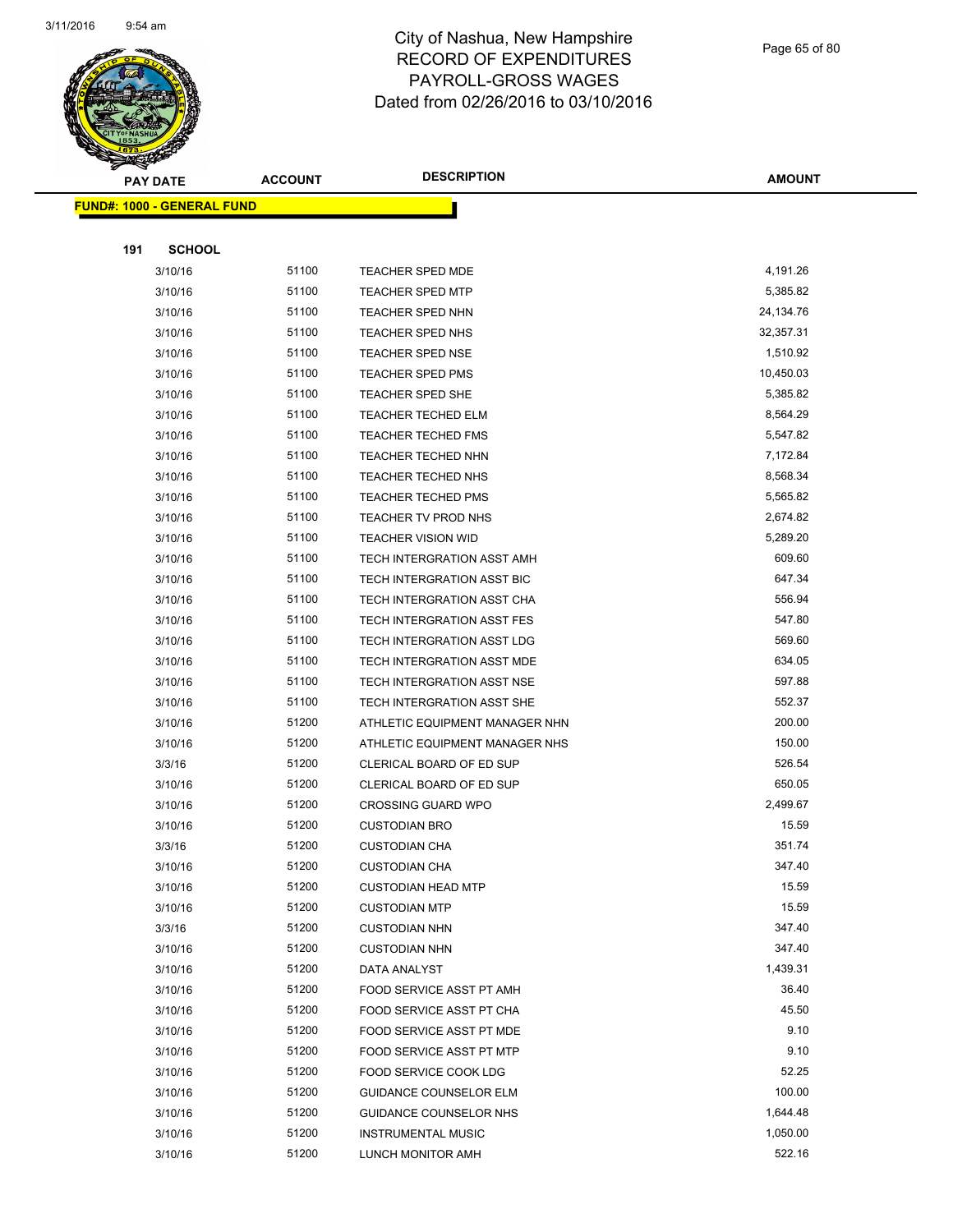

Page 66 of 80

| $\tilde{\phantom{a}}$ | <b>PAY DATE</b>                   | <b>ACCOUNT</b> | <b>DESCRIPTION</b>          | <b>AMOUNT</b> |
|-----------------------|-----------------------------------|----------------|-----------------------------|---------------|
|                       | <b>FUND#: 1000 - GENERAL FUND</b> |                |                             |               |
|                       |                                   |                |                             |               |
| 191                   | <b>SCHOOL</b>                     |                |                             |               |
|                       | 3/10/16                           | 51200          | LUNCH MONITOR BIC           | 786.50        |
|                       | 3/10/16                           | 51200          | LUNCH MONITOR BIR           | 638.64        |
|                       | 3/10/16                           | 51200          | LUNCH MONITOR BRO           | 457.60        |
|                       | 3/10/16                           | 51200          | LUNCH MONITOR CHA           | 657.80        |
|                       | 3/10/16                           | 51200          | LUNCH MONITOR DRC           | 524.00        |
|                       | 3/10/16                           | 51200          | LUNCH MONITOR ELM           | 314.60        |
|                       | 3/10/16                           | 51200          | <b>LUNCH MONITOR FES</b>    | 764.36        |
|                       | 3/10/16                           | 51200          | LUNCH MONITOR FMS           | 254.84        |
|                       | 3/10/16                           | 51200          | LUNCH MONITOR LDG           | 711.95        |
|                       | 3/10/16                           | 51200          | LUNCH MONITOR MDE           | 560.88        |
|                       | 3/10/16                           | 51200          | LUNCH MONITOR MTP           | 288.86        |
|                       | 3/10/16                           | 51200          | LUNCH MONITOR NHN           | 403.26        |
|                       | 3/10/16                           | 51200          | LUNCH MONITOR NHS           | 248.82        |
|                       | 3/10/16                           | 51200          | LUNCH MONITOR NSE           | 430.78        |
|                       | 3/10/16                           | 51200          | LUNCH MONITOR PMS           | 286.00        |
|                       | 3/10/16                           | 51200          | LUNCH MONITOR SHE           | 637.97        |
|                       | 3/10/16                           | 51200          | PARA ALT PMS                | 64.68         |
|                       | 3/10/16                           | 51200          | PARA DW SPEC ED BIR         | 451.58        |
|                       | 3/10/16                           | 51200          | PARA DW SPEC ED PMS         | 100.00        |
|                       | 3/10/16                           | 51200          | PARA ELL FES                | 27.30         |
|                       | 3/10/16                           | 51200          | PARA INST AMH               | 592.48        |
|                       | 3/10/16                           | 51200          | PARA INST BIC               | 656.49        |
|                       | 3/10/16                           | 51200          | PARA INST BIR               | 45.50         |
|                       | 3/10/16                           | 51200          | PARA INST DRC               | 63.70         |
|                       | 3/10/16                           | 51200          | PARA INST FES               | 34.13         |
|                       | 3/10/16                           | 51200          | PARA INST FMS               | 18.20         |
|                       | 3/10/16                           | 51200          | PARA INST LDG               | 68.26         |
|                       | 3/10/16                           | 51200          | PARA INST MTP               | 334.50        |
|                       | 3/10/16                           | 51200          | PARA INST NHN               | 282.57        |
|                       | 3/10/16                           | 51200          | PARA INST PMS               | 52.57         |
|                       | 3/10/16                           | 51200          | PARA INST SHE               | 283.50        |
|                       | 3/10/16                           | 51200          | PARA LIB NHN                | 273.45        |
|                       | 3/10/16                           | 51200          | PARA LIB PMS                | 244.45        |
|                       | 3/10/16                           | 51200          | PARA PRE SCH BIC            | 1,540.90      |
|                       | 3/10/16                           | 51200          | PARA PRE SCH BRO            | 1,258.75      |
|                       | 3/10/16                           | 51200          | PARA PRE SCH DRC            | 1,203.94      |
|                       | 3/10/16                           | 51200          | PARA PRE SCH MTP            | 716.48        |
|                       | 3/10/16                           | 51200          | PARA PRE SCH NSE            | 2,678.13      |
|                       | 3/10/16                           | 51200          | PARA TTI LDG                | 77.95         |
|                       | 3/10/16                           | 51200          | SCHOOL PSYCHOLOGIST WID     | 3,713.31      |
|                       | 3/10/16                           | 51200          | SPEECH LANG PATHOLOGIST WID | 13,521.15     |
|                       | 3/10/16                           | 51200          | STUDENT ACTIVITY COORD NHN  | 1,058.51      |
|                       | 3/3/16                            | 51200          | SUB CLERICAL                | 554.08        |
|                       | 3/10/16                           | 51200          | SUB CLERICAL                | 572.05        |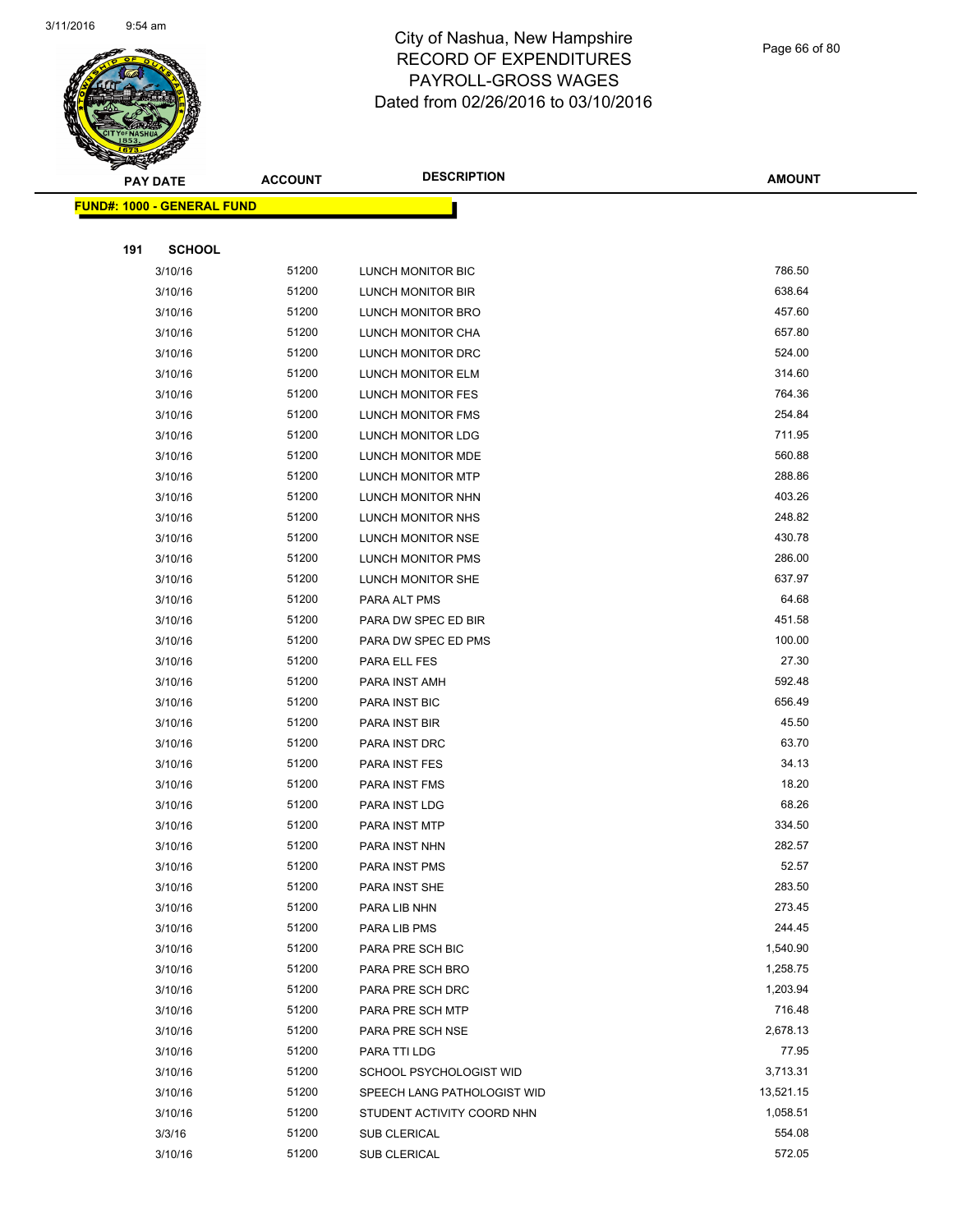

Page 67 of 80

| <b>PAY DATE</b>                   | <b>ACCOUNT</b> | <b>DESCRIPTION</b>                           | <b>AMOUNT</b>         |
|-----------------------------------|----------------|----------------------------------------------|-----------------------|
| <b>FUND#: 1000 - GENERAL FUND</b> |                |                                              |                       |
|                                   |                |                                              |                       |
| 191<br><b>SCHOOL</b>              |                |                                              |                       |
| 3/10/16                           | 51200          | <b>SUB CROSSING GUARD</b>                    | 38.98                 |
| 3/10/16                           | 51200          | <b>SUB LUNCH MONITOR</b>                     | 34.13                 |
| 3/10/16                           | 51200          | SUB PARA PROFESSIONAL                        | 22.75                 |
| 3/10/16                           | 51200          | <b>SUB TEACHER</b>                           | 244.49                |
| 3/10/16                           | 51200          | SUB TEACHER LONG TERM                        | 600.00                |
| 3/10/16                           | 51200          | <b>TEACHER ART NHS</b>                       | 911.52                |
| 3/10/16                           | 51200          | TEACHER BIO TEC NHN                          | 538.62                |
| 3/10/16                           | 51200          | <b>TEACHER DWSE ELM</b>                      | 175.00                |
| 3/10/16                           | 51200          | <b>TEACHER ENGLISH NHN</b>                   | 300.00                |
| 3/10/16                           | 51200          | <b>TEACHER ENGLISH NHS</b>                   | 1,337.41              |
| 3/10/16                           | 51200          | TEACHER FOREIGN LANG FMS                     | 1,000.72              |
| 3/10/16                           | 51200          | <b>TEACHER GR1 CHA</b>                       | 187.50                |
| 3/10/16                           | 51200          | <b>TEACHER GR6 FMS</b>                       | 50.00                 |
| 3/10/16                           | 51200          | <b>TEACHER HEALTH NHS</b>                    | 120.00                |
| 3/10/16                           | 51200          | TEACHER HVAC NHS                             | 120.00                |
| 3/10/16                           | 51200          | TEACHER IN SCH SUSPENSION NHN                | 426.00                |
| 3/10/16                           | 51200          | <b>TEACHER INST SPED WID</b>                 | 1,966.88              |
| 3/10/16                           | 51200          | <b>TEACHER KIND BIC</b>                      | 1,391.48              |
| 3/10/16                           | 51200          | <b>TEACHER KIND BIR</b>                      | 911.52                |
| 3/10/16                           | 51200          | <b>TEACHER MUSIC AMH</b>                     | 100.00                |
| 3/10/16                           | 51200          | <b>TEACHER MUSIC DRC</b>                     | 175.00                |
| 3/10/16                           | 51200          | <b>TEACHER MUSIC ELM</b>                     | 847.28                |
| 3/10/16                           | 51200          | <b>TEACHER MUSIC MTP</b>                     | 1,250.92              |
| 3/10/16                           | 51200          | TEACHER PE ELM                               | 180.00                |
| 3/10/16                           | 51200          | TEACHER PE NHS                               | 1,044.00              |
| 3/10/16                           | 51200          | <b>TEACHER READ ELM</b>                      | 1,644.48              |
| 3/10/16                           | 51200          | TEACHER SOCIAL STUDIES NHN                   | 981.25                |
| 3/10/16                           | 51200          | <b>TEACHER SPED MDE</b>                      | 150.00                |
| 3/10/16                           | 51200          | <b>TEACHER SPED NHN</b>                      | 1,963.80              |
| 3/10/16                           | 51200          | <b>TEACHER SPED NHS</b>                      | 3,761.88              |
| 3/10/16                           | 51200          | TEACHER SPED PMS                             | 75.00                 |
| 3/10/16                           | 51200          | <b>TEACHER VISION WIDE</b>                   | 1,113.17              |
| 3/3/16                            | 51300          | OVERTIME-REGULAR                             | 4,438.06              |
| 3/10/16                           | 51300<br>51400 | OVERTIME-REGULAR                             | 10,746.58<br>1,386.00 |
| 3/3/16                            | 51400          | WAGES TEMP-SEASONAL                          | 1,320.00              |
| 3/10/16<br>2/25/16                | 51412          | WAGES TEMP-SEASONAL<br><b>WAGES PER DIEM</b> | (538.50)              |
| 3/3/16                            | 51412          | <b>WAGES PER DIEM</b>                        | 1,054.45              |
| 3/10/16                           | 51412          | WAGES PER DIEM                               | 34,483.14             |
| 3/10/16                           | 51600          | LONGEVITY                                    | 3,642.96              |
| 3/10/16                           | 51650          | ADDITIONAL HOURS                             | 3,336.40              |
| 3/10/16                           | 51700          | <b>STIPENDS</b>                              | 100,913.33            |
| 3/10/16                           | 51750          | <b>RETIREMENT &amp; SEPARATION PAY</b>       | 17,034.85             |
| 3/10/16                           | 52800          | EDUCATIONAL ASSISTANCE                       | 870.00                |
|                                   |                |                                              |                       |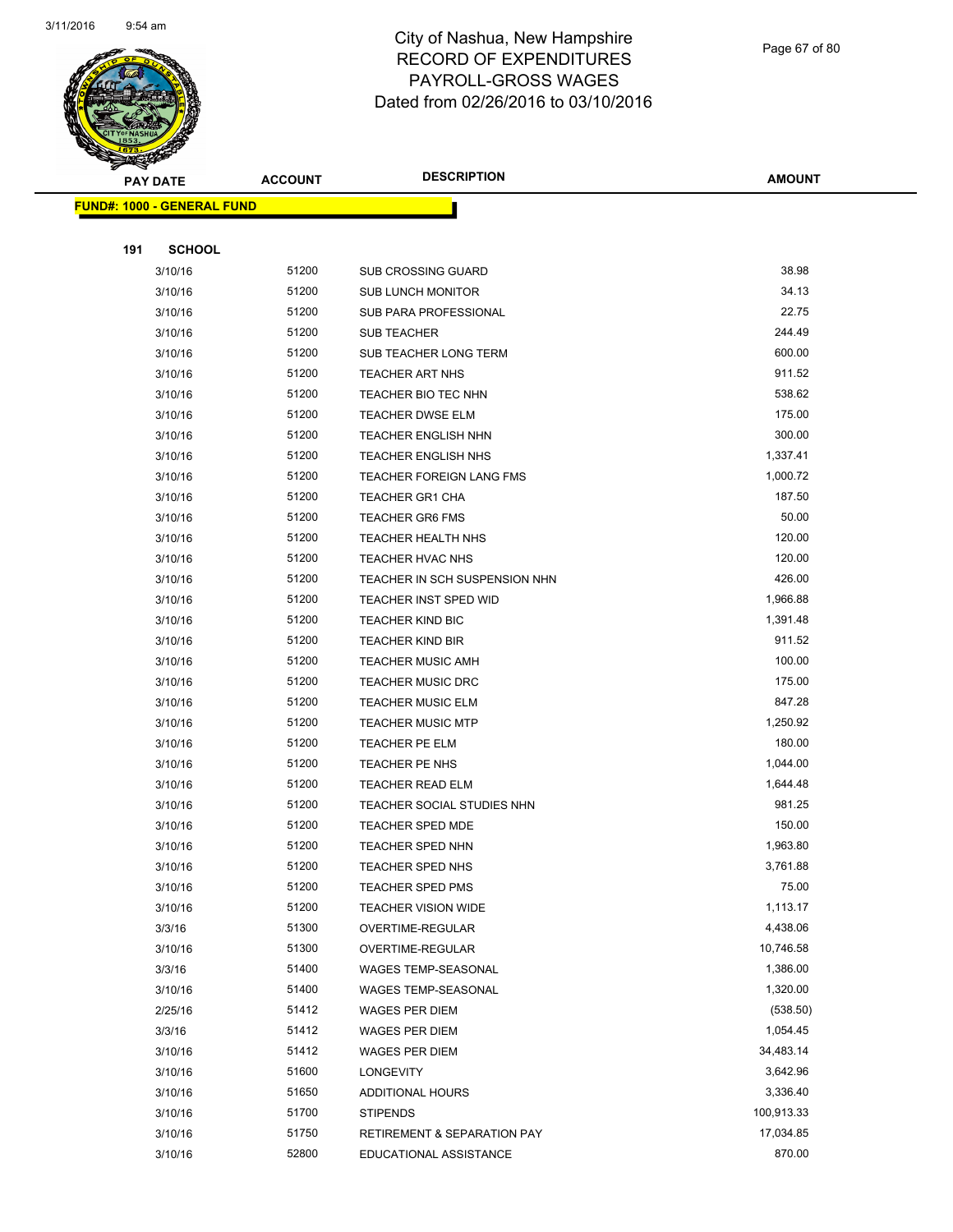| 3/11/2016<br>$9:54$ am |                                       |                | City of Nashua, New Hampshire<br><b>RECORD OF EXPENDITURES</b><br>PAYROLL-GROSS WAGES<br>Dated from 02/26/2016 to 03/10/2016 | Page 68 of 80  |
|------------------------|---------------------------------------|----------------|------------------------------------------------------------------------------------------------------------------------------|----------------|
|                        | <b>PAY DATE</b>                       | <b>ACCOUNT</b> | <b>DESCRIPTION</b>                                                                                                           | <b>AMOUNT</b>  |
|                        | <b>FUND#: 1000 - GENERAL FUND</b>     |                |                                                                                                                              |                |
|                        |                                       |                |                                                                                                                              |                |
|                        | <b>TOTAL 191 - SCHOOL</b>             |                |                                                                                                                              | \$3,052,418.96 |
|                        |                                       |                |                                                                                                                              |                |
|                        | <b>TOTAL FUND 1000 - GENERAL FUND</b> |                |                                                                                                                              | \$4,868,843.51 |

#### **FUND#: 2100 - FOOD SERVICES FUND**

| 3/3/16  | 51100 | <b>CLERICAL FOOD SERVICE NHS</b>     | 720.40    |
|---------|-------|--------------------------------------|-----------|
| 3/10/16 | 51100 | CLERICAL FOOD SERVICE NHS            | 720.39    |
| 3/10/16 | 51100 | DELIVERY DRIVER FOOD SERVICE         | 781.57    |
| 3/10/16 | 51100 | DIRECTOR FOOD SERVICE                | 2,967.50  |
| 3/10/16 | 51100 | <b>FOOD SERVICE BUSINESS MANAGER</b> | 2,111.39  |
| 3/10/16 | 51100 | FOOD SERVICE COOK AMH                | 491.40    |
| 3/10/16 | 51100 | FOOD SERVICE COOK BIC                | 491.40    |
| 3/10/16 | 51100 | FOOD SERVICE COOK BIR                | 491.40    |
| 3/10/16 | 51100 | FOOD SERVICE COOK BRO                | 491.40    |
| 3/10/16 | 51100 | FOOD SERVICE COOK CHA                | 491.40    |
| 3/10/16 | 51100 | FOOD SERVICE COOK DRC                | 491.40    |
| 3/10/16 | 51100 | FOOD SERVICE COOK ELM                | 1,003.80  |
| 3/10/16 | 51100 | FOOD SERVICE COOK FMS                | 501.90    |
| 3/10/16 | 51100 | FOOD SERVICE COOK LDG                | 473.90    |
| 3/10/16 | 51100 | FOOD SERVICE COOK MDE                | 473.90    |
| 3/10/16 | 51100 | FOOD SERVICE COOK NHN                | 1,035.65  |
| 3/10/16 | 51100 | FOOD SERVICE COOK NHS                | 994.35    |
| 3/10/16 | 51100 | FOOD SERVICE COOK NSE                | 470.40    |
| 3/10/16 | 51100 | FOOD SERVICE COOK PMS                | 501.90    |
| 3/10/16 | 51100 | FOOD SERVICE COOK SHE                | 473.91    |
| 3/10/16 | 51100 | <b>FOOD SERVICE SITE CORD</b>        | 11,582.21 |
| 3/10/16 | 51100 | <b>FOOD SERVICECOOK MTP</b>          | 452.90    |
| 3/10/16 | 51200 | FOOD SERVICE ASST PT AMH             | 562.49    |
| 3/10/16 | 51200 | FOOD SERVICE ASST PT BIC             | 541.60    |
| 3/10/16 | 51200 | FOOD SERVICE ASST PT BIR             | 425.65    |
| 3/10/16 | 51200 | FOOD SERVICE ASST PT BRO             | 354.90    |
| 3/10/16 | 51200 | FOOD SERVICE ASST PT CHA             | 529.51    |
| 3/10/16 | 51200 | FOOD SERVICE ASST PT DRC             | 679.01    |
| 3/10/16 | 51200 | FOOD SERVICE ASST PT ELM             | 2,125.15  |
| 3/10/16 | 51200 | <b>FOOD SERVICE ASST PT FES</b>      | 895.80    |
| 3/10/16 | 51200 | FOOD SERVICE ASST PT FMS             | 1,893.80  |
| 3/10/16 | 51200 | FOOD SERVICE ASST PT LDG             | 927.30    |
| 3/10/16 | 51200 | FOOD SERVICE ASST PT MDE             | 495.58    |
| 3/10/16 | 51200 | FOOD SERVICE ASST PT MTP             | 473.95    |
| 3/3/16  | 51200 | FOOD SERVICE ASST PT NHN             | 23.66     |
| 3/10/16 | 51200 | <b>FOOD SERVICE ASST PT NHN</b>      | 4,730.44  |
| 3/10/16 | 51200 | FOOD SERVICE ASST PT NHS             | 3,356.87  |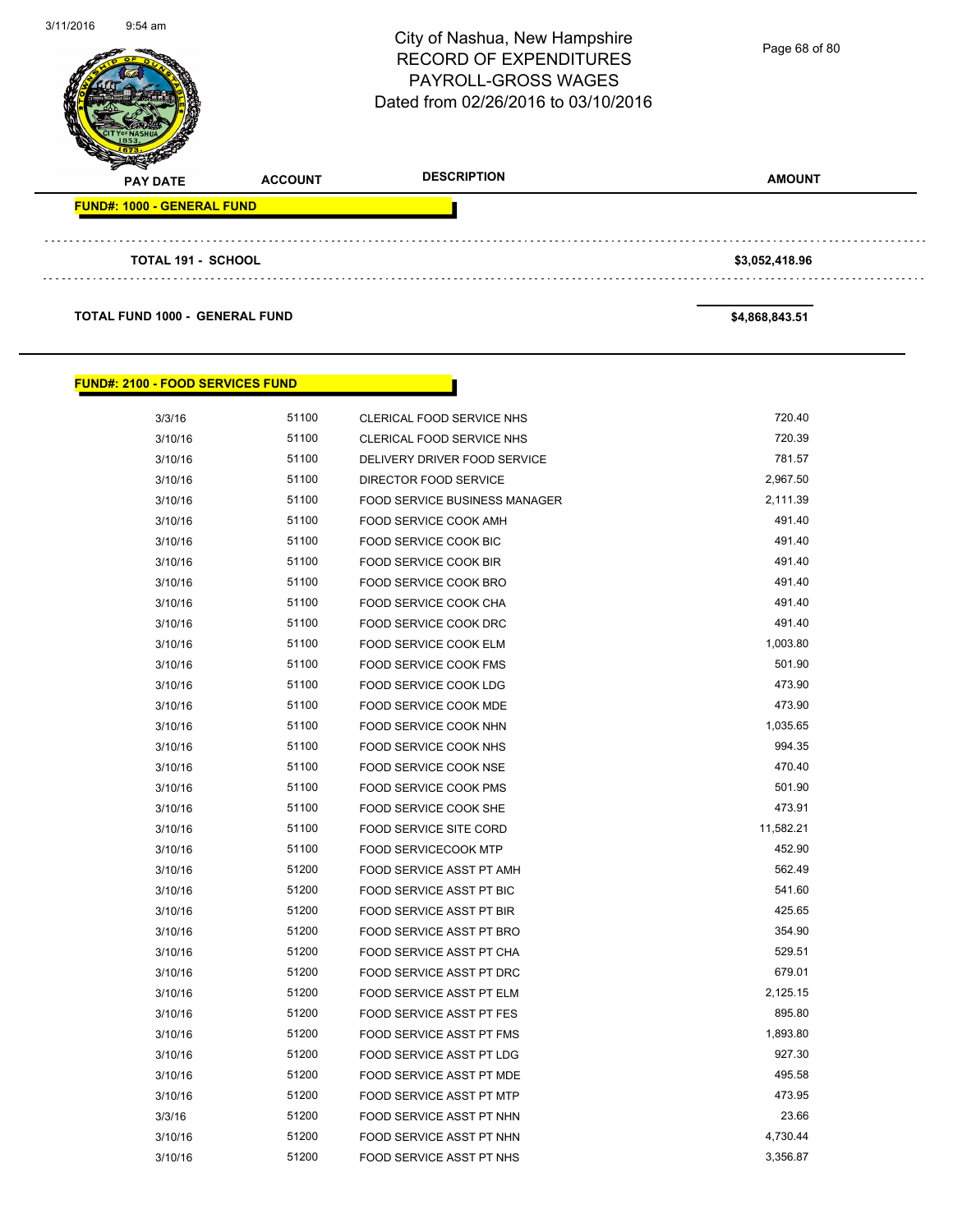

Page 69 of 80

| STER RA                                         |                |                                |               |
|-------------------------------------------------|----------------|--------------------------------|---------------|
| <b>PAY DATE</b>                                 | <b>ACCOUNT</b> | <b>DESCRIPTION</b>             | <b>AMOUNT</b> |
| <b>FUND#: 2100 - FOOD SERVICES FUND</b>         |                |                                |               |
| 3/10/16                                         | 51200          | FOOD SERVICE ASST PT PMS       | 2,295.32      |
| 3/10/16                                         | 51200          | FOOD SERVICE ASST PT SHE       | 480.87        |
| 3/10/16                                         | 51300          | OVERTIME-REGULAR               | 139.02        |
| 3/3/16                                          | 51412          | <b>WAGES PER DIEM</b>          | 130.52        |
| 3/10/16                                         | 51412          | <b>WAGES PER DIEM</b>          | 3,700.11      |
| <b>TOTAL FUND 2100 - FOOD SERVICES FUND</b>     |                |                                | \$52,976.02   |
| <b>FUND#: 2201 - DRIVERS EDUCATION FUND</b>     |                |                                |               |
| 3/10/16                                         | 51200          | DRIVER INSTRUCTOR              | 475.00        |
| 3/10/16                                         | 51200          | <b>TEACHER ELL FES</b>         | 150.00        |
| 3/10/16                                         | 51200          | TEACHER TECHED ELM             | 200.00        |
| 3/10/16                                         | 51200          | <b>TEACHER TECHED PMS</b>      | 325.00        |
| <b>FUND#: 2207 - ADULT ED/CONTINUING ED</b>     |                |                                |               |
| 3/10/16                                         | 51200          | ADULT ED ENRICHMENT INST       | 200.00        |
| 3/10/16                                         | 51200          | ADULT ED ENRICHMENT TEACHER    | 50.00         |
| 3/10/16                                         | 51200          | ADULT ED INSTRUCTOR            | 50.00         |
| 3/10/16                                         | 51200          | <b>SUB TEACHER</b>             | 150.00        |
|                                                 |                |                                |               |
| <b>TOTAL FUND 2207 - ADULT ED/CONTINUING ED</b> |                |                                | \$450.00      |
| <b>FUND#: 2222 - AFTER SCHOOL PROGRAM</b>       |                |                                |               |
|                                                 |                |                                |               |
| 3/10/16                                         | 51100          | DIRECTOR 21 CENTURY            | 2,730.80      |
| 3/10/16                                         | 51200          | 21 CENTURY ELEM MFAM RES COORD | 96.25         |
| 3/10/16                                         | 51200          | 21ST CENTURY INSTRUCTOR        | 2,179.39      |
| 3/10/16                                         | 51200          | ASSISTANT PRINCIPAL LEDGE      | 35.00         |
| 3/10/16                                         | 51200          | FOOD SERVICE ASST PT ELM       | 60.00         |
| 3/10/16                                         | 51200          | LUNCH MONITOR AMH              | 284.38        |
| 3/10/16                                         | 51200          | LUNCH MONITOR DRC              | 245.00        |

3/10/16 51200 LUNCH MONITOR SHE 284.38 3/10/16 51200 PARA ALT MTP 172.50 3/10/16 51200 PARA ELL MTP 157.50 3/10/16 51200 PARA INST DRC 50 157.50 3/10/16 51200 PARA INST FES 332.50 3/10/16 51200 PARA INST LDG 529.38 3/10/16 51200 PARA INST NHN 78.75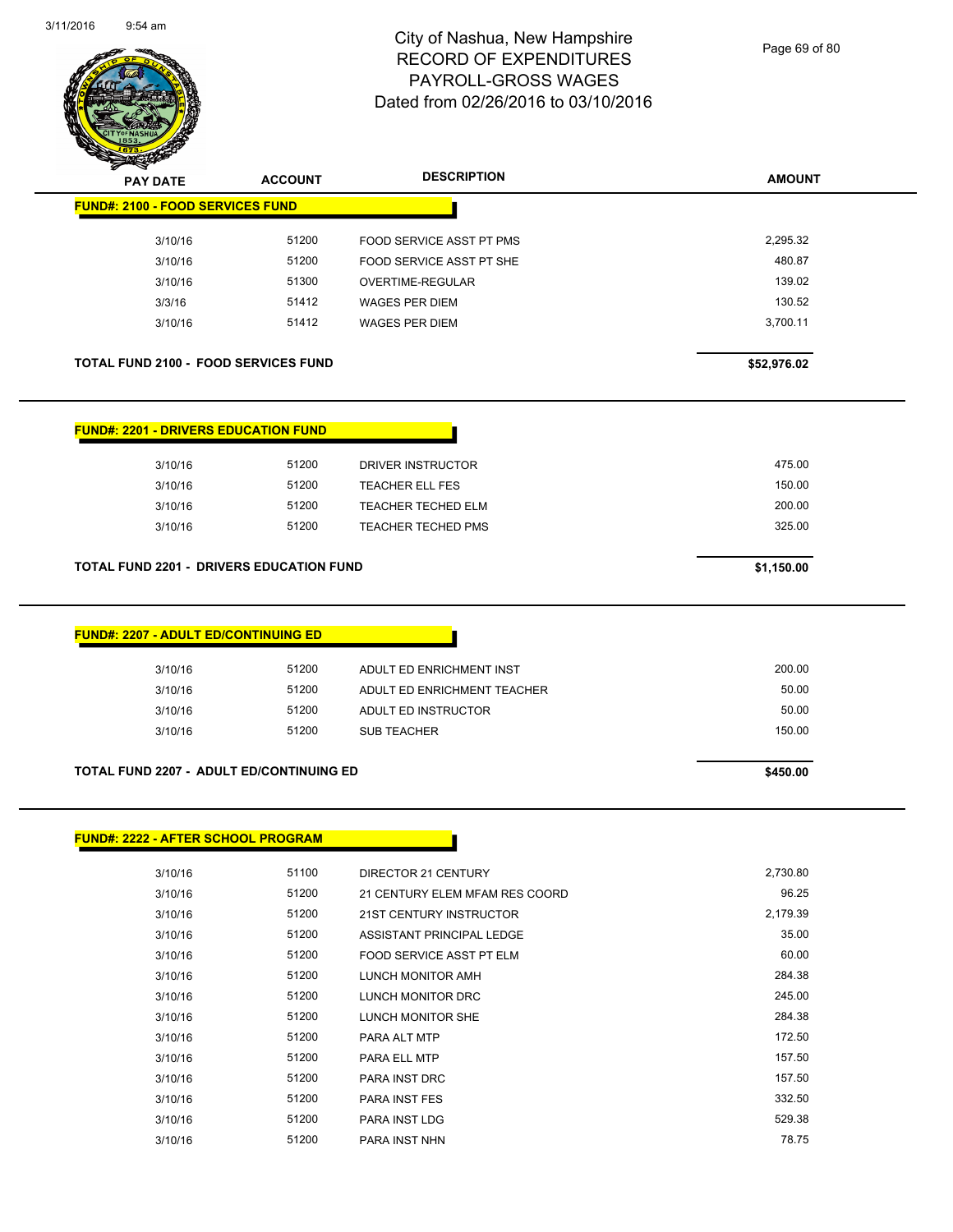

Page 70 of 80

**AMOUNT**

| 3/10/16<br>3/10/16<br>3/10/16                           |       |                               |            |  |
|---------------------------------------------------------|-------|-------------------------------|------------|--|
|                                                         | 51200 | PARA INST PMS                 | 131.25     |  |
|                                                         | 51200 | PARA KIND AMH                 | 87.50      |  |
|                                                         | 51200 | PARA PRE SCH BIC              | 105.00     |  |
| 3/10/16                                                 | 51200 | PARA SPED FES                 | 70.00      |  |
| 3/10/16                                                 | 51200 | <b>SUB TEACHER</b>            | 42.50      |  |
| 3/10/16                                                 | 51200 | SUMMER SCHOOL SCIENCE         | 150.00     |  |
| 3/10/16                                                 | 51200 | <b>TEACHER FACS ELM</b>       | 43.75      |  |
| 3/10/16                                                 | 51200 | <b>TEACHER GR1 AMH</b>        | 200.00     |  |
| 3/10/16                                                 | 51200 | <b>TEACHER GR1 FES</b>        | 35.00      |  |
| 3/10/16                                                 | 51200 | <b>TEACHER GR3 DRC</b>        | 75.00      |  |
|                                                         | 51200 | <b>TEACHER GR4 LDG</b>        | 92.50      |  |
| 3/10/16                                                 |       |                               | 50.00      |  |
| 3/10/16                                                 | 51200 | <b>TEACHER GR6 ELM</b>        | 51.25      |  |
| 3/10/16                                                 | 51200 | <b>TEACHER KIND LDG</b>       |            |  |
| 3/10/16                                                 | 51200 | <b>TEACHER SPED FES</b>       | 143.75     |  |
| 3/10/16                                                 | 51200 | <b>TEACHER SPED LDG</b>       | 51.25      |  |
|                                                         |       |                               |            |  |
| TOTAL FUND 2222 - AFTER SCHOOL PROGRAM                  |       |                               | \$8,672.08 |  |
|                                                         |       |                               |            |  |
| <b>TOTAL FUND 2252 - DAY CARE</b>                       |       |                               | \$879.91   |  |
| <b>FUND#: 2257 - SPECIAL ED LOCAL</b>                   |       |                               |            |  |
| 3/10/16                                                 | 51100 | PARA DW SPEC ED SHE           | 622.60     |  |
| <b>TOTAL FUND 2257 - SPECIAL ED LOCAL</b>               |       |                               | \$622.60   |  |
| <b>FUND#: 2503 - PARKS &amp; REC PROGRAMS FUND</b>      |       |                               |            |  |
|                                                         | 51100 |                               | 365.15     |  |
| 3/3/16                                                  | 51100 | PROGRAM COORDINATOR           | 365.14     |  |
| 3/10/16                                                 |       | PROGRAM COORDINATOR           |            |  |
| <b>TOTAL FUND 2503 - PARKS &amp; REC PROGRAMS FUND</b>  |       |                               | \$730.29   |  |
| <b>FUND#: 2505 - GOVT &amp; EDUCATION CHANNELS FUND</b> |       |                               |            |  |
| 3/3/16                                                  | 51100 | ECHANNEL ACCESS ADMINISTRATOR | 1,075.60   |  |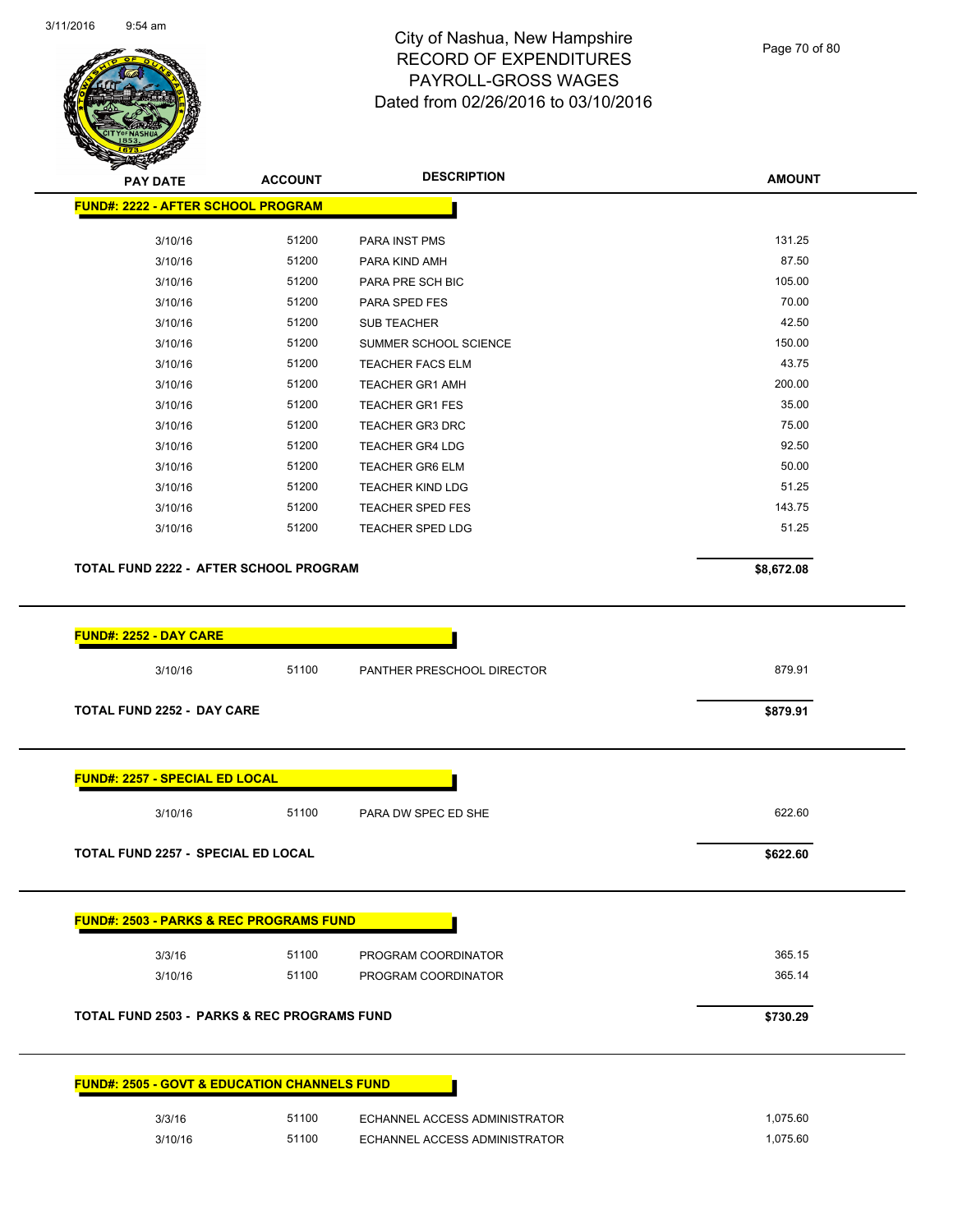$\sim$ 



#### City of Nashua, New Hampshire RECORD OF EXPENDITURES PAYROLL-GROSS WAGES Dated from 02/26/2016 to 03/10/2016

Page 71 of 80

| <b>PAY DATE</b>                                             | <b>ACCOUNT</b> | <b>DESCRIPTION</b>                                         | <b>AMOUNT</b>    |
|-------------------------------------------------------------|----------------|------------------------------------------------------------|------------------|
| <b>FUND#: 2505 - GOVT &amp; EDUCATION CHANNELS FUND</b>     |                |                                                            |                  |
| 3/3/16                                                      | 51100          | PEG PROGRAM MANAGER                                        | 1,192.40         |
| 3/10/16                                                     | 51100          | PEG PROGRAM MANAGER                                        | 1,192.40         |
|                                                             |                |                                                            |                  |
| <b>TOTAL FUND 2505 - GOVT &amp; EDUCATION CHANNELS FUND</b> |                |                                                            | \$4,536.00       |
| <u> FUND#: 3030 - EMERGENCY MGMT GRANTS FUND</u>            |                |                                                            |                  |
| 3/3/16                                                      | 51200          | EMERGENCY MANAGEMENT COORDINAT                             | 387.62           |
| 3/10/16                                                     | 51200          | EMERGENCY MANAGEMENT COORDINAT                             | 402.72           |
|                                                             |                |                                                            |                  |
| <b>TOTAL FUND 3030 - EMERGENCY MGMT GRANTS FUND</b>         |                |                                                            | \$790.34         |
|                                                             |                |                                                            |                  |
| <b>FUND#: 3050 - POLICE GRANTS FUND</b>                     |                |                                                            |                  |
| 3/3/16                                                      | 51100          | DOMESTIC VIOLENCE ADVOCATE                                 | 825.60           |
| 3/10/16                                                     | 51100          | DOMESTIC VIOLENCE ADVOCATE                                 | 825.60           |
| 3/3/16                                                      | 51100          | PATROLMAN ALL RANKS                                        | 1,292.35         |
| 3/10/16                                                     | 51100          | PATROLMAN ALL RANKS                                        | 1,292.35         |
| 3/3/16                                                      | 51300          | OVERTIME-REGULAR                                           | 1,087.17         |
|                                                             |                |                                                            |                  |
| 3/10/16                                                     | 51300          | OVERTIME-REGULAR                                           | 159.08           |
| <b>TOTAL FUND 3050 - POLICE GRANTS FUND</b>                 |                |                                                            | \$5,482.15       |
| <b>FUND#: 3068 - COMMUNITY SERVICES GRANTS FUND</b>         |                |                                                            |                  |
|                                                             |                |                                                            |                  |
| 3/3/16                                                      | 51100<br>51100 | INTAKE SPECIALIST PROGRAM ASST                             | 192.10<br>192.10 |
| 3/10/16                                                     |                | INTAKE SPECIALIST PROGRAM ASST                             |                  |
| 3/3/16                                                      | 51100          | PROGRAM ASSISTANT                                          | 323.90           |
| 3/10/16                                                     | 51100          | PROGRAM ASSISTANT                                          | 323.90           |
| 3/10/16                                                     | 51100          | PUB HEALTH NURSE                                           | 197.65           |
| 3/3/16                                                      | 51100          | PUB HEALTH PREPAREDNESS COORD                              | 1,184.60         |
| 3/10/16                                                     | 51100          | PUB HEALTH PREPAREDNESS COORD                              | 1,184.60         |
| 3/3/16                                                      | 51100          | SMP PROGRAM COORDINATOR                                    | 877.25           |
| 3/10/16                                                     | 51100          | SMP PROGRAM COORDINATOR                                    | 877.25           |
| <b>TOTAL FUND 3068 - COMMUNITY SERVICES GRANTS FUND</b>     |                |                                                            | \$5,353.35       |
|                                                             |                |                                                            |                  |
| <b>FUND#: 3070 - COMMUNITY HEALTH GRANTS FUND</b>           |                |                                                            |                  |
| 3/3/16<br>3/10/16                                           | 51100<br>51100 | NURSE PER DIEM (PRACTIONER)<br>NURSE PER DIEM (PRACTIONER) | 152.00<br>142.50 |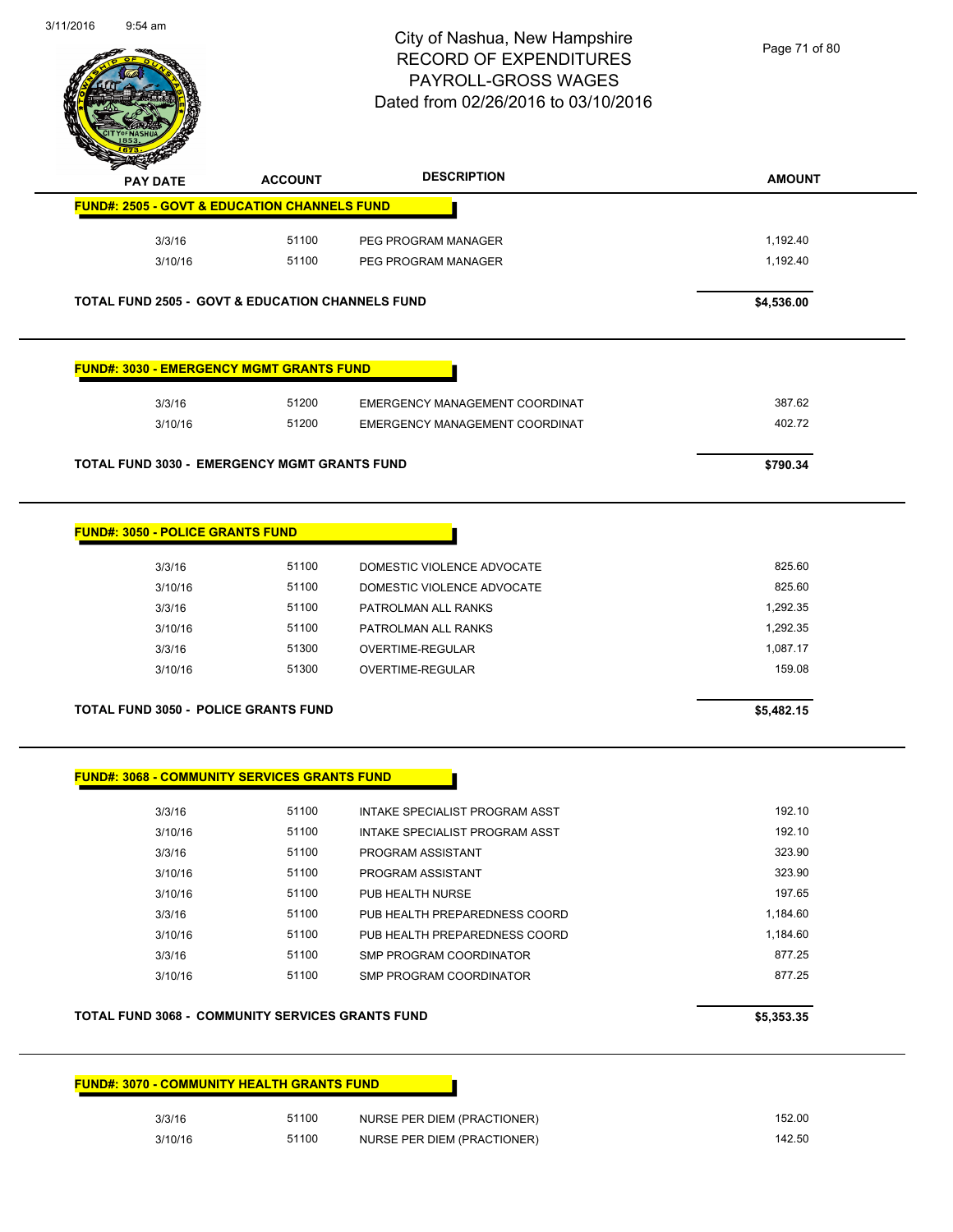

Page 72 of 80

| <b>PAY DATE</b>                                       | <b>ACCOUNT</b> | <b>DESCRIPTION</b> | <b>AMOUNT</b> |
|-------------------------------------------------------|----------------|--------------------|---------------|
| <b>FUND#: 3070 - COMMUNITY HEALTH GRANTS FUND</b>     |                |                    |               |
| 3/3/16                                                | 51100          | PROGRAM ASSISTANT  | 485.85        |
| 3/10/16                                               | 51100          | PROGRAM ASSISTANT  | 485.85        |
| 3/10/16                                               | 51100          | PUB HEALTH NURSE   | 790.55        |
| <b>TOTAL FUND 3070 - COMMUNITY HEALTH GRANTS FUND</b> |                |                    | \$2,056.75    |
|                                                       |                |                    |               |

#### **FUND#: 3090 - URBAN PROGRAM GRANTS FUND**

| 3/3/16  | 51100 | <b>CODE ENFORCEMENT OFFICER II</b> | 739.85   |
|---------|-------|------------------------------------|----------|
| 3/10/16 | 51100 | CODE ENFORCEMENT OFFICER II        | 739.85   |
| 3/3/16  | 51100 | <b>GRANT MGMT SPECIALIST</b>       | 1,007.95 |
| 3/10/16 | 51100 | <b>GRANT MGMT SPECIALIST</b>       | 1,007.95 |
| 3/3/16  | 51100 | INTAKE SPECIALIST PROGRAM ASST     | 768.30   |
| 3/10/16 | 51100 | INTAKE SPECIALIST PROGRAM ASST     | 768.30   |
| 3/3/16  | 51100 | <b>MANAGER URBAN PROGRAMS</b>      | 1,493.05 |
| 3/10/16 | 51100 | <b>MANAGER URBAN PROGRAMS</b>      | 1,493.05 |
| 3/3/16  | 51100 | PROGRAM COORDINATOR LP&HH          | 1,171.15 |
| 3/10/16 | 51100 | PROGRAM COORDINATOR LP&HH          | 1,171.15 |
| 3/3/16  | 51100 | PROJECT ADMINISTRATOR              | 1.218.50 |
| 3/10/16 | 51100 | PROJECT ADMINISTRATOR              | 1,218.50 |
| 3/3/16  | 51100 | PROJECT ADMINISTRATOR LP&HH        | 1.148.20 |
| 3/10/16 | 51100 | PROJECT ADMINISTRATOR LP&HH        | 1.148.20 |

#### **TOTAL FUND 3090 - URBAN PROGRAM GRANTS FUND \$15,094.00**

#### **FUND#: 3120 - TRANSIT GRANTS FUND**

| 3/3/16  | 51100 | TRANSIT FINANCE COORDINATOR           | 1,194.59 |
|---------|-------|---------------------------------------|----------|
| 3/10/16 | 51100 | TRANSIT FINANCE COORDINATOR           | 1,194.60 |
| 3/3/16  | 51100 | TRANSIT FLEET FACILITIES SUPV         | 1,007.95 |
| 3/10/16 | 51100 | TRANSIT FLEET FACILITIES SUPV         | 1.007.95 |
| 3/3/16  | 51100 | <b>TRANSIT MECHANICS</b>              | 2,031.72 |
| 3/10/16 | 51100 | <b>TRANSIT MECHANICS</b>              | 2,053.10 |
| 3/3/16  | 51100 | TRANSIT OPER MKTG SUPV                | 1.044.25 |
| 3/10/16 | 51100 | TRANSIT OPER MKTG SUPV                | 1.044.25 |
| 3/3/16  | 51100 | <b>TRANSIT OPERATIONS COORDINATOR</b> | 905.00   |
| 3/10/16 | 51100 | TRANSIT OPERATIONS COORDINATOR        | 905.00   |
| 3/3/16  | 51100 | TRANSIT UTILITY SERVICE WORKER        | 676.95   |
| 3/10/16 | 51100 | TRANSIT UTILITY SERVICE WORKER        | 676.95   |
| 3/3/16  | 51100 | TRANSPORTATION DEPT MANAGER           | 1.299.20 |
| 3/10/16 | 51100 | TRANSPORTATION DEPT MANAGER           | 1.299.20 |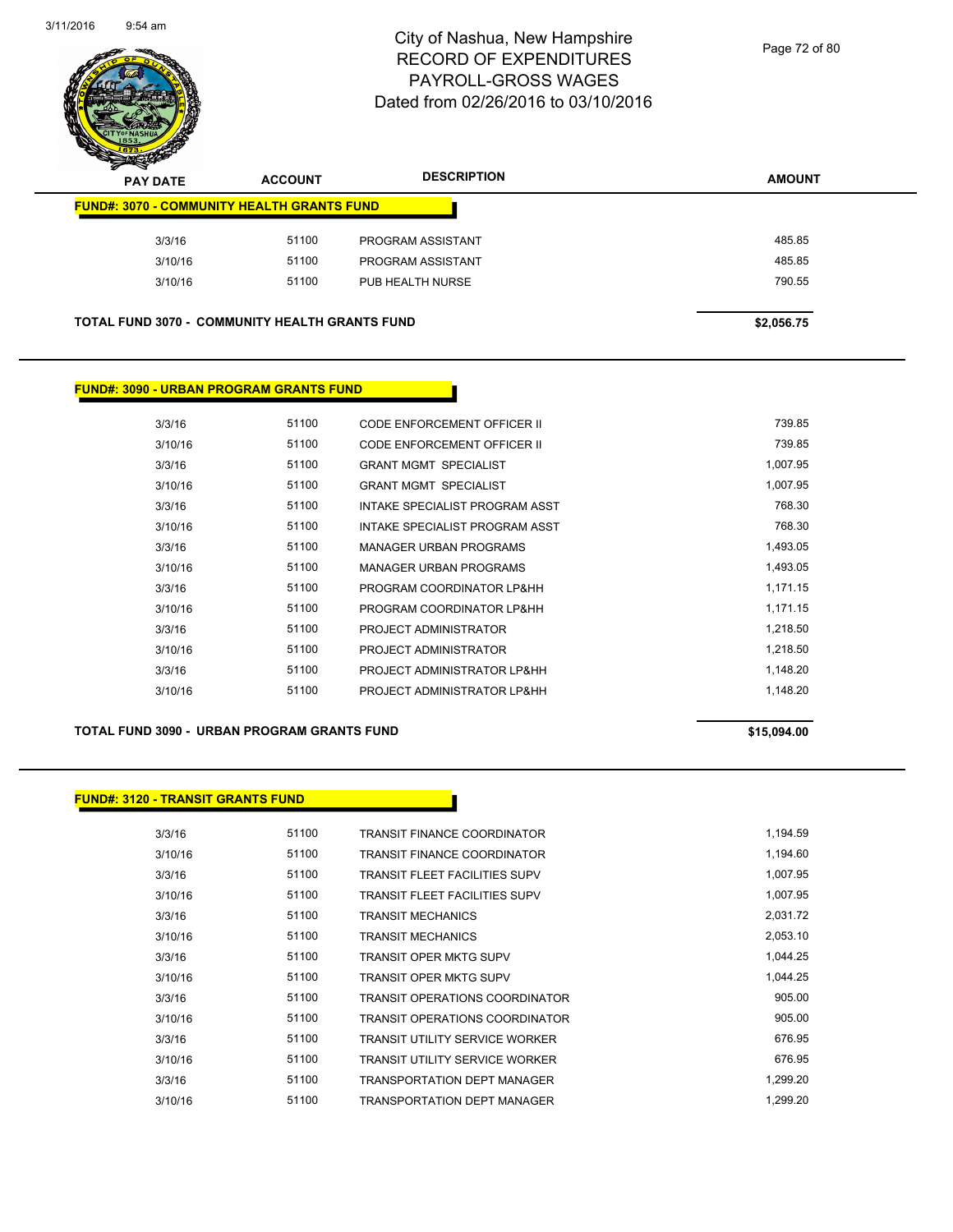

| <b>PAY DATE</b>                              | <b>ACCOUNT</b> | <b>DESCRIPTION</b>             | <b>AMOUNT</b> |  |
|----------------------------------------------|----------------|--------------------------------|---------------|--|
| <b>TOTAL FUND 3120 - TRANSIT GRANTS FUND</b> |                |                                | \$16,340.71   |  |
| <b>FUND#: 3800 - SCHOOL GRANTS FUND</b>      |                |                                |               |  |
| 3/10/16                                      | 51100          | 21 CENTURY ELEM MFAM RES COORD | 5,790.90      |  |
| 3/10/16                                      | 51100          | ASSISTANT PRINCIPAL AMH        | 1,403.88      |  |
| 3/10/16                                      | 51100          | ASSISTANT PRINCIPAL BIR        | 1,403.88      |  |
| 3/10/16                                      | 51100          | ASSISTANT PRINCIPAL BRO        | 1,451.90      |  |
| 3/10/16                                      | 51100          | ASSISTANT PRINCIPAL DR CRSP    | 1,475.98      |  |
| 3/10/16                                      | 51100          | ASSISTANT PRINCIPAL SHE        | 1,451.90      |  |
| 3/10/16                                      | 51100          | AYP FACILITATOR FES            | 2,873.00      |  |
| 3/10/16                                      | 51100          | <b>CLERICAL 21 CENTURY</b>     | 741.26        |  |
| 3/10/16                                      | 51100          | DIRECTOR PRE SCHOOL            | 2,808.90      |  |
| 3/10/16                                      | 51100          | <b>DIRECTOR TITLE 1</b>        | 3,279.50      |  |
| 3/10/16                                      | 51100          | DW TECHNOLOGY PEER COACH       | 2,960.01      |  |
| 3/10/16                                      | 51100          | ELL OUTREACH WORKER HOURLY     | 1,068.75      |  |
| 3/10/16                                      | 51100          | <b>GUIDANCE COUNSELOR FES</b>  | 2,626.22      |  |
| 3/10/16                                      | 51100          | GUIDANCE COUNSELOR NHN         | 1,017.28      |  |
| 3/10/16                                      | 51100          | GUIDANCE COUNSELOR NHS         | 1,583.10      |  |
| 3/10/16                                      | 51100          | <b>INTRUCTIONAL LEADER FES</b> | 2,609.12      |  |
| 3/10/16                                      | 51100          | LICENSED PRACTICAL NURSE NHS   | 1,426.70      |  |
| 3/10/16                                      | 51100          | <b>OFFICE MANAGER TITLE 1</b>  | 1,499.90      |  |
| 3/10/16                                      | 51100          | PARA INST FES                  | 1,688.94      |  |
| 3/10/16                                      | 51100          | PARA INST LDG                  | 529.80        |  |
| 3/10/16                                      | 51100          | PARA INST MTP                  | 379.02        |  |
| 3/10/16                                      | 51100          | <b>PARA KIND FES</b>           | 410.80        |  |
| 3/10/16                                      | 51100          | PARA SPED FES                  | 496.25        |  |
| 3/10/16                                      | 51100          | PARA TTI AMH                   | 560.57        |  |
| 3/10/16                                      | 51100          | PARA TTI DRC                   | 863.80        |  |
| 3/10/16                                      | 51100          | PARA TTI LDG                   | 1,641.30      |  |
| 3/10/16                                      | 51100          | PARA TTI NURSERY               | 1,134.90      |  |
| 3/10/16                                      | 51100          | PARA VOC NHS                   | 414.95        |  |
| 3/10/16                                      | 51100          | PEER COACH                     | 4,177.47      |  |
| 3/10/16                                      | 51100          | SIGN LANGUAGE INTERPRETER      | 1,032.77      |  |
| 3/10/16                                      | 51100          | <b>TEACHER DWSE BRO</b>        | 3,639.26      |  |
| 3/10/16                                      | 51100          | TEACHER DWSE CHA               | 3,633.16      |  |
| 3/10/16                                      | 51100          | <b>TEACHER DWSE ELM</b>        | 1,683.48      |  |
| 3/10/16                                      | 51100          | <b>TEACHER GR1 AMH</b>         | 1,622.41      |  |
| 3/10/16                                      | 51100          | <b>TEACHER GR5 BRO</b>         | 1,270.11      |  |
| 3/10/16                                      | 51100          | <b>TEACHER KIND MTP</b>        | 1,622.41      |  |
| 3/10/16                                      | 51100          | <b>TEACHER MATH FMS</b>        | 1,878.91      |  |
| 3/10/16                                      | 51100          | TEACHER PRESCHOOL NHS          | 1,580.18      |  |
| 3/10/16                                      | 51100          | <b>TEACHER SPED AMH</b>        | 1,949.68      |  |
| 3/10/16                                      | 51100          | TEACHER SPED BIC               | 1,810.20      |  |
| 3/10/16                                      | 51100          | TEACHER SPED DRC               | 1,810.20      |  |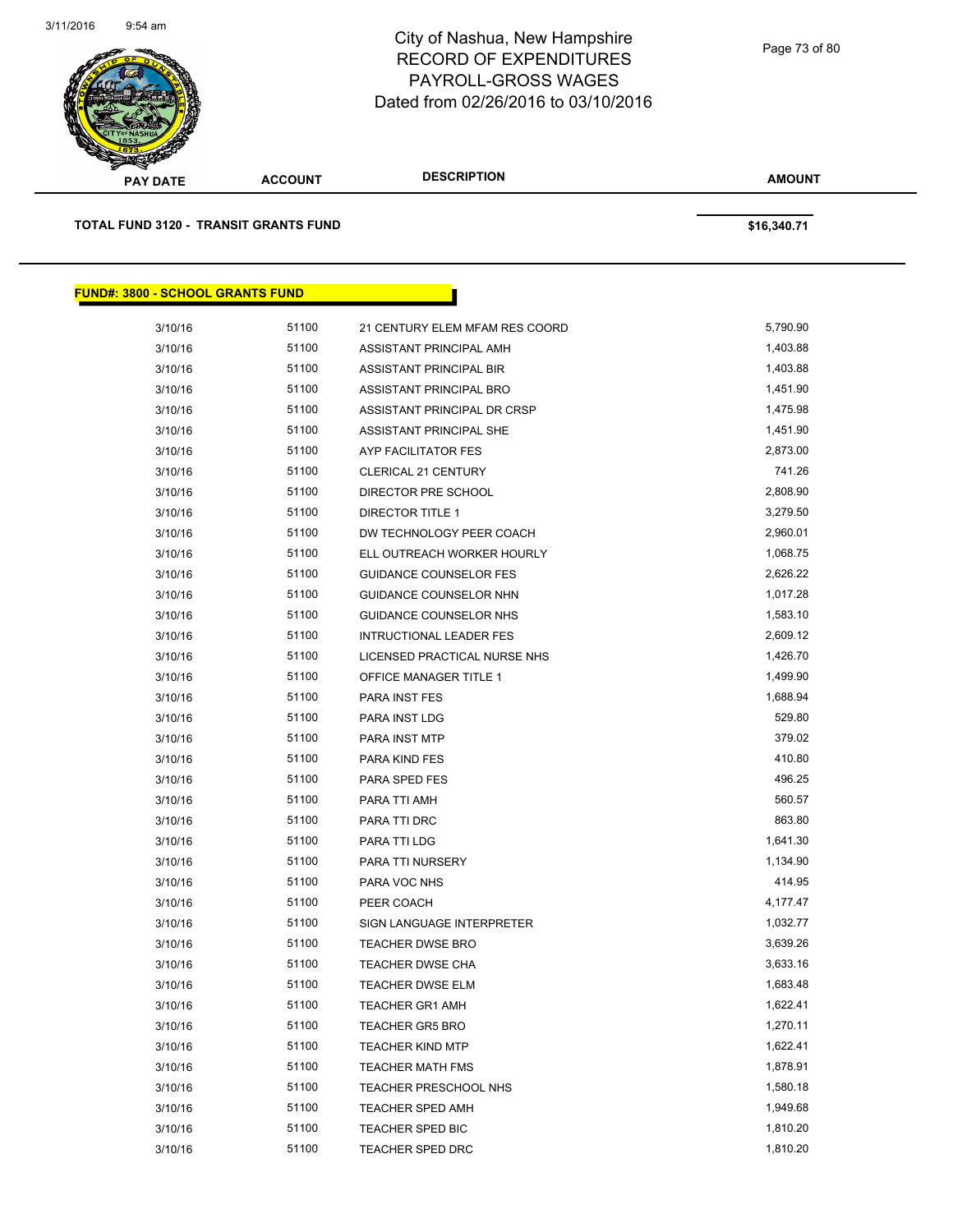

| <b>PAY DATE</b>                         | <b>ACCOUNT</b> | <b>DESCRIPTION</b>                  | <b>AMOUNT</b> |
|-----------------------------------------|----------------|-------------------------------------|---------------|
| <b>FUND#: 3800 - SCHOOL GRANTS FUND</b> |                |                                     |               |
|                                         |                |                                     |               |
| 3/10/16                                 | 51100          | TEACHER SPED ELM                    | 1,683.48      |
| 3/10/16                                 | 51100          | <b>TEACHER SPED FES</b>             | 6,421.34      |
| 3/10/16                                 | 51100          | TEACHER SPED FMS                    | 1,694.52      |
| 3/10/16                                 | 51100          | TEACHER SPED LDG                    | 1,949.68      |
| 3/10/16                                 | 51100          | <b>TEACHER SPED MDE</b>             | 3,979.39      |
| 3/10/16                                 | 51100          | TEACHER SPED NHN                    | 7,328.38      |
| 3/10/16                                 | 51100          | TEACHER SPED NHS                    | 8,167.75      |
| 3/10/16                                 | 51100          | <b>TEACHER SPED NSE</b>             | 4,004.32      |
| 3/10/16                                 | 51100          | TEACHER SPED PMS                    | 3,577.30      |
| 3/10/16                                 | 51100          | <b>TEACHER TEAM FACILITATOR MTP</b> | 2,034.50      |
| 3/10/16                                 | 51100          | TITLE ONE PARA FES                  | 382.20        |
| 3/10/16                                 | 51200          | 21ST CENTURY INSTRUCTOR             | 437.50        |
| 3/3/16                                  | 51200          | ADULT ED DIPOLMA INST               | 25.00         |
| 3/10/16                                 | 51200          | ADULT ED DIPOLMA TEACHER            | 75.00         |
| 3/10/16                                 | 51200          | ADULT ED ENRICHMENT TEACHER         | 225.00        |
| 3/10/16                                 | 51200          | ADULT ED INSTRUCTOR                 | 150.00        |
| 3/10/16                                 | 51200          | ASST SYSTEMS ADMIN FULL YEAR        | 25.00         |
| 3/10/16                                 | 51200          | ELL OUTREACH WORKER HOURLY          | 106.25        |
| 3/10/16                                 | 51200          | ELL TUTOR                           | 150.00        |
| 3/10/16                                 | 51200          | <b>FAMILY LIAISON</b>               | 387.50        |
| 3/10/16                                 | 51200          | FOCUS MONITORING DATA ANALYST       | 1,789.90      |
| 3/10/16                                 | 51200          | HOME SCHOOL CORD TTI                | 3,491.60      |
| 3/10/16                                 | 51200          | <b>LIBRARIAN NHN</b>                | 50.00         |
| 3/10/16                                 | 51200          | <b>LIBRARIAN NHS</b>                | 50.00         |
| 3/10/16                                 | 51200          | PARA DW SPEC ED BIR                 | 42.50         |
| 3/10/16                                 | 51200          | PARA DW SPEC ED WID                 | 59.55         |
| 3/10/16                                 | 51200          | PARA ELL ELM                        | 35.00         |
| 3/10/16                                 | 51200          | PARA INST BIR                       | 52.50         |
| 3/10/16                                 | 51200          | PARA INST FES                       | 47.78         |
| 3/10/16                                 | 51200          | PARA INST SHE                       | 157.50        |
| 3/10/16                                 | 51200          | PARA PRE SCH BIC                    | 25.00         |
| 3/10/16                                 | 51200          | PARA TTI DRC                        | 52.50         |
| 3/3/16                                  | 51200          | <b>SUB FOOD SERVICE</b>             | 25.00         |
| 3/10/16                                 | 51200          | SUB FOOD SERVICE                    | 212.50        |
| 3/10/16                                 | 51200          | <b>SUB TEACHER</b>                  | 150.00        |
| 3/10/16                                 | 51200          | <b>TEACHER ART NHN</b>              | 75.00         |
| 3/10/16                                 | 51200          | <b>TEACHER BUSINESS NHN</b>         | 125.00        |
| 3/10/16                                 | 51200          | TEACHER ELL BIR                     | 25.00         |
| 3/10/16                                 | 51200          | TEACHER ELL ELM                     | 137.50        |
| 3/10/16                                 | 51200          | <b>TEACHER ELL FMS</b>              | 75.00         |
| 3/10/16                                 | 51200          | TEACHER ELL NHN                     | 75.00         |
| 3/10/16                                 | 51200          | TEACHER ELL SHE                     | 75.00         |
| 3/10/16                                 | 51200          | <b>TEACHER ENGLISH NHN</b>          | 75.00         |
| 3/10/16                                 | 51200          | TEACHER FOREIGN LANG NHN            | 25.00         |
| 3/10/16                                 | 51200          | <b>TEACHER GR1 DRC</b>              | 25.00         |
|                                         |                |                                     |               |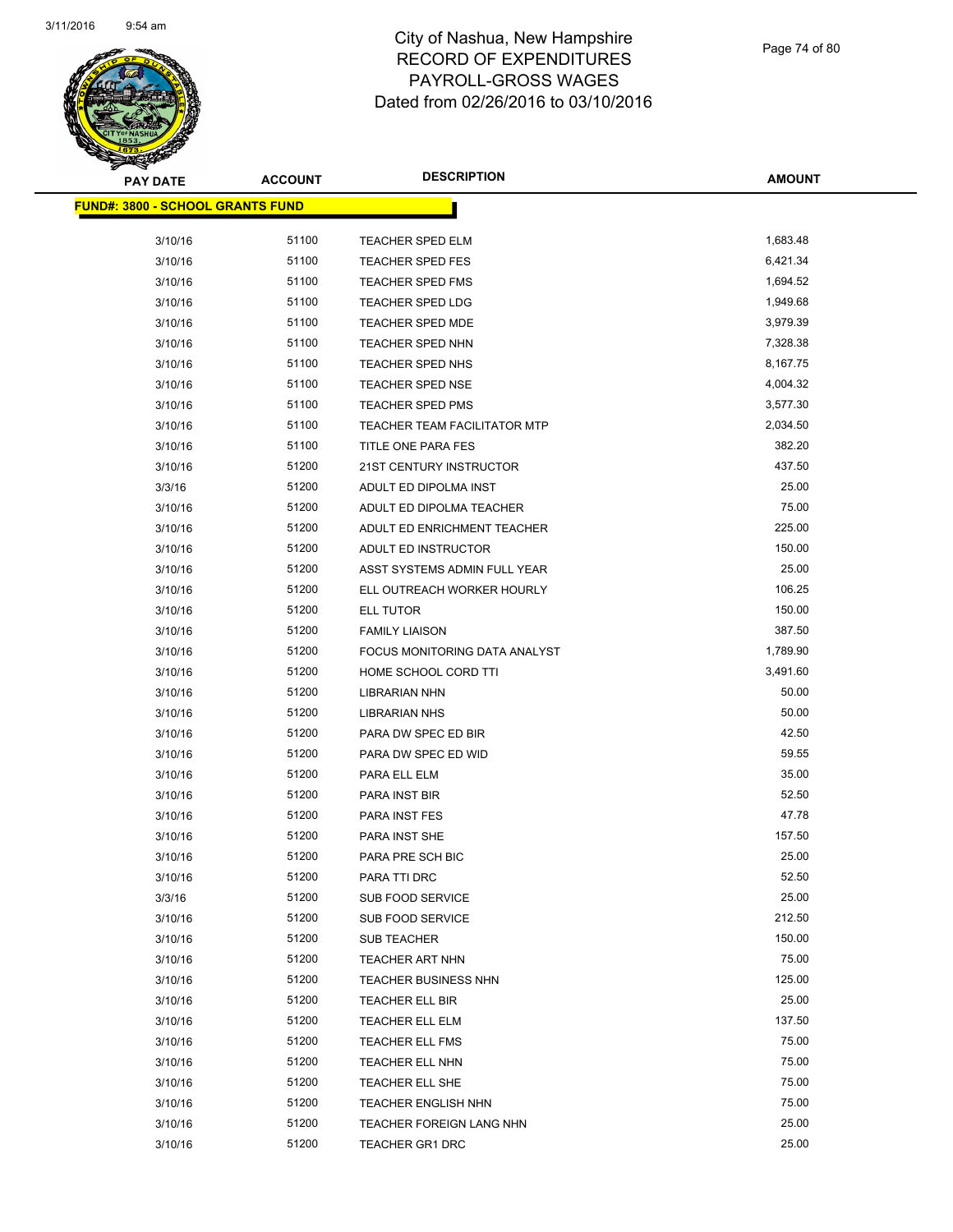

Page 75 of 80

| <b>ACCOUNT</b>                          | <b>DESCRIPTION</b>                                                                              | <b>AMOUNT</b>                                                                                                                                                                                                                                                                                                                                                                        |
|-----------------------------------------|-------------------------------------------------------------------------------------------------|--------------------------------------------------------------------------------------------------------------------------------------------------------------------------------------------------------------------------------------------------------------------------------------------------------------------------------------------------------------------------------------|
| <b>FUND#: 3800 - SCHOOL GRANTS FUND</b> |                                                                                                 |                                                                                                                                                                                                                                                                                                                                                                                      |
|                                         |                                                                                                 | 350.00                                                                                                                                                                                                                                                                                                                                                                               |
|                                         |                                                                                                 | 75.00                                                                                                                                                                                                                                                                                                                                                                                |
|                                         |                                                                                                 | 100.00                                                                                                                                                                                                                                                                                                                                                                               |
|                                         |                                                                                                 |                                                                                                                                                                                                                                                                                                                                                                                      |
|                                         |                                                                                                 | 50.00                                                                                                                                                                                                                                                                                                                                                                                |
|                                         |                                                                                                 | 31.25                                                                                                                                                                                                                                                                                                                                                                                |
|                                         |                                                                                                 | 100.00                                                                                                                                                                                                                                                                                                                                                                               |
|                                         |                                                                                                 | 31.25                                                                                                                                                                                                                                                                                                                                                                                |
|                                         |                                                                                                 | 50.00                                                                                                                                                                                                                                                                                                                                                                                |
|                                         | <b>TEACHER GR5 FES</b>                                                                          | 93.75                                                                                                                                                                                                                                                                                                                                                                                |
|                                         |                                                                                                 | 50.00                                                                                                                                                                                                                                                                                                                                                                                |
|                                         | <b>TEACHER KIND FES</b>                                                                         | 93.75                                                                                                                                                                                                                                                                                                                                                                                |
| 51200                                   | <b>TEACHER MATH FMS</b>                                                                         | 62.50                                                                                                                                                                                                                                                                                                                                                                                |
| 51200                                   | <b>TEACHER MATH NHN</b>                                                                         | 150.00                                                                                                                                                                                                                                                                                                                                                                               |
| 51200                                   | <b>TEACHER MATH NHS</b>                                                                         | 75.00                                                                                                                                                                                                                                                                                                                                                                                |
| 51200                                   | TEACHER SCIENCE NHN                                                                             | 75.00                                                                                                                                                                                                                                                                                                                                                                                |
| 51200                                   | TEACHER SCIENCE NHS                                                                             | 100.00                                                                                                                                                                                                                                                                                                                                                                               |
| 51200                                   | TEACHER SOCIAL STUDIES NHN                                                                      | 500.00                                                                                                                                                                                                                                                                                                                                                                               |
| 51200                                   | <b>TEACHER SPED BIC</b>                                                                         | 50.00                                                                                                                                                                                                                                                                                                                                                                                |
| 51200                                   | TEACHER SPED NHS                                                                                | 225.00                                                                                                                                                                                                                                                                                                                                                                               |
| 51200                                   | <b>TEACHER SPED PMS</b>                                                                         | 150.00                                                                                                                                                                                                                                                                                                                                                                               |
| 51200                                   | <b>TEACHER TTI AMH</b>                                                                          | 8,149.16                                                                                                                                                                                                                                                                                                                                                                             |
| 51200                                   | TEACHER TTI FES                                                                                 | 6,612.68                                                                                                                                                                                                                                                                                                                                                                             |
| 51200                                   | TEACHER TTI LDG                                                                                 | 9,664.85                                                                                                                                                                                                                                                                                                                                                                             |
| 51200                                   | <b>TEACHER TTI MTP</b>                                                                          | 5,136.71                                                                                                                                                                                                                                                                                                                                                                             |
| 51200                                   | TEACHER TTI NURSERY                                                                             | 4,770.53                                                                                                                                                                                                                                                                                                                                                                             |
| 51200                                   | <b>TEACHER TTIDRC</b>                                                                           | 8,446.24                                                                                                                                                                                                                                                                                                                                                                             |
| 51650                                   | ADDITIONAL HOURS                                                                                | 12,493.75                                                                                                                                                                                                                                                                                                                                                                            |
|                                         |                                                                                                 | \$180,747.11                                                                                                                                                                                                                                                                                                                                                                         |
|                                         |                                                                                                 |                                                                                                                                                                                                                                                                                                                                                                                      |
| 51300                                   | OVERTIME-REGULAR                                                                                | 1,078.90                                                                                                                                                                                                                                                                                                                                                                             |
|                                         |                                                                                                 | \$1,078.90                                                                                                                                                                                                                                                                                                                                                                           |
|                                         | 51200<br>51200<br>51200<br>51200<br>51200<br>51200<br>51200<br>51200<br>51200<br>51200<br>51200 | <b>TEACHER GR2 AMH</b><br>TEACHER GR2 SHE<br><b>TEACHER GR3 AMH</b><br><b>TEACHER GR3 BIC</b><br><b>TEACHER GR3 FES</b><br><b>TEACHER GR4 BIR</b><br><b>TEACHER GR4 FES</b><br><b>TEACHER GR5 BIC</b><br><b>TEACHER GR6 FMS</b><br><b>TOTAL FUND 3800 - SCHOOL GRANTS FUND</b><br><b>FUND#: 3810 - FOOD SERVICE GRANTS FUND</b><br><b>TOTAL FUND 3810 - FOOD SERVICE GRANTS FUND</b> |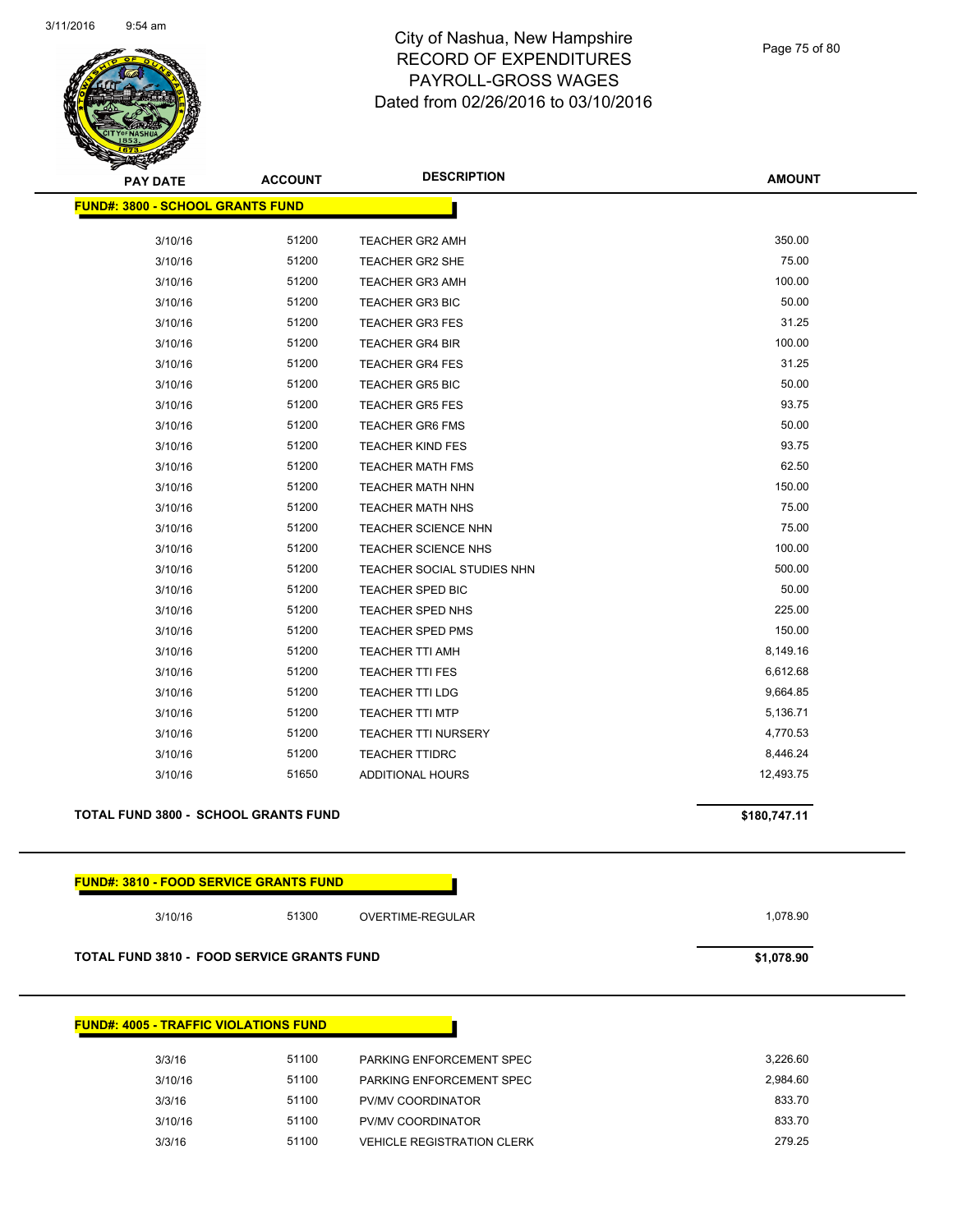$\overline{a}$ 



# City of Nashua, New Hampshire RECORD OF EXPENDITURES PAYROLL-GROSS WAGES Dated from 02/26/2016 to 03/10/2016

Page 76 of 80

| <b>PAY DATE</b>                                                       | <b>ACCOUNT</b> | <b>DESCRIPTION</b>                                             | <b>AMOUNT</b>    |  |
|-----------------------------------------------------------------------|----------------|----------------------------------------------------------------|------------------|--|
| <b>FUND#: 4005 - TRAFFIC VIOLATIONS FUND</b>                          |                |                                                                |                  |  |
| 3/10/16                                                               | 51100          | <b>VEHICLE REGISTRATION CLERK</b>                              | 279.25           |  |
| 3/3/16                                                                | 51200          | <b>VEHICLE REGISTRATION CLERK</b>                              | 910.05           |  |
| 3/10/16                                                               | 51200          | <b>VEHICLE REGISTRATION CLERK</b>                              | 913.70           |  |
| 3/3/16                                                                | 51300          | OVERTIME-REGULAR                                               | 63.79            |  |
| 3/10/16                                                               | 51300          | OVERTIME-REGULAR                                               | 456.72           |  |
| 3/3/16                                                                | 51390          | <b>OVERTIME-OTHER</b>                                          | 424.01           |  |
| 3/10/16                                                               | 51390          | <b>OVERTIME-OTHER</b>                                          | 364.59           |  |
| <b>TOTAL FUND 4005 - TRAFFIC VIOLATIONS FUND</b>                      |                |                                                                | \$11,569.96      |  |
| <b>FUND#: 4010 - MOTOR VEHICLE ADMIN FUND</b>                         |                |                                                                |                  |  |
| 3/3/16                                                                | 51100          | <b>VEHICLE REGISTRATION CLERK</b>                              | 826.35           |  |
| 3/10/16                                                               | 51100          | <b>VEHICLE REGISTRATION CLERK</b>                              | 826.35           |  |
| 3/10/16                                                               | 51300          | OVERTIME-REGULAR                                               | 12.87            |  |
| <b>TOTAL FUND 4010 - MOTOR VEHICLE ADMIN FUND</b>                     |                |                                                                | \$1,665.57       |  |
| <b>FUND#: 4030 - POLICE SPECIAL DETAILS FUND</b><br>3/3/16<br>3/10/16 | 51200<br>51200 | <b>OUTSIDE DETAIL SPEC PT</b><br><b>OUTSIDE DETAIL SPEC PT</b> | 618.04<br>618.04 |  |
|                                                                       | 51712          | <b>SPECIAL DETAIL</b>                                          | 2,558.68         |  |
| 3/3/16<br>3/10/16                                                     | 51712          | <b>SPECIAL DETAIL</b>                                          | 3,416.64         |  |
| <b>TOTAL FUND 4030 - POLICE SPECIAL DETAILS FUND</b>                  |                |                                                                | \$7,211.40       |  |
| <b>FUND#: 4035 - POLICE OVERTIME BILLING FUND</b>                     |                |                                                                |                  |  |
| 3/3/16                                                                | 51300          | <b>OVERTIME-REGULAR</b>                                        | 3,499.77         |  |
| 3/10/16                                                               | 51300          | OVERTIME-REGULAR                                               | 1,072.89         |  |
| <b>TOTAL FUND 4035 - POLICE OVERTIME BILLING FUND</b>                 |                |                                                                | \$4,572.66       |  |
| <b>FUND#: 4068 - ENGINEERING SERVICES FUND</b>                        |                |                                                                |                  |  |
| 3/10/16                                                               | 51300          | OVERTIME-REGULAR                                               | 70.72            |  |
| <b>TOTAL FUND 4068 - ENGINEERING SERVICES FUND</b>                    |                |                                                                | \$70.72          |  |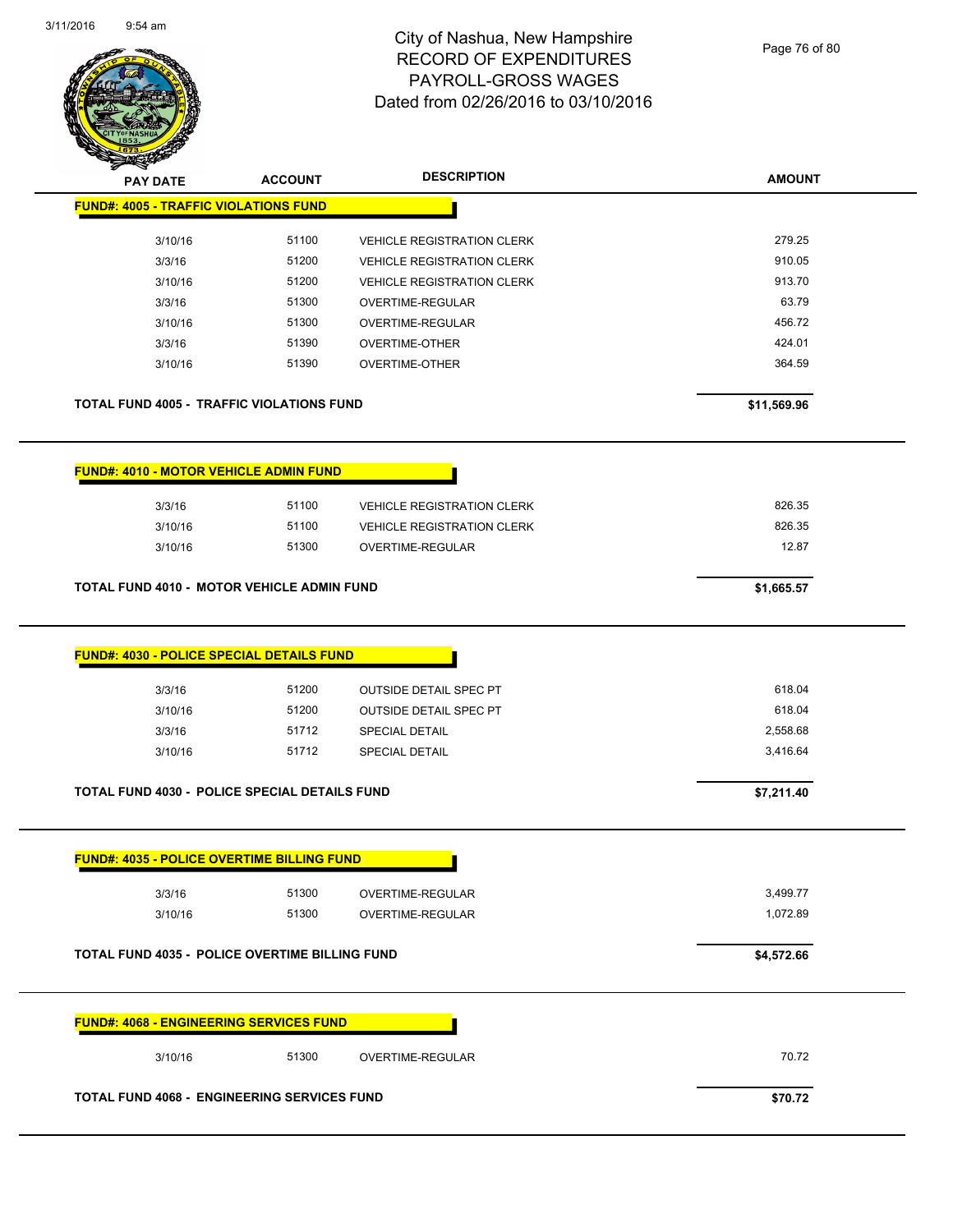

| <b>PAY DATE</b>                        | <b>ACCOUNT</b> | <b>DESCRIPTION</b>                   | <b>AMOUNT</b> |
|----------------------------------------|----------------|--------------------------------------|---------------|
| <u> FUND#: 6000 - SOLID WASTE FUND</u> |                |                                      |               |
| 3/3/16                                 | 51100          | ACCOUNTING COMPLIANCE MGR            | 162.65        |
| 3/10/16                                | 51100          | ACCOUNTING COMPLIANCE MGR            | 162.64        |
| 3/3/16                                 | 51100          | ADMINISTRATIVE ASSISTANT I           | 666.90        |
| 3/10/16                                | 51100          | ADMINISTRATIVE ASSISTANT I           | 666.89        |
| 3/3/16                                 | 51100          | ADMINISTRATIVE ASSISTANT II          | 704.60        |
| 3/10/16                                | 51100          | ADMINISTRATIVE ASSISTANT II          | 847.10        |
| 3/3/16                                 | 51100          | AUTOMATED TRASH COLLECTION OPR       | 4,802.00      |
|                                        | 51100          |                                      | 4,802.00      |
| 3/10/16<br>3/3/16                      | 51100          | AUTOMATED TRASH COLLECTION OPR       | 309.10        |
|                                        | 51100          | <b>CITY ENGINEER</b>                 | 309.10        |
| 3/10/16                                |                | <b>CITY ENGINEER</b>                 |               |
| 3/3/16                                 | 51100          | <b>COLLECTION EQUIP OPR</b>          | 7,267.20      |
| 3/10/16                                | 51100          | <b>COLLECTION EQUIP OPR</b>          | 7,268.00      |
| 3/3/16                                 | 51100          | <b>COLLECTION EQUIP OPR LANDFILL</b> | 951.20        |
| 3/10/16                                | 51100          | <b>COLLECTION EQUIP OPR LANDFILL</b> | 951.20        |
| 3/3/16                                 | 51100          | DEP TREASURER TAX COLLECTOR          | 239.20        |
| 3/10/16                                | 51100          | DEP TREASURER TAX COLLECTOR          | 239.20        |
| 3/3/16                                 | 51100          | DEPUTY MANAGER OF ENGINEERING        | 78.95         |
| 3/10/16                                | 51100          | DEPUTY MANAGER OF ENGINEERING        | 78.95         |
| 3/3/16                                 | 51100          | DIRECTOR PUBLIC WORKS                | 218.30        |
| 3/10/16                                | 51100          | DIRECTOR PUBLIC WORKS                | 218.30        |
| 3/3/16                                 | 51100          | DIVISION OPERATIONS MANAGER          | 181.95        |
| 3/10/16                                | 51100          | DIVISION OPERATIONS MANAGER          | 181.95        |
| 3/3/16                                 | 51100          | DPW BILLING ACCOUNTANT               | 463.55        |
| 3/10/16                                | 51100          | DPW BILLING ACCOUNTANT               | 463.55        |
| 3/3/16                                 | 51100          | DPW COLLECTIONS SPEC III             | 378.85        |
| 3/10/16                                | 51100          | DPW COLLECTIONS SPEC III             | 378.85        |
| 3/3/16                                 | 51100          | DPW CONTRACT ADMINISTRATOR           | 113.45        |
| 3/10/16                                | 51100          | DPW CONTRACT ADMINISTRATOR           | 113.45        |
| 3/3/16                                 | 51100          | <b>ENVIRONMENTAL ENGINEER</b>        | 1,331.45      |
| 3/10/16                                | 51100          | <b>ENVIRONMENTAL ENGINEER</b>        | 1,331.45      |
| 3/3/16                                 | 51100          | <b>EQUIPMENT OPR LANDFILL</b>        | 6,774.80      |
| 3/10/16                                | 51100          | <b>EQUIPMENT OPR LANDFILL</b>        | 6,774.80      |
| 3/3/16                                 | 51100          | <b>EXECUTIVE ASSISTANT</b>           | 147.80        |
| 3/10/16                                | 51100          | <b>EXECUTIVE ASSISTANT</b>           | 147.80        |
| 3/3/16                                 | 51100          | FINANCE AND ADMIN MANAGER            | 394.80        |
| 3/10/16                                | 51100          | FINANCE AND ADMIN MANAGER            | 394.80        |
| 3/3/16                                 | 51100          | FLEET MANAGER STREET DEPT            | 313.55        |
| 3/10/16                                | 51100          | FLEET MANAGER STREET DEPT            | 313.55        |
| 3/3/16                                 | 51100          | LICENSED SCALE OPERATOR              | 712.90        |
| 3/10/16                                | 51100          | LICENSED SCALE OPERATOR              | 712.90        |
| 3/3/16                                 | 51100          | RECYCLING COORDINATOR                | 1,112.85      |
| 3/10/16                                | 51100          | RECYCLING COORDINATOR                | 1,112.85      |
| 3/3/16                                 | 51100          | SOLID WASTE FOREMAN                  | 2,419.60      |
| 3/10/16                                | 51100          | SOLID WASTE FOREMAN                  | 2,419.59      |
| 3/3/16                                 | 51100          | SOLID WASTE TECHNICIAN               | 1,014.70      |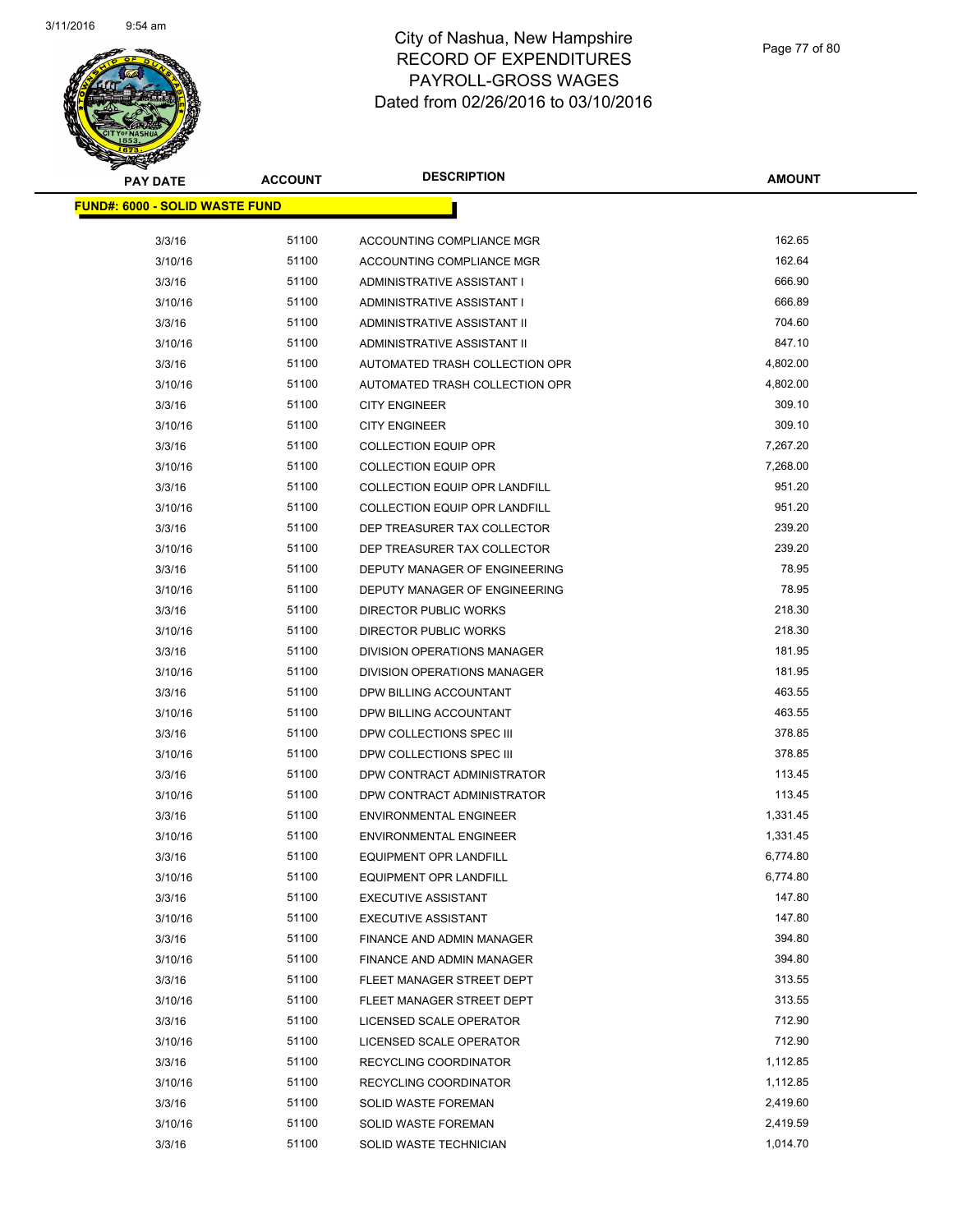

Page 78 of 80

| <b>PAY DATE</b>                           | <b>ACCOUNT</b> | <b>DESCRIPTION</b>            | <b>AMOUNT</b> |
|-------------------------------------------|----------------|-------------------------------|---------------|
| <b>FUND#: 6000 - SOLID WASTE FUND</b>     |                |                               |               |
| 3/10/16                                   | 51100          | SOLID WASTE TECHNICIAN        | 1,014.70      |
| 3/3/16                                    | 51100          | SUPERINTENDENT OF SOLID WASTE | 1,622.10      |
| 3/10/16                                   | 51100          | SUPERINTENDENT OF SOLID WASTE | 1.622.10      |
| 3/3/16                                    | 51300          | OVERTIME-REGULAR              | 1.980.21      |
| 3/10/16                                   | 51300          | OVERTIME-REGULAR              | 1,726.17      |
|                                           |                |                               |               |
| <b>TOTAL FUND 6000 - SOLID WASTE FUND</b> |                |                               | \$68,614.55   |

#### **FUND#: 6200 - WASTEWATER FUND**

| 3/3/16  | 51100 | <b>ACCOUNTING COMPLIANCE MGR</b>     | 325.20   |
|---------|-------|--------------------------------------|----------|
| 3/10/16 | 51100 | <b>ACCOUNTING COMPLIANCE MGR</b>     | 325.20   |
| 3/3/16  | 51100 | <b>ADMINISTRATIVE ASSISTANT II</b>   | 850.35   |
| 3/10/16 | 51100 | ADMINISTRATIVE ASSISTANT II          | 850.35   |
| 3/3/16  | 51100 | ANALYTICAL CHEMIST                   | 836.65   |
| 3/10/16 | 51100 | <b>ANALYTICAL CHEMIST</b>            | 836.65   |
| 3/3/16  | 51100 | <b>CITY ENGINEER</b>                 | 721.30   |
| 3/10/16 | 51100 | <b>CITY ENGINEER</b>                 | 721.30   |
| 3/3/16  | 51100 | <b>COLLECTION SYSTEMS OPERATOR</b>   | 2,909.36 |
| 3/10/16 | 51100 | <b>COLLECTION SYSTEMS OPERATOR</b>   | 2,937.52 |
| 3/3/16  | 51100 | COLLECTION SYSTEMS TECHNICIAN        | 1,030.80 |
| 3/10/16 | 51100 | <b>COLLECTION SYSTEMS TECHNICIAN</b> | 1,030.80 |
| 3/3/16  | 51100 | <b>COLLECTIONS SPEC II</b>           | 833.70   |
| 3/10/16 | 51100 | <b>COLLECTIONS SPEC II</b>           | 833.70   |
| 3/3/16  | 51100 | <b>CONST INSP ENGINEERING ASST</b>   | 236.90   |
| 3/10/16 | 51100 | CONST INSP ENGINEERING ASST          | 236.90   |
| 3/3/16  | 51100 | CSO STORM WATER ENGINEER             | 1,285.00 |
| 3/10/16 | 51100 | CSO STORM WATER ENGINEER             | 1,285.00 |
| 3/3/16  | 51100 | <b>CSO TECHNICIAN INSPECTOR</b>      | 1,041.60 |
| 3/10/16 | 51100 | <b>CSO TECHNICIAN INSPECTOR</b>      | 1,041.60 |
| 3/3/16  | 51100 | DEP TREASURER TAX COLLECTOR          | 239.20   |
| 3/10/16 | 51100 | DEP TREASURER TAX COLLECTOR          | 239.20   |
| 3/3/16  | 51100 | DEPUTY MANAGER OF ENGINEERING        | 789.60   |
| 3/10/16 | 51100 | DEPUTY MANAGER OF ENGINEERING        | 789.60   |
| 3/3/16  | 51100 | <b>DIRECTOR PUBLIC WORKS</b>         | 436.80   |
| 3/10/16 | 51100 | <b>DIRECTOR PUBLIC WORKS</b>         | 436.80   |
| 3/3/16  | 51100 | <b>DIVISION OPERATIONS MANAGER</b>   | 181.90   |
| 3/10/16 | 51100 | DIVISION OPERATIONS MANAGER          | 181.90   |
| 3/3/16  | 51100 | DPW BILLING ACCOUNTANT               | 463.50   |
| 3/10/16 | 51100 | DPW BILLING ACCOUNTANT               | 463.50   |
| 3/3/16  | 51100 | DPW COLLECTIONS SPEC III             | 378.90   |
| 3/10/16 | 51100 | DPW COLLECTIONS SPEC III             | 378.89   |
| 3/3/16  | 51100 | DPW CONTRACT ADMINISTRATOR           | 681.10   |
| 3/10/16 | 51100 | DPW CONTRACT ADMINISTRATOR           | 681.10   |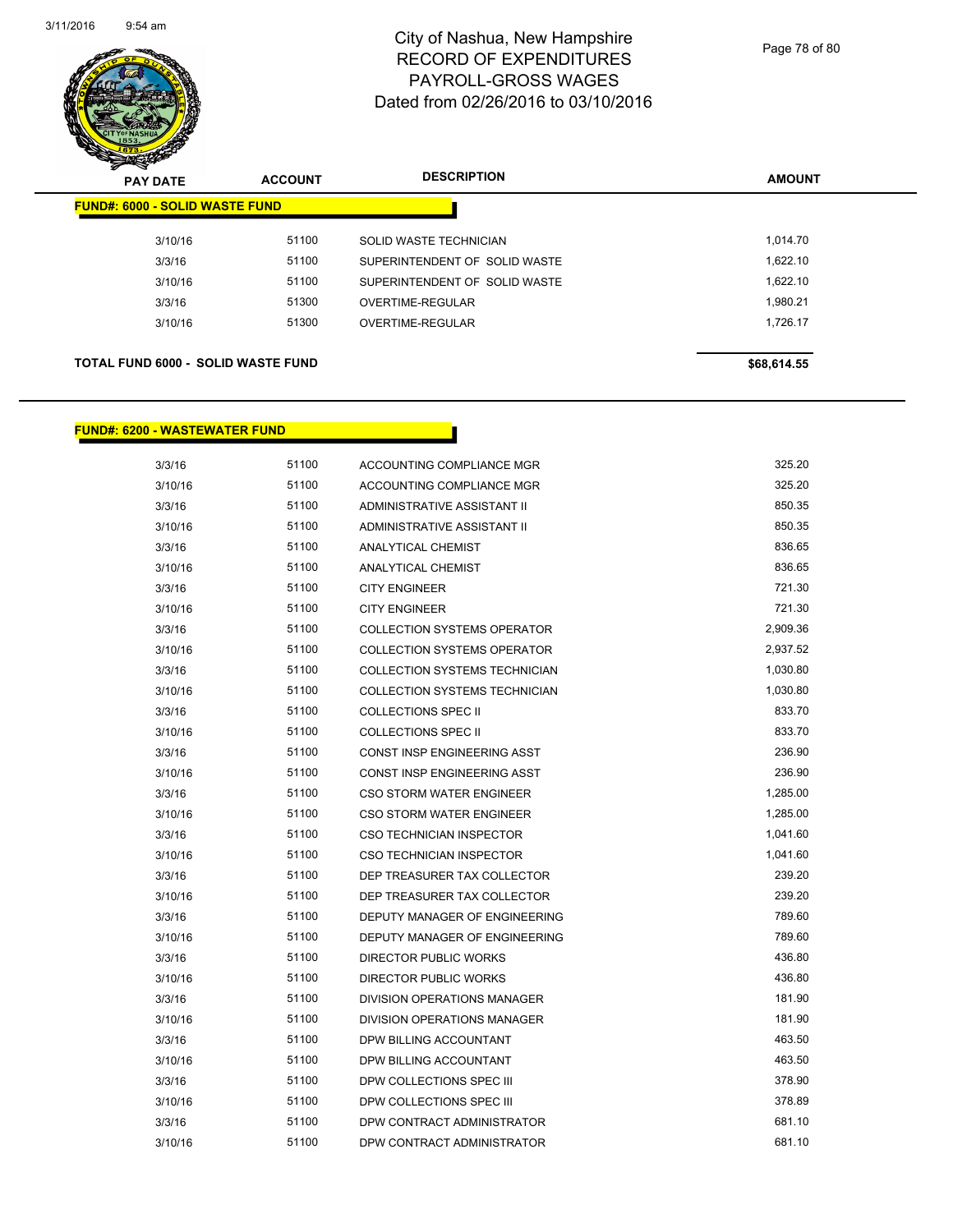

| <b>PAY DATE</b>                       | <b>ACCOUNT</b> | <b>DESCRIPTION</b>                 | <b>AMOUNT</b> |
|---------------------------------------|----------------|------------------------------------|---------------|
| <u> FUND#: 6200 - WASTEWATER FUND</u> |                |                                    |               |
| 3/3/16                                | 51100          | ELECTRICAL DIAGNOSTIC TECH I       | 1,098.00      |
| 3/10/16                               | 51100          | ELECTRICAL DIAGNOSTIC TECH I       | 1,098.00      |
| 3/3/16                                | 51100          | <b>EXECUTIVE ASSISTANT</b>         | 147.85        |
| 3/10/16                               | 51100          | <b>EXECUTIVE ASSISTANT</b>         | 147.85        |
| 3/3/16                                | 51100          | <b>FINANCE AND ADMIN MANAGER</b>   | 394.80        |
| 3/10/16                               | 51100          | FINANCE AND ADMIN MANAGER          | 394.80        |
| 3/3/16                                | 51100          | FLEET MANAGER STREET DEPT          | 104.50        |
| 3/10/16                               | 51100          | FLEET MANAGER STREET DEPT          | 104.50        |
| 3/3/16                                | 51100          | FOREMAN MAINTENANCE                | 1,162.80      |
| 3/10/16                               | 51100          | <b>FOREMAN MAINTENANCE</b>         | 1,162.80      |
| 3/3/16                                | 51100          | INDUSTRIAL PRETREATMENT COORD      | 1,209.55      |
| 3/10/16                               | 51100          | INDUSTRIAL PRETREATMENT COORD      | 1,209.55      |
| 3/3/16                                | 51100          | MECHANIC WWTP 1ST CLASS            | 3,172.80      |
| 3/10/16                               | 51100          | MECHANIC WWTP 1ST CLASS            | 3,172.80      |
| 3/3/16                                | 51100          | OPERATOR II WWTP 1st               | 3,159.60      |
| 3/10/16                               | 51100          | OPERATOR II WWTP 1st               | 3,159.60      |
| 3/3/16                                | 51100          | OPERATOR II WWTP 2nd               | 2,130.40      |
| 3/10/16                               | 51100          | OPERATOR II WWTP 2nd               | 2,130.40      |
| 3/3/16                                | 51100          | OPERATOR II WWTP 3rd               | 2,130.50      |
| 3/10/16                               | 51100          | OPERATOR II WWTP 3rd               | 2,130.40      |
| 3/3/16                                | 51100          | OPERATOR III WWTP 1st              | 3,490.92      |
| 3/10/16                               | 51100          | OPERATOR III WWTP 1st              | 3,323.10      |
| 3/3/16                                | 51100          | PROCESS CHEMIST                    | 998.30        |
| 3/10/16                               | 51100          | PROCESS CHEMIST                    | 998.30        |
| 3/3/16                                | 51100          | SUPERINTENDENT OF WASTEWATER       | 1,771.20      |
| 3/10/16                               | 51100          | SUPERINTENDENT OF WASTEWATER       | 1,771.20      |
| 3/3/16                                | 51100          | <b>SUPV LABORATORY</b>             | 1,209.55      |
| 3/10/16                               | 51100          | <b>SUPV LABORATORY</b>             | 1,209.56      |
| 3/3/16                                | 51100          | TRUCK DRIVER STREET REPAIR         | 878.80        |
| 3/10/16                               | 51100          | TRUCK DRIVER STREET REPAIR         | 885.20        |
| 3/3/16                                | 51100          | <b>WASTEWATER PROJECT ENGINEER</b> | 1,371.00      |
| 3/10/16                               | 51100          | WASTEWATER PROJECT ENGINEER        | 1,371.00      |
| 3/3/16                                | 51300          | <b>OVERTIME-REGULAR</b>            | 4,080.72      |
| 3/10/16                               | 51300          | <b>OVERTIME-REGULAR</b>            | 3,644.32      |

#### **TOTAL FUND 6200 - WASTEWATER FUND \$82,936.54**

#### **FUND#: 6500 - PROPERTY & CASUALTY FUND**

| 3/3/16  | 51100 | <b>PROGRAM SUPV</b>            | 1.212.05 |
|---------|-------|--------------------------------|----------|
| 3/10/16 | 51100 | <b>PROGRAM SUPV</b>            | 1.212.05 |
| 3/3/16  | 51100 | PROPERTY AND CASUALTY ADJUSTER | 2.059.90 |
| 3/10/16 | 51100 | PROPERTY AND CASUALTY ADJUSTER | 2.059.90 |
| 3/3/16  | 51100 | <b>RISK MANAGER</b>            | 1.626.10 |